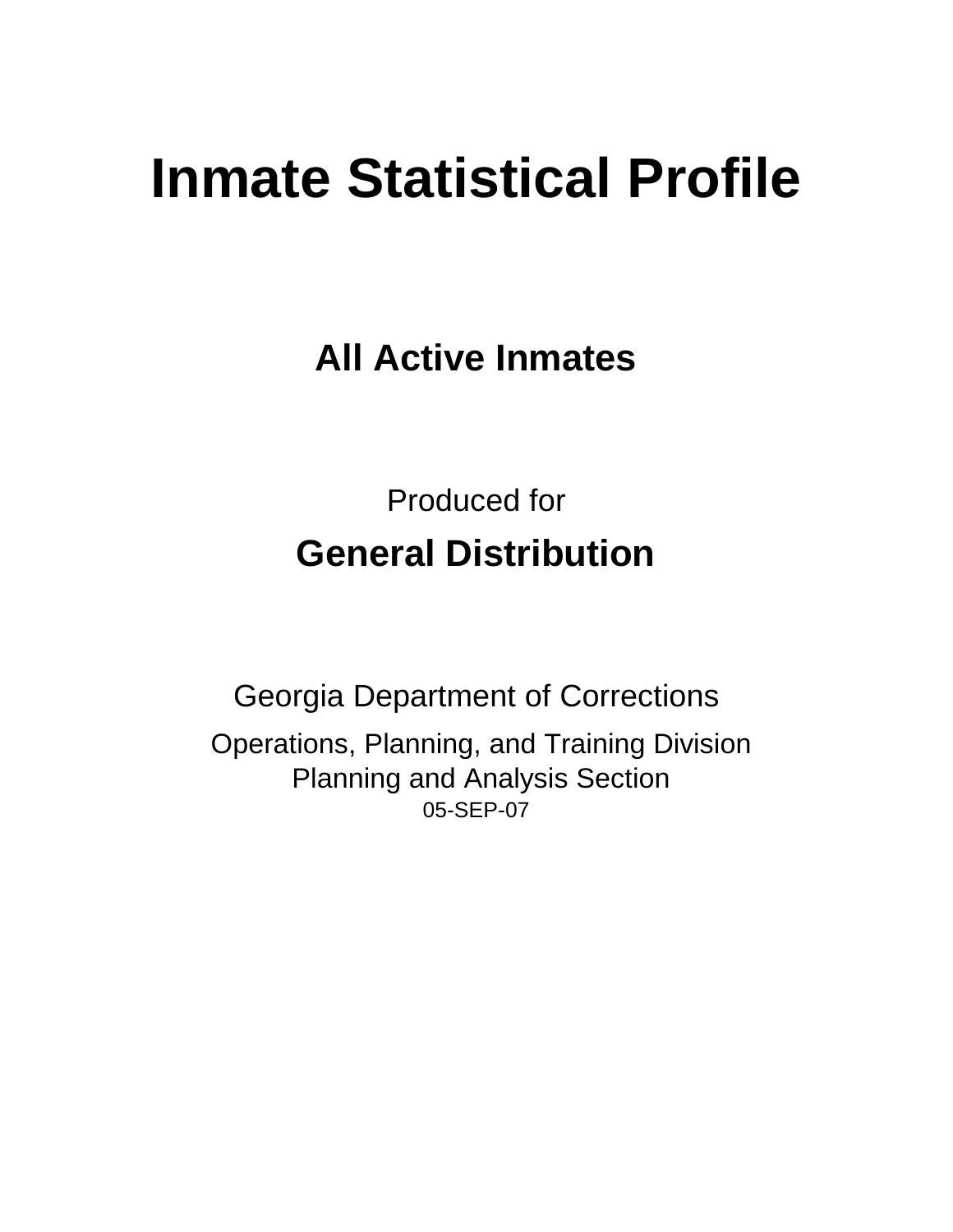**Contents** 

**All Active Inmates**

Produced for **General Distribution**

# Table of Contents

| <b>Demographic information</b>                                       |  |
|----------------------------------------------------------------------|--|
| 5 Current age, broken out in ten year age groups                     |  |
| 6 Race group                                                         |  |
| 7 Hispanic Origin                                                    |  |
| 8 Marital status, self-reported at entry to prison                   |  |
| 9 Number of children, self-reported at entry to prison               |  |
| 10 Religious affiliation, self-reported at entry to prison           |  |
| 11 Home county - self-reported at entry to prison                    |  |
| 16 Environment to age 16, self-reported at entry to prison           |  |
| 17 Guardian status to age 16, self-reported at entry to prison       |  |
| 18 Employment status before prison, self-reported at entry to prison |  |
| 19 Age at admission                                                  |  |
| 21 Age at release                                                    |  |
| 22 Height, measured at entry to prison                               |  |
| 24 Weight, measured at entry to prison                               |  |
| 26 Military service                                                  |  |
| <b>Correctional information</b>                                      |  |
| 27 Type of admission to prison                                       |  |
| 28 Current / last security status                                    |  |
| 29 Current / last institution type                                   |  |
| 30 Institution type - transitional centers                           |  |
| Institution type - mental hospitals<br>31                            |  |
| 32 Institution type - county prisons                                 |  |
| 33 Institution type - state prisons                                  |  |
| 35 Institution type - private prisons                                |  |
| 36 Institution type - prison annexes                                 |  |
| Institution type - pre-release centers<br>37                         |  |
| 38 Institution type - inmate boot camp                               |  |
| 39 Number of disciplinary reports                                    |  |
| 40 Number of transfers                                               |  |
| 41 Number of escapes                                                 |  |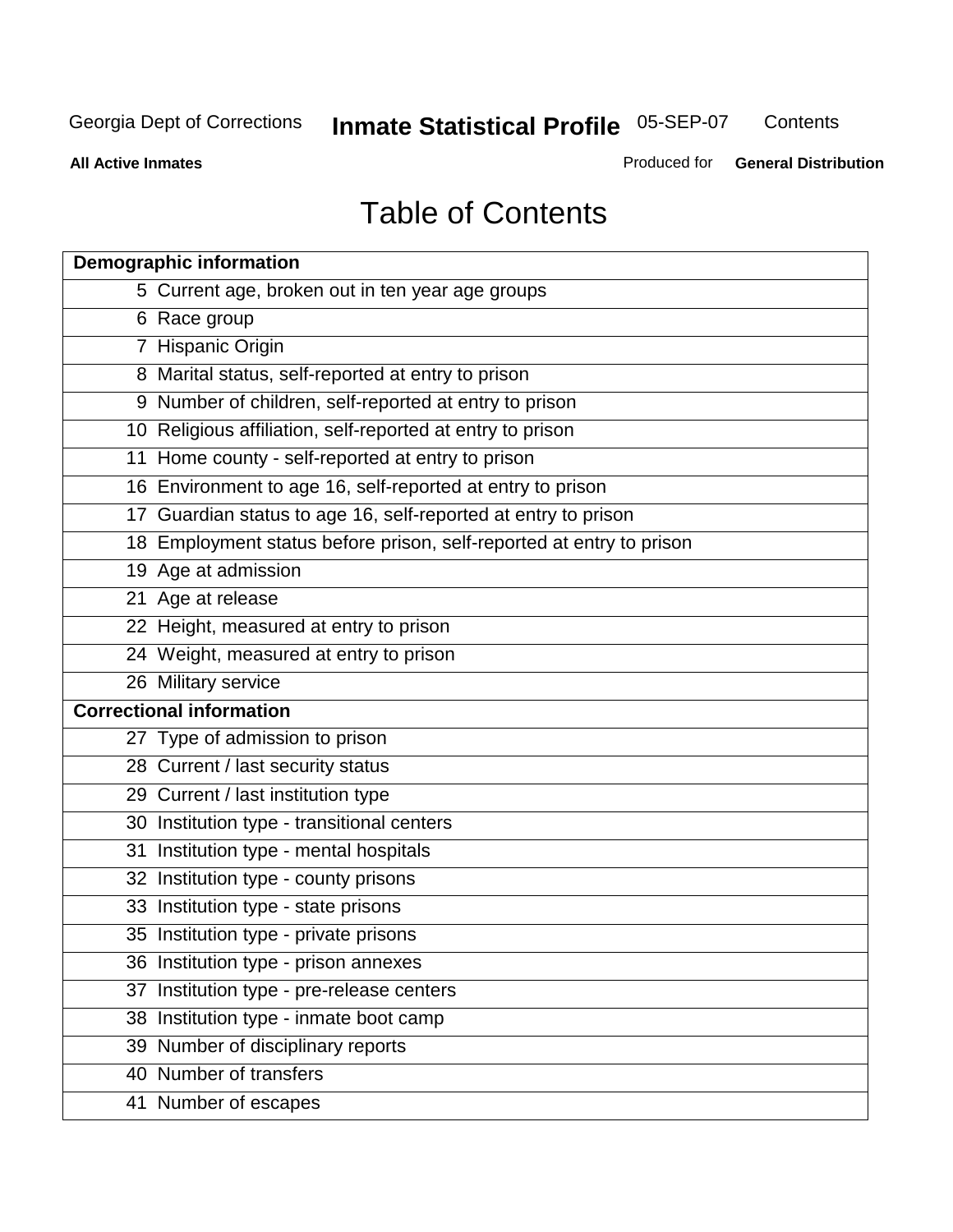**Contents** 

**All Active Inmates**

Produced for **General Distribution**

# Table of Contents

| <b>Correctional information</b>                                  |
|------------------------------------------------------------------|
| 42 Probable future release type                                  |
| 43 Actual release type                                           |
| 44 Time served in current (or last) institution                  |
| Educational, psychological and physical information              |
| 45 Highest grade level attained                                  |
| 46 Culture fair IQ scores                                        |
| 47 Wide Range Achievement Test (WRAT) reading score              |
| 48 Wide Range Achievement Test (WRAT) math score                 |
| 49 Wide Range Achievement Test (WRAT) spelling score             |
| 50 Scope of substance abuse - summary                            |
| 51 Scope of substance abuse - detail                             |
| 52 Current / last mental health treatment level                  |
| 53 PULHESDWIT medical scale - 'P' overall condition ('P'hysical) |
| 54 PULHESDWIT medical scale - 'U' upper body                     |
| 55 PULHESDWIT medical scale - 'L' lower body                     |
| 56 PULHESDWIT medical scale - 'H' hearing                        |
| 57 PULHESDWIT medical scale - 'E' vision                         |
| 58 PULHESDWIT medical scale -'S' psychiatric                     |
| 59 PULHESDWIT medical scale - 'D' dental                         |
| 60 PULHESDWIT medical scale - 'W' work ability                   |
| 61 PULHESDWIT medical scale - 'I' impairment                     |
| 62 PULHESDWIT medical scale - 'T' transportability               |
| 63 Criminality in family, self-reported                          |
| 64 Alcoholism in family, self-reported                           |
| 65 Drug abuse in family, self-reported                           |
| 66 Subjected to frequent beatings, self-reported                 |
| 67 Father absent during inmate's childhood                       |
| 68 Mother absent during inmate's childhood                       |
| <b>Crimes and criminal history information</b>                   |
| 69 Number of prior Georgia incarcerations                        |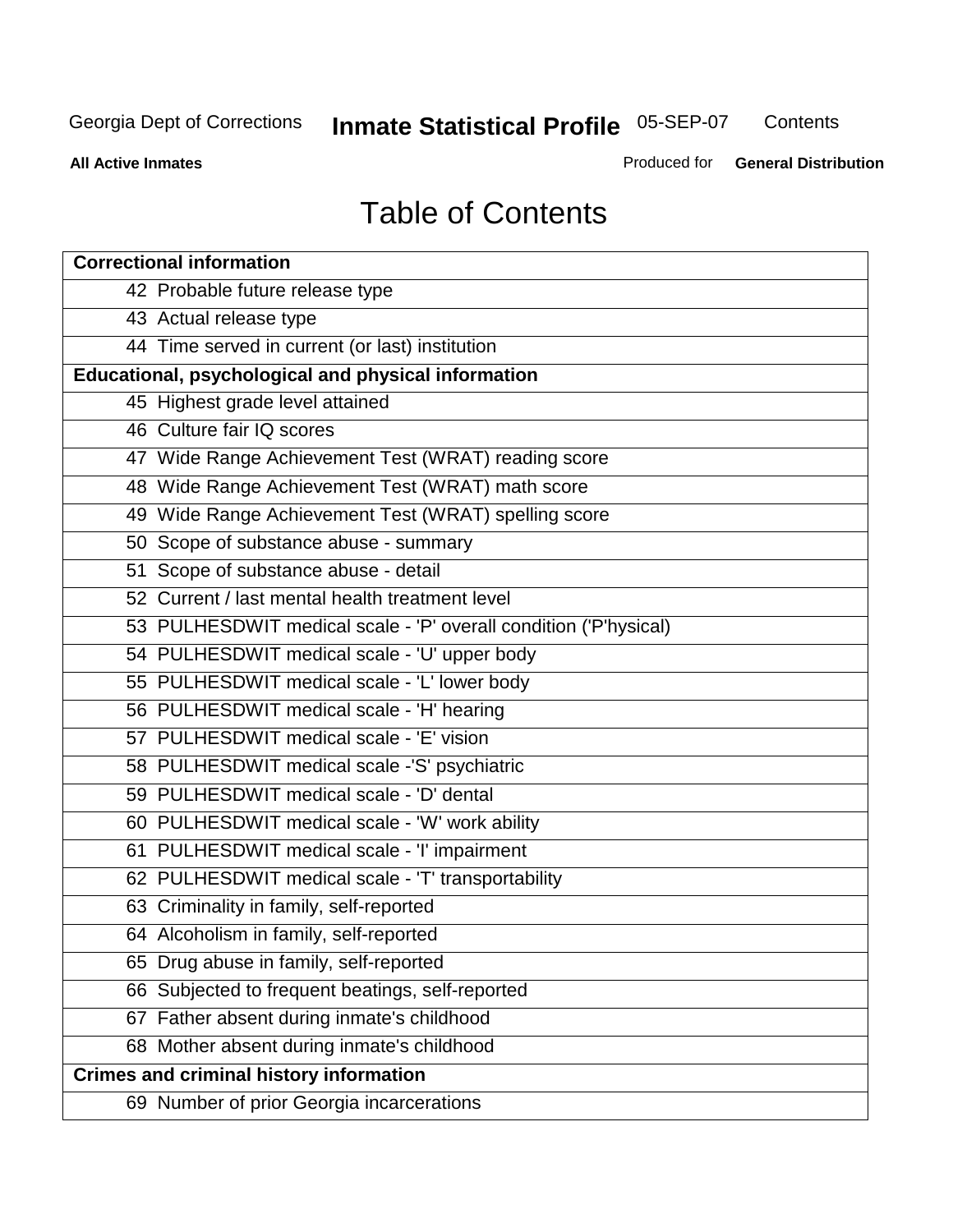**Contents** 

**All Active Inmates**

Produced for **General Distribution**

# Table of Contents

| <b>Crimes and criminal history information</b>                 |
|----------------------------------------------------------------|
| 70 Prison sentence in years                                    |
| 71 Primary offense, broken out into felonies vs misdemeanors   |
| 72 Primary offense, broken out into six broad crime categories |
| 73 Primary offense, detailed offense code                      |
| 80 County of conviction of primary offense                     |
| 85 Circuit of conviction of primary offense                    |
| 87 Years served (jail + prison) in this incarceration          |
| <b>Medical information</b>                                     |
| 88 Results of most recent HIV test                             |
| 89 Results of most recent syphilis test                        |
| 90 Results of most recent Hepatitis-C test                     |
| 91 Results of most recent pregnancy test                       |
| 92 Results of most recent diabetes test                        |
| 93 Results of most recent hypertension test                    |
| 94 Results of most recent asthma test                          |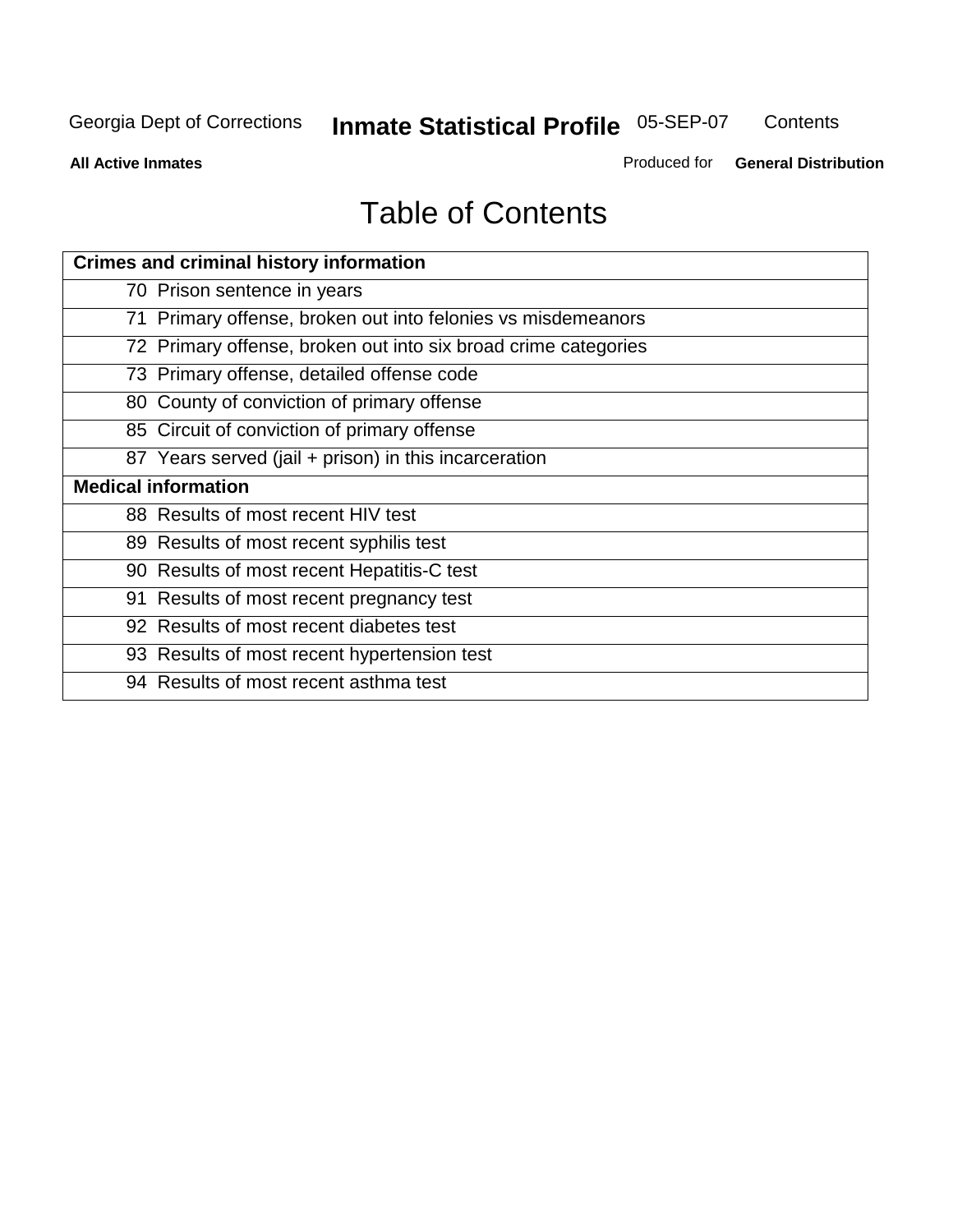#### **All Active Inmates**

#### Produced for **General Distribution**

#### Current age, broken out in ten-year age groups

|                       |              | <b>Male</b> |        |              | <b>Female</b> |       | <b>Total</b> |               |
|-----------------------|--------------|-------------|--------|--------------|---------------|-------|--------------|---------------|
| <b>Current Age</b>    | <b>Count</b> | Col %       | Row %  | <b>Count</b> | Col %         | Row % | <b>Total</b> | Col %         |
| <b>Teens</b>          | 2,892        | $5.84\%$    | 95.29% | 143          | 4.00%         | 4.71% | 3,035        | 5.72%         |
| <b>Twenties</b>       | 15,836       | 32.00%      | 94.02% | 1,007        | 28.20%        | 5.98% |              | 16,843 31.74% |
| <b>Thirties</b>       | 14,101       | 28.49%      | 92.42% | 1,157        | 32.40%        | 7.58% |              | 15,258 28.76% |
| <b>Forties</b>        | 11,393       | 23.02%      | 92.07% | 981          | 27.47%        | 7.93% |              | 12,374 23.32% |
| <b>Fifties</b>        | 4,197        | 8.48%       | 94.51% | 244          | 6.83%         | 5.49% | 4,441        | 8.37%         |
| <b>Sixties</b>        | 909          | 1.84%       | 96.60% | 32           | 0.90%         | 3.40% | 941          | 1.77%         |
| Seventy +             | 162          | 0.33%       | 95.86% |              | 0.20%         | 4.14% | 169          | 0.32%         |
| <b>Total Reported</b> | 49,490       | 100%        | 93.27% | 3,571        | 100%          | 6.73% | 53,061       | 100%          |

| <b>Not Reported</b> |        |            |       |
|---------------------|--------|------------|-------|
| <b>Total</b>        | 49,490 | <b>E74</b> | 53,06 |

| <b>Mean</b><br>(average) | 36.04     | 36.46 | 36.06     |
|--------------------------|-----------|-------|-----------|
| Median (middle)          | 25<br>JJ. | 36    | 35        |
| Mode<br>(most frequent)  |           |       | ^7<br>. . |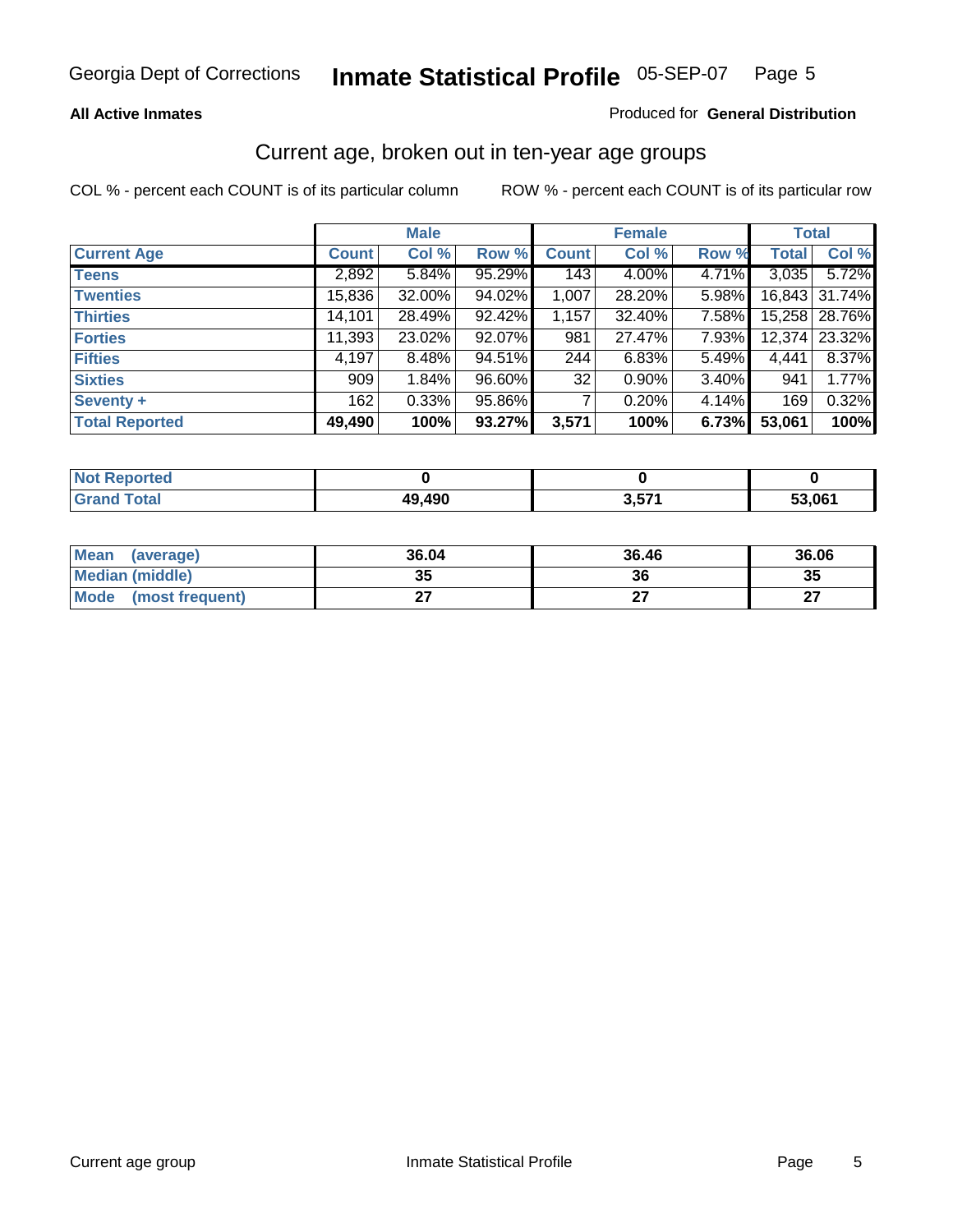#### **All Active Inmates**

#### Produced for **General Distribution**

### Race group

|                       |              | <b>Male</b> |                    |       | <b>Female</b> |          |        | <b>Total</b> |
|-----------------------|--------------|-------------|--------------------|-------|---------------|----------|--------|--------------|
| <b>Race Group</b>     | <b>Count</b> | Col %       | <b>Row % Count</b> |       | Col %         | Row %    | Total  | Col %        |
| <b>White</b>          | 18.341       | 37.22%      | $90.59\%$          | 1,906 | 53.55%        | $9.41\%$ | 20,247 | 38.32%       |
| <b>Black</b>          | 30,834       | 62.58%      | 94.93%             | .647  | 46.28%        | 5.07%    | 32,481 | 61.48%       |
| <b>Indian</b>         | 56           | $.11\%$     | 94.92%             | 3     | $.08\%$       | $5.08\%$ | 59     | $.11\%$      |
| <b>Asian</b><br>6     | 41           | .08%        | 93.18%             | 3     | .08%          | $6.82\%$ | 44     | .08%         |
| <b>Total Reported</b> | 49,272       | 100%        | 93.26%             | 3,559 | 100%          | 6.74%    | 52,831 | 100%         |

| ົາ 4 ດ<br><b>ZIO</b> | $\sim$ | <b>000</b><br>ZJU |
|----------------------|--------|-------------------|
| AOC.<br>10           | 3.571  | 53.061            |

| $ -$ | White<br>Mc<br>DIACK<br>nacn |  |
|------|------------------------------|--|
|------|------------------------------|--|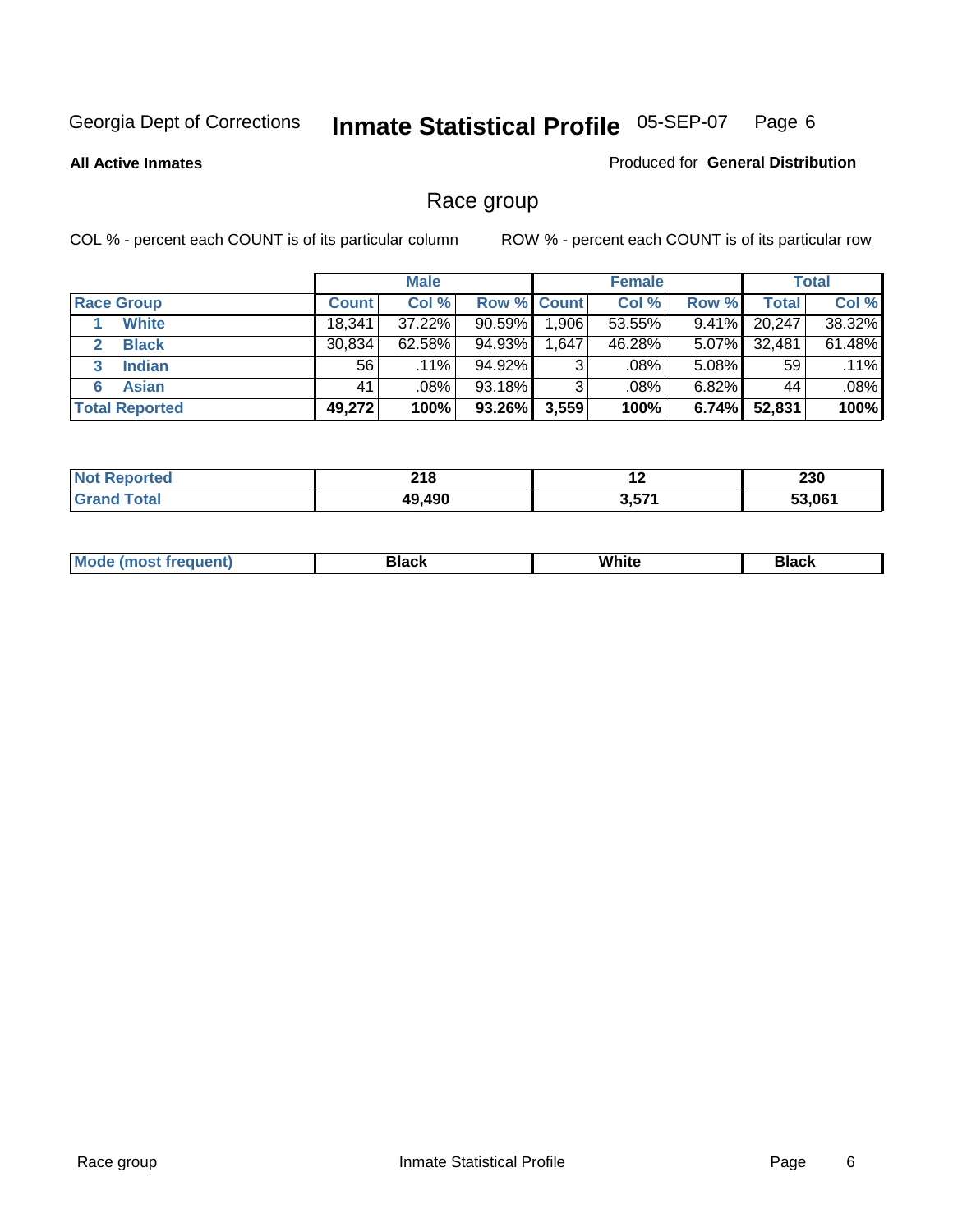**All Active Inmates**

Produced for **General Distribution**

#### Hispanic Origin

COL % - percent each COUNT is of its particular column ROW % - percent each COUNT is of its particular row

|                        |              | <b>Male</b> |                    |    | <b>Female</b> |          |        | <b>Total</b> |
|------------------------|--------------|-------------|--------------------|----|---------------|----------|--------|--------------|
| <b>Hispanic Origin</b> | <b>Count</b> | Col %       | <b>Row % Count</b> |    | Col %         | Row %    | Total  | Col %        |
| <b>Non Hispanic</b>    | 47,256       | $95.49\%$   | 93.14% 3,478       |    | $97.40\%$     | $6.86\%$ | 50,734 | 95.61%       |
| <b>Hispanic</b>        | 2,234        | $4.51\%$    | 96.00%             | 93 | 2.60%         | $4.00\%$ | 2,327  | 4.39%        |
| <b>Total Reported</b>  | 49,490       | 100%        | 93.27% 3,571       |    | 100%          | 6.73%    | 53,061 | 100%         |

**An inmate is counted as Hispanic if** 

**(a) he self-reported as Hispanic during the diagnostic process, or** 

**(b) his primary language is Spanish, or** 

**(c) he claimed birth or citizenship in Spain or a Latin American country, or** 

**(d) he had a common Spanish surname such as Lopez or Garcia**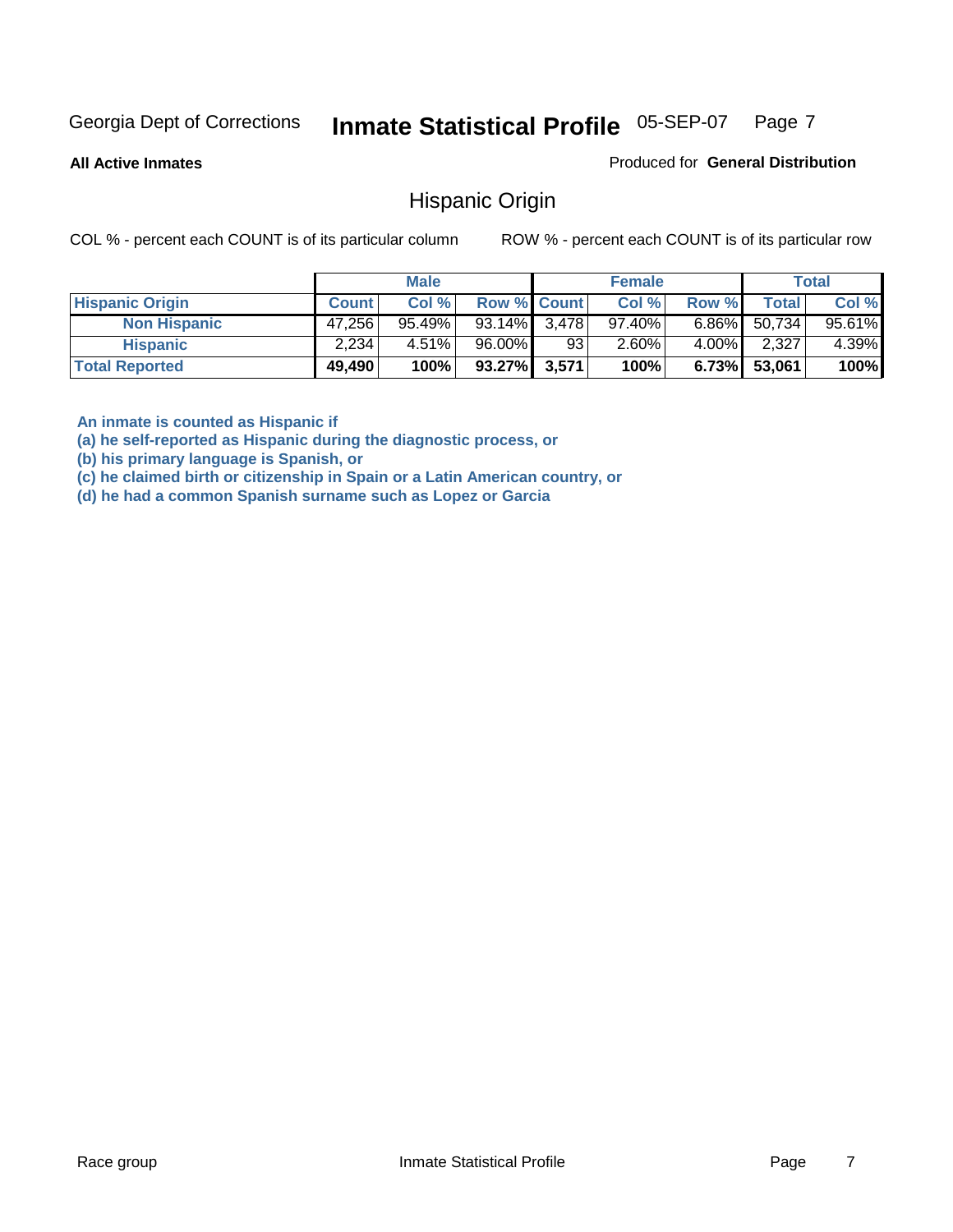**All Active Inmates**

#### Produced for **General Distribution**

### Marital status, self-reported at entry to prison

|                                  |              | <b>Male</b> |        |              | <b>Female</b> |          |              | <b>Total</b> |
|----------------------------------|--------------|-------------|--------|--------------|---------------|----------|--------------|--------------|
| <b>Marital Status</b>            | <b>Count</b> | Col %       | Row %  | <b>Count</b> | Col %         | Row %    | <b>Total</b> | Col %        |
| <b>Single</b>                    | 29,558       | $61.23\%$   | 94.46% | 1,734        | 49.36%        | $5.54\%$ | 31,292       | 60.43%       |
| <b>Married</b><br>$\mathbf{2}^-$ | 6,083        | 12.60%      | 91.65% | 554          | 15.77%        | 8.35%    | 6,637        | 12.82%       |
| <b>Separated</b><br>3            | 2,576        | 5.34%       | 85.81% | 426          | 12.13%        | 14.19%   | 3,002        | 5.80%        |
| <b>Divorced</b><br>4             | 6,045        | 12.52%      | 91.86% | 536          | 15.26%        | 8.14%    | 6,581        | 12.71%       |
| <b>Widowed</b><br>5              | 589          | 1.22%       | 80.68% | 141          | 4.01%         | 19.32%   | 730          | 1.41%        |
| <b>Common Law</b><br>6.          | 3,421        | 7.09%       | 96.56% | 122          | 3.47%         | 3.44%    | 3,543        | 6.84%        |
| <b>Total Reported</b>            | 48,272       | 100%        | 93.22% | 3,513        | 100%          | 6.78%    | 51,785       | 100%         |

|        | 240<br>. וט | - -<br>၁၀    | 276    |
|--------|-------------|--------------|--------|
| ______ | 49.490      | 2.57.<br>J.J | 53.061 |

|  | Mode (most f<br>freauent) | `ınale |  | `inale |
|--|---------------------------|--------|--|--------|
|--|---------------------------|--------|--|--------|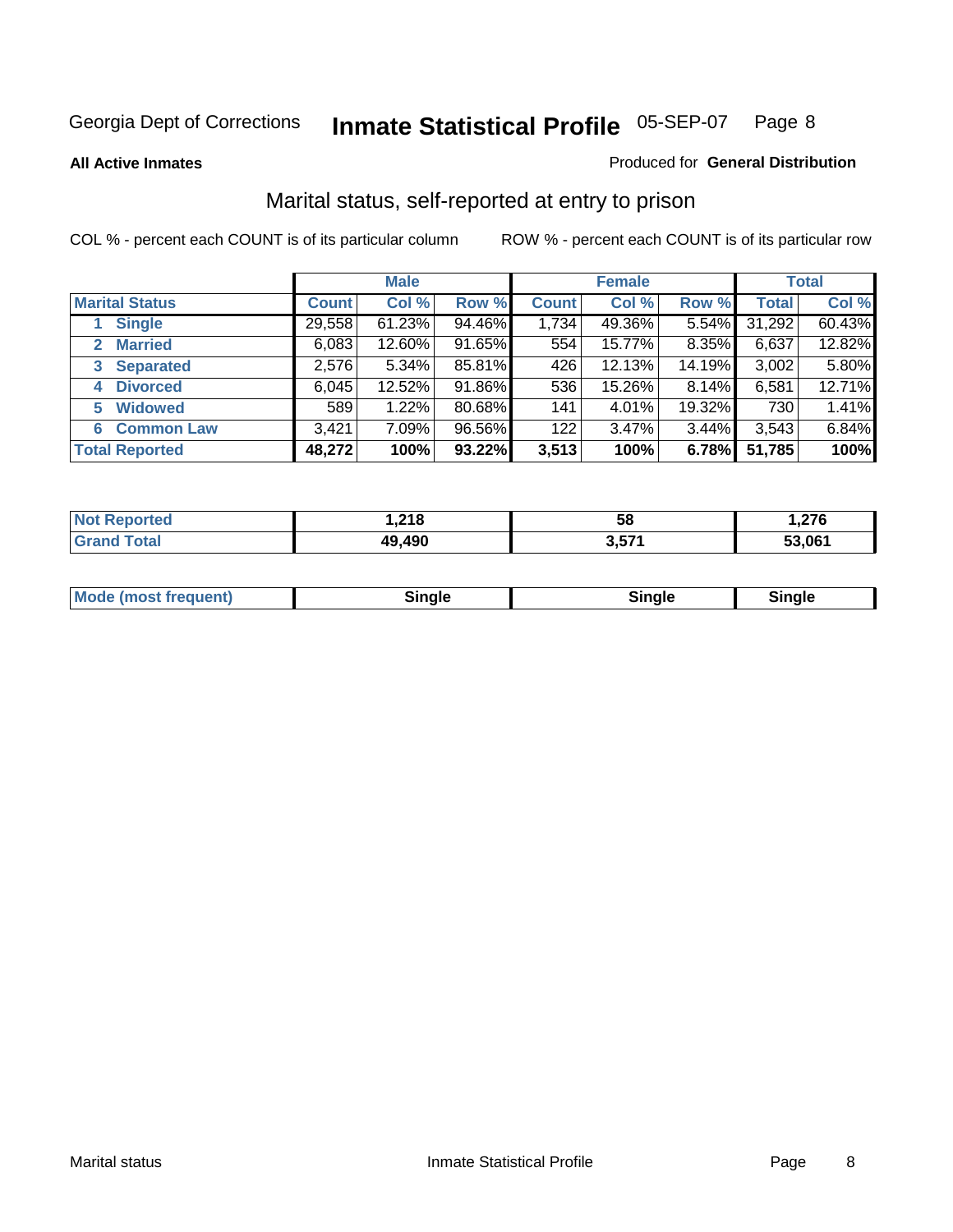#### **All Active Inmates**

#### Produced for **General Distribution**

# Number of children, self reported at entry to prison

|                           | <b>Male</b>  |        |        |              | <b>Female</b> |        | <b>Total</b> |        |
|---------------------------|--------------|--------|--------|--------------|---------------|--------|--------------|--------|
| <b>Number of Children</b> | <b>Count</b> | Col %  | Row %  | <b>Count</b> | Col %         | Row %  | <b>Total</b> | Col %  |
| $\bf{0}$                  | 19,725       | 40.37% | 96.15% | 789          | 22.16%        | 3.85%  | 20,514       | 39.13% |
|                           | 11,049       | 22.61% | 94.51% | 642          | 18.03%        | 5.49%  | 11,691       | 22.30% |
| $\overline{2}$            | 8,360        | 17.11% | 90.39% | 889          | 24.96%        | 9.61%  | 9,249        | 17.64% |
| 3                         | 4,959        | 10.15% | 87.88% | 684          | 19.21%        | 12.12% | 5,643        | 10.76% |
| 4                         | 2,469        | 5.05%  | 89.01% | 305          | 8.57%         | 10.99% | 2,774        | 5.29%  |
| 5                         | 1,263        | 2.58%  | 90.09% | 139          | 3.90%         | 9.91%  | 1,402        | 2.67%  |
| $6\phantom{a}$            | 554          | 1.13%  | 89.79% | 63           | 1.77%         | 10.21% | 617          | 1.18%  |
| 7                         | 244          | 0.50%  | 89.38% | 29           | 0.81%         | 10.62% | 273          | 0.52%  |
| 8                         | 107          | 0.22%  | 91.45% | 10           | 0.28%         | 8.55%  | 117          | 0.22%  |
| 9                         | 51           | 0.10%  | 96.23% | 2            | 0.06%         | 3.77%  | 53           | 0.10%  |
| 10                        | 27           | 0.06%  | 79.41% | 7            | 0.20%         | 20.59% | 34           | 0.06%  |
| Over 10                   | 53           | 0.11%  | 96.36% | 2            | 0.06%         | 3.64%  | 55           | 0.10%  |
| <b>Total Reported</b>     | 48,861       | 100%   | 93.21% | 3,561        | 100%          | 6.79%  | 52,422       | 100%   |

| . | 628       | $\sim$                | 638    |
|---|-----------|-----------------------|--------|
|   | 100<br>юь | <b>E74</b><br><u></u> | 53,060 |

| <b>Mean</b><br>(average) | 1.36 | 2.01 | 1.40 |
|--------------------------|------|------|------|
| <b>Median (middle)</b>   |      |      |      |
| Mode<br>(most frequent)  |      |      |      |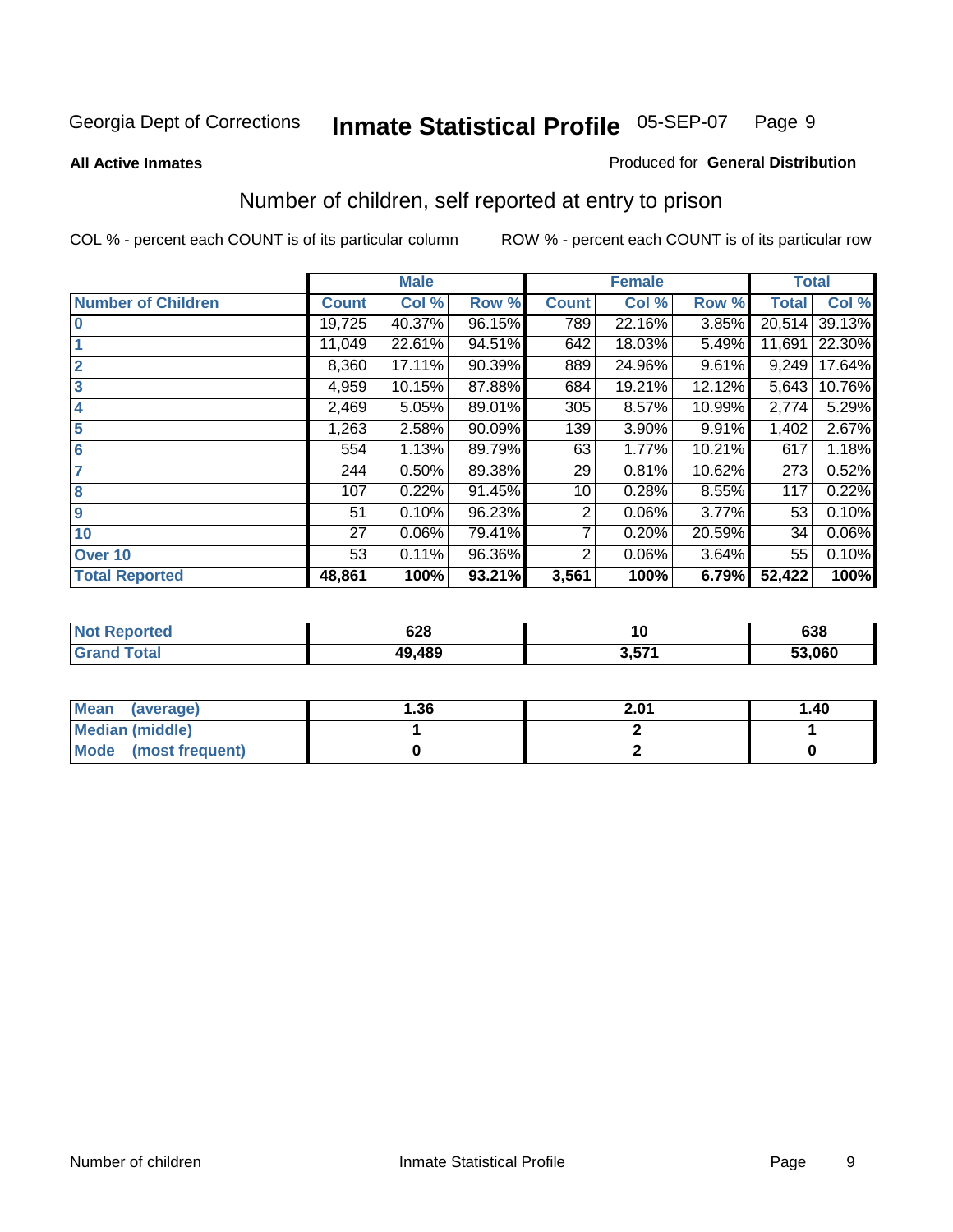#### **All Active Inmates**

#### Produced for **General Distribution**

# Religious affiliation, self-reported at entry to prison

|                  | <b>Male</b>                  |                 |        |         | <b>Female</b>   |        |        | <b>Total</b>    |        |
|------------------|------------------------------|-----------------|--------|---------|-----------------|--------|--------|-----------------|--------|
|                  | <b>Religious Affiliation</b> | <b>Count</b>    | Col %  | Row %   | <b>Count</b>    | Col %  | Row %  | <b>Total</b>    | Col %  |
| 1                | <b>Islam</b>                 | 1,458           | 3.42%  | 98.65%  | $\overline{20}$ | .58%   | 1.35%  | 1,478           | 3.20%  |
| $\overline{2}$   | <b>Catholic</b>              | 2,155           | 5.05%  | 92.69%  | 170             | 4.94%  | 7.31%  | 2,325           | 5.04%  |
| $\mathbf{3}$     | <b>Baptist</b>               | 20,672          | 48.42% | 91.26%  | 1,981           | 57.62% | 8.74%  | 22,653          | 49.11% |
| 4                | <b>Methodist</b>             | 930             | 2.18%  | 88.15%  | 125             | 3.64%  | 11.85% | 1,055           | 2.29%  |
| 5                | <b>EpiscopIn</b>             | 61              | .14%   | 91.04%  | 6               | .17%   | 8.96%  | 67              | .15%   |
| 6                | <b>Presbytrn</b>             | 106             | .25%   | 92.17%  | 9               | .26%   | 7.83%  | 115             | .25%   |
| 7                | <b>Chc Of God</b>            | 528             | 1.24%  | 89.80%  | 60              | 1.75%  | 10.20% | 588             | 1.27%  |
| 8                | <b>Holiness</b>              | 1,597           | 3.74%  | 86.09%  | 258             | 7.50%  | 13.91% | 1,855           | 4.02%  |
| $\boldsymbol{9}$ | <b>Jewish</b>                | 51              | .12%   | 98.08%  |                 | .03%   | 1.92%  | 52              | .11%   |
| 10               | <b>Anglican</b>              | 6               | .01%   | 85.71%  |                 | .03%   | 14.29% | 7               | .02%   |
| 11               | <b>Grk Orthdx</b>            | 8               | .02%   | 80.00%  | $\overline{2}$  | .06%   | 20.00% | 10              | .02%   |
| 12               | <b>Hindu</b>                 | 7               | .02%   | 100.00% |                 |        |        | 7               | .02%   |
| 13               | <b>Buddhist</b>              | $\overline{50}$ | .12%   | 98.04%  | 1               | .03%   | 1.96%  | $\overline{51}$ | .11%   |
| 14               | <b>Taoist</b>                | 4               | .01%   | 100.00% |                 |        |        | 4               | .01%   |
| 15               | <b>Shintoist</b>             | 3               | .01%   | 100.00% |                 |        |        | 3               | .01%   |
| 16               | <b>Seven D Ad</b>            | 146             | .34%   | 95.42%  | 7               | .20%   | 4.58%  | 153             | .33%   |
| 17               | <b>Jehovah Wt</b>            | 415             | .97%   | 92.43%  | 34              | .99%   | 7.57%  | 449             | .97%   |
| 18               | <b>Latr Day S</b>            | 50              | .12%   | 94.34%  | $\overline{3}$  | .09%   | 5.66%  | $\overline{53}$ | .11%   |
| 20               | <b>Other Prot</b>            | 6,383           | 14.95% | 91.03%  | 629             | 18.30% | 8.97%  | 7,012           | 15.20% |
| 96               | <b>None</b>                  | 8,061           | 18.88% | 98.40%  | 131             | 3.81%  | 1.60%  | 8,192           | 17.76% |
|                  | <b>Total Reported</b>        | 42,691          | 100%   | 92.55%  | 3,438           | 100%   | 7.45%  | 46,129          | 100%   |

| orted | 6,799  | ی و ا<br>נט ו | 6,932  |
|-------|--------|---------------|--------|
| ักtar | 49,490 | 3,571         | 53,061 |

| <b>Mode</b><br>frequent)<br>umost | 3aptist | 3aptist | <b>Baptist</b> |
|-----------------------------------|---------|---------|----------------|
|                                   |         |         |                |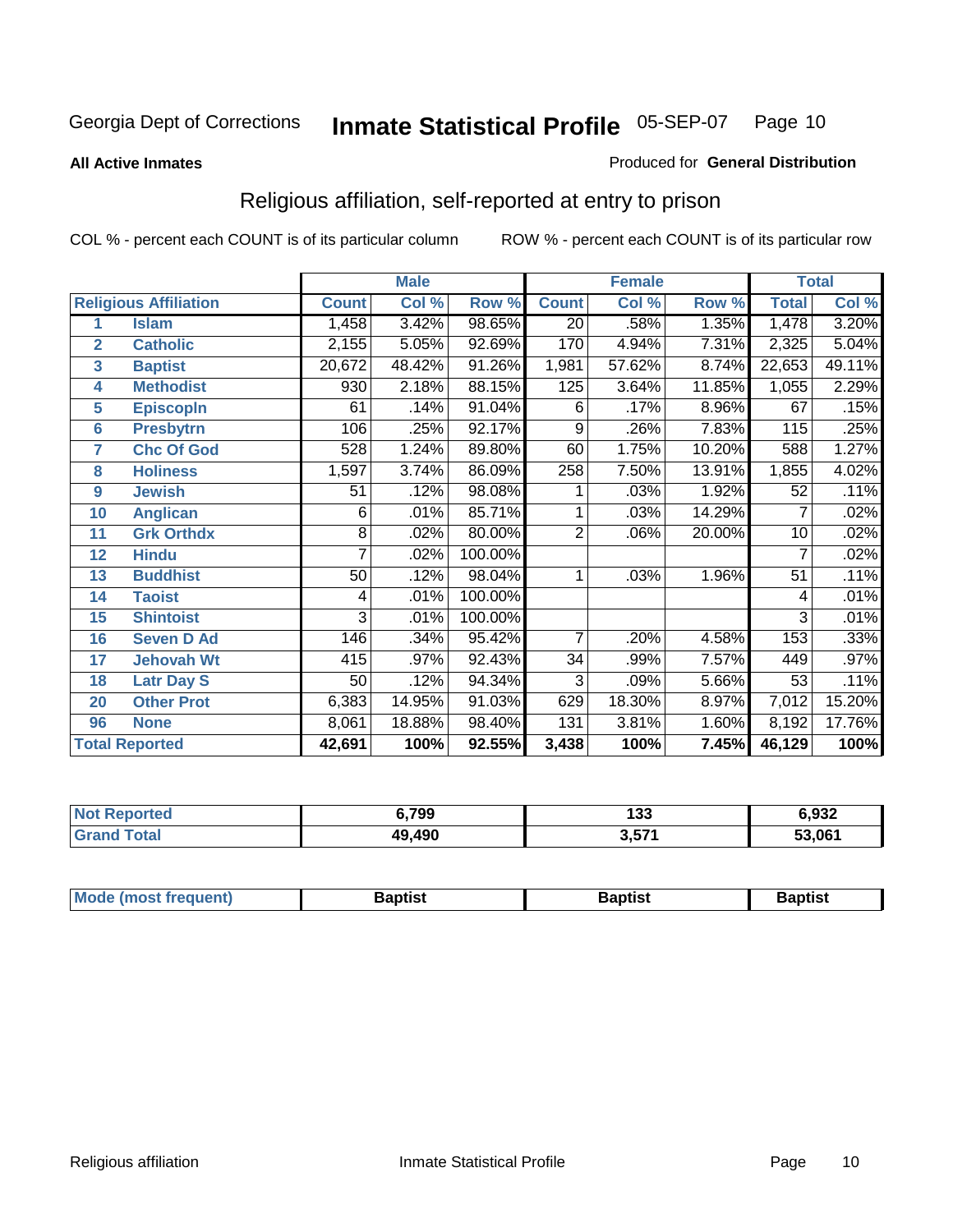#### **All Active Inmates**

#### Produced for **General Distribution**

### Home county, self-reported at entry to prison

|                |                      |                  | <b>Male</b> |         |                  | <b>Female</b> |        | <b>Total</b>     |       |  |
|----------------|----------------------|------------------|-------------|---------|------------------|---------------|--------|------------------|-------|--|
|                | <b>Home County</b>   | <b>Count</b>     | Col %       | Row %   | <b>Count</b>     | Col %         | Row %  | <b>Total</b>     | Col % |  |
| 1              | <b>Appling</b>       | 95               | .20%        | 93.14%  | 7                | .20%          | 6.86%  | 102              | .20%  |  |
| $\overline{2}$ | <b>Atkinson</b>      | $\overline{39}$  | .08%        | 92.86%  | 3                | .09%          | 7.14%  | $\overline{42}$  | .08%  |  |
| 3              | <b>Bacon</b>         | 62               | .13%        | 96.88%  | $\overline{2}$   | .06%          | 3.13%  | 64               | .13%  |  |
| 4              | <b>Baker</b>         | $\overline{8}$   | .02%        | 100.00% |                  |               |        | $\overline{8}$   | .02%  |  |
| 5              | <b>Baldwin</b>       | 285              | .60%        | 95.32%  | 14               | .40%          | 4.68%  | 299              | .59%  |  |
| $6\phantom{a}$ | <b>Banks</b>         | $\overline{59}$  | .12%        | 92.19%  | $\overline{5}$   | .14%          | 7.81%  | 64               | .13%  |  |
| $\overline{7}$ | <b>Barrow</b>        | 270              | .57%        | 92.15%  | $\overline{23}$  | .66%          | 7.85%  | 293              | .57%  |  |
| 8              | <b>Bartow</b>        | $\overline{549}$ | 1.16%       | 88.83%  | 69               | 1.97%         | 11.17% | 618              | 1.21% |  |
| 9              | <b>Ben Hill</b>      | $\overline{223}$ | .47%        | 91.39%  | $\overline{21}$  | .60%          | 8.61%  | 244              | .48%  |  |
| 10             | <b>Berrien</b>       | $\overline{74}$  | .16%        | 92.50%  | $\overline{6}$   | .17%          | 7.50%  | $\overline{80}$  | .16%  |  |
| 11             | <b>Bibb</b>          | 1,199            | 2.52%       | 94.93%  | 64               | 1.83%         | 5.07%  | 1,263            | 2.48% |  |
| 12             | <b>Bleckley</b>      | 84               | .18%        | 91.30%  | $\overline{8}$   | .23%          | 8.70%  | 92               | .18%  |  |
| 13             | <b>Brantley</b>      | 48               | .10%        | 90.57%  | $\overline{5}$   | .14%          | 9.43%  | $\overline{53}$  | .10%  |  |
| 14             | <b>Brooks</b>        | $\overline{68}$  | .14%        | 98.55%  | $\overline{1}$   | .03%          | 1.45%  | 69               | .14%  |  |
| 15             | <b>Bryan</b>         | 100              | .21%        | 95.24%  | $\overline{5}$   | .14%          | 4.76%  | 105              | .21%  |  |
| 16             | <b>Bulloch</b>       | 360              | .76%        | 94.74%  | $\overline{20}$  | .57%          | 5.26%  | 380              | .74%  |  |
| 17             | <b>Burke</b>         | 189              | .40%        | 95.94%  | $\overline{8}$   | .23%          | 4.06%  | 197              | .39%  |  |
| 18             | <b>Butts</b>         | 146              | .31%        | 94.19%  | $\overline{9}$   | .26%          | 5.81%  | 155              | .30%  |  |
| 19             | <b>Calhoun</b>       | $\overline{52}$  | .11%        | 98.11%  | $\overline{1}$   | .03%          | 1.89%  | $\overline{53}$  | .10%  |  |
| 20             | <b>Camden</b>        | $\overline{116}$ | .24%        | 95.87%  | $\overline{5}$   | .14%          | 4.13%  | $\overline{121}$ | .24%  |  |
| 21             | <b>Candler</b>       | $\overline{85}$  | .18%        | 92.39%  | $\overline{7}$   | .20%          | 7.61%  | 92               | .18%  |  |
| 22             | <b>Carroll</b>       | $\overline{514}$ | 1.08%       | 88.77%  | 65               | 1.85%         | 11.23% | $\overline{579}$ | 1.14% |  |
| 23             | <b>Catoosa</b>       | 206              | .43%        | 88.79%  | $\overline{26}$  | .74%          | 11.21% | 232              | .45%  |  |
| 24             | <b>Charlton</b>      | $\overline{39}$  | .08%        | 100.00% |                  |               |        | $\overline{39}$  | .08%  |  |
| 25             | <b>Chatham</b>       | 2,286            | 4.81%       | 95.09%  | $\overline{118}$ | 3.37%         | 4.91%  | 2,404            | 4.71% |  |
| 26             | <b>Chattahoochee</b> | $\overline{17}$  | .04%        | 80.95%  | 4                | .11%          | 19.05% | $\overline{21}$  | .04%  |  |
| 27             | <b>Chattooga</b>     | $\overline{218}$ | .46%        | 91.60%  | $\overline{20}$  | .57%          | 8.40%  | 238              | .47%  |  |
| 28             | <b>Cherokee</b>      | 407              | .86%        | 88.48%  | $\overline{53}$  | 1.51%         | 11.52% | 460              | .90%  |  |
| 29             | <b>Clarke</b>        | $\overline{514}$ | 1.08%       | 94.49%  | $\overline{30}$  | .86%          | 5.51%  | 544              | 1.07% |  |
| 30             | <b>Clay</b>          | $\overline{14}$  | .03%        | 93.33%  | $\mathbf{1}$     | .03%          | 6.67%  | $\overline{15}$  | .03%  |  |
| 31             | <b>Clayton</b>       | 1,386            | 2.92%       | 94.09%  | $\overline{87}$  | 2.48%         | 5.91%  | 1,473            | 2.89% |  |
| 32             | <b>Clinch</b>        | $\overline{40}$  | .08%        | 93.02%  | 3                | .09%          | 6.98%  | $\overline{43}$  | .08%  |  |
| 33             | <b>Cobb</b>          | 2,098            | 4.42%       | 91.50%  | 195              | 5.56%         | 8.50%  | 2,293            | 4.50% |  |
| 34             | <b>Coffee</b>        | $\overline{222}$ | .47%        | 90.61%  | $\overline{23}$  | .66%          | 9.39%  | 245              | .48%  |  |
| 35             | <b>Colquitt</b>      | 295              | .62%        | 93.95%  | 19               | .54%          | 6.05%  | 314              | .62%  |  |
| 36             | <b>Columbia</b>      | 185              | .39%        | 91.58%  | $\overline{17}$  | .48%          | 8.42%  | 202              | .40%  |  |
| 37             | <b>Cook</b>          | 116              | .24%        | 92.06%  | 10               | .29%          | 7.94%  | 126              | .25%  |  |
| 38             | <b>Coweta</b>        | 477              | 1.00%       | 90.51%  | $\overline{50}$  | 1.43%         | 9.49%  | $\overline{527}$ | 1.03% |  |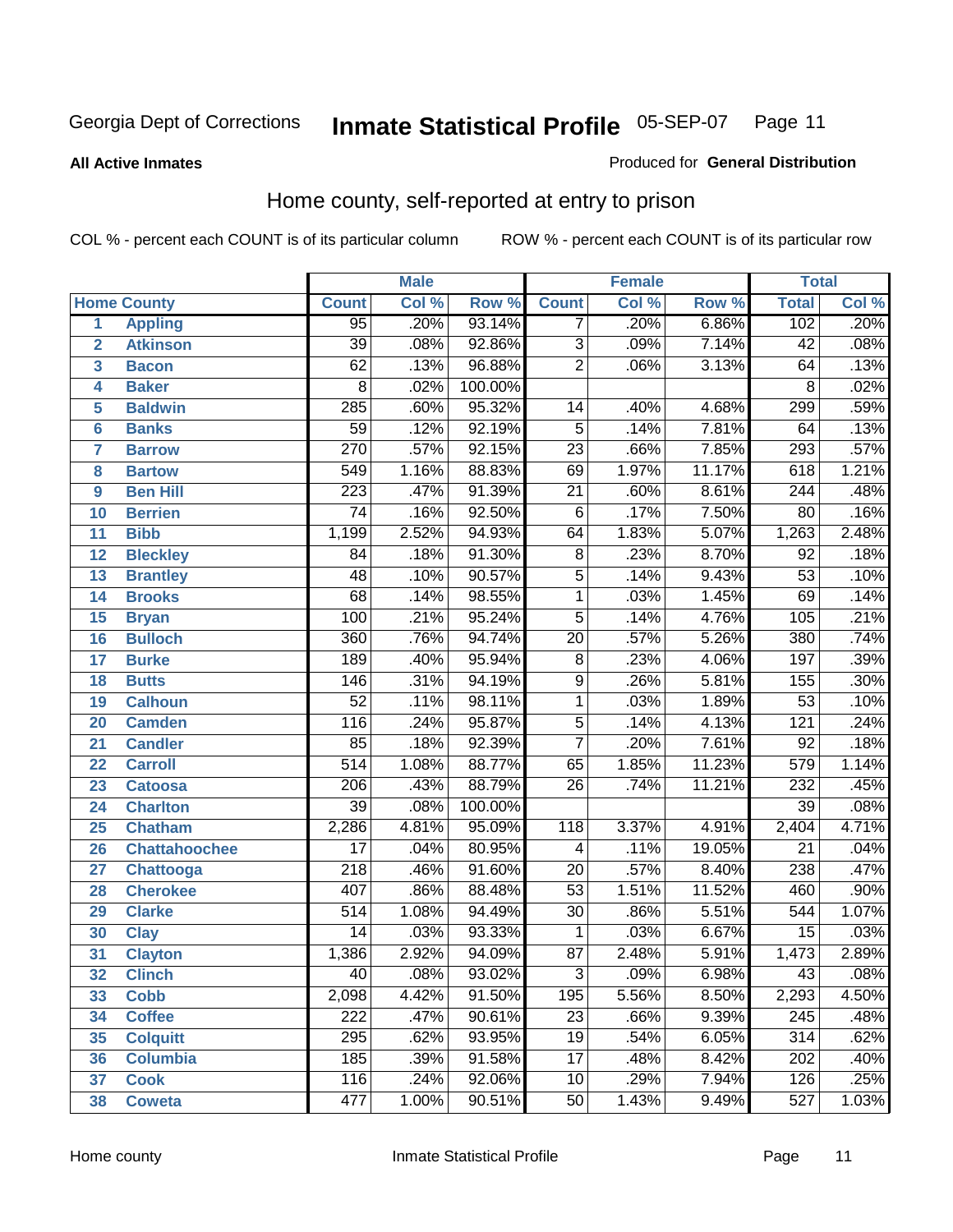**All Active Inmates**

#### Produced for **General Distribution**

### Home county, self-reported at entry to prison

|                 |                    | <b>Male</b>      |        |                  |                  | <b>Female</b> |        | <b>Total</b>     |        |  |
|-----------------|--------------------|------------------|--------|------------------|------------------|---------------|--------|------------------|--------|--|
|                 | <b>Home County</b> | <b>Count</b>     | Col %  | Row <sup>%</sup> | <b>Count</b>     | Col %         | Row %  | <b>Total</b>     | Col %  |  |
| 39              | <b>Crawford</b>    | $\overline{33}$  | .07%   | 84.62%           | 6                | .17%          | 15.38% | 39               | .08%   |  |
| 40              | <b>Crisp</b>       | 237              | .50%   | 94.42%           | $\overline{14}$  | .40%          | 5.58%  | 251              | .49%   |  |
| 41              | <b>Dade</b>        | 68               | .14%   | 95.77%           | $\overline{3}$   | .09%          | 4.23%  | 71               | .14%   |  |
| 42              | <b>Dawson</b>      | $\overline{78}$  | .16%   | 92.86%           | $\overline{6}$   | .17%          | 7.14%  | $\overline{84}$  | .16%   |  |
| 43              | <b>Decatur</b>     | 251              | .53%   | 93.31%           | $\overline{18}$  | .51%          | 6.69%  | 269              | .53%   |  |
| 44              | <b>Dekalb</b>      | 2,491            | 5.24%  | 94.61%           | $\overline{142}$ | 4.05%         | 5.39%  | 2,633            | 5.16%  |  |
| 45              | <b>Dodge</b>       | 143              | .30%   | 92.86%           | $\overline{11}$  | .31%          | 7.14%  | 154              | .30%   |  |
| 46              | <b>Dooly</b>       | $\overline{72}$  | .15%   | 94.74%           | 4                | .11%          | 5.26%  | $\overline{76}$  | .15%   |  |
| 47              | <b>Dougherty</b>   | $\overline{964}$ | 2.03%  | 93.77%           | 64               | 1.83%         | 6.23%  | 1,028            | 2.02%  |  |
| 48              | <b>Douglas</b>     | 586              | 1.23%  | 91.28%           | $\overline{56}$  | 1.60%         | 8.72%  | 642              | 1.26%  |  |
| 49              | <b>Early</b>       | $\overline{75}$  | .16%   | 97.40%           | $\overline{2}$   | .06%          | 2.60%  | $\overline{77}$  | .15%   |  |
| 50              | <b>Echols</b>      | $\overline{6}$   | .01%   | 100.00%          |                  |               |        | 6                | .01%   |  |
| $\overline{51}$ | <b>Effingham</b>   | 138              | .29%   | 90.79%           | 14               | .40%          | 9.21%  | 152              | .30%   |  |
| 52              | <b>Elbert</b>      | 137              | .29%   | 92.57%           | $\overline{11}$  | .31%          | 7.43%  | $\overline{148}$ | .29%   |  |
| 53              | <b>Emanuel</b>     | 144              | .30%   | 92.90%           | $\overline{11}$  | .31%          | 7.10%  | 155              | .30%   |  |
| 54              | <b>Evans</b>       | 91               | .19%   | 97.85%           | $\overline{2}$   | .06%          | 2.15%  | $\overline{93}$  | .18%   |  |
| 55              | <b>Fannin</b>      | $\overline{96}$  | .20%   | 93.20%           | $\overline{7}$   | .20%          | 6.80%  | 103              | .20%   |  |
| 56              | <b>Fayette</b>     | 136              | .29%   | 88.89%           | $\overline{17}$  | .48%          | 11.11% | 153              | .30%   |  |
| 57              | <b>Floyd</b>       | 699              | 1.47%  | 90.66%           | $\overline{72}$  | 2.05%         | 9.34%  | $\overline{771}$ | 1.51%  |  |
| 58              | <b>Forsyth</b>     | 181              | .38%   | 87.86%           | $\overline{25}$  | .71%          | 12.14% | $\overline{206}$ | .40%   |  |
| 59              | <b>Franklin</b>    | 126              | .27%   | 93.33%           | $\overline{9}$   | .26%          | 6.67%  | $\overline{135}$ | .26%   |  |
| 60              | <b>Fulton</b>      | 5,621            | 11.83% | 95.35%           | $\overline{274}$ | 7.82%         | 4.65%  | 5,895            | 11.56% |  |
| 61              | Gilmer             | $\overline{103}$ | .22%   | 94.50%           | 6                | .17%          | 5.50%  | 109              | .21%   |  |
| 62              | <b>Glascock</b>    | $\overline{7}$   | .01%   | 100.00%          |                  |               |        | $\overline{7}$   | .01%   |  |
| 63              | <b>Glynn</b>       | $\overline{378}$ | .80%   | 94.74%           | $\overline{21}$  | .60%          | 5.26%  | 399              | .78%   |  |
| 64              | <b>Gordon</b>      | 283              | .60%   | 91.59%           | $\overline{26}$  | .74%          | 8.41%  | 309              | .61%   |  |
| 65              | <b>Grady</b>       | 187              | .39%   | 93.50%           | $\overline{13}$  | .37%          | 6.50%  | 200              | .39%   |  |
| 66              | <b>Greene</b>      | 85               | .18%   | 93.41%           | $\overline{6}$   | .17%          | 6.59%  | $\overline{91}$  | .18%   |  |
| 67              | <b>Gwinnett</b>    | 1,467            | 3.09%  | 93.20%           | $\overline{107}$ | 3.05%         | 6.80%  | 1,574            | 3.09%  |  |
| 68              | <b>Habersham</b>   | 111              | .23%   | 91.74%           | 10               | .29%          | 8.26%  | $\overline{121}$ | .24%   |  |
| 69              | <b>Hall</b>        | 675              | 1.42%  | 91.34%           | 64               | 1.83%         | 8.66%  | 739              | 1.45%  |  |
| 70              | <b>Hancock</b>     | 60               | .13%   | 98.36%           | 1                | .03%          | 1.64%  | 61               | .12%   |  |
| 71              | <b>Haralson</b>    | 129              | .27%   | 92.14%           | $\overline{11}$  | .31%          | 7.86%  | 140              | .27%   |  |
| 72              | <b>Harris</b>      | 86               | .18%   | 94.51%           | $\overline{5}$   | .14%          | 5.49%  | $\overline{91}$  | .18%   |  |
| 73              | <b>Hart</b>        | $\overline{93}$  | .20%   | 93.00%           | $\overline{7}$   | .20%          | 7.00%  | 100              | .20%   |  |
| 74              | <b>Heard</b>       | 67               | .14%   | 93.06%           | $\overline{5}$   | .14%          | 6.94%  | 72               | .14%   |  |
| 75              | <b>Henry</b>       | 498              | 1.05%  | 91.04%           | 49               | 1.40%         | 8.96%  | 547              | 1.07%  |  |
| 76              | <b>Houston</b>     | 524              | 1.10%  | 92.91%           | 40               | 1.14%         | 7.09%  | 564              | 1.11%  |  |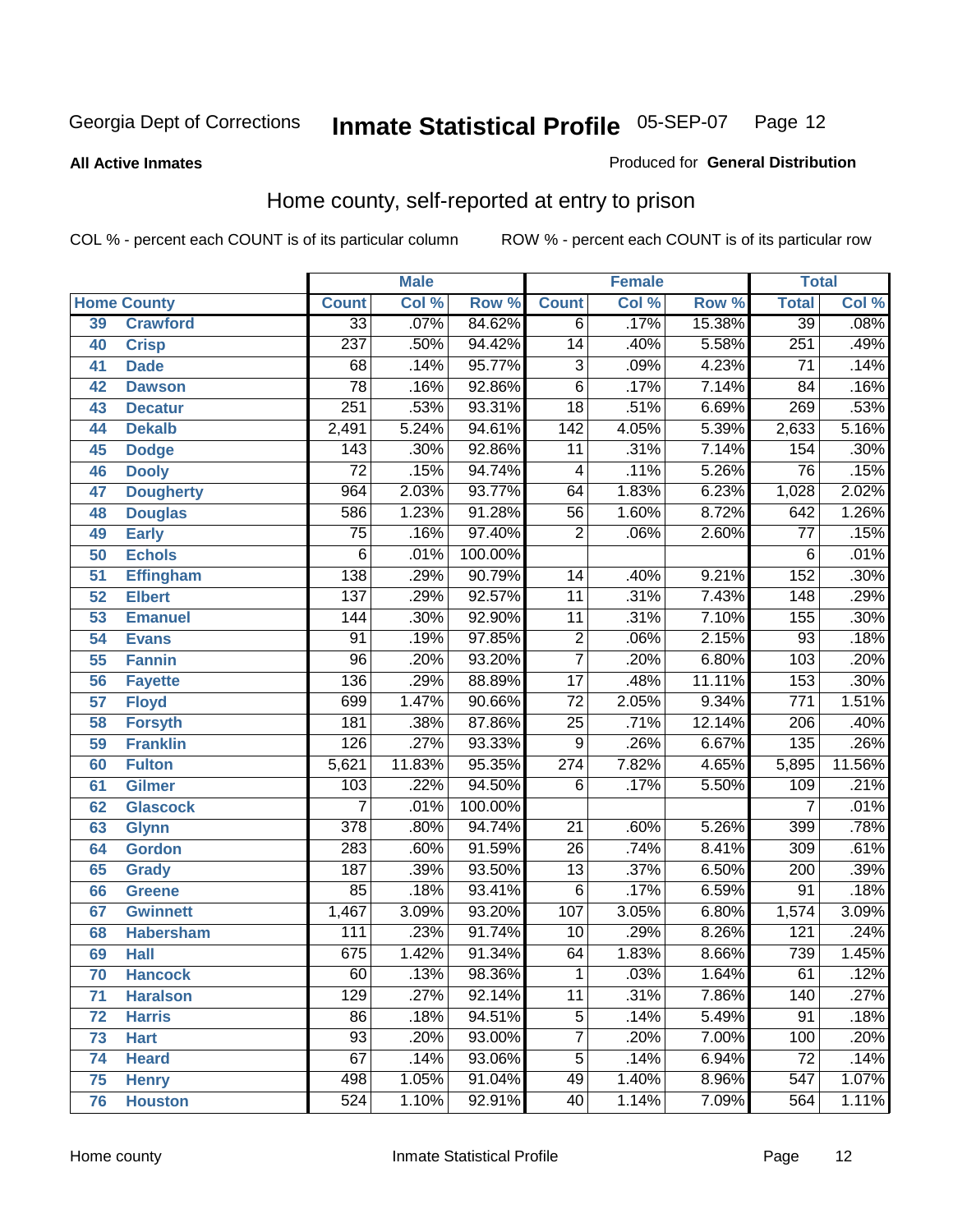#### **All Active Inmates**

#### Produced for **General Distribution**

### Home county, self-reported at entry to prison

|     |                    |                  | <b>Male</b> |         |                           | <b>Female</b> |        | <b>Total</b>     |       |
|-----|--------------------|------------------|-------------|---------|---------------------------|---------------|--------|------------------|-------|
|     | <b>Home County</b> | <b>Count</b>     | Col %       | Row %   | <b>Count</b>              | Col %         | Row %  | <b>Total</b>     | Col % |
| 77  | <b>Irwin</b>       | 68               | .14%        | 100.00% |                           |               |        | 68               | .13%  |
| 78  | <b>Jackson</b>     | $\overline{201}$ | .42%        | 90.54%  | $\overline{21}$           | .60%          | 9.46%  | $\overline{222}$ | .44%  |
| 79  | <b>Jasper</b>      | 65               | .14%        | 95.59%  | $\overline{3}$            | .09%          | 4.41%  | 68               | .13%  |
| 80  | <b>Jeff Davis</b>  | $\overline{73}$  | .15%        | 93.59%  | $\overline{5}$            | .14%          | 6.41%  | $\overline{78}$  | .15%  |
| 81  | <b>Jefferson</b>   | $\overline{111}$ | .23%        | 95.69%  | $\overline{5}$            | .14%          | 4.31%  | 116              | .23%  |
| 82  | <b>Jenkins</b>     | 64               | .13%        | 92.75%  | $\overline{5}$            | .14%          | 7.25%  | 69               | .14%  |
| 83  | <b>Johnson</b>     | $\overline{53}$  | .11%        | 89.83%  | $\overline{6}$            | .17%          | 10.17% | $\overline{59}$  | .12%  |
| 84  | <b>Jones</b>       | $\overline{68}$  | .14%        | 93.15%  | $\overline{5}$            | .14%          | 6.85%  | $\overline{73}$  | .14%  |
| 85  | <b>Lamar</b>       | $\overline{79}$  | .17%        | 96.34%  | $\overline{\overline{3}}$ | .09%          | 3.66%  | $\overline{82}$  | .16%  |
| 86  | <b>Lanier</b>      | $\overline{35}$  | .07%        | 79.55%  | 9                         | .26%          | 20.45% | 44               | .09%  |
| 87  | <b>Laurens</b>     | 304              | .64%        | 92.97%  | $\overline{23}$           | .66%          | 7.03%  | $\overline{327}$ | .64%  |
| 88  | <b>Lee</b>         | 63               | .13%        | 98.44%  | 1                         | .03%          | 1.56%  | 64               | .13%  |
| 89  | <b>Liberty</b>     | $\overline{243}$ | .51%        | 92.75%  | $\overline{19}$           | .54%          | 7.25%  | 262              | .51%  |
| 90  | <b>Lincoln</b>     | 42               | .09%        | 100.00% |                           |               |        | 42               | .08%  |
| 91  | Long               | $\overline{36}$  | .08%        | 90.00%  | 4                         | .11%          | 10.00% | 40               | .08%  |
| 92  | <b>Lowndes</b>     | $\overline{541}$ | 1.14%       | 94.42%  | $\overline{32}$           | .91%          | 5.58%  | $\overline{573}$ | 1.12% |
| 93  | <b>Lumpkin</b>     | $\overline{81}$  | .17%        | 87.10%  | $\overline{12}$           | .34%          | 12.90% | $\overline{93}$  | .18%  |
| 94  | <b>Macon</b>       | 85               | .18%        | 95.51%  | 4                         | .11%          | 4.49%  | 89               | .17%  |
| 95  | <b>Madison</b>     | $\overline{124}$ | .26%        | 91.85%  | $\overline{11}$           | .31%          | 8.15%  | 135              | .26%  |
| 96  | <b>Marion</b>      | $\overline{42}$  | .09%        | 97.67%  | 1                         | .03%          | 2.33%  | $\overline{43}$  | .08%  |
| 97  | <b>Mcduffie</b>    | 162              | .34%        | 95.86%  | $\overline{7}$            | .20%          | 4.14%  | 169              | .33%  |
| 98  | <b>Mcintosh</b>    | $\overline{59}$  | .12%        | 90.77%  | $\overline{6}$            | .17%          | 9.23%  | 65               | .13%  |
| 99  | <b>Meriwether</b>  | $\overline{197}$ | .41%        | 92.92%  | $\overline{15}$           | .43%          | 7.08%  | $\overline{212}$ | .42%  |
| 100 | <b>Miller</b>      | $\overline{31}$  | .07%        | 93.94%  | $\overline{2}$            | .06%          | 6.06%  | $\overline{33}$  | .06%  |
| 101 | <b>Mitchell</b>    | 170              | .36%        | 91.89%  | $\overline{15}$           | .43%          | 8.11%  | 185              | .36%  |
| 102 | <b>Monroe</b>      | 132              | .28%        | 94.29%  | $\overline{8}$            | .23%          | 5.71%  | 140              | .27%  |
| 103 | <b>Montgomery</b>  | $\overline{40}$  | .08%        | 95.24%  | $\overline{2}$            | .06%          | 4.76%  | $\overline{42}$  | .08%  |
| 104 | <b>Morgan</b>      | 67               | .14%        | 90.54%  | $\overline{7}$            | .20%          | 9.46%  | 74               | .15%  |
| 105 | <b>Murray</b>      | $\overline{226}$ | .48%        | 89.68%  | $\overline{26}$           | .74%          | 10.32% | 252              | .49%  |
| 106 | <b>Muscogee</b>    | 1,533            | 3.23%       | 93.36%  | 109                       | 3.11%         | 6.64%  | 1,642            | 3.22% |
| 107 | <b>Newton</b>      | 491              | 1.03%       | 91.60%  | $\overline{45}$           | 1.28%         | 8.40%  | 536              | 1.05% |
| 108 | <b>Oconee</b>      | 53               | .11%        | 91.38%  | 5                         | .14%          | 8.62%  | 58               | .11%  |
| 109 | <b>Oglethorpe</b>  | $\overline{47}$  | .10%        | 94.00%  | $\overline{\overline{3}}$ | .09%          | 6.00%  | $\overline{50}$  | .10%  |
| 110 | <b>Paulding</b>    | 233              | .49%        | 90.31%  | $\overline{25}$           | .71%          | 9.69%  | 258              | .51%  |
| 111 | <b>Peach</b>       | 113              | .24%        | 97.41%  | $\overline{3}$            | .09%          | 2.59%  | 116              | .23%  |
| 112 | <b>Pickens</b>     | 91               | .19%        | 85.85%  | $\overline{15}$           | .43%          | 14.15% | 106              | .21%  |
| 113 | <b>Pierce</b>      | 61               | .13%        | 92.42%  | $\overline{5}$            | .14%          | 7.58%  | 66               | .13%  |
| 114 | <b>Pike</b>        | $\overline{54}$  | .11%        | 93.10%  | 4                         | .11%          | 6.90%  | 58               | .11%  |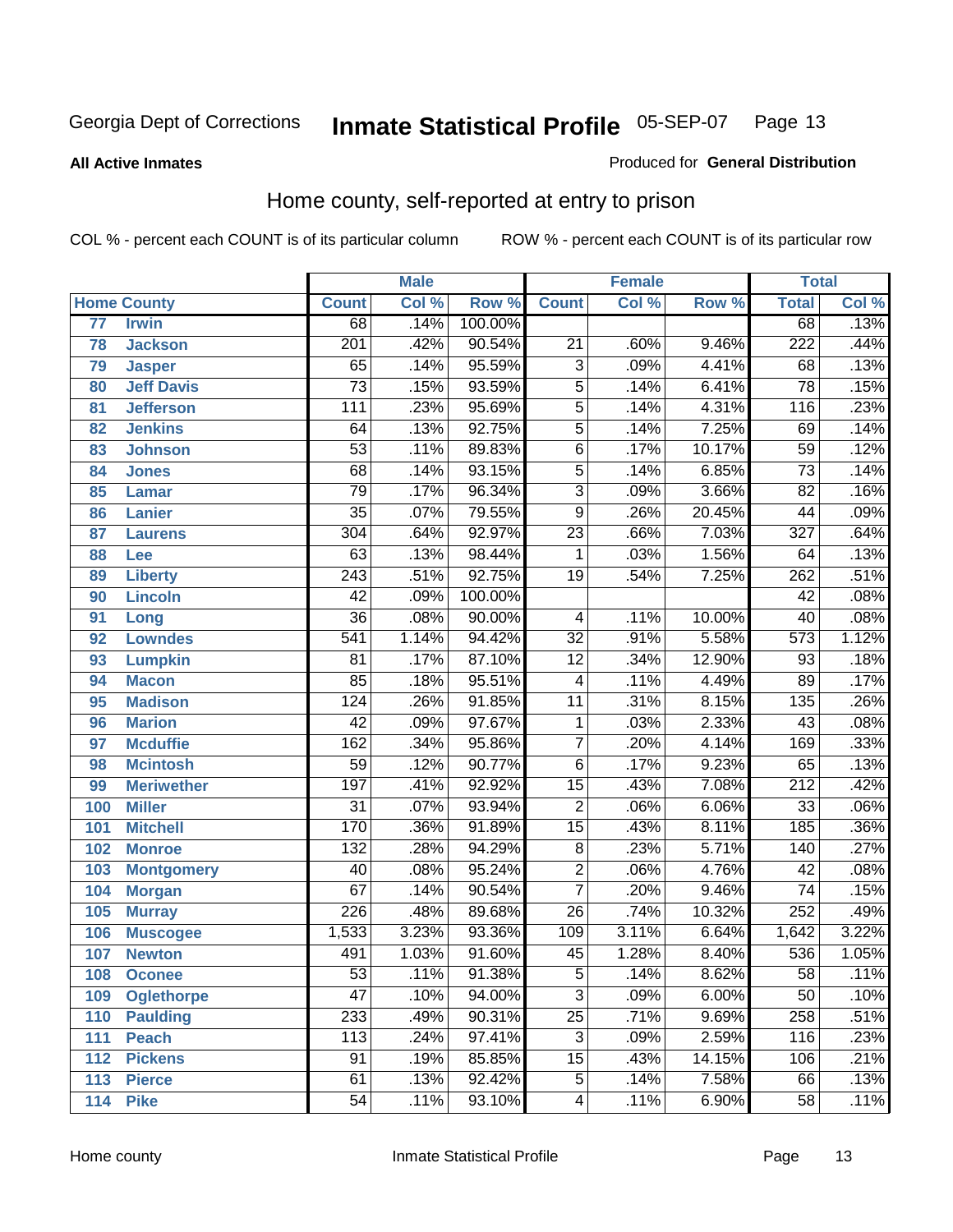#### **All Active Inmates**

#### Produced for **General Distribution**

### Home county, self-reported at entry to prison

|     |                    |                  | <b>Male</b> |         |                  | <b>Female</b> |        | <b>Total</b>     |                            |
|-----|--------------------|------------------|-------------|---------|------------------|---------------|--------|------------------|----------------------------|
|     | <b>Home County</b> | <b>Count</b>     | Col %       | Row %   | <b>Count</b>     | Col %         | Row %  | <b>Total</b>     | $\overline{\text{Col }^9}$ |
| 115 | <b>Polk</b>        | 176              | .37%        | 89.80%  | $\overline{20}$  | .57%          | 10.20% | 196              | .38%                       |
| 116 | <b>Pulaski</b>     | $\overline{81}$  | .17%        | 87.10%  | $\overline{12}$  | .34%          | 12.90% | $\overline{93}$  | .18%                       |
| 117 | <b>Putnam</b>      | 130              | .27%        | 98.48%  | $\overline{2}$   | .06%          | 1.52%  | $\overline{132}$ | .26%                       |
| 118 | Quitman            | $\overline{12}$  | .03%        | 92.31%  | $\overline{1}$   | .03%          | 7.69%  | $\overline{13}$  | .03%                       |
| 119 | <b>Rabun</b>       | 62               | .13%        | 89.86%  | $\overline{7}$   | .20%          | 10.14% | 69               | .14%                       |
| 120 | <b>Randolph</b>    | $\overline{40}$  | .08%        | 95.24%  | $\overline{2}$   | .06%          | 4.76%  | $\overline{42}$  | .08%                       |
| 121 | <b>Richmond</b>    | 1,741            | 3.66%       | 93.91%  | $\overline{113}$ | 3.22%         | 6.09%  | 1,854            | 3.63%                      |
| 122 | <b>Rockdale</b>    | 315              | .66%        | 92.65%  | $\overline{25}$  | .71%          | 7.35%  | 340              | .67%                       |
| 123 | <b>Schley</b>      | $\overline{21}$  | .04%        | 100.00% |                  |               |        | $\overline{21}$  | .04%                       |
| 124 | <b>Screven</b>     | 115              | .24%        | 94.26%  | $\overline{7}$   | .20%          | 5.74%  | 122              | .24%                       |
| 125 | <b>Seminole</b>    | 60               | .13%        | 89.55%  | $\overline{7}$   | .20%          | 10.45% | 67               | .13%                       |
| 126 | <b>Spalding</b>    | 537              | 1.13%       | 90.86%  | $\overline{54}$  | 1.54%         | 9.14%  | 591              | 1.16%                      |
| 127 | <b>Stephens</b>    | 166              | .35%        | 90.71%  | $\overline{17}$  | .48%          | 9.29%  | 183              | .36%                       |
| 128 | <b>Stewart</b>     | $\overline{40}$  | .08%        | 97.56%  | 1                | .03%          | 2.44%  | $\overline{41}$  | .08%                       |
| 129 | <b>Sumter</b>      | 234              | .49%        | 94.35%  | $\overline{14}$  | .40%          | 5.65%  | $\overline{248}$ | .49%                       |
| 130 | <b>Talbot</b>      | $\overline{51}$  | .11%        | 92.73%  | 4                | .11%          | 7.27%  | $\overline{55}$  | .11%                       |
| 131 | <b>Taliaferro</b>  | $\overline{8}$   | .02%        | 100.00% |                  |               |        | 8                | .02%                       |
| 132 | <b>Tattnall</b>    | 136              | .29%        | 93.79%  | 9                | .26%          | 6.21%  | $\overline{145}$ | .28%                       |
| 133 | <b>Taylor</b>      | 66               | .14%        | 91.67%  | $\overline{6}$   | .17%          | 8.33%  | $\overline{72}$  | .14%                       |
| 134 | <b>Telfair</b>     | $\overline{128}$ | .27%        | 93.43%  | $\overline{9}$   | .26%          | 6.57%  | 137              | .27%                       |
| 135 | <b>Terrell</b>     | $\overline{73}$  | .15%        | 94.81%  | $\overline{4}$   | .11%          | 5.19%  | $\overline{77}$  | .15%                       |
| 136 | <b>Thomas</b>      | $\overline{276}$ | .58%        | 94.85%  | $\overline{15}$  | .43%          | 5.15%  | 291              | .57%                       |
| 137 | <b>Tift</b>        | 289              | .61%        | 96.98%  | $\overline{9}$   | .26%          | 3.02%  | 298              | .58%                       |
| 138 | <b>Toombs</b>      | 233              | .49%        | 93.20%  | $\overline{17}$  | .48%          | 6.80%  | 250              | .49%                       |
| 139 | <b>Towns</b>       | $\overline{26}$  | .05%        | 92.86%  | $\overline{2}$   | .06%          | 7.14%  | $\overline{28}$  | .05%                       |
| 140 | <b>Treutlen</b>    | $\overline{59}$  | .12%        | 96.72%  | $\overline{2}$   | .06%          | 3.28%  | 61               | .12%                       |
| 141 | <b>Troup</b>       | 626              | 1.32%       | 91.52%  | $\overline{58}$  | 1.65%         | 8.48%  | 684              | 1.34%                      |
| 142 | <b>Turner</b>      | 60               | .13%        | 96.77%  | $\overline{2}$   | .06%          | 3.23%  | 62               | .12%                       |
| 143 | <b>Twiggs</b>      | $\overline{45}$  | .09%        | 93.75%  | $\overline{3}$   | .09%          | 6.25%  | 48               | .09%                       |
| 144 | <b>Union</b>       | 62               | .13%        | 93.94%  | $\overline{4}$   | .11%          | 6.06%  | 66               | .13%                       |
| 145 | <b>Upson</b>       | $\overline{213}$ | .45%        | 90.64%  | $\overline{22}$  | .63%          | 9.36%  | 235              | .46%                       |
| 146 | <b>Walker</b>      | 330              | .69%        | 92.44%  | 27               | .77%          | 7.56%  | 357              | .70%                       |
| 147 | <b>Walton</b>      | $\overline{275}$ | .58%        | 94.83%  | $\overline{15}$  | .43%          | 5.17%  | 290              | .57%                       |
| 148 | <b>Ware</b>        | 289              | .61%        | 93.53%  | $\overline{20}$  | .57%          | 6.47%  | 309              | .61%                       |
| 149 | <b>Warren</b>      | 42               | .09%        | 91.30%  | 4                | .11%          | 8.70%  | 46               | .09%                       |
| 150 | <b>Washington</b>  | 126              | .27%        | 94.03%  | $\overline{8}$   | .23%          | 5.97%  | $\overline{134}$ | .26%                       |
| 151 | <b>Wayne</b>       | 155              | .33%        | 89.60%  | $\overline{18}$  | .51%          | 10.40% | 173              | .34%                       |
| 152 | <b>Webster</b>     | $\overline{9}$   | .02%        | 90.00%  | 1                | .03%          | 10.00% | 10               | .02%                       |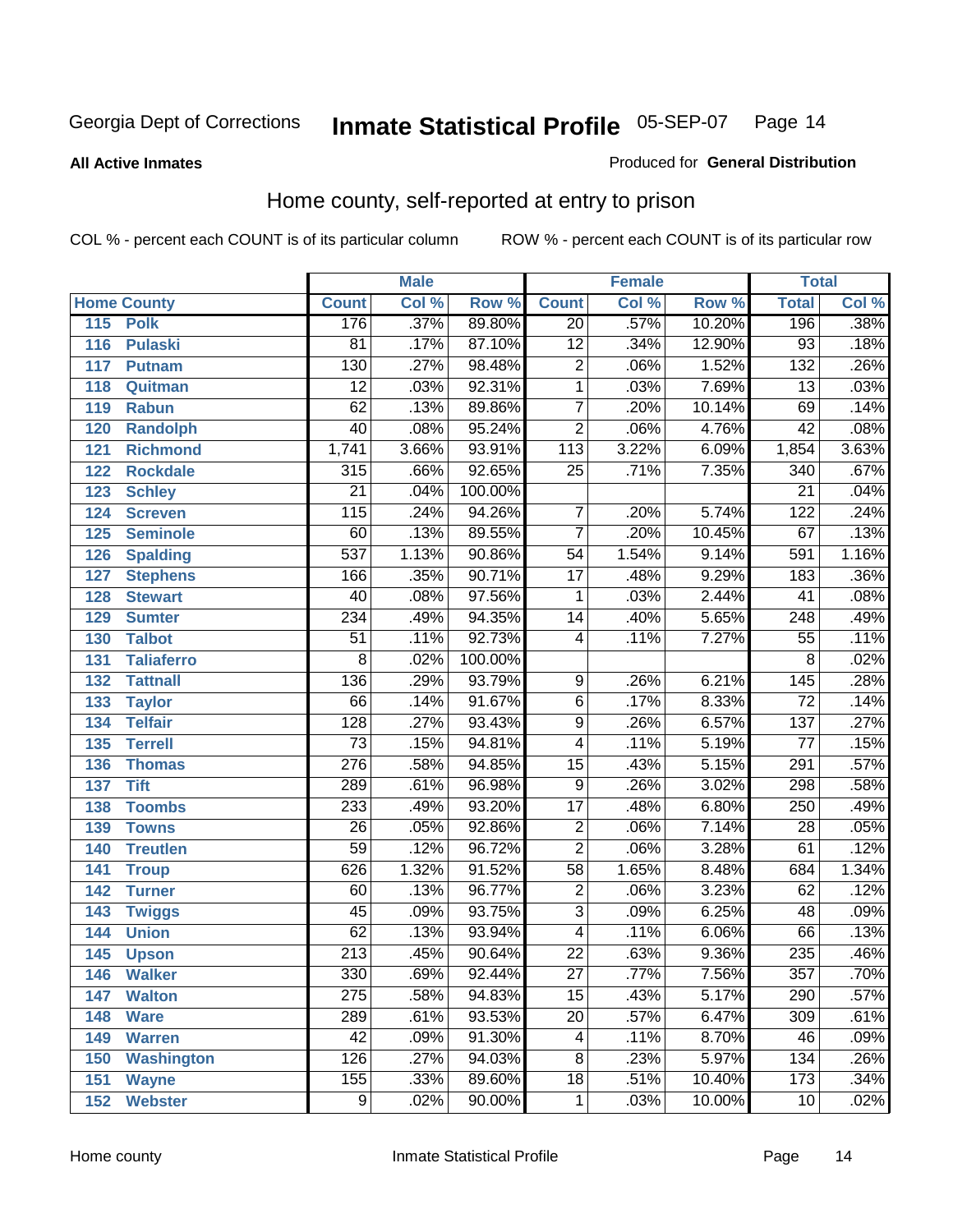**All Active Inmates**

#### Produced for **General Distribution**

### Home county, self-reported at entry to prison

|                      |                  |                 | <b>Male</b> |        |              | <b>Female</b> | <b>Total</b> |              |       |
|----------------------|------------------|-----------------|-------------|--------|--------------|---------------|--------------|--------------|-------|
| <b>Home County</b>   |                  | <b>Count</b>    | Col %       | Row %  | <b>Count</b> | Col %         | Row %        | <b>Total</b> | Col % |
| 153                  | <b>Wheeler</b>   | $\overline{20}$ | .04%        | 90.91% | 2            | .06%          | $9.09\%$     | 22           | .04%  |
| 154                  | <b>White</b>     | 76              | .16%        | 82.61% | 16           | .46%          | 17.39%       | 92           | .18%  |
| 155                  | <b>Whitfield</b> | 646             | 1.36%       | 89.47% | 76           | 2.17%         | 10.53%       | 722          | 1.42% |
| 156                  | <b>Wilcox</b>    | 52              | .11%        | 92.86% | 4            | .11%          | 7.14%        | 56           | .11%  |
| 157                  | <b>Wilkes</b>    | 56              | .12%        | 93.33% | 4            | .11%          | 6.67%        | 60           | .12%  |
| 158                  | <b>Wilkinson</b> | 71              | .15%        | 86.59% | 11           | .31%          | 13.41%       | 82           | .16%  |
| 159                  | <b>Worth</b>     | 108             | .23%        | 93.91% |              | .20%          | 6.09%        | 115          | .23%  |
| 160                  | <b>Unknown</b>   | 2,759           | 5.81%       | 92.27% | 231          | 6.59%         | 7.73%        | 2,990        | 5.86% |
| <b>Total Rported</b> |                  | 47,504          | 100%        | 93.13% | 3,506        | 100%          | 6.87%        | 51,010       | 100%  |

| <b>rted</b><br>Not | ,986   | 65              | 2,051  |
|--------------------|--------|-----------------|--------|
| <b>Total</b>       | 49,490 | <b>E74</b><br>. | 53.061 |

| <b>Mode</b> | ---<br>.tor | <b>ulton</b> | . |
|-------------|-------------|--------------|---|
|             |             |              |   |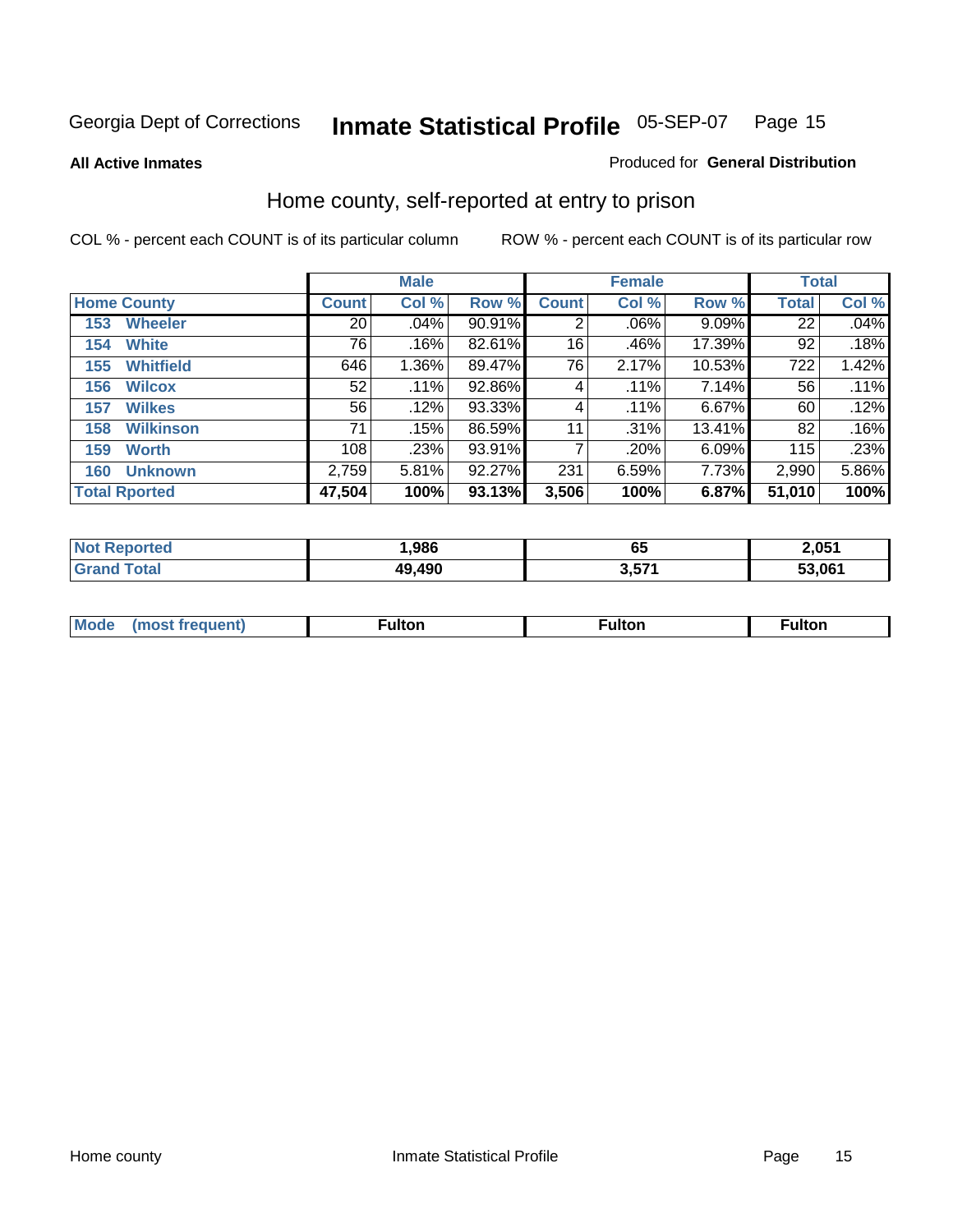#### **All Active Inmates**

#### Produced for **General Distribution**

### Environment to age 16, self-reported at entry to prison

|                                      | <b>Male</b>  |        |        | <b>Female</b> |        |        | <b>Total</b> |        |
|--------------------------------------|--------------|--------|--------|---------------|--------|--------|--------------|--------|
| <b>Environment to age 16</b>         | <b>Count</b> | Col %  | Row %  | <b>Count</b>  | Col %  | Row %  | Total        | Col %  |
| <b>Rural/Farm</b>                    | 1,594        | 3.34%  | 92.19% | 135           | 3.86%  | 7.81%  | 1,729        | 3.38%  |
| <b>Rural/Nfarm</b><br>$\overline{2}$ | 2,470        | 5.18%  | 87.13% | 365           | 10.45% | 12.87% | 2,835        | 5.54%  |
| <b>S.M.S.A</b><br>3                  | 15,928       | 33.38% | 95.97% | 669           | 19.15% | 4.03%  | 16,597       | 32.41% |
| <b>Urban</b><br>4                    | 10,661       | 22.34% | 90.25% | 1,152         | 32.98% | 9.75%  | 11,813       | 23.07% |
| <b>Small Town</b><br>5.              | 17,065       | 35.76% | 93.57% | 1,172         | 33.55% | 6.43%  | 18,237       | 35.61% |
| <b>Total Reported</b>                | 47,718       | 100%   | 93.18% | 3,493         | 100%   | 6.82%  | 51,211       | 100%   |

| <b>Not Reported</b> | ァァヘ<br>1 . <i>.</i> | 70<br>10 | ,850   |
|---------------------|---------------------|----------|--------|
| Total<br>Grand      | 49,490              | 3,571    | 53,061 |

| <b>Mode</b><br>requent)<br>. | owr<br>imall | <b>Smal</b><br>owr | <b>TOW</b> |
|------------------------------|--------------|--------------------|------------|
|                              |              |                    |            |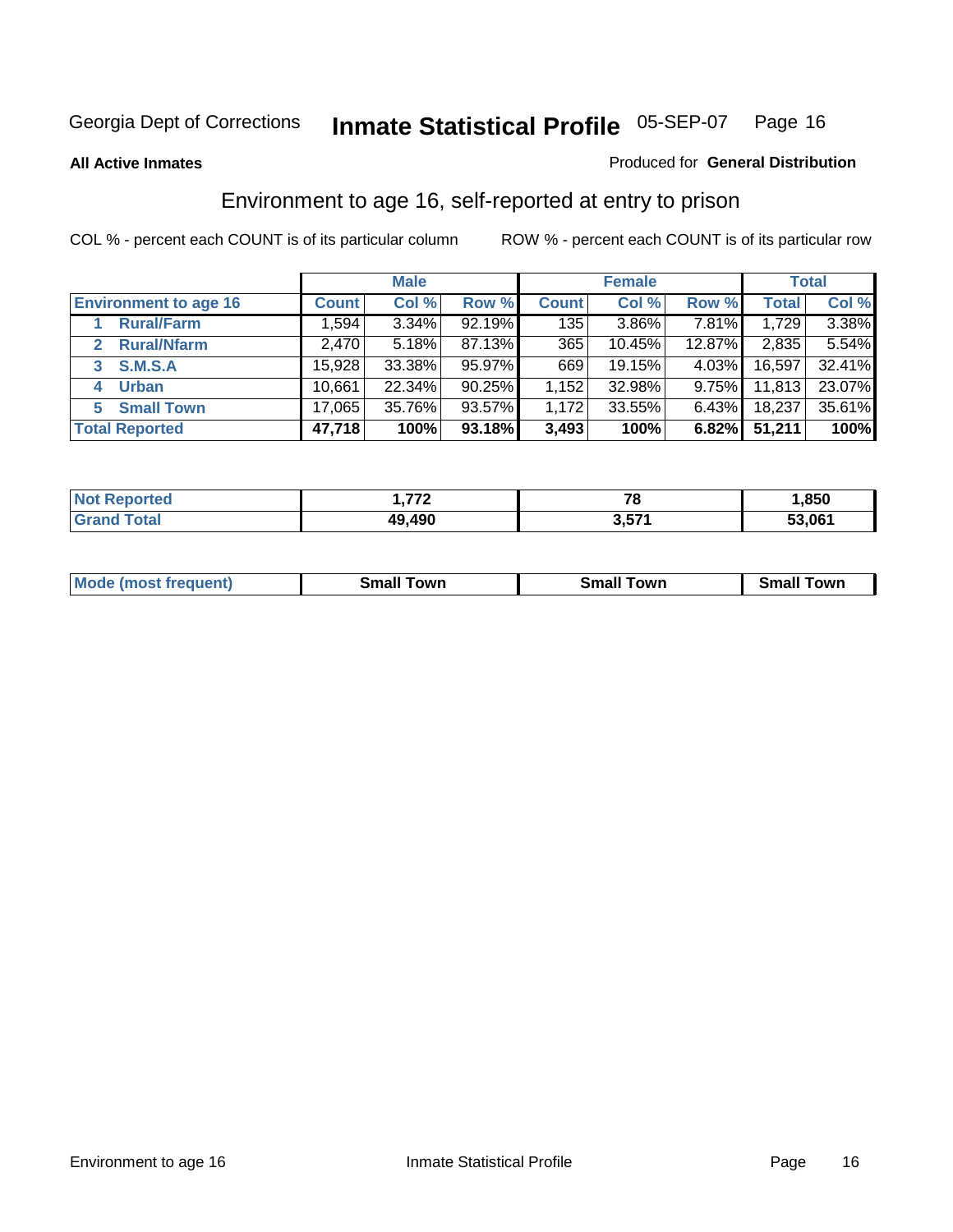#### **All Active Inmates**

#### Produced for **General Distribution**

### Guardian status to age 16, self-reported at entry to prison

|                                  |              | <b>Male</b> |         |              | <b>Female</b> |       |              | <b>Total</b> |
|----------------------------------|--------------|-------------|---------|--------------|---------------|-------|--------------|--------------|
| <b>Guardian Status To Age 16</b> | <b>Count</b> | Col %       | Row %   | <b>Count</b> | Col %         | Row % | <b>Total</b> | Col %        |
| 1 Orphanage                      | 41           | .14%        | 95.35%  | 2            | .18%          | 4.65% | 43           | .14%         |
| 2 Father Only                    | 910          | 3.00%       | 96.50%  | 33           | $2.94\%$      | 3.50% | 943          | $3.00\%$     |
| <b>3 Both Parents</b>            | 12,451       | 41.05%      | 96.01%  | 517          | 46.04%        | 3.99% | 12,968       | 41.23%       |
| <b>4 Mother Only</b>             | 12,787       | 42.16%      | 97.31%  | 353          | 31.43%        | 2.69% | 13,140       | 41.78%       |
| <b>6 Oth Female</b>              | 761          | 2.51%       | 95.84%  | 33           | 2.94%         | 4.16% | 794          | 2.52%        |
| <b>7 Oth Male</b>                | 129          | .43%        | 96.99%  | 4            | .36%          | 3.01% | 133          | .42%         |
| 8 Step-Parents                   | 342          | 1.13%       | 100.00% |              |               |       | 342          | 1.09%        |
| 9 Foster Home                    | 439          | 1.45%       | 95.85%  | 19           | 1.69%         | 4.15% | 458          | 1.46%        |
| <b>10 Grand Parents</b>          | 2,471        | 8.15%       | 93.85%  | 162          | 14.43%        | 6.15% | 2,633        | 8.37%        |
| <b>Total Reported</b>            | 30,331       | 100%        | 96.43%  | 1,123        | 100%          | 3.57% | 31,454       | 100%         |

| nted<br>. Nr | 9.159  | 2,448 | ,607   |
|--------------|--------|-------|--------|
| . Gr         | 49.490 | 3,571 | 53.061 |

| Mode | Onlv<br>Mot | <b>Roth</b><br>Parents | <b>IMot</b><br>Onlv<br>∵hei |
|------|-------------|------------------------|-----------------------------|
|      |             |                        |                             |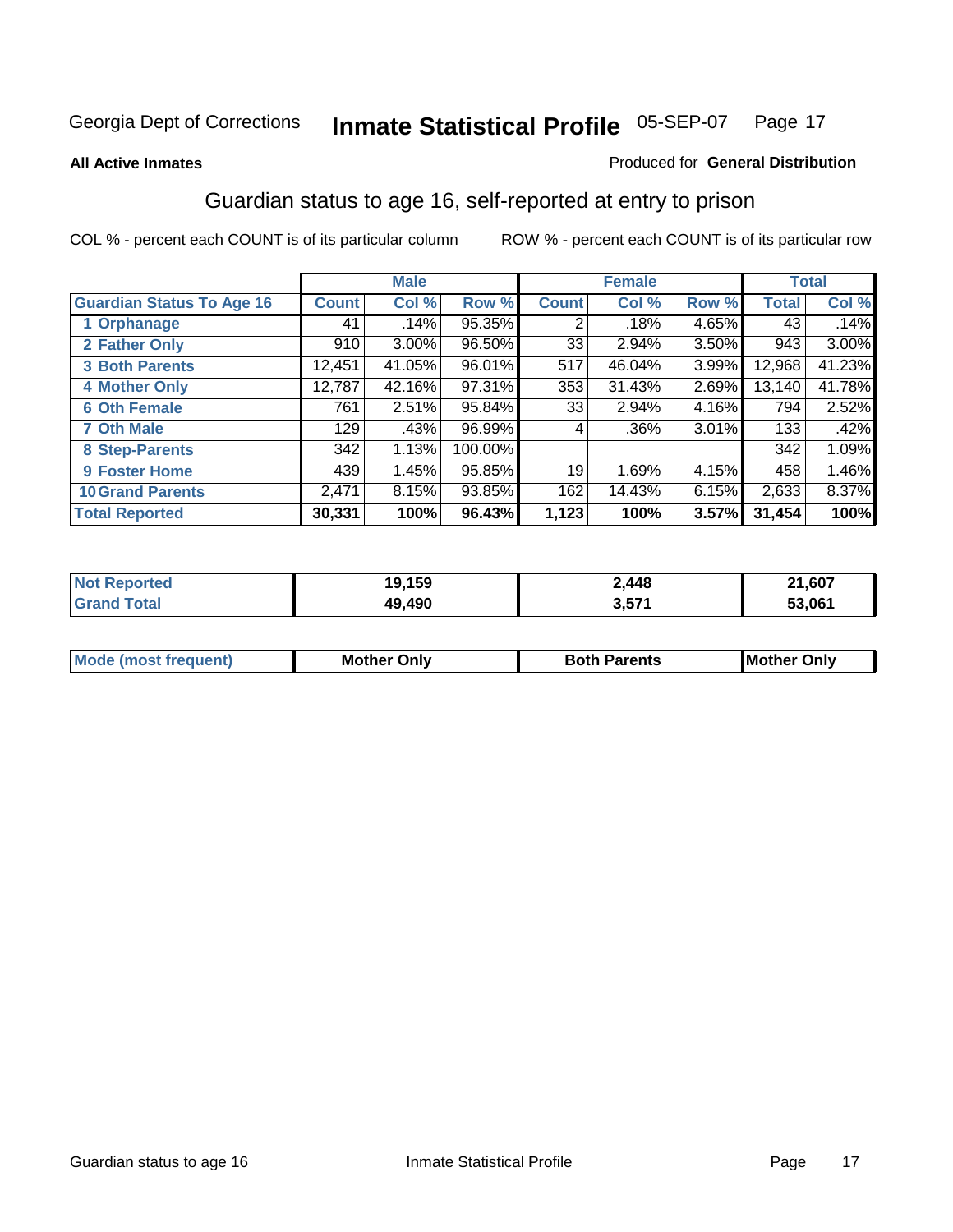#### **All Active Inmates**

#### Produced for **General Distribution**

### Employment status before prison, self-reported at entry to prison

|              |                          |              | <b>Male</b> |        |              | <b>Female</b> |        |        | <b>Total</b> |
|--------------|--------------------------|--------------|-------------|--------|--------------|---------------|--------|--------|--------------|
|              | <b>Employment Status</b> | <b>Count</b> | Col %       | Row %  | <b>Count</b> | Col %         | Row %  | Total  | Col %        |
|              | <b>Full Time</b>         | 22,683       | 51.93%      | 96.16% | 907          | 47.94%        | 3.84%  | 23,590 | 51.76%       |
| $\mathbf{2}$ | <b>Part Time</b>         | 3,462        | 7.93%       | 97.52% | 88           | 4.65%         | 2.48%  | 3,550  | 7.79%        |
| 3            | Unempl $<$ 6m            | 4,731        | 10.83%      | 96.79% | 157          | $8.30\%$      | 3.21%  | 4,888  | 10.72%       |
| 4            | Unempl > 6m              | 7,424        | 16.99%      | 96.02% | 308          | 16.28%        | 3.98%  | 7,732  | 16.97%       |
| 5            | <b>Never Workd</b>       | 3,446        | 7.89%       | 95.62% | 158          | 8.35%         | 4.38%  | 3,604  | 7.91%        |
| 6            | <b>Student</b>           | 371          | .85%        | 86.68% | 57           | 3.01%         | 13.32% | 428    | .94%         |
|              | <b>Incapable</b>         | 1,567        | 3.59%       | 87.84% | 217          | 11.47%        | 12.16% | 1,784  | 3.91%        |
|              | <b>Total Reported</b>    | 43,684       | 100%        | 95.85% | 1,892        | 100%          | 4.15%  | 45,576 | 100%         |

| neo | 806.د | $\sim$        | ,485   |
|-----|-------|---------------|--------|
|     | .490  | n - 74<br>v.v | 53.061 |

| <b>M</b> ດ | the contract of the contract of the contract of the contract of the contract of the contract of the contract of | the contract of the contract of the contract of the contract of the contract of the contract of the contract of | ----<br><b>Full Time</b> |
|------------|-----------------------------------------------------------------------------------------------------------------|-----------------------------------------------------------------------------------------------------------------|--------------------------|
|            |                                                                                                                 |                                                                                                                 |                          |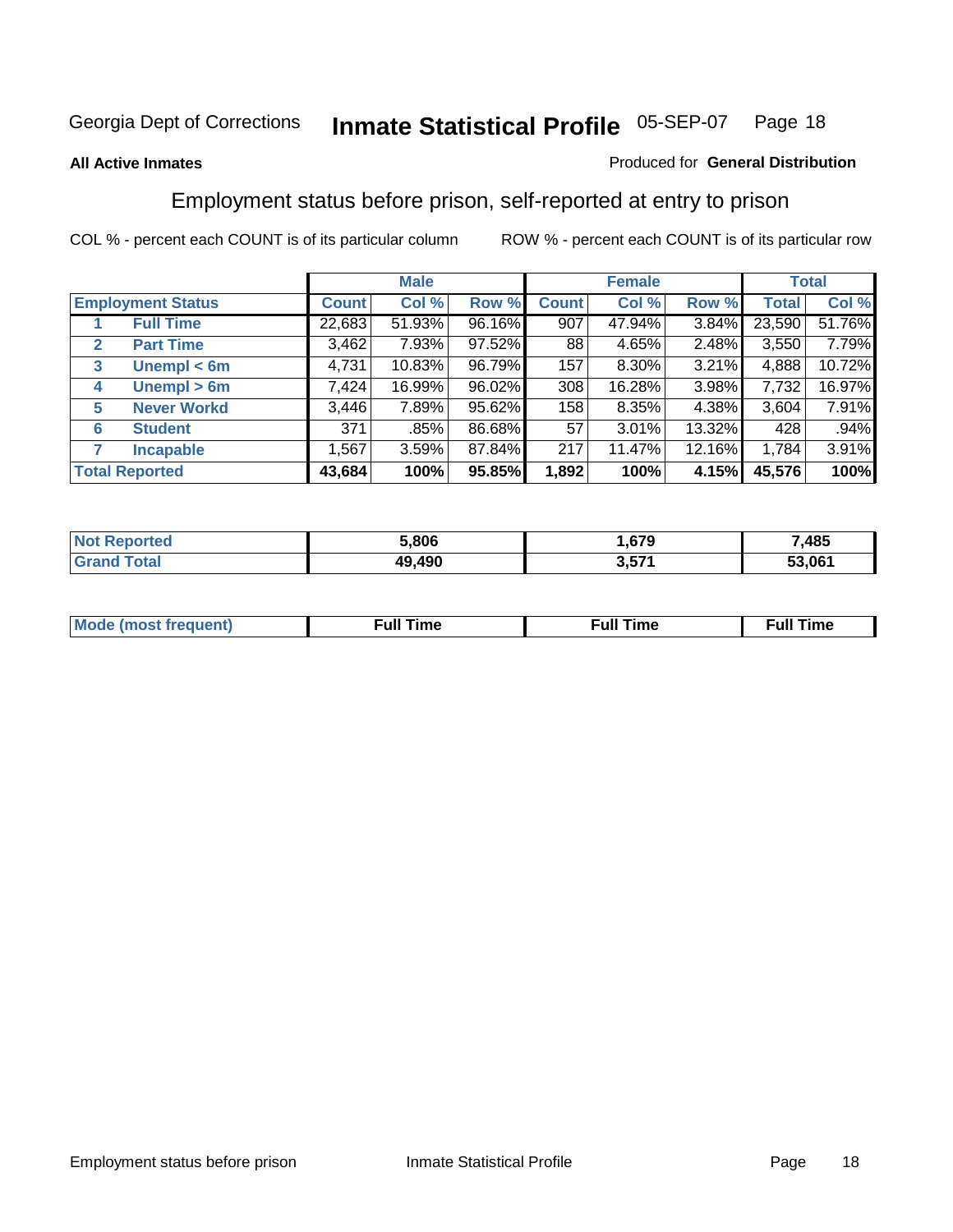#### **All Active Inmates**

Produced for **General Distribution**

### Age at admission

|                         |                 | <b>Male</b> |         |                  | <b>Female</b> |        |              | <b>Total</b> |
|-------------------------|-----------------|-------------|---------|------------------|---------------|--------|--------------|--------------|
| <b>Age At Admission</b> | <b>Count</b>    | Col %       | Row %   | <b>Count</b>     | Col %         | Row %  | <b>Total</b> | Col %        |
| 13                      | 1               | 0.01%       | 100.00% |                  |               |        | 1            | 0.01%        |
| 14                      | $\overline{13}$ | 0.03%       | 92.86%  | 1                | 0.03%         | 7.14%  | 14           | 0.03%        |
| $\overline{15}$         | 62              | 0.13%       | 100.00% |                  |               |        | 62           | 0.12%        |
| 16                      | 184             | 0.37%       | 95.34%  | 9                | 0.25%         | 4.66%  | 193          | 0.36%        |
| $\overline{17}$         | 803             | 1.62%       | 96.17%  | $\overline{32}$  | 0.90%         | 3.83%  | 835          | 1.57%        |
| 18                      | 1,557           | 3.15%       | 97.01%  | 48               | 1.34%         | 2.99%  | 1,605        | 3.02%        |
| 19                      | 2,055           | 4.15%       | 96.71%  | $\overline{70}$  | 1.96%         | 3.29%  | 2,125        | 4.00%        |
| 20                      | 2,099           | 4.24%       | 95.50%  | 99               | 2.77%         | 4.50%  | 2,198        | 4.14%        |
| 21                      | 2,109           | 4.26%       | 95.43%  | 101              | 2.83%         | 4.57%  | 2,210        | 4.17%        |
| 22                      | 2,137           | 4.32%       | 95.62%  | 98               | 2.74%         | 4.38%  | 2,235        | 4.21%        |
| 23                      | 2,048           | 4.14%       | 94.12%  | 128              | 3.58%         | 5.88%  | 2,176        | 4.10%        |
| 24                      | 1,985           | 4.01%       | 92.63%  | 158              | 4.42%         | 7.37%  | 2,143        | 4.04%        |
| $\overline{25}$         | 2,053           | 4.15%       | 94.65%  | 116              | 3.25%         | 5.35%  | 2,169        | 4.09%        |
| 26                      | 1,932           | 3.90%       | 94.38%  | 115              | 3.22%         | 5.62%  | 2,047        | 3.86%        |
| 27                      | 1,867           | 3.77%       | 93.72%  | 125              | 3.50%         | 6.28%  | 1,992        | 3.75%        |
| 28                      | 1,711           | 3.46%       | 93.55%  | 118              | 3.30%         | 6.45%  | 1,829        | 3.45%        |
| 29                      | 1,631           | 3.30%       | 92.72%  | 128              | 3.58%         | 7.28%  | 1,759        | 3.32%        |
| 30                      | 1,581           | 3.19%       | 93.22%  | 115              | 3.22%         | 6.78%  | 1,696        | 3.20%        |
| 31                      | 1,519           | 3.07%       | 93.82%  | 100              | 2.80%         | 6.18%  | 1,619        | 3.05%        |
| 32                      | 1,385           | 2.80%       | 93.08%  | 103              | 2.88%         | 6.92%  | 1,488        | 2.80%        |
| 33                      | 1,385           | 2.80%       | 93.71%  | 93               | 2.60%         | 6.29%  | 1,478        | 2.79%        |
| 34                      | 1,383           | 2.79%       | 93.19%  | 101              | 2.83%         | 6.81%  | 1,484        | 2.80%        |
| 35                      | 1,351           | 2.73%       | 91.04%  | 133              | 3.72%         | 8.96%  | 1,484        | 2.80%        |
| 36                      | 1,341           | 2.71%       | 90.85%  | 135              | 3.78%         | 9.15%  | 1,476        | 2.78%        |
| 37                      | 1,204           | 2.43%       | 92.26%  | 101              | 2.83%         | 7.74%  | 1,305        | 2.46%        |
| 38                      | 1,169           | 2.36%       | 90.69%  | 120              | 3.36%         | 9.31%  | 1,289        | 2.43%        |
| 39                      | 1,206           | 2.44%       | 90.74%  | $\overline{123}$ | 3.44%         | 9.26%  | 1,329        | 2.50%        |
| 40                      | 1,102           | 2.23%       | 91.68%  | 100              | 2.80%         | 8.32%  | 1,202        | 2.27%        |
| 41                      | 1,150           | 2.32%       | 89.84%  | 130              | 3.64%         | 10.16% | 1,280        | 2.41%        |
| 42                      | 1,057           | 2.14%       | 89.65%  | 122              | 3.42%         | 10.35% | 1,179        | 2.22%        |
| 43                      | 1,003           | 2.03%       | 89.96%  | 112              | 3.14%         | 10.04% | 1,115        | 2.10%        |
| 44                      | 888             | 1.79%       | 89.25%  | 107              | 3.00%         | 10.75% | 995          | 1.88%        |
| 45                      | 895             | 1.81%       | 90.68%  | $\overline{92}$  | 2.58%         | 9.32%  | 987          | 1.86%        |
| 46                      | 767             | 1.55%       | 91.31%  | $\overline{73}$  | 2.04%         | 8.69%  | 840          | 1.58%        |
| 47                      | 659             | 1.33%       | 91.40%  | 62               | 1.74%         | 8.60%  | 721          | 1.36%        |
| 48                      | 620             | 1.25%       | 91.31%  | 59               | 1.65%         | 8.69%  | 679          | 1.28%        |
| 49                      | 551             | 1.11%       | 93.07%  | 41               | 1.15%         | 6.93%  | 592          | 1.12%        |
| 50                      | 490             | 0.99%       | 94.59%  | 28               | 0.78%         | 5.41%  | 518          | 0.98%        |
| 51                      | 404             | 0.82%       | 91.40%  | $\overline{38}$  | 1.06%         | 8.60%  | 442          | 0.83%        |
| 52                      | 389             | 0.79%       | 93.73%  | 26               | 0.73%         | 6.27%  | 415          | 0.78%        |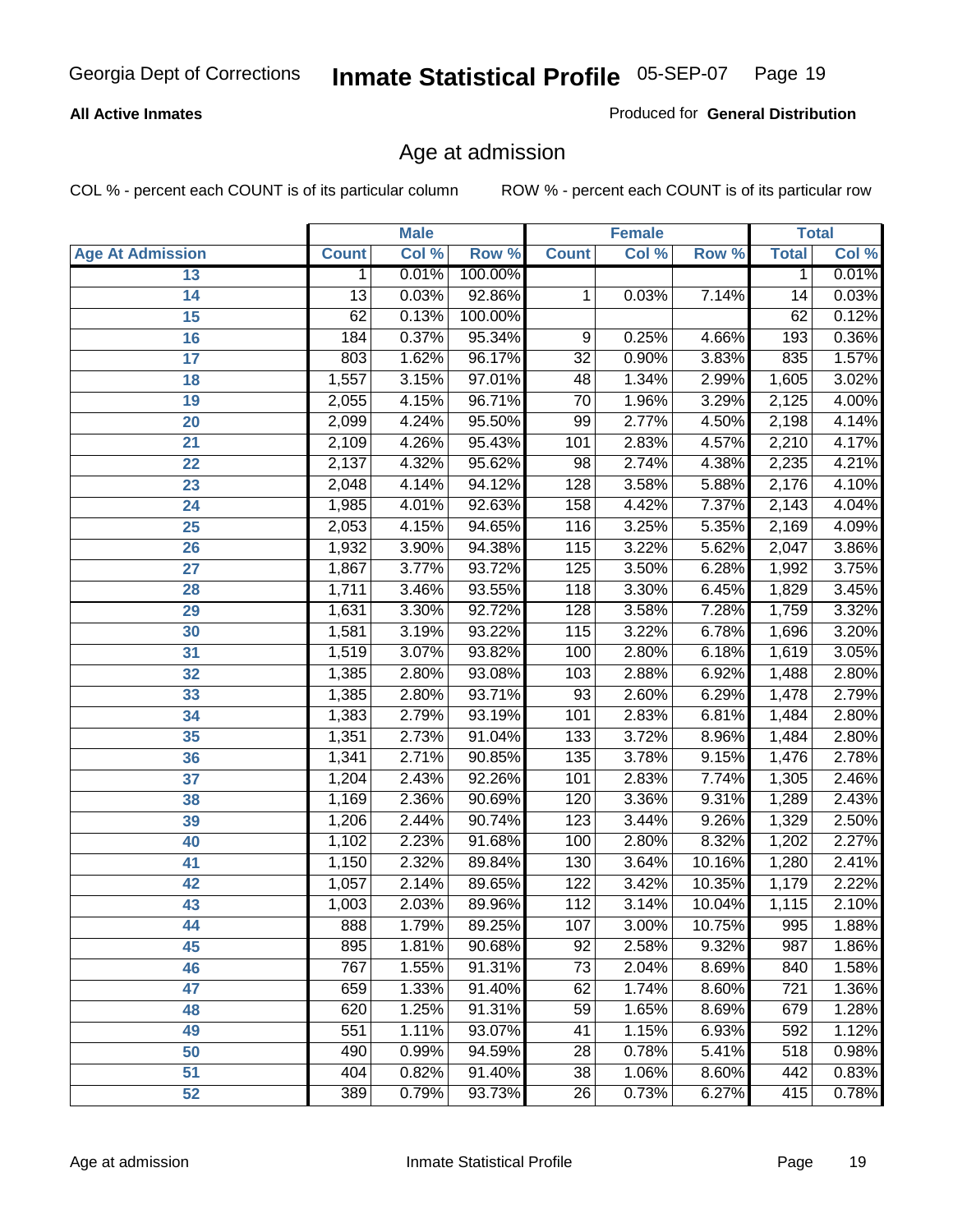#### **All Active Inmates**

Produced for **General Distribution**

### Age at admission

|                          | <b>Male</b>      |       | <b>Female</b> |                 |       | <b>Total</b> |                  |       |
|--------------------------|------------------|-------|---------------|-----------------|-------|--------------|------------------|-------|
| <b>Age At Admission</b>  | <b>Count</b>     | Col % | Row %         | <b>Count</b>    | Col % | Row %        | <b>Total</b>     | Col % |
| 53                       | 301              | 0.61% | 92.62%        | $\overline{24}$ | 0.67% | 7.38%        | 325              | 0.61% |
| 54                       | 204              | 0.41% | 90.67%        | $\overline{21}$ | 0.59% | 9.33%        | 225              | 0.42% |
| 55                       | $\overline{210}$ | 0.42% | 95.89%        | $\overline{9}$  | 0.25% | 4.11%        | $\overline{219}$ | 0.41% |
| $\overline{56}$          | 182              | 0.37% | 92.86%        | $\overline{14}$ | 0.39% | 7.14%        | 196              | 0.37% |
| 57                       | 145              | 0.29% | 94.77%        | $\overline{8}$  | 0.22% | 5.23%        | 153              | 0.29% |
| 58                       | 126              | 0.25% | 93.33%        | $\overline{9}$  | 0.25% | 6.67%        | $\overline{135}$ | 0.25% |
| 59                       | 106              | 0.21% | 92.98%        | $\overline{8}$  | 0.22% | 7.02%        | 114              | 0.21% |
| 60                       | $\overline{82}$  | 0.17% | 97.62%        | $\overline{2}$  | 0.06% | 2.38%        | $\overline{84}$  | 0.16% |
| 61                       | $\overline{57}$  | 0.12% | 95.00%        | $\overline{3}$  | 0.08% | 5.00%        | 60               | 0.11% |
| 62                       | $\overline{55}$  | 0.11% | 94.83%        | $\overline{3}$  | 0.08% | 5.17%        | $\overline{58}$  | 0.11% |
| 63                       | $\overline{57}$  | 0.12% | 96.61%        | $\overline{2}$  | 0.06% | 3.39%        | $\overline{59}$  | 0.11% |
| 64                       | $\overline{41}$  | 0.08% | 95.35%        | $\overline{2}$  | 0.06% | 4.65%        | $\overline{43}$  | 0.08% |
| 65                       | $\overline{34}$  | 0.07% | 100.00%       |                 |       |              | $\overline{34}$  | 0.06% |
| 66                       | $\overline{23}$  | 0.05% | 95.83%        | 1               | 0.03% | 4.17%        | $\overline{24}$  | 0.05% |
| 67                       | 24               | 0.05% | 100.00%       |                 |       |              | $\overline{24}$  | 0.05% |
| 68                       | $\overline{18}$  | 0.04% | 100.00%       |                 |       |              | $\overline{18}$  | 0.03% |
| 69                       | $\overline{23}$  | 0.05% | 95.83%        | 1               | 0.03% | 4.17%        | $\overline{24}$  | 0.05% |
| 70                       | $\overline{9}$   | 0.02% | 81.82%        | $\overline{2}$  | 0.06% | 18.18%       | $\overline{11}$  | 0.02% |
| 71                       | $\overline{7}$   | 0.01% | 100.00%       |                 |       |              | 7                | 0.01% |
| $\overline{72}$          | $\overline{8}$   | 0.02% | 100.00%       |                 |       |              | $\overline{8}$   | 0.02% |
| 73                       | $\overline{6}$   | 0.01% | 100.00%       |                 |       |              | $\overline{6}$   | 0.01% |
| 74                       | $\overline{5}$   | 0.01% | 83.33%        | 1               | 0.03% | 16.67%       | $\overline{6}$   | 0.01% |
| 75                       | 4                | 0.01% | 100.00%       |                 |       |              | 4                | 0.01% |
| 76                       | $\overline{6}$   | 0.01% | 100.00%       |                 |       |              | 6                | 0.01% |
| 78                       | $\overline{3}$   | 0.01% | 100.00%       |                 |       |              | $\overline{3}$   | 0.01% |
| 79                       | $\overline{4}$   | 0.01% | 80.00%        | $\mathbf{1}$    | 0.03% | 20.00%       | $\overline{5}$   | 0.01% |
| 80                       | 1                | 0.01% | 100.00%       |                 |       |              | 1                | 0.01% |
| $\overline{\mathbf{81}}$ | $\mathbf{1}$     | 0.01% | 100.00%       |                 |       |              | 1                | 0.01% |
| 82                       | 1                | 0.01% | 100.00%       |                 |       |              | 1                | 0.01% |
| 84                       | 1                | 0.01% | 100.00%       |                 |       |              | 1                | 0.01% |
| <b>Total Reported</b>    | 49,490           | 100%  | 93.27%        | 3,571           | 100%  | 6.73%        | 53,061           | 100%  |

| <b>Not Reported</b> |        |       |        |
|---------------------|--------|-------|--------|
| <b>Grand Total</b>  | 49,490 | 3,571 | 53,061 |

| <b>Mean</b><br>(average) | 31.73     | 33.98 | 31.88    |
|--------------------------|-----------|-------|----------|
| <b>Median (middle)</b>   | 30        | 34    | 30       |
| Mode<br>(most frequent)  | <u>__</u> |       | ^^<br>44 |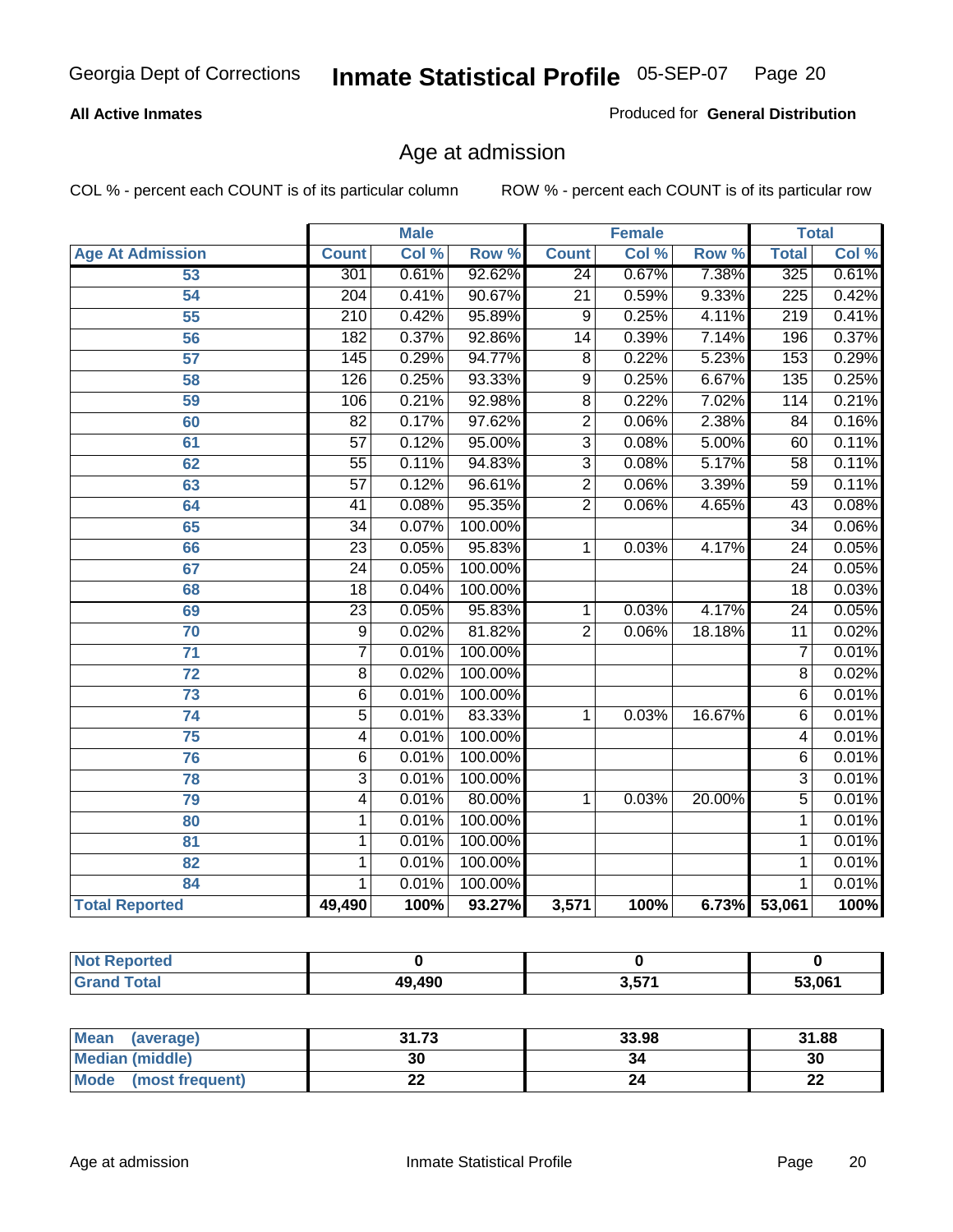#### **All Active Inmates**

Produced for **General Distribution**

### Age at release

|                       |              | <b>Male</b> |       |              | <b>Female</b> |       | <b>Total</b> |       |
|-----------------------|--------------|-------------|-------|--------------|---------------|-------|--------------|-------|
| <b>Age At Release</b> | <b>Count</b> | Col%        | Row % | <b>Count</b> | Col %         | Row % | <b>Total</b> | Col % |
| <b>Total Reported</b> |              |             |       |              |               |       |              |       |

| <b>Still Active</b> | 49,490 | 3,571 | 53,061 |
|---------------------|--------|-------|--------|
| <b>Not Reported</b> |        |       |        |
| <b>Grand Total</b>  | 49,490 | 3,571 | 53,061 |

| Mean (average)       | N/A | N/A | N/A |
|----------------------|-----|-----|-----|
| Median (middle)      | N/A | N/A | N/A |
| Mode (most frequent) | N/A | N/A | N/A |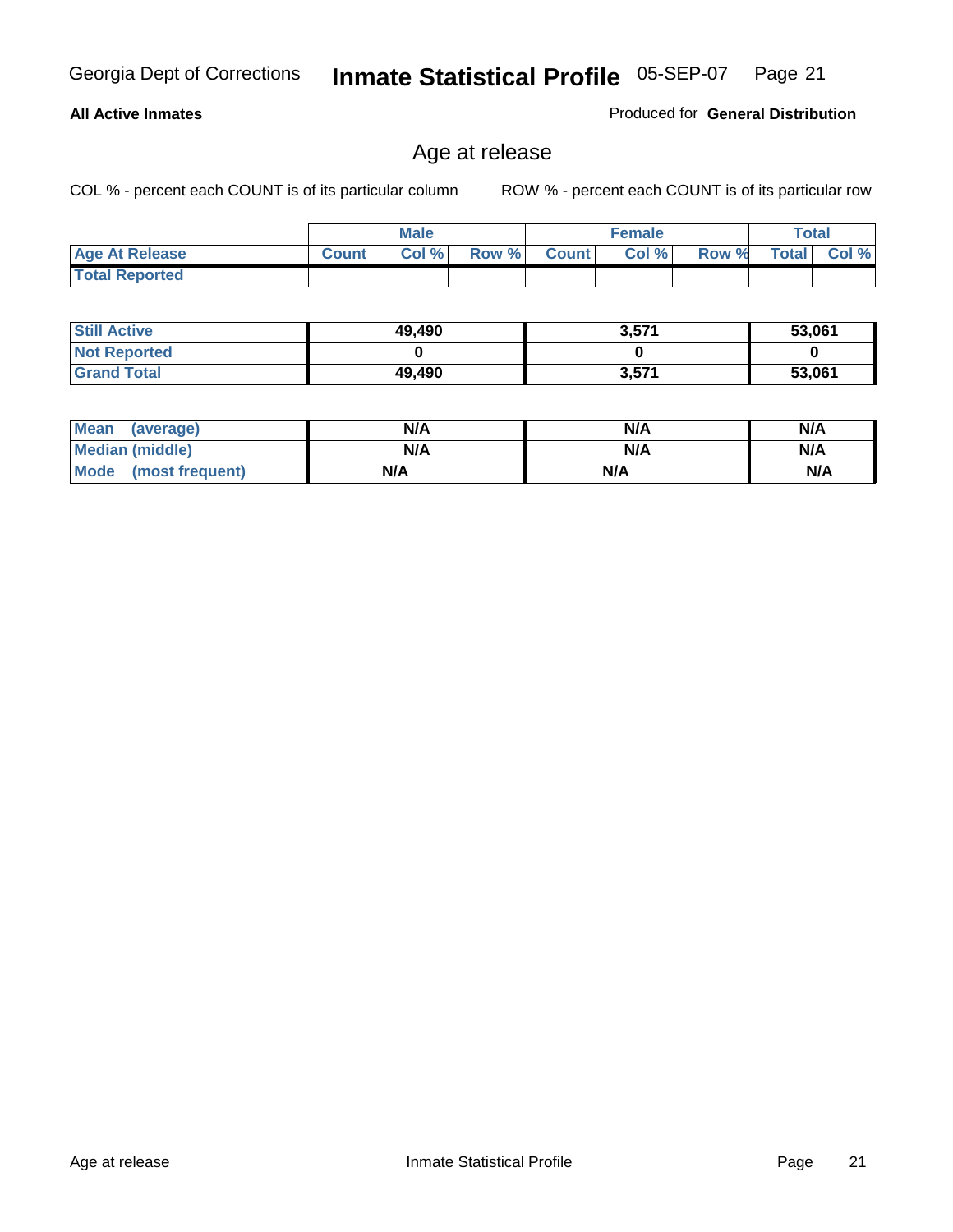#### **All Active Inmates**

#### Produced for **General Distribution**

### Height, measured at entry to prison

|                        |                  | <b>Male</b> |                  |                  | <b>Female</b> |         | <b>Total</b>     |        |
|------------------------|------------------|-------------|------------------|------------------|---------------|---------|------------------|--------|
| <b>Height</b>          | <b>Count</b>     | Col %       | Row <sup>7</sup> | <b>Count</b>     | Col %         | Row %   | <b>Total</b>     | Col %  |
| <b>Under four feet</b> | $\overline{9}$   | 0.02%       | 81.82%           | $\overline{2}$   | 0.06%         | 18.18%  | $\overline{11}$  | 0.02%  |
| 4'01''                 |                  |             |                  | $\overline{3}$   | 0.09%         | 100.00% | 3                | 0.01%  |
| 4'03''                 |                  |             |                  | $\overline{1}$   | 0.03%         | 100.00% | $\overline{1}$   | 0.01%  |
| 4'05''                 | $\overline{2}$   | 0.01%       | 66.67%           | $\overline{1}$   | 0.03%         | 33.33%  | $\overline{3}$   | 0.01%  |
| 4'06"                  | $\overline{2}$   | 0.01%       | 50.00%           | $\overline{2}$   | 0.06%         | 50.00%  | 4                | 0.01%  |
| 4'07"                  | $\overline{1}$   | 0.01%       | 50.00%           | $\overline{1}$   | 0.03%         | 50.00%  | $\overline{2}$   | 0.01%  |
| 4'08"                  | $\overline{1}$   | 0.01%       | 16.67%           | $\overline{5}$   | 0.15%         | 83.33%  | $\overline{6}$   | 0.01%  |
| 4'09"                  | $\mathbf 1$      | 0.01%       | 14.29%           | $\overline{6}$   | 0.18%         | 85.71%  | $\overline{7}$   | 0.01%  |
| 4'10''                 | $\overline{1}$   | 0.01%       | 7.69%            | $\overline{12}$  | 0.35%         | 92.31%  | $\overline{13}$  | 0.02%  |
| 4'11''                 | $\overline{5}$   | 0.01%       | 6.94%            | 67               | 1.97%         | 93.06%  | $\overline{72}$  | 0.14%  |
| 5'00''                 | $\overline{89}$  | 0.18%       | 39.91%           | 134              | 3.94%         | 60.09%  | $\overline{223}$ | 0.43%  |
| 5'01''                 | $\overline{89}$  | 0.18%       | 32.48%           | 185              | 5.44%         | 67.52%  | 274              | 0.53%  |
| 5'02''                 | $\overline{223}$ | 0.46%       | 38.65%           | 354              | 10.41%        | 61.35%  | $\overline{577}$ | 1.11%  |
| 5'03''                 | 400              | 0.82%       | 51.22%           | 381              | 11.21%        | 48.78%  | 781              | 1.50%  |
| 5'04''                 | $\overline{774}$ | 1.59%       | 59.22%           | 533              | 15.68%        | 40.78%  | 1,307            | 2.51%  |
| 5'05''                 | 1,604            | 3.30%       | 79.29%           | 419              | 12.32%        | 20.71%  | 2,023            | 3.89%  |
| 5'06''                 | 3,154            | 6.49%       | 87.10%           | 467              | 13.74%        | 12.90%  | 3,621            | 6.96%  |
| 5'07''                 | 4,399            | 9.05%       | 92.44%           | 360              | 10.59%        | 7.56%   | 4,759            | 9.15%  |
| 5'08''                 | 5,041            | 10.37%      | 96.74%           | 170              | 5.00%         | 3.26%   | 5,211            | 10.02% |
| 5'09''                 | 5,908            | 12.15%      | 97.67%           | $\overline{141}$ | 4.15%         | 2.33%   | 6,049            | 11.63% |
| 5'10''                 | 5,571            | 11.46%      | 99.00%           | $\overline{56}$  | 1.65%         | 1.00%   | 5,627            | 10.82% |
| 5'11''                 | 5,994            | 12.33%      | 99.03%           | $\overline{59}$  | 1.74%         | 0.97%   | 6,053            | 11.64% |
| 6'00''                 | 5,619            | 11.56%      | 99.66%           | $\overline{19}$  | 0.56%         | 0.34%   | 5,638            | 10.84% |
| 6'01''                 | 3,837            | 7.89%       | 99.69%           | $\overline{12}$  | 0.35%         | 0.31%   | 3,849            | 7.40%  |
| 6'02''                 | 2,843            | 5.85%       | 99.82%           | $\overline{5}$   | 0.15%         | 0.18%   | 2,848            | 5.47%  |
| 6'03''                 | 1,598            | 3.29%       | 99.81%           | $\overline{3}$   | 0.09%         | 0.19%   | 1,601            | 3.08%  |
| 6'04''                 | 810              | 1.67%       | 100.00%          |                  |               |         | 810              | 1.56%  |
| 6'05''                 | $\overline{310}$ | 0.64%       | 99.68%           | $\mathbf 1$      | 0.03%         | 0.32%   | $\overline{311}$ | 0.60%  |
| 6'06''                 | 146              | 0.30%       | 100.00%          |                  |               |         | 146              | 0.28%  |
| 6'07''                 | $\overline{60}$  | 0.12%       | 100.00%          |                  |               |         | 60               | 0.12%  |
| 6'08''                 | $\overline{29}$  | 0.06%       | 100.00%          |                  |               |         | $\overline{29}$  | 0.06%  |
| 6'09''                 | $\overline{17}$  | 0.03%       | 94.44%           | $\mathbf{1}$     | 0.03%         | 5.56%   | $\overline{18}$  | 0.03%  |
| 6'10''                 | $\overline{17}$  | 0.03%       | 100.00%          |                  |               |         | $\overline{17}$  | 0.03%  |
| 6'11''                 | $\overline{31}$  | 0.06%       | 100.00%          |                  |               |         | $\overline{31}$  | 0.06%  |
| Seven feet +           | $\overline{38}$  | 0.08%       | 100.00%          |                  |               |         | $\overline{38}$  | 0.07%  |
| <b>Total Reported</b>  | 48,623           | 100%        | 93.46%           | 3,400            | 100%          | 6.54%   | 52,023           | 100%   |

| <b>Not</b><br><b>oorted</b> | 867    | .                       | 1,038  |
|-----------------------------|--------|-------------------------|--------|
| <b>Total</b><br><b>Grar</b> | 49,490 | 9 E74<br>- 3.J <i>i</i> | 53,061 |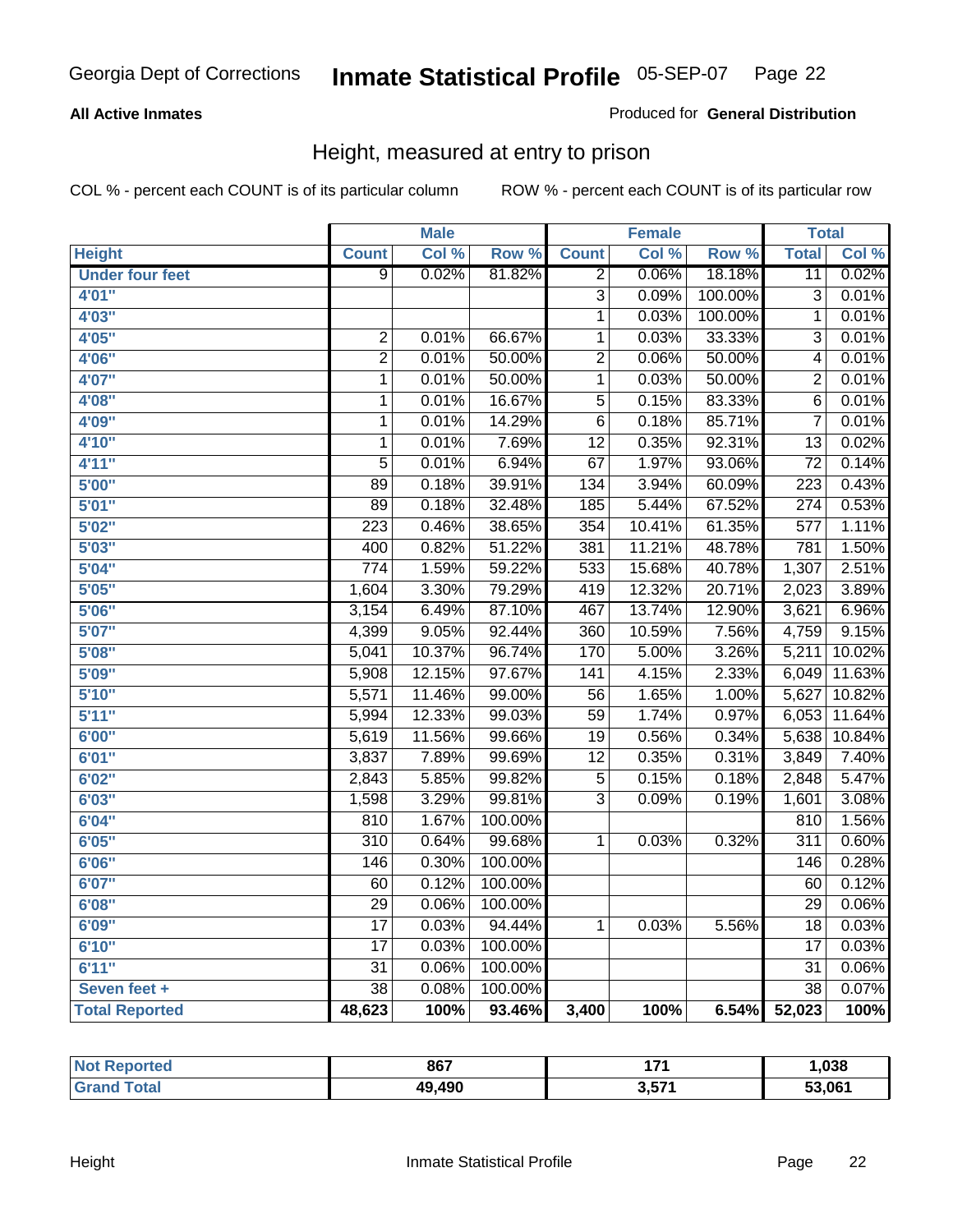#### **All Active Inmates**

Produced for **General Distribution**

### Height, measured at entry to prison

|                        | <b>Male</b> | <b>Female</b> | <b>Total</b> |
|------------------------|-------------|---------------|--------------|
| Mean (average)         | 5'10"       | 5'05"         | 5'10''       |
| <b>Median (middle)</b> | 5'10''      | 5'05"         | 5'10"        |
| Mode (most frequent)   | 5'11"       | 5'04"         | 5'11''       |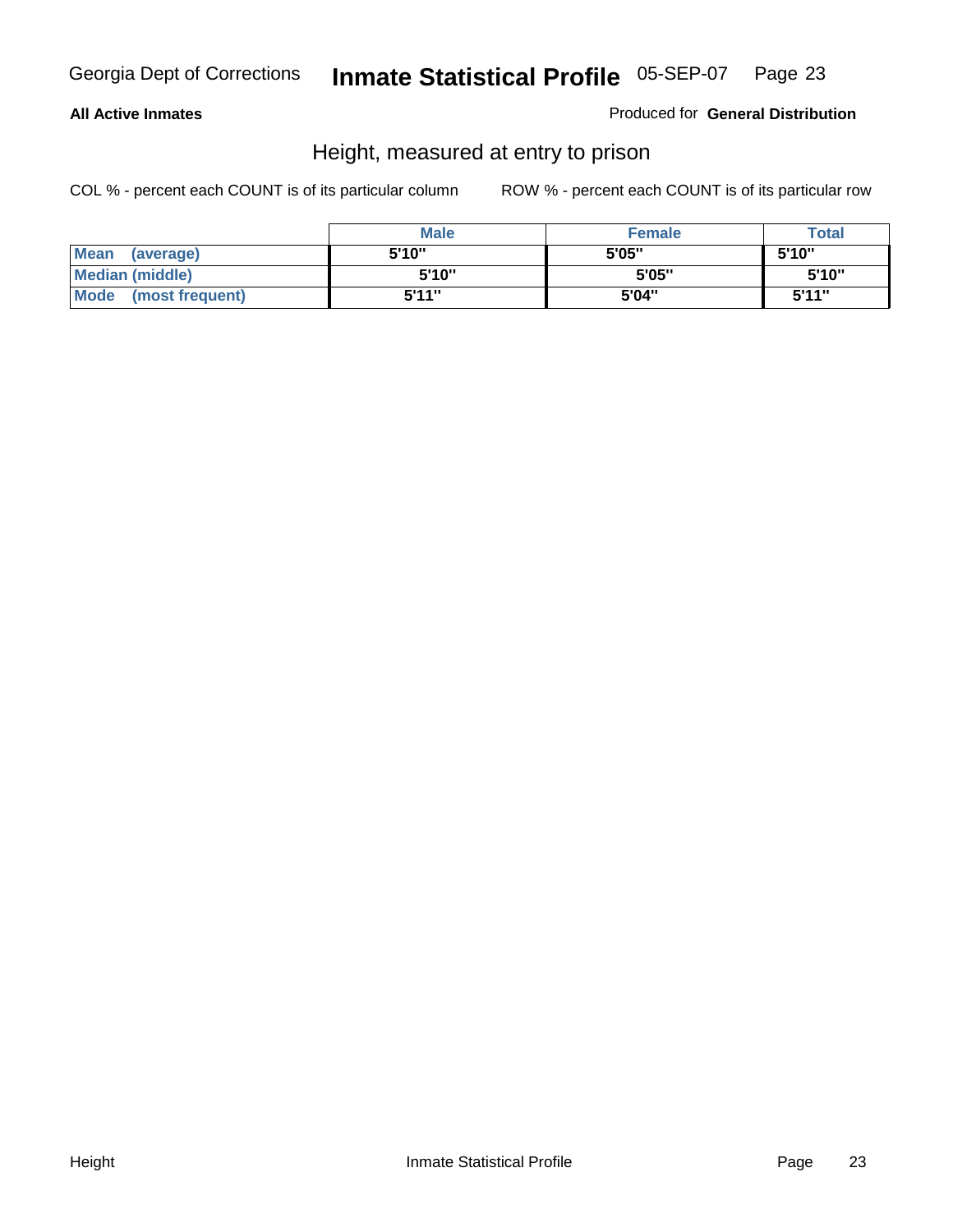#### **All Active Inmates**

#### Produced for **General Distribution**

### Weight, measured at entry to prison

|                        |                           | <b>Male</b> |         |                  | <b>Female</b> |        | <b>Total</b>     |        |
|------------------------|---------------------------|-------------|---------|------------------|---------------|--------|------------------|--------|
| Weight                 | <b>Count</b>              | Col %       | Row %   | <b>Count</b>     | Col %         | Row %  | <b>Total</b>     | Col %  |
| <b>Under 80 pounds</b> | 7                         | 0.01%       | 100.00% |                  |               |        | 7                | 0.01%  |
| 80 - 89 pounds         | $\overline{\overline{3}}$ | 0.01%       | 100.00% |                  |               |        | $\overline{3}$   | 0.01%  |
| 90 - 99 pounds         | $\overline{4}$            | 0.01%       | 44.44%  | $\overline{5}$   | 0.15%         | 55.56% | $\overline{9}$   | 0.02%  |
| 100 - 109 pounds       | $\overline{29}$           | 0.06%       | 44.62%  | $\overline{36}$  | 1.06%         | 55.38% | 65               | 0.12%  |
| 110 - 119 pounds       | 125                       | 0.26%       | 57.60%  | $\overline{92}$  | 2.71%         | 42.40% | $\overline{217}$ | 0.42%  |
| 120 - 129 pounds       | 539                       | 1.11%       | 72.64%  | $\overline{203}$ | 5.97%         | 27.36% | $\overline{742}$ | 1.43%  |
| 130 - 139 pounds       | 1,555                     | 3.20%       | 85.07%  | $\overline{273}$ | 8.03%         | 14.93% | 1,828            | 3.51%  |
| 140 - 149 pounds       | 3,215                     | 6.61%       | 90.74%  | 328              | 9.65%         | 9.26%  | 3,543            | 6.81%  |
| 150 - 159 pounds       | 4,864                     | 10.00%      | 92.30%  | 406              | 11.94%        | 7.70%  | 5,270            | 10.13% |
| 160 - 169 pounds       | 6,474                     | 13.31%      | 94.61%  | 369              | 10.85%        | 5.39%  | 6,843            | 13.15% |
| 170 - 179 pounds       | 6,231                     | 12.81%      | 94.93%  | 333              | 9.79%         | 5.07%  | 6,564            | 12.62% |
| 180 - 189 pounds       | 6,290                     | 12.94%      | 96.13%  | 253              | 7.44%         | 3.87%  | 6,543            | 12.58% |
| 190 - 199 pounds       | 4,724                     | 9.72%       | 95.61%  | $\overline{217}$ | 6.38%         | 4.39%  | 4,941            | 9.50%  |
| 200 - 209 pounds       | 3,987                     | 8.20%       | 94.28%  | 242              | 7.12%         | 5.72%  | 4,229            | 8.13%  |
| 210 - 219 pounds       | 2,979                     | 6.13%       | 94.75%  | 165              | 4.85%         | 5.25%  | 3,144            | 6.04%  |
| 220 - 229 pounds       | 2,355                     | 4.84%       | 95.19%  | $\overline{119}$ | 3.50%         | 4.81%  | 2,474            | 4.76%  |
| 230 - 239 pounds       | 1,568                     | 3.22%       | 94.34%  | 94               | 2.76%         | 5.66%  | 1,662            | 3.19%  |
| 240 - 249 pounds       | 1,094                     | 2.25%       | 94.31%  | 66               | 1.94%         | 5.69%  | 1,160            | 2.23%  |
| 250 - 259 pounds       | 764                       | 1.57%       | 93.51%  | $\overline{53}$  | 1.56%         | 6.49%  | 817              | 1.57%  |
| 260 - 269 pounds       | 562                       | 1.16%       | 94.14%  | $\overline{35}$  | 1.03%         | 5.86%  | 597              | 1.15%  |
| 270 - 279 pounds       | 370                       | 0.76%       | 93.67%  | $\overline{25}$  | 0.74%         | 6.33%  | 395              | 0.76%  |
| 280 - 289 pounds       | $\overline{273}$          | 0.56%       | 92.23%  | $\overline{23}$  | 0.68%         | 7.77%  | 296              | 0.57%  |
| 290 - 299 pounds       | 184                       | 0.38%       | 93.40%  | $\overline{13}$  | 0.38%         | 6.60%  | 197              | 0.38%  |
| 300 - 309 pounds       | 122                       | 0.25%       | 87.77%  | $\overline{17}$  | 0.50%         | 12.23% | 139              | 0.27%  |
| 310 - 319 pounds       | $\overline{87}$           | 0.18%       | 91.58%  | $\overline{8}$   | 0.24%         | 8.42%  | $\overline{95}$  | 0.18%  |
| 320 - 329 pounds       | $\overline{58}$           | 0.12%       | 86.57%  | $\overline{9}$   | 0.26%         | 13.43% | 67               | 0.13%  |
| 330 - 339 pounds       | $\overline{26}$           | 0.05%       | 89.66%  | $\overline{3}$   | 0.09%         | 10.34% | 29               | 0.06%  |
| 340 - 349 pounds       | 41                        | 0.08%       | 85.42%  | $\overline{7}$   | 0.21%         | 14.58% | 48               | 0.09%  |
| 350 - 359 pounds       | 33                        | 0.07%       | 94.29%  | $\overline{2}$   | 0.06%         | 5.71%  | $\overline{35}$  | 0.07%  |
| 360 - 369 pounds       | $\overline{21}$           | 0.04%       | 87.50%  | $\overline{3}$   | 0.09%         | 12.50% | 24               | 0.05%  |
| 370 - 379 pounds       | $\overline{7}$            | 0.01%       | 100.00% |                  |               |        | $\overline{7}$   | 0.01%  |
| 380 - 389 pounds       | $\overline{2}$            | 0.01%       | 66.67%  | 1                | 0.03%         | 33.33% | $\overline{3}$   | 0.01%  |
| 390 - 399 pounds       | $\overline{5}$            | 0.01%       | 100.00% |                  |               |        | $\overline{5}$   | 0.01%  |
| 400 pounds and over    | $\overline{25}$           | 0.05%       | 100.00% |                  |               |        | $\overline{25}$  | 0.05%  |
| <b>Total Reported</b>  | 48,623                    | 100%        | 93.46%  | 3,400            | 100%          | 6.54%  | 52,023           | 100.0% |

| <b>Not</b><br>Reported | 867    | ィラィ           | ,038   |
|------------------------|--------|---------------|--------|
| <b>Total</b>           | 49,490 | l 574<br>וטוט | 53,061 |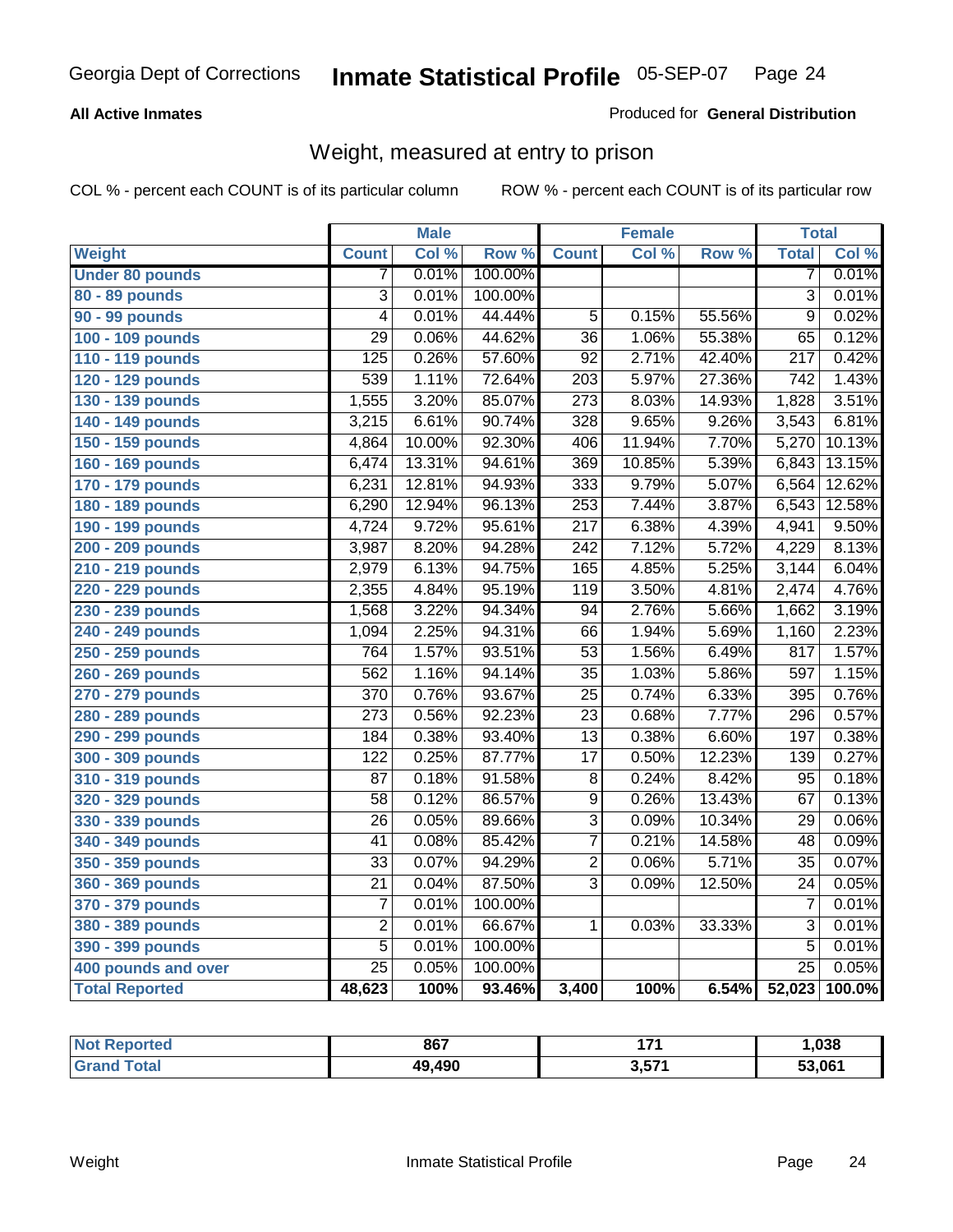#### **All Active Inmates**

#### Produced for **General Distribution**

### Weight, measured at entry to prison

|                         | <b>Male</b> | <b>Female</b> | Total |
|-------------------------|-------------|---------------|-------|
| Mean<br>(average)       | 186         | 176           | 185   |
| <b>Median (middle)</b>  | 180         | 169           | 180   |
| Mode<br>(most frequent) | 180         | 150           | 180   |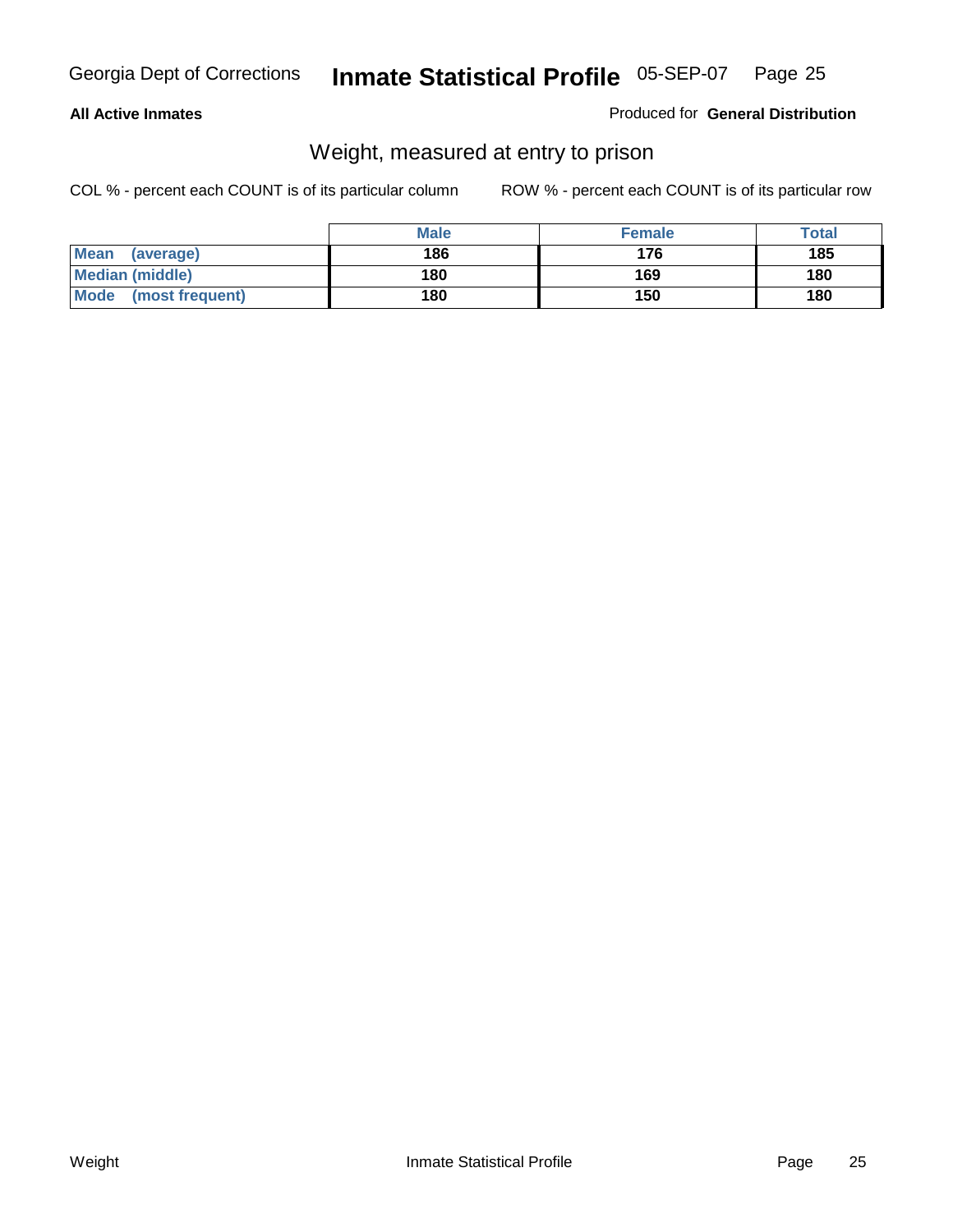**All Active Inmates**

#### Produced for **General Distribution**

# Military service

|                         |                  | <b>Male</b> |             |       | <b>Female</b> |          |              | <b>Total</b> |
|-------------------------|------------------|-------------|-------------|-------|---------------|----------|--------------|--------------|
| <b>Military service</b> | <b>Count</b>     | Col %       | Row % Count |       | Col %         | Row %    | <b>Total</b> | Col %        |
| <b>Air Force</b>        | $\overline{283}$ | .75%        | 95.93%      | 12    | $.36\%$       | 4.07%    | 295          | .72%         |
| <b>Army</b>             | 2,166            | 5.72%       | 98.59%      | 31    | .93%          | 1.41%    | 2,197        | 5.33%        |
| <b>Navy</b><br>3        | 626              | 1.65%       | 99.05%      | 6     | .18%          | .95%     | 632          | 1.53%        |
| <b>Marines</b><br>4     | 491              | 1.30%       | 99.80%      |       | $.03\%$       | .20%     | 492          | 1.19%        |
| <b>Coast Guard</b><br>5 | 24               | $.06\%$     | 96.00%      |       | $.03\%$       | 4.00%    | 25           | .06%         |
| <b>None</b><br>96       | 34,285           | 90.52%      | 91.22%      | 3,300 | 98.48%        | $8.78\%$ | 37,585       | 91.17%       |
| <b>Total Reported</b>   | 37,875           | 100%        | 91.87%      | 3,351 | 100%          | 8.13%    | 41,226       | 100%         |

| <b>Reported</b><br><b>NOT</b> | 11,615 | 220<br>__ | 11,835 |
|-------------------------------|--------|-----------|--------|
| Γotal<br><b>Grand</b>         | 49,490 | 3,571     | 53.061 |

|  | <b>Mode</b><br>reauent)<br>.ost if | Army | Army | Army |
|--|------------------------------------|------|------|------|
|--|------------------------------------|------|------|------|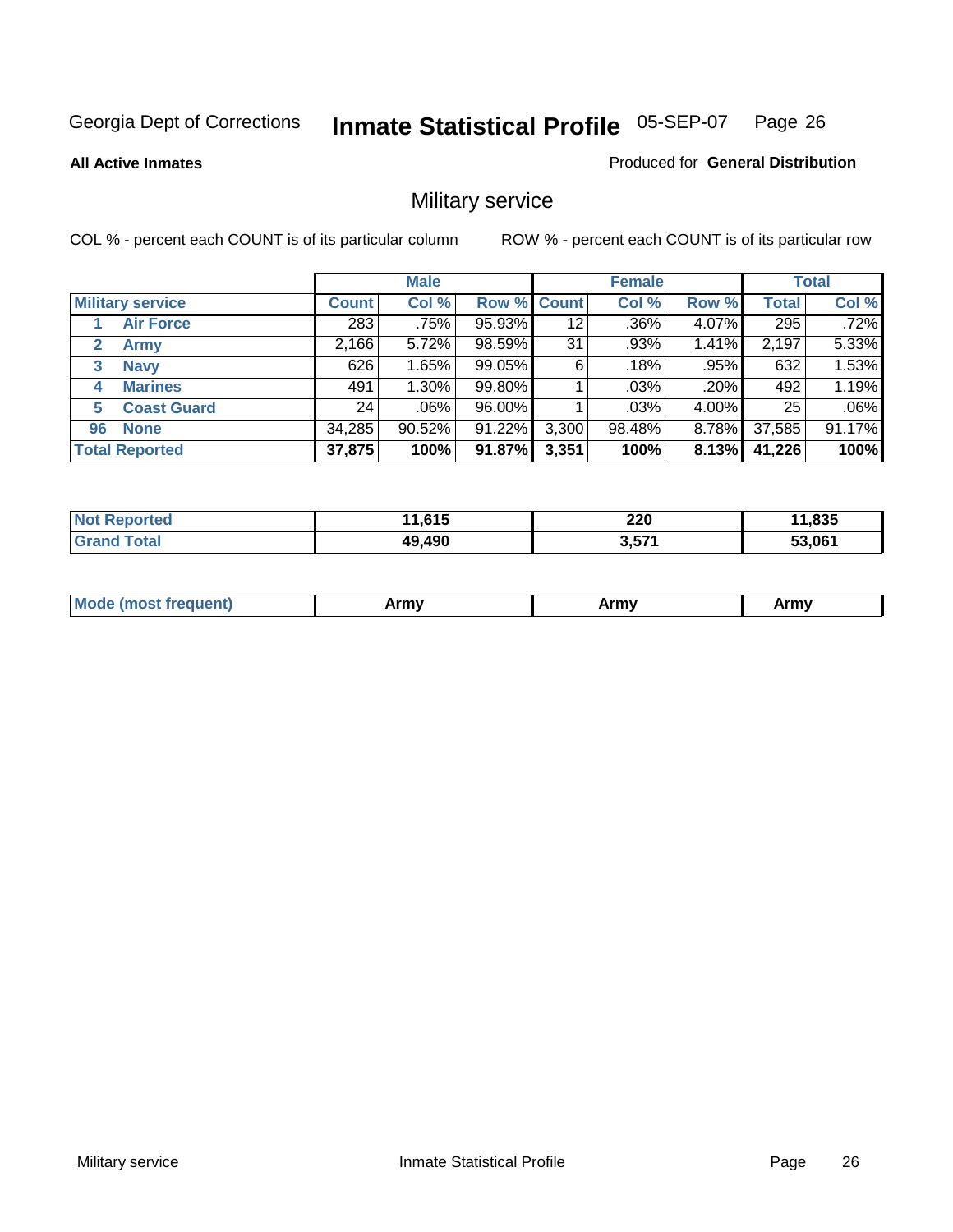**All Active Inmates**

#### Produced for **General Distribution**

### Type of admission to prison

|                |                             |              | <b>Male</b> |                    |     | <b>Female</b> |        |              | <b>Total</b> |
|----------------|-----------------------------|--------------|-------------|--------------------|-----|---------------|--------|--------------|--------------|
|                | <b>Type of Admission</b>    | <b>Count</b> | Col %       | <b>Row % Count</b> |     | Col %         | Row %  | <b>Total</b> | Col %        |
|                | <b>Committed From Court</b> | 32,810       | 69.52%      | 93.50% 2,282       |     | 67.51%        | 6.50%  | 35,092       | 69.39%       |
| $\overline{2}$ | <b>Return Appeal/Bond</b>   | 5            | .01%        | 100.00%            |     |               |        | 5            | .01%         |
| 3              | <b>Parole Rev/New Sent</b>  | 4,530        | 9.60%       | 95.17%             | 230 | 6.80%         | 4.83%  | 4,760        | 9.41%        |
| 4              | <b>Par Rev/No New Sent</b>  | 1,868        | 3.96%       | 93.40%             | 132 | 3.91%         | 6.60%  | 2,000        | 3.95%        |
| 5              | <b>Prob Viol/Total Rev</b>  |              | .01%        | 100.00%            |     |               |        |              | .01%         |
| 6              | <b>Prob Viol/Partial</b>    | 2,878        | 6.10%       | 89.35%             | 343 | 10.15%        | 10.65% | 3,221        | 6.37%        |
| 7              | <b>Admit Fm Other Cust</b>  | 41           | .09%        | 93.18%             | 3   | .09%          | 6.82%  | 44           | .09%         |
| 9              | <b>Prob Rev/Remainder</b>   | 4,206        | 8.91%       | 91.75%             | 378 | 11.18%        | 8.25%  | 4,584        | 9.06%        |
| 10             | <b>New Sent/Par Rev Pnd</b> | 18           | .04%        | 100.00%            |     |               |        | 18           | .04%         |
| 11             | <b>Life W/O Parole</b>      | 298          | .63%        | 99.00%             | 3   | .09%          | 1.00%  | 301          | .60%         |
| 30             | <b>Par Rev/Rsn Unknown</b>  | 67           | .14%        | 100.00%            |     |               |        | 67           | .13%         |
| 32             | <b>Pb Parole Rescinded</b>  | 15           | .03%        | 100.00%            |     |               |        | 15           | .03%         |
| 33             | <b>Prob Revoc/Spec Cond</b> | 124          | .26%        | 93.94%             | 8   | .24%          | 6.06%  | 132          | .26%         |
| 40             | Par Rev/Revoc Center        | 260          | .55%        | 99.62%             |     | .03%          | .38%   | 261          | .52%         |
| 44             | <b>Whitworth Detention</b>  | 67           | .14%        | 100.00%            |     |               |        | 67           | .13%         |
| 50             | <b>Dcys At Risk</b>         | 4            | .01%        | 100.00%            |     |               |        | 4            | .01%         |
| 97             | <b>Other</b>                |              | .01%        | 100.00%            |     |               |        |              | .01%         |
|                | <b>Total Reported</b>       | 47,193       | 100%        | 93.32% 3,380       |     | 100%          | 6.68%  | 50,573       | 100%         |

| <b>Not</b><br>oorted<br>NG, | 2297   | 191          | 2488   |
|-----------------------------|--------|--------------|--------|
| <b>Total</b>                | 49,490 | 2E74<br>3,57 | 53.061 |

| <b>Mode (most frequent)</b><br><b>Court Cmmt</b><br>Court Cmmt | <b>Court Cmmt</b> |
|----------------------------------------------------------------|-------------------|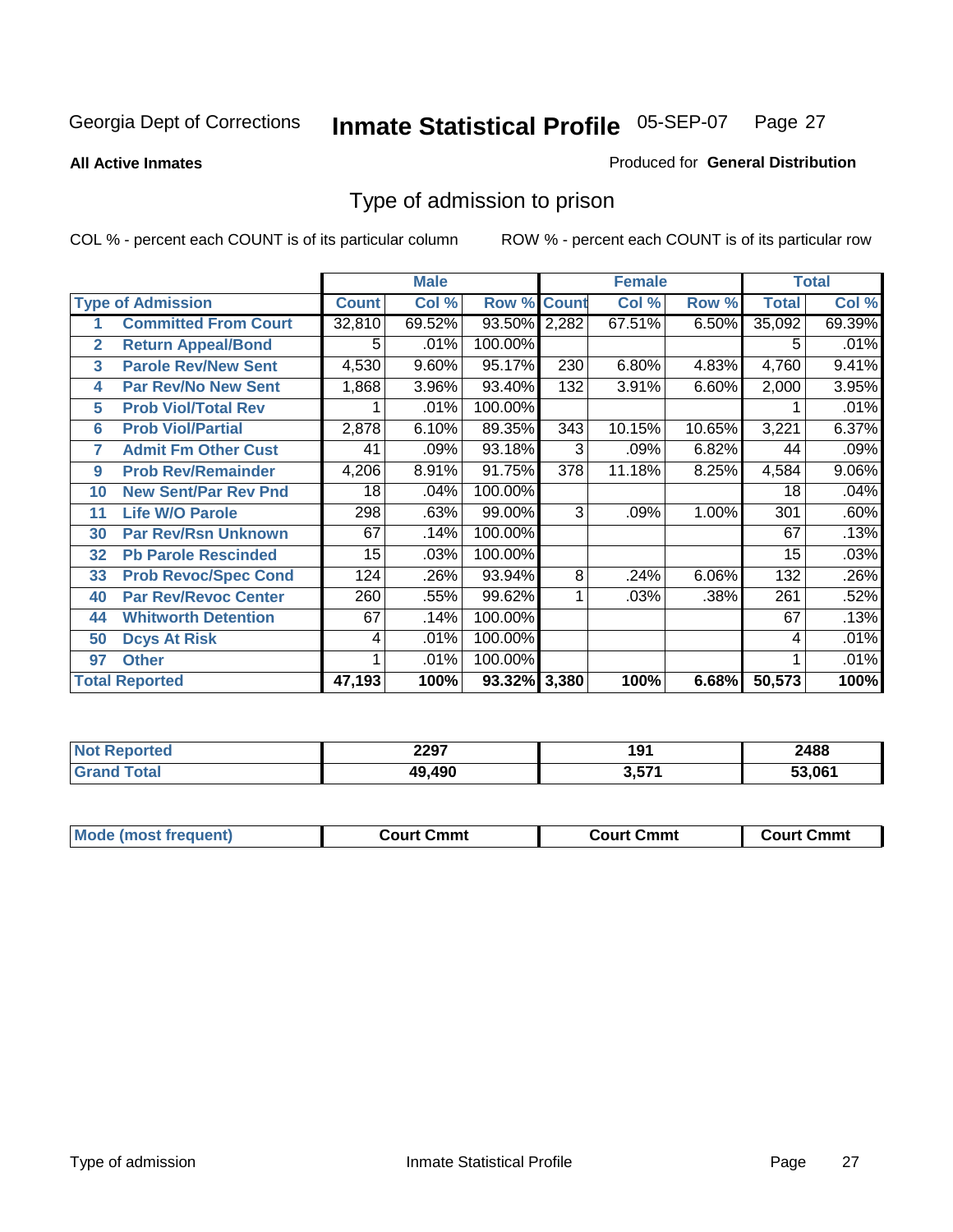**All Active Inmates**

Produced for **General Distribution**

### Current / last security status

|                        |              | <b>Male</b> |             |       | <b>Female</b> |          |              | <b>Total</b> |
|------------------------|--------------|-------------|-------------|-------|---------------|----------|--------------|--------------|
| <b>Security Status</b> | <b>Count</b> | Col %       | Row % Count |       | Col %         | Row %    | <b>Total</b> | Col %        |
| 1 Wrk Releas           | 940          | $2.00\%$    | 85.61%      | 158   | 4.79%         | 14.39%   | 1,098        | 2.18%        |
| 2 Trusty               | 1,718        | 3.65%       | 87.92%      | 236   | 7.16%         | 12.08%   | 1,954        | 3.88%        |
| 3 Minimum              | 18,534       | 39.43%      | 91.05%      | 1,822 | 55.25%        | $8.95\%$ | 20,356       | 40.46%       |
| 4 Medium               | 19,559       | 41.61%      | 95.77%      | 864   | 26.20%        | 4.23%    | 20,423       | 40.60%       |
| 5 Close                | 5,752        | 12.24%      | 96.43%      | 213   | 6.46%         | 3.57%    | 5,965        | 11.86%       |
| 6 Maximum              | 506          | 1.08%       | 99.02%      | 5     | .15%          | .98%     | 511          | 1.02%        |
| <b>Total Reported</b>  | 47,009       | 100%        | 93.44%      | 3,298 | 100%          | 6.56%    | 50,307       | 100%         |

| <b>Still being diagnosed</b> | 2.474  | クフク<br>د ا ع | 2,747  |
|------------------------------|--------|--------------|--------|
| <b>Not Reported</b>          |        |              |        |
| <b>Grand Total</b>           | 49.490 | 3,571        | 53,061 |

| M.<br>.<br>--<br>M.<br><b>ALL 1999</b><br>----<br>w. |  |  |
|------------------------------------------------------|--|--|
|                                                      |  |  |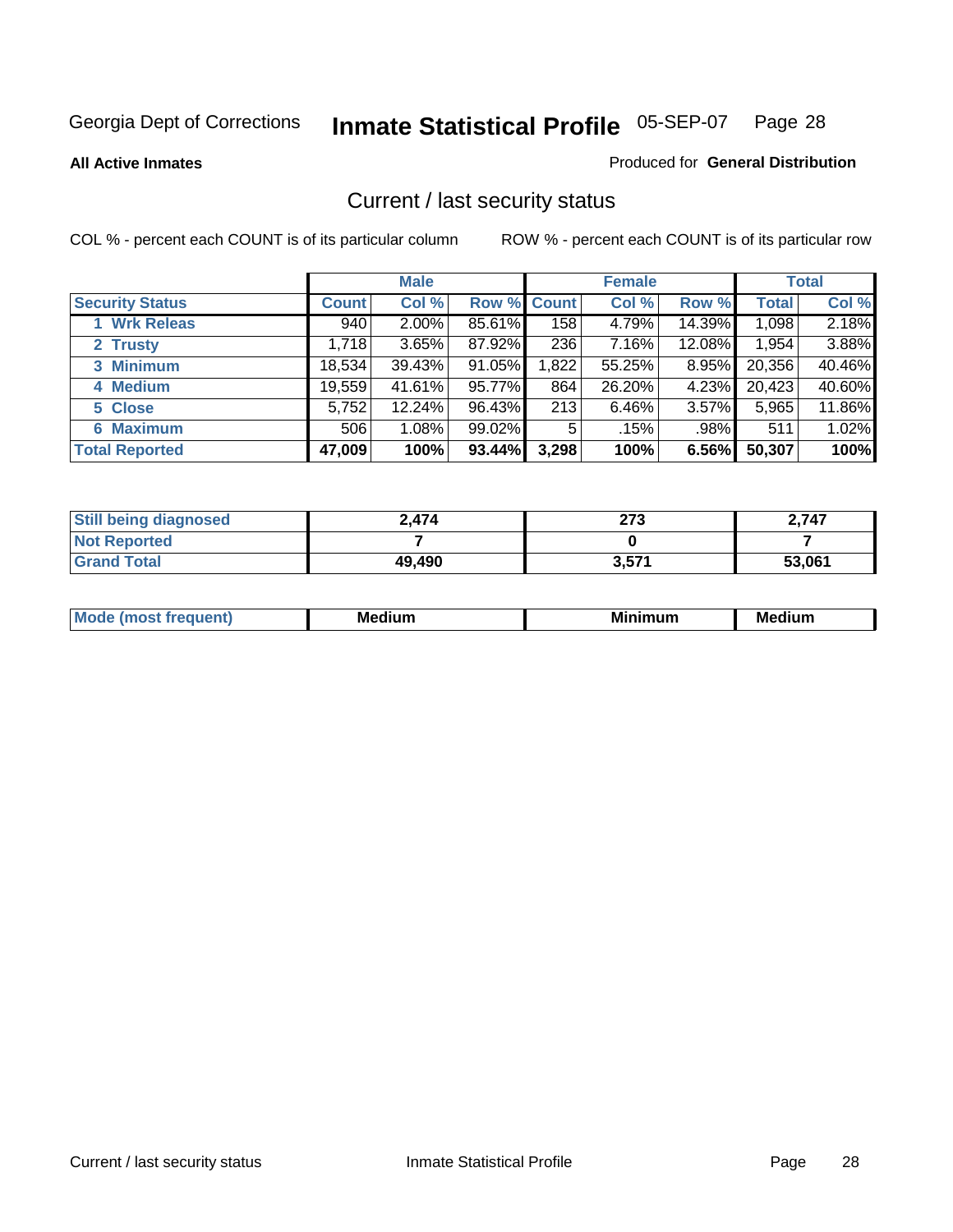**All Active Inmates**

#### Produced for **General Distribution**

# Current / last type of institution

|                            |              | <b>Male</b> |         |             | <b>Female</b> |        |              | <b>Total</b> |
|----------------------------|--------------|-------------|---------|-------------|---------------|--------|--------------|--------------|
| <b>Type of Institution</b> | <b>Count</b> | Col %       |         | Row % Count | Col %         | Row %  | <b>Total</b> | Col %        |
| <b>Transitional Center</b> | 1,955        | 3.95%       | 89.56%  | 228         | 6.38%         | 10.44% | 2,183        | 4.11%        |
| <b>State Hospital</b>      |              | $.01\%$     | 100.00% |             |               |        |              | .01%         |
| <b>County Camp</b>         | 4,955        | $10.01\%$   | 100.00% |             |               |        | 4,955        | 9.34%        |
| <b>State Prison</b>        | 34,733       | 70.18%      | 91.22%  | 3,343       | 93.62%        | 8.78%  | 38,076       | 71.76%       |
| <b>Private Prison</b>      | 4,991        | $10.08\%$   | 100.00% |             |               |        | 4,991        | 9.41%        |
| <b>Prison Annex</b>        | 1,363        | 2.75%       | 100.00% |             |               |        | 1,363        | 2.57%        |
| <b>Pre Release Center</b>  | 1,239        | 2.50%       | 100.00% |             |               |        | 1,239        | 2.34%        |
| <b>Inmate Boot Camp</b>    | 253          | $.51\%$     | 100.00% |             |               |        | 253          | .48%         |
| <b>Total Reported</b>      | 49,490       | 100%        | 93.27%  | 3,571       | 100%          | 6.73%  | 53,061       | 100%         |

| <b>Not</b><br>Reported |        |       |        |
|------------------------|--------|-------|--------|
| <b>Grand Total</b>     | 49,490 | 3,571 | 53.061 |

| <b>Mode (most frequent)</b> | State Prison | <b>State Prison</b> | <b>State Prison I</b> |
|-----------------------------|--------------|---------------------|-----------------------|
|                             |              |                     |                       |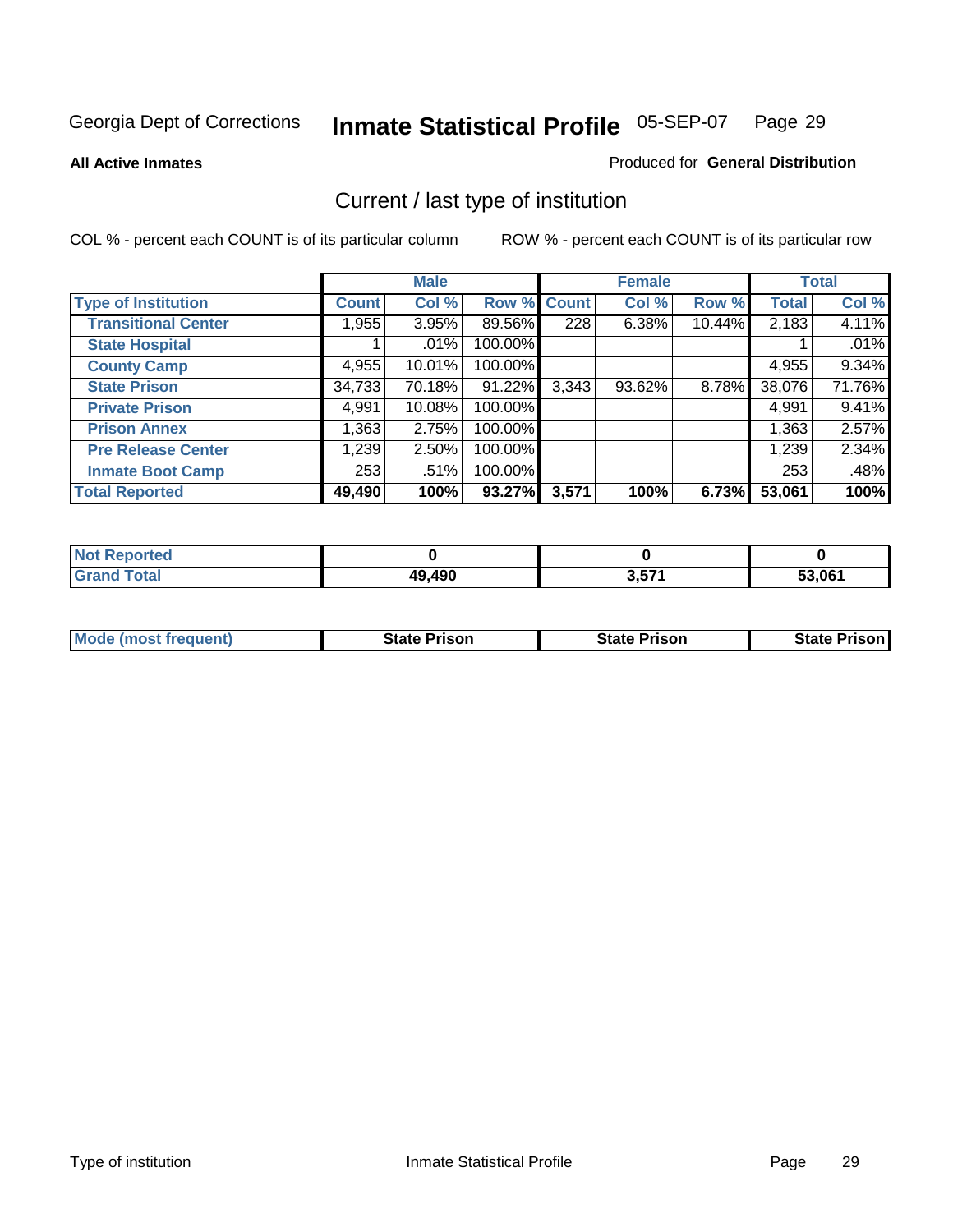**All Active Inmates**

#### Produced for **General Distribution**

### Institution type - transitional centers

|     |                                          |              | <b>Male</b> |                    |     | <b>Female</b> |         |              | <b>Total</b> |
|-----|------------------------------------------|--------------|-------------|--------------------|-----|---------------|---------|--------------|--------------|
|     | <b>Institution Type - Trans. Centers</b> | <b>Count</b> | Col %       | <b>Row % Count</b> |     | Col %         | Row %   | <b>Total</b> | Col %        |
| 220 | <b>Albany Trans-Ctr</b>                  | 149          | 7.62%       | 100.00%            |     |               |         | 149          | 6.83%        |
| 223 | <b>Atlanta Male Trans-Ctr</b>            | 243          | 12.43%      | 100.00%            |     |               |         | 243          | 11.13%       |
| 246 | <b>Augusta Trans-Ctr</b>                 | 203          | 10.38%      | 100.00%            |     |               |         | 203          | $9.30\%$     |
| 249 | <b>Clayton Transitional Ctr</b>          | 319          | 16.32%      | 100.00%            |     |               |         | 319          | 14.61%       |
| 247 | <b>Coastal Transitional Ctr</b>          | 250          | 12.79%      | 100.00%            |     |               |         | 250          | 11.45%       |
| 225 | <b>Columbus Trans-Ctr</b>                | 176          | 9.00%       | 100.00%            |     |               |         | 176          | 8.06%        |
| 252 | <b>Emanuel-Swainsboro Tc</b>             | 110          | 5.63%       | 100.00%            |     |               |         | 110          | 5.04%        |
| 250 | <b>Helms Trans-Ctr</b>                   | 103          | 5.27%       | 100.00%            |     |               |         | 103          | 4.72%        |
| 248 | <b>Lagrange Trans Ctr</b>                | 151          | 7.72%       | 100.00%            |     |               |         | 151          | 6.92%        |
| 231 | <b>Macon Male Trans-Ctr</b>              | 155          | 7.93%       | 100.00%            |     |               |         | 155          | 7.10%        |
| 235 | <b>Metro Womens Trans-Ctr</b>            |              |             |                    | 228 | 100.00%       | 100.00% | 228          | 10.44%       |
| 253 | <b>Smith Trans-Ctr</b>                   | 96           | 4.91%       | 100.00%            |     |               |         | 96           | 4.40%        |
|     | <b>Total Reported</b>                    | 1,955        | 100%        | 89.56%             | 228 | 100%          | 10.44%  | 2,183        | 100%         |

| <b>Reported</b> |      |            |      |
|-----------------|------|------------|------|
| <b>Total</b>    | ,955 | റററ<br>ZZO | ,183 |

| Mode (most frequent) | [249 Clayton Transitional Ctr] 235 Metro Womens Trans- |     | 249 Clayton      |
|----------------------|--------------------------------------------------------|-----|------------------|
|                      |                                                        | Ctr | Transitional Ctr |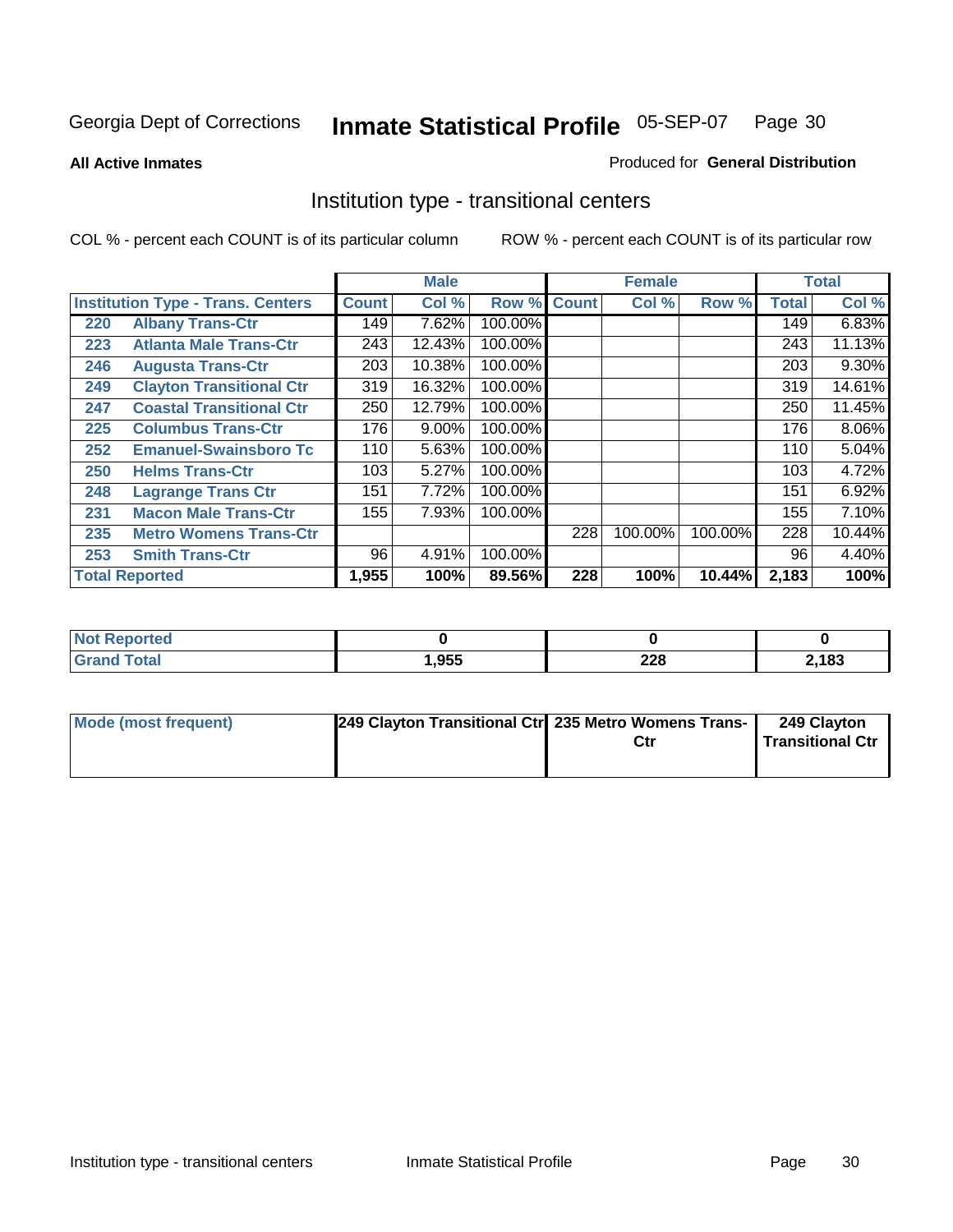**All Active Inmates**

#### Produced for **General Distribution**

### Institution type - mental hospitals

|                                                  | <b>Male</b> |                    | <b>Female</b> |                    | Total   |
|--------------------------------------------------|-------------|--------------------|---------------|--------------------|---------|
| <b>Institution Type - Mental Hospitals Count</b> | Col%        | <b>Row % Count</b> | Col%          | <b>Row % Total</b> | Col %   |
| 302 Central State Hospital                       | $100.00\%$  | 100.00%            |               |                    | 100.00% |
| <b>Total Reported</b>                            | 100%        | 100%               |               | %                  | 100%    |

| Not Reported |  |  |
|--------------|--|--|
| <b>otal</b>  |  |  |

| Mode (most frequent)<br>302 Central State Hospital | Null | <b>302 Central State</b><br><b>Hospital</b> |
|----------------------------------------------------|------|---------------------------------------------|
|----------------------------------------------------|------|---------------------------------------------|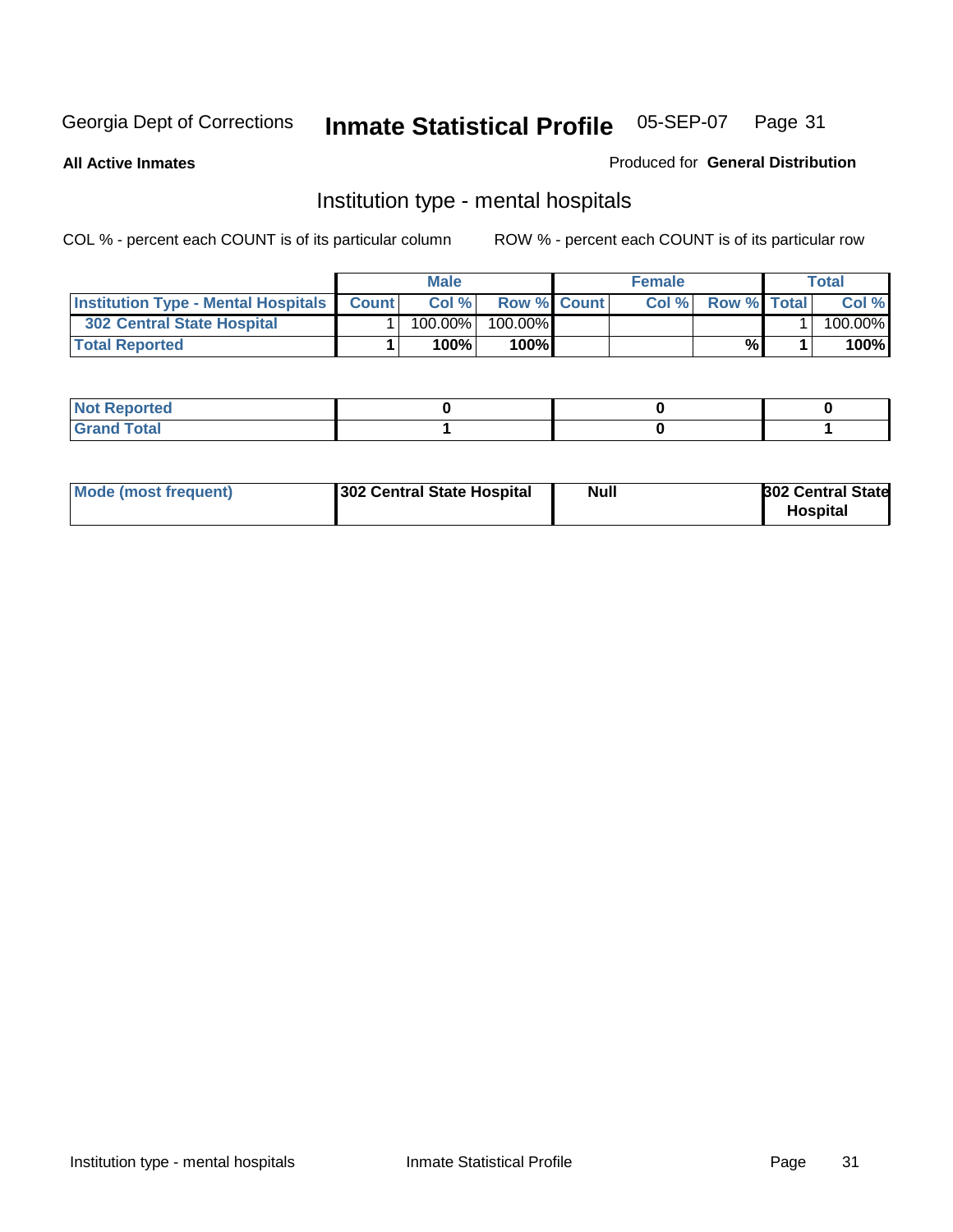#### **All Active Inmates**

#### Produced for **General Distribution**

### Institution type - county prisons

|                                          |                  | <b>Male</b> |         |              | <b>Female</b>      |                          |                  | <b>Total</b> |
|------------------------------------------|------------------|-------------|---------|--------------|--------------------|--------------------------|------------------|--------------|
| <b>Institution Type - County Prisons</b> | <b>Count</b>     | Col %       | Row %   | <b>Count</b> | $\overline{Col}$ % | Row %                    | <b>Total</b>     | Col %        |
| <b>Bulloch County Ci</b><br>402          | 133              | 2.68%       | 100.00% |              |                    |                          | 133              | 2.68%        |
| <b>Carroll County Ci</b><br>404          | $\overline{209}$ | 4.22%       | 100.00% |              |                    |                          | $\overline{209}$ | 4.22%        |
| <b>Clarke County Ci</b><br>406           | 111              | 2.24%       | 100.00% |              |                    |                          | 111              | 2.24%        |
| <b>Clayton County Ci</b><br>456          | 218              | 4.40%       | 100.00% |              |                    |                          | 218              | 4.40%        |
| <b>Colquitt County Ci</b><br>407         | 174              | 3.51%       | 100.00% |              |                    |                          | 174              | 3.51%        |
| <b>Coweta County Ci</b><br>409           | $\overline{204}$ | 4.12%       | 100.00% |              |                    |                          | $\overline{204}$ | 4.12%        |
| <b>Decatur County Ci</b><br>411          | $\overline{205}$ | 4.14%       | 100.00% |              |                    |                          | $\overline{205}$ | 4.14%        |
| <b>Effingham County Ci</b><br>413        | 229              | 4.62%       | 100.00% |              |                    |                          | 229              | 4.62%        |
| <b>Floyd County Ci</b><br>415            | 337              | 6.80%       | 100.00% |              |                    |                          | 337              | 6.80%        |
| <b>Gwinnett County Ci</b><br>419         | $\overline{237}$ | 4.78%       | 100.00% |              |                    |                          | $\overline{237}$ | 4.78%        |
| <b>Hall County Ci</b><br>420             | 155              | 3.13%       | 100.00% |              |                    |                          | 155              | 3.13%        |
| <b>Harris County Ci</b><br>422           | 98               | 1.98%       | 100.00% |              |                    |                          | 98               | 1.98%        |
| <b>Jackson County Ci</b><br>426          | 170              | 3.43%       | 100.00% |              |                    |                          | 170              | 3.43%        |
| <b>Jefferson County Ci</b><br>428        | 180              | 3.63%       | 100.00% |              |                    |                          | 180              | 3.63%        |
| <b>Mitchell County Ci</b><br>433         | 111              | 2.24%       | 100.00% |              |                    |                          | 111              | 2.24%        |
| <b>Muscogee County Ci</b><br>435         | 508              | 10.25%      | 100.00% |              |                    |                          | 508              | 10.25%       |
| <b>Richmond County Ci</b><br>439         | $\overline{202}$ | 4.08%       | 100.00% |              |                    |                          | 202              | 4.08%        |
| <b>Screven County Prison</b><br>440      | 139              | 2.81%       | 100.00% |              |                    |                          | 139              | 2.81%        |
| <b>Spalding County Ci</b><br>441         | 356              | 7.18%       | 100.00% |              |                    |                          | 356              | 7.18%        |
| <b>Stewart County Ci</b><br>442          | 89               | 1.80%       | 100.00% |              |                    |                          | 89               | 1.80%        |
| <b>Sumter County Ci</b><br>443           | 335              | 6.76%       | 100.00% |              |                    |                          | 335              | 6.76%        |
| <b>Terrell County Ci</b><br>444          | 129              | 2.60%       | 100.00% |              |                    |                          | 129              | 2.60%        |
| <b>Thomas County Ci</b><br>445           | 156              | 3.15%       | 100.00% |              |                    |                          | 156              | 3.15%        |
| <b>Troup County Ci</b><br>447            | $\overline{270}$ | 5.45%       | 100.00% |              |                    |                          | 270              | 5.45%        |
| <b>Total Reported</b>                    | 4,955            | 100%        | 100%    |              |                    | $\overline{\frac{9}{6}}$ | 4,955            | 100%         |

| τeα                                |       |       |
|------------------------------------|-------|-------|
| $\sim$ $\sim$ $\sim$ $\sim$ $\sim$ | 4.955 | 1,955 |

| Mode (most frequent) | 435 Muscogee County Ci | Null | 435 Muscogee |
|----------------------|------------------------|------|--------------|
|                      |                        |      | County Ci    |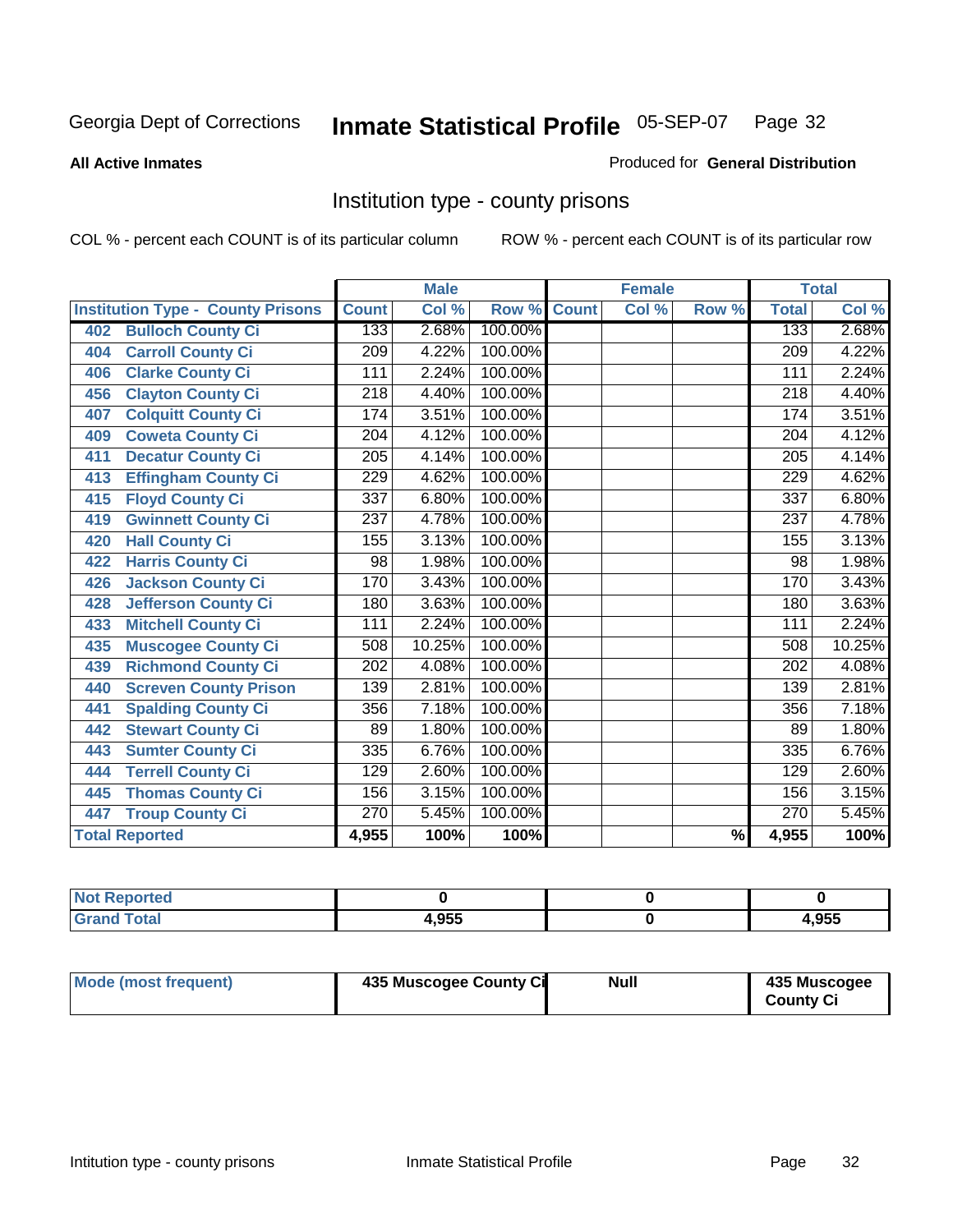#### **All Active Inmates**

#### Produced for **General Distribution**

### Institution type - state prisons

|     |                                            |              | <b>Male</b> |         |              | <b>Female</b> |         | <b>Total</b> |       |
|-----|--------------------------------------------|--------------|-------------|---------|--------------|---------------|---------|--------------|-------|
|     | <b>Institution Type - State Prisons</b>    | <b>Count</b> | Col %       | Row %   | <b>Count</b> | Col %         | Row %   | <b>Total</b> | Col % |
| 508 | <b>Arrendale State Prison</b>              |              |             |         | 1,285        | 38.44%        | 100.00% | 1,285        | 3.37% |
| 532 | <b>Augusta State Med.</b><br><b>Prison</b> | 1,242        | 3.58%       | 100.00% |              |               |         | 1,242        | 3.26% |
| 543 | <b>Autry State Prison</b>                  | 1,629        | 4.69%       | 100.00% |              |               |         | 1,629        | 4.28% |
| 553 | <b>Baldwin State Prison</b>                | 972          | 2.80%       | 100.00% |              |               |         | 972          | 2.55% |
| 536 | <b>Bostick State Prison</b>                | 694          | 2.00%       | 100.00% |              |               |         | 694          | 1.82% |
| 534 | <b>Burrus Corr Trn Cntr</b>                | 430          | 1.24%       | 100.00% |              |               |         | 430          | 1.13% |
| 547 | <b>Calhoun State Prison</b>                | 1,494        | 4.30%       | 100.00% |              |               |         | 1,494        | 3.92% |
| 531 | <b>Central State Prison</b>                | 811          | 2.33%       | 100.00% |              |               |         | 811          | 2.13% |
| 523 | <b>Coastal State Prison</b>                | 1,464        | 4.22%       | 100.00% |              |               |         | 1,464        | 3.84% |
| 503 | <b>Dodge State Prison</b>                  | 1,224        | 3.52%       | 100.00% |              |               |         | 1,224        | 3.21% |
| 548 | <b>Dooly State Prison</b>                  | 1,315        | 3.79%       | 100.00% |              |               |         | 1,315        | 3.45% |
| 521 | <b>Ga Diag &amp; Class Pris</b>            | 1,459        | 4.20%       | 100.00% |              |               |         | 1,459        | 3.83% |
| 522 | <b>Ga Diag &amp; Class Pris-</b>           | 401          | 1.15%       | 100.00% |              |               |         | 401          | 1.05% |
|     | <b>Perm</b>                                |              |             |         |              |               |         |              |       |
| 517 | <b>Ga State Prison</b>                     | 946          | 2.72%       | 99.89%  | 1.           | .03%          | .11%    | 947          | 2.49% |
| 541 | <b>Hancock State Prison</b>                | 1,278        | 3.68%       | 100.00% |              |               |         | 1,278        | 3.36% |
| 540 | <b>Hays State Prison</b>                   | 903          | 2.60%       | 100.00% |              |               |         | 903          | 2.37% |
| 551 | <b>Homerville State Prison</b>             | 183          | .53%        | 100.00% |              |               |         | 183          | .48%  |
| 545 | <b>Johnson State Prison</b>                | 1,593        | 4.59%       | 100.00% |              |               |         | 1,593        | 4.18% |
| 510 | <b>Lee State Prison</b>                    | 753          | 2.17%       | 100.00% |              |               |         | 753          | 1.98% |
| 502 | <b>Lowndes State Prison</b>                | 298          | .86%        | 100.00% |              |               |         | 298          | .78%  |
| 549 | <b>Macon State Prison</b>                  | 1,462        | 4.21%       | 100.00% |              |               |         | 1,462        | 3.84% |
| 519 | <b>Men'S State Prison</b>                  | 670          | 1.93%       | 100.00% |              |               |         | 670          | 1.76% |
| 554 | <b>Metro State Prison (W)</b>              |              |             |         | 937          | 28.03%        | 100.00% | 937          | 2.46% |
| 561 | <b>Milan State Prison</b>                  | 165          | .48%        | 100.00% |              |               |         | 165          | .43%  |
| 509 | <b>Montgomery State Prison</b>             | 399          | 1.15%       | 100.00% |              |               |         | 399          | 1.05% |
| 505 | <b>Phillips State Prison</b>               | 828          | 2.38%       | 100.00% |              |               |         | 828          | 2.17% |
| 557 | <b>Pulaski State Prison (W)</b>            |              |             |         | 1,120        | 33.50%        | 100.00% | 1,120        | 2.94% |
| 529 | <b>Rivers State Prison</b>                 | 1,134        | 3.26%       | 100.00% |              |               |         | 1,134        | 2.98% |
| 533 | <b>Rogers State Prison</b>                 | 1,322        | 3.81%       | 100.00% |              |               |         | 1,322        | 3.47% |
| 530 | <b>Rutledge State Prison</b>               | 592          | 1.70%       | 100.00% |              |               |         | 592          | 1.55% |
| 525 | <b>Scott State Prison</b>                  | 1,325        | 3.81%       | 100.00% |              |               |         | 1,325        | 3.48% |
| 550 | <b>Smith State Prison</b>                  | 1,124        | 3.24%       | 100.00% |              |               |         | 1,124        | 2.95% |
| 542 | <b>Telfair State Prison</b>                | 1,177        | 3.39%       | 100.00% |              |               |         | 1,177        | 3.09% |
| 537 | <b>Valdosta State Prison</b>               | 875          | 2.52%       | 100.00% |              |               |         | 875          | 2.30% |
| 506 | <b>Walker State Prison</b>                 | 636          | 1.83%       | 100.00% |              |               |         | 636          | 1.67% |
| 501 | <b>Ware State Prison</b>                   | 1,084        | 3.12%       | 100.00% |              |               |         | 1,084        | 2.85% |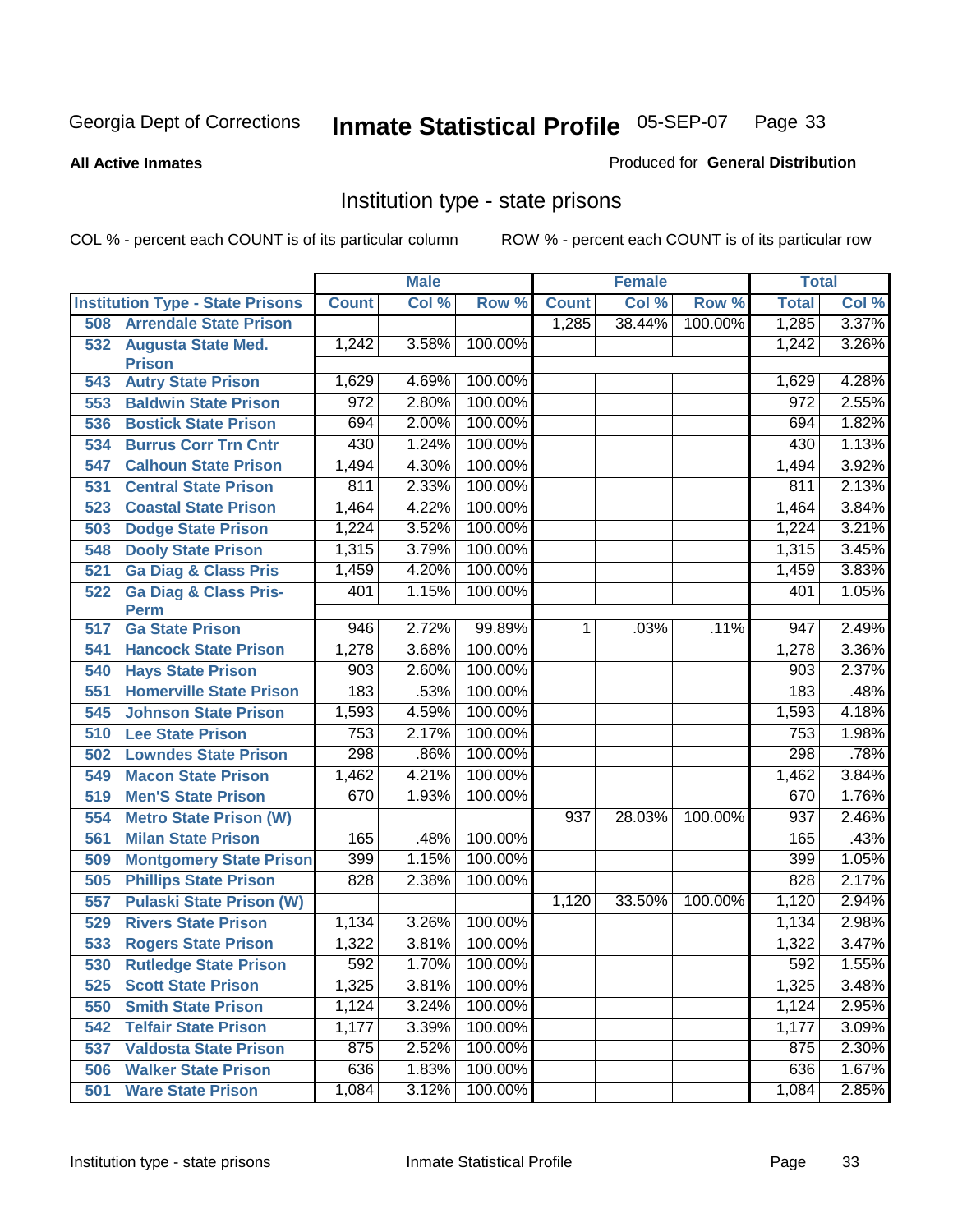**All Active Inmates**

#### Produced for **General Distribution**

### Institution type - state prisons

|                                         |                   | <b>Male</b> |            |       | <b>Female</b> |       | <b>Total</b> |       |
|-----------------------------------------|-------------------|-------------|------------|-------|---------------|-------|--------------|-------|
| <b>Institution Type - State Prisons</b> | <b>Count</b>      | Col %       | Row %      | Count | Col %         | Row % | Total        | Col % |
| <b>Washington Sp</b><br>552             | .156 <sup>1</sup> | $3.33\%$    | $100.00\%$ |       |               |       | ⊟156         | 3.04% |
| <b>Wayne State Prison</b><br>507        | 188               | .54%        | $100.00\%$ |       |               |       | 188          | .49%  |
| <b>Wilcox State Prison</b><br>546       | .507              | 4.34%       | $100.00\%$ |       |               |       | 1.507        | 3.96% |
| <b>Total Reported</b>                   | 34,733            | 100%        | $91.22\%$  | 3,343 | 100%          | 8.78% | 38,076       | 100%  |

| <b>Not</b><br><b>Reported</b> |                  |       |                |
|-------------------------------|------------------|-------|----------------|
| <b>Total</b>                  | 34.733<br>טט ו ד | 3,343 | 38.076<br>.076 |

| <b>Mode (most frequent)</b> | 543 Autry State Prison | 508 Arrendale State Prison | 543 Autry State<br><b>Prison</b> |
|-----------------------------|------------------------|----------------------------|----------------------------------|
|-----------------------------|------------------------|----------------------------|----------------------------------|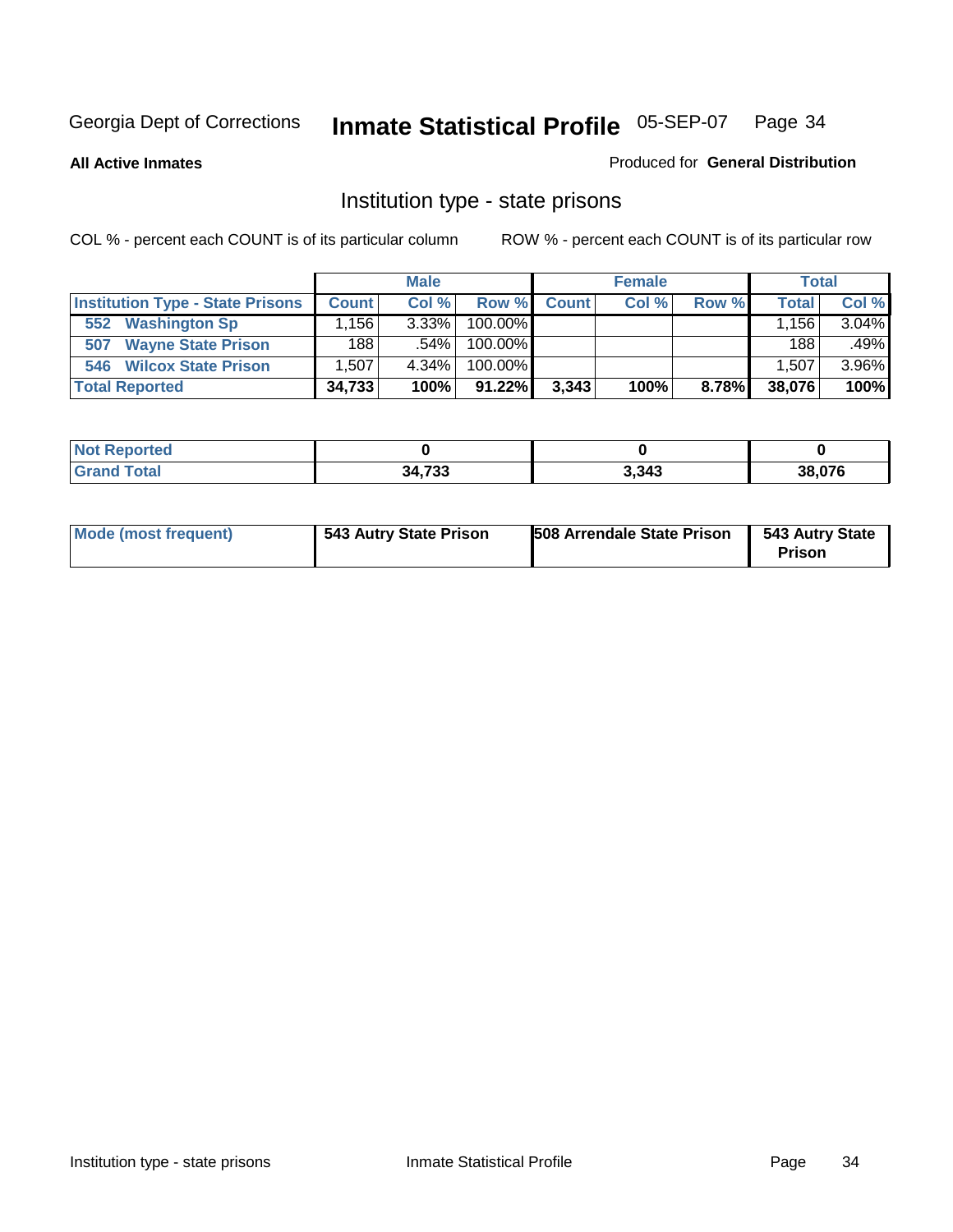**All Active Inmates**

#### Produced for **General Distribution**

### Institution type - private prisons

|                                           |              | <b>Male</b> |             | <b>Female</b> |       |       | <b>Total</b> |
|-------------------------------------------|--------------|-------------|-------------|---------------|-------|-------|--------------|
| <b>Institution Type - Private Prisons</b> | <b>Count</b> | Col %       | Row % Count | Col %         | Row % | Total | Col %        |
| <b>Coffee Corr Facility</b><br>569        | 1.704        | $34.14\%$   | $100.00\%$  |               |       | 1,704 | 34.14%       |
| 567 D Ray James Corr Fac                  | 1.6111       | $32.28\%$   | 100.00%     |               |       | 1.611 | 32.28%       |
| <b>Wheeler Corr Facility</b><br>571       | 1.676        | 33.58%      | 100.00%     |               |       | 1,676 | 33.58%       |
| <b>Total Reported</b>                     | 4,991        | 100%        | 100%        |               | %।    | 4,991 | 100%         |

| keported∡<br>Not                            |       |       |
|---------------------------------------------|-------|-------|
| <b>Total</b><br>$\mathbf{v}$ . $\mathbf{u}$ | 4,991 | 991,ا |

| <b>Mode (most frequent)</b> | 569 Coffee Corr Facility | <b>Null</b> | 569 Coffee Corr<br><b>Facility</b> |
|-----------------------------|--------------------------|-------------|------------------------------------|
|-----------------------------|--------------------------|-------------|------------------------------------|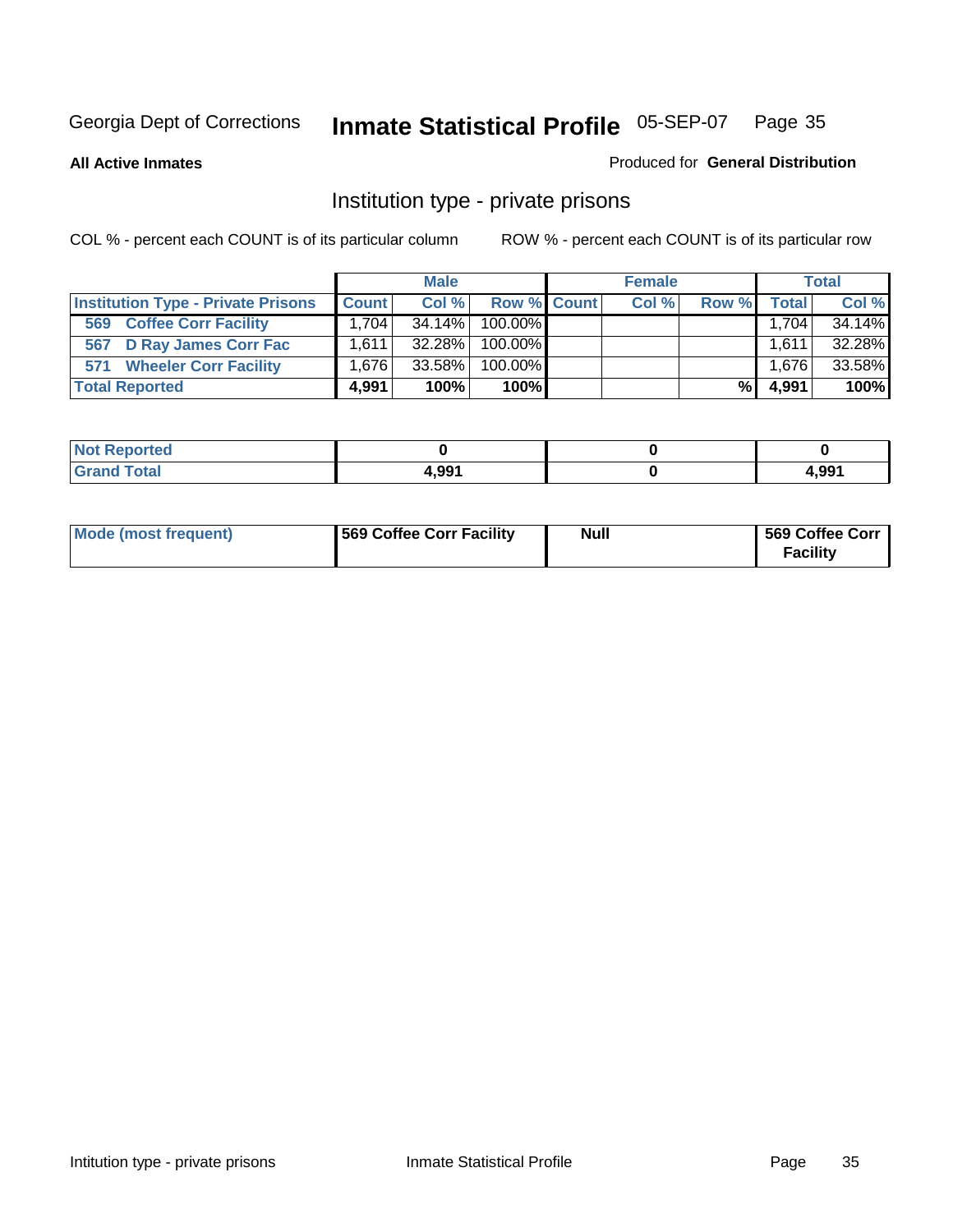#### **All Active Inmates**

#### Produced for **General Distribution**

### Institution type - prison annexes

|                                                |        | <b>Male</b> |            |              | <b>Female</b> |       |              | <b>Total</b> |
|------------------------------------------------|--------|-------------|------------|--------------|---------------|-------|--------------|--------------|
| <b>Institution Type - Prison Annexes Count</b> |        | Col %       | Row %      | <b>Count</b> | Col %         | Row % | <b>Total</b> | Col %        |
| <b>7541 Hancock Annex</b>                      | 205    | 15.04%      | 100.00%    |              |               |       | 205          | 15.04%       |
| 7540 Hays Annex                                | 534    | $39.18\%$   | $100.00\%$ |              |               |       | 534          | 39.18%       |
| <b>7505 Phillips Annex</b>                     | 219    | $16.07\%$   | 100.00%    |              |               |       | 219          | 16.07%       |
| 7501 Ware Annex                                | 213    | 15.63%      | $100.00\%$ |              |               |       | 213          | 15.63%       |
| 7552 Washington Sp Annex                       | 192    | $14.09\%$   | 100.00%    |              |               |       | 192          | 14.09%       |
| <b>Total Reported</b>                          | 363, ا | 100%        | 100%       |              |               | %     | 1,363        | 100%         |

| ported<br><b>NOT</b><br><b>NGI</b> |      |      |
|------------------------------------|------|------|
| <b>Total</b><br><b>Grar</b>        | ,363 | ,363 |

| Mode (most frequent) | 7540 Hays Annex | <b>Null</b> | <b>7540 Hays Annex</b> |
|----------------------|-----------------|-------------|------------------------|
|                      |                 |             |                        |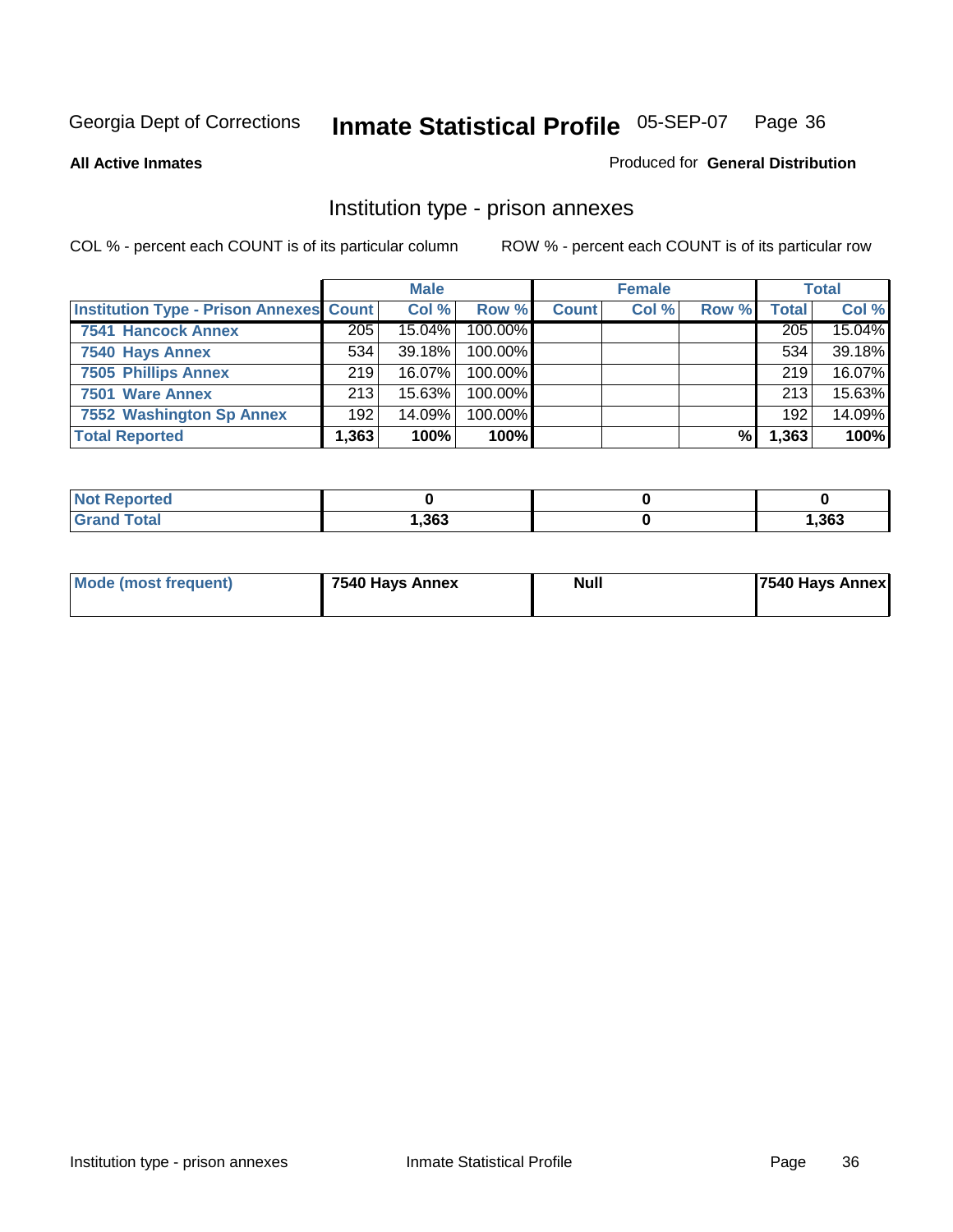### **All Active Inmates**

## Produced for **General Distribution**

# Institution type - pre-release centers

|                                         |       | <b>Male</b> |         |              | <b>Female</b> |       |              | <b>Total</b> |
|-----------------------------------------|-------|-------------|---------|--------------|---------------|-------|--------------|--------------|
| Institution Type - Prison Annexes Count |       | Col %       | Row %   | <b>Count</b> | Col %         | Row % | <b>Total</b> | Col %        |
| 7507 Appling Pre-Release Ctr            | 183   | 14.77%      | 100.00% |              |               |       | 183          | 14.77%       |
| 7521 Lamar Pre-Release Center           | 182   | 14.69%      | 100.00% |              |               |       | 182          | 14.69%       |
| 7550 Long Pre-Release Center            | 186   | 15.01%      | 100.00% |              |               |       | 186          | 15.01%       |
| 7543 Pelham Pre-Release                 | 148   | 11.95%      | 100.00% |              |               |       | 148          | 11.95%       |
| <b>Center</b>                           |       |             |         |              |               |       |              |              |
| 7546 Turner Pre-Release Center          | 180   | 14.53%      | 100.00% |              |               |       | 180          | 14.53%       |
| 556 Western Pre-Release Cntr            | 179   | 14.45%      | 100.00% |              |               |       | 179          | 14.45%       |
| 7572 Wilkes Pre-Release Center          | 181   | 14.61%      | 100.00% |              |               |       | 181          | 14.61%       |
| <b>Total Reported</b>                   | 1,239 | 100%        | 100%    |              |               | %     | 1,239        | 100%         |

| <b>Reported</b>              |       |       |
|------------------------------|-------|-------|
| <b>Total</b><br><b>Grand</b> | 1,239 | 1,239 |

| Mode (most frequent) | 7550 Long Pre-Release | <b>Null</b> | 7550 Long Pre-        |
|----------------------|-----------------------|-------------|-----------------------|
|                      | Center                |             | <b>Release Center</b> |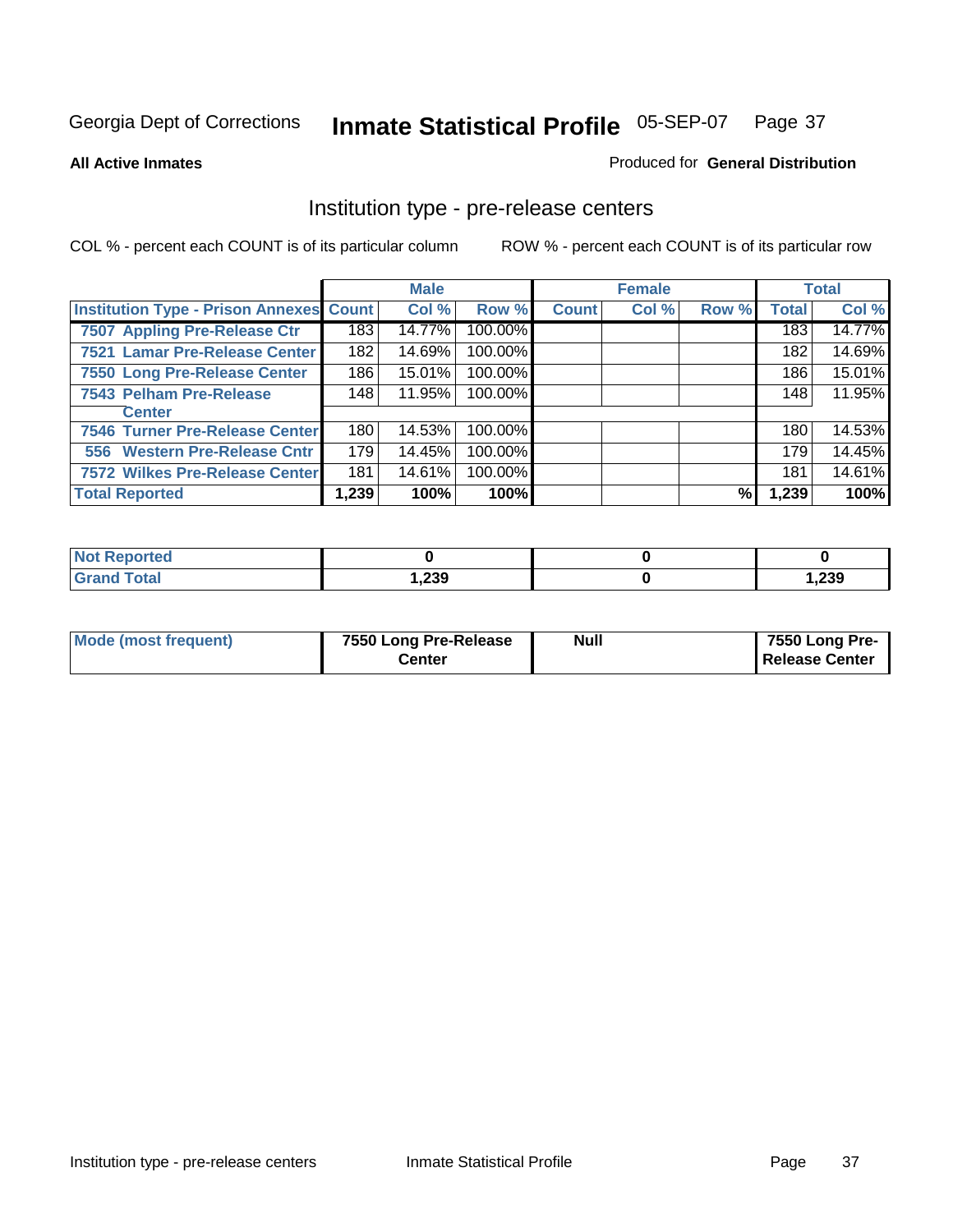**All Active Inmates**

## Produced for **General Distribution**

# Institution type - inmate boot camp

|                                      |              | <b>Male</b> |         |              | <b>Female</b> |       |       | <b>Total</b> |
|--------------------------------------|--------------|-------------|---------|--------------|---------------|-------|-------|--------------|
| <b>Institution Type - Boot Camps</b> | <b>Count</b> | Col %       | Row %   | <b>Count</b> | Col %         | Row % | Total | Col %        |
| 9553 Baldwin Diag Ibc                |              | $.19\%$     | 100.00% |              |               |       |       | l.19%l       |
| 9534 Burruss Inm Boot Camp           | 250          | 98.81%      | 100.00% |              |               |       | 250   | 98.81%       |
| <b>Total Rported</b>                 | 253          | 100%        | 100%    |              |               | %     | 253   | 100%         |

| τeα<br>.              |     |     |
|-----------------------|-----|-----|
| <b>otal</b><br>$\sim$ | 253 | 253 |

| Mode (most frequent) | 9534 Burruss Inm Boot<br>Camp | Null | 9534 Burruss Inm<br><b>Boot Camp</b> |
|----------------------|-------------------------------|------|--------------------------------------|
|----------------------|-------------------------------|------|--------------------------------------|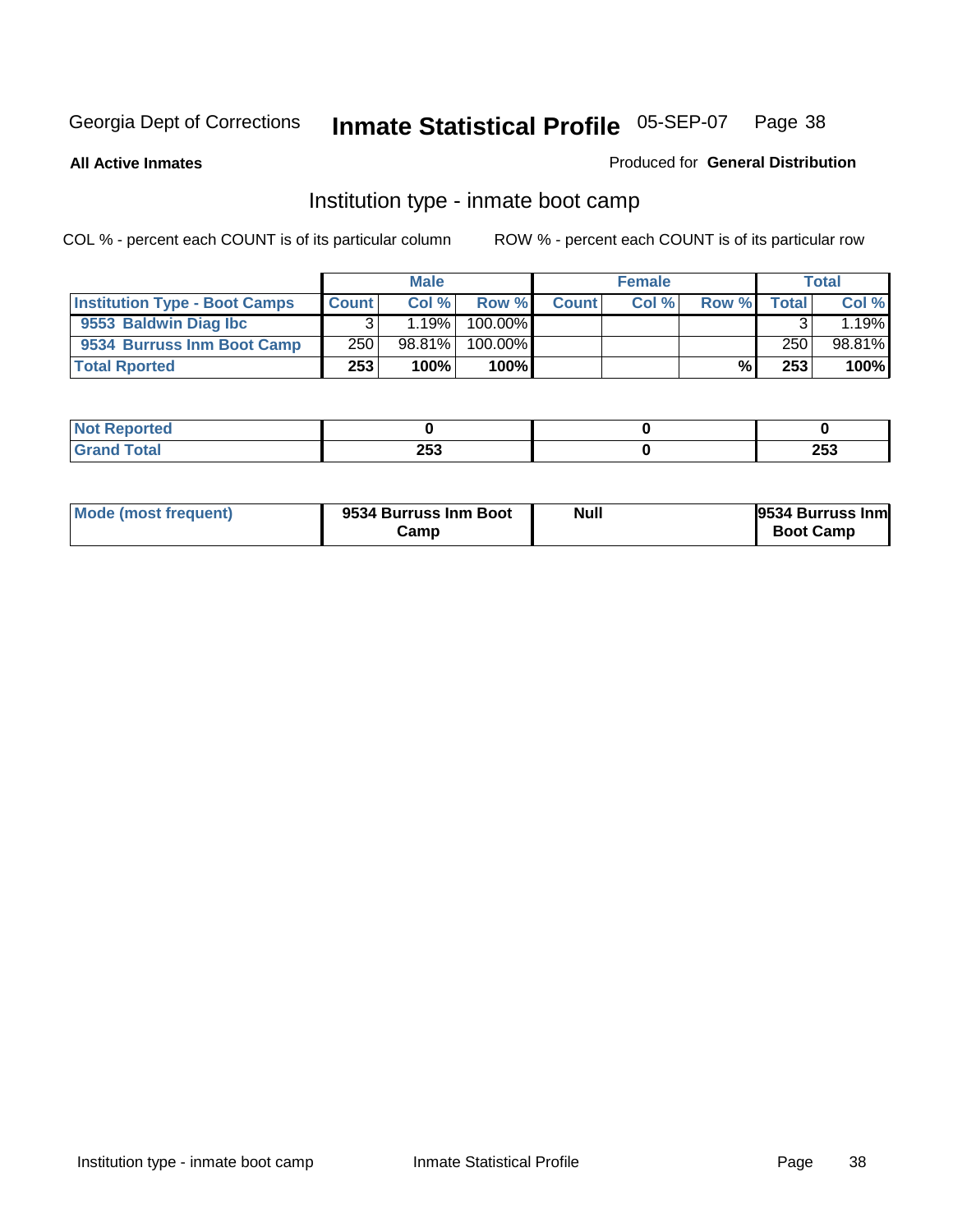**All Active Inmates**

### Produced for **General Distribution**

# Number of disciplinary reports

|                                       |              | <b>Male</b> |        |              | <b>Female</b> |       |              | <b>Total</b> |
|---------------------------------------|--------------|-------------|--------|--------------|---------------|-------|--------------|--------------|
| <b>Number of Disciplinary Reports</b> | <b>Count</b> | Col %       | Row %  | <b>Count</b> | Col %         | Row % | <b>Total</b> | Col %        |
|                                       | 21,286       | 43.01%      | 90.81% | 2,155        | 60.35%        | 9.19% | 23,441       | 44.18%       |
|                                       | 6,954        | 14.05%      | 92.98% | 525          | 14.70%        | 7.02% | 7,479        | 14.10%       |
| 2                                     | 3,893        | 7.87%       | 94.61% | 222          | 6.22%         | 5.39% | 4,115        | 7.76%        |
| 3                                     | 2,651        | 5.36%       | 95.26% | 132          | 3.70%         | 4.74% | 2,783        | 5.24%        |
|                                       | .957         | 3.95%       | 95.79% | 86           | 2.41%         | 4.21% | 2,043        | 3.85%        |
| 5                                     | .521         | $3.07\%$    | 95.90% | 65           | 1.82%         | 4.10% | 1,586        | 2.99%        |
| <b>More Than 5</b>                    | 11,228       | 22.69%      | 96.68% | 386          | 10.81%        | 3.32% | 11,614       | 21.89%       |
| <b>Total Reported</b>                 | 49,490       | 100%        | 93.27% | 3,571        | 100.0%        | 6.73% | 53,061       | 100.0%       |

| N      |        |                     |        |
|--------|--------|---------------------|--------|
| $\sim$ | 40.400 | 674<br>J.J <i>I</i> | 53.061 |

| Mean (average)       | E 19<br>. J. I ∠ | 2.41 | 4.93 |
|----------------------|------------------|------|------|
| Median (middle)      |                  |      |      |
| Mode (most frequent) |                  |      |      |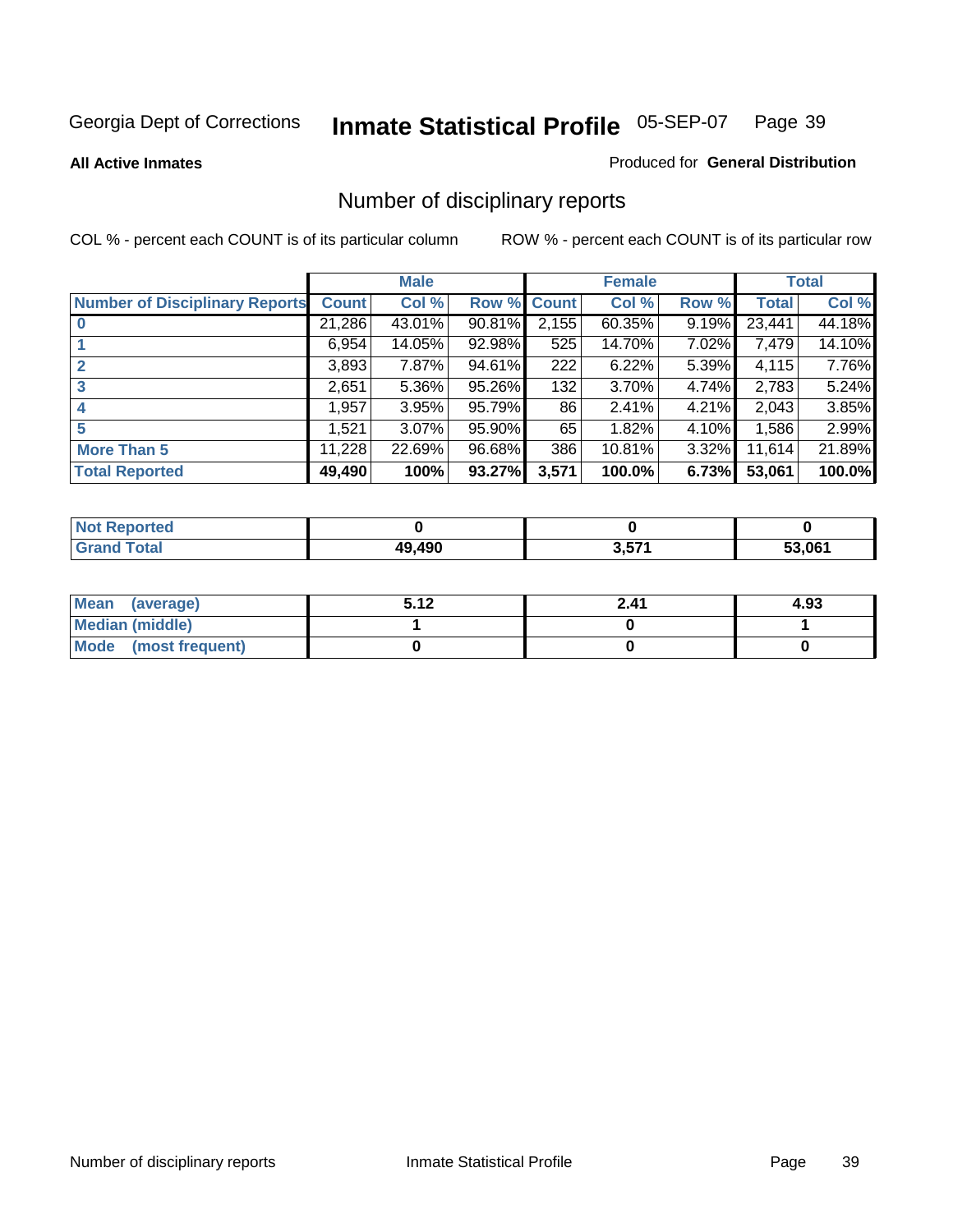#### **All Active Inmates**

### Produced for **General Distribution**

# Number of transfers

|                            |         | <b>Male</b> |        |              | <b>Female</b> |          |              | <b>Total</b> |
|----------------------------|---------|-------------|--------|--------------|---------------|----------|--------------|--------------|
| <b>Number of Transfers</b> | Count l | Col %       | Row %  | <b>Count</b> | Col %         | Row %    | <b>Total</b> | Col %        |
|                            | 3,235   | 6.54%       | 82.38% | 692          | 19.38%        | 17.62%   | 3,927        | 7.40%        |
|                            | 19,911  | 40.23%      | 91.33% | 1,891        | 52.95%        | $8.67\%$ | 21,802       | 41.09%       |
|                            | 10,699  | 21.62%      | 94.51% | 621          | 17.39%        | 5.49%    | 11,320       | 21.33%       |
| 3                          | 5,697   | 11.51%      | 96.38% | 214          | 5.99%         | $3.62\%$ | 5,911        | 11.14%       |
|                            | 3.450   | 6.97%       | 98.01% | 70           | 1.96%         | $1.99\%$ | 3,520        | 6.63%        |
| 5                          | 2,117   | 4.28%       | 98.47% | 33           | 0.92%         | 1.53%    | 2,150        | 4.05%        |
| <b>More Than 5</b>         | 4,381   | 8.85%       | 98.87% | 50           | 1.40%         | $1.13\%$ | 4,431        | 8.35%        |
| <b>Total Reported</b>      | 49,490  | 100%        | 93.27% | 3,571        | 100%          | 6.73%    | 53,061       | 100%         |

| Tec<br>NG |        |       |        |
|-----------|--------|-------|--------|
| ັດfal     | 40.400 | 3,57' | 53.061 |

| Mean (average)       | 2.43 | 1.28 | 2.36 |
|----------------------|------|------|------|
| Median (middle)      |      |      |      |
| Mode (most frequent) |      |      |      |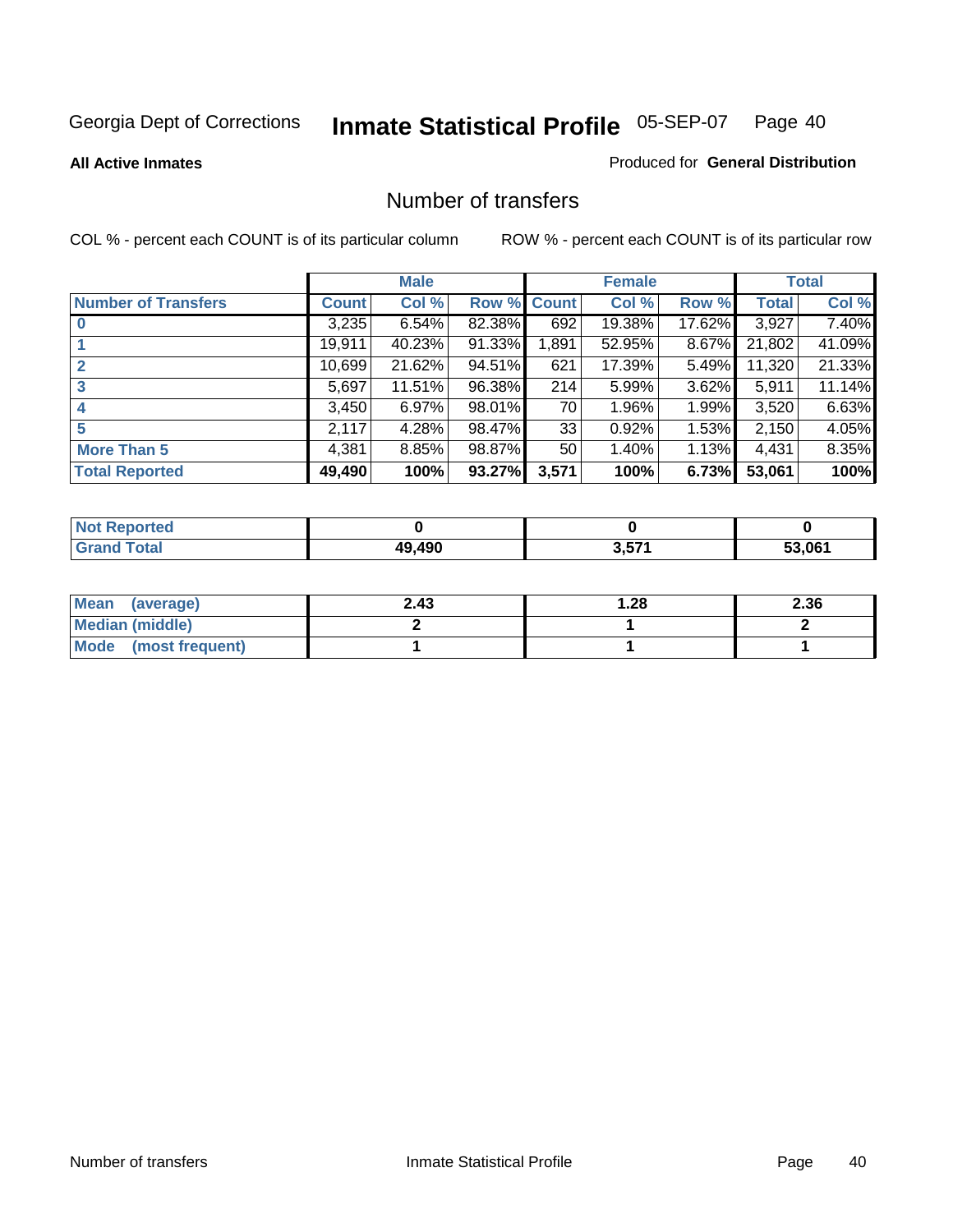**All Active Inmates**

### Produced for **General Distribution**

# Number of escapes

|                          |              | <b>Male</b> |                    |       | <b>Female</b> |          |              | <b>Total</b> |
|--------------------------|--------------|-------------|--------------------|-------|---------------|----------|--------------|--------------|
| <b>Number of Escapes</b> | <b>Count</b> | Col %       | <b>Row % Count</b> |       | Col %         | Row %    | <b>Total</b> | Col %        |
|                          | 49,191       | 99.40%      | 93.25%             | 3,563 | 99.78%        | $6.75\%$ | 52,754       | 99.42%       |
|                          | 277          | 0.56%       | $97.19\%$          | 8     | 0.22%         | 2.81%    | 285          | 0.54%        |
|                          | 16           | 0.03%       | 100.00%            |       |               |          | 16           | 0.03%        |
|                          | 5            | 0.01%       | 100.00%            |       |               |          |              | 0.01%        |
|                          |              | 0.01%       | $100.00\%$         |       |               |          |              | 0.01%        |
| <b>Total Reported</b>    | 49,490       | 100%        | 93.27%             | 3,571 | 100%          | 6.73%    | 53,061       | 100.0%       |

| <b>Not Reported</b> |        |              |        |
|---------------------|--------|--------------|--------|
| Total               | 49.490 | 2 574<br>J.J | 53.061 |

| Mean (average)       |  | .0 |
|----------------------|--|----|
| Median (middle)      |  |    |
| Mode (most frequent) |  |    |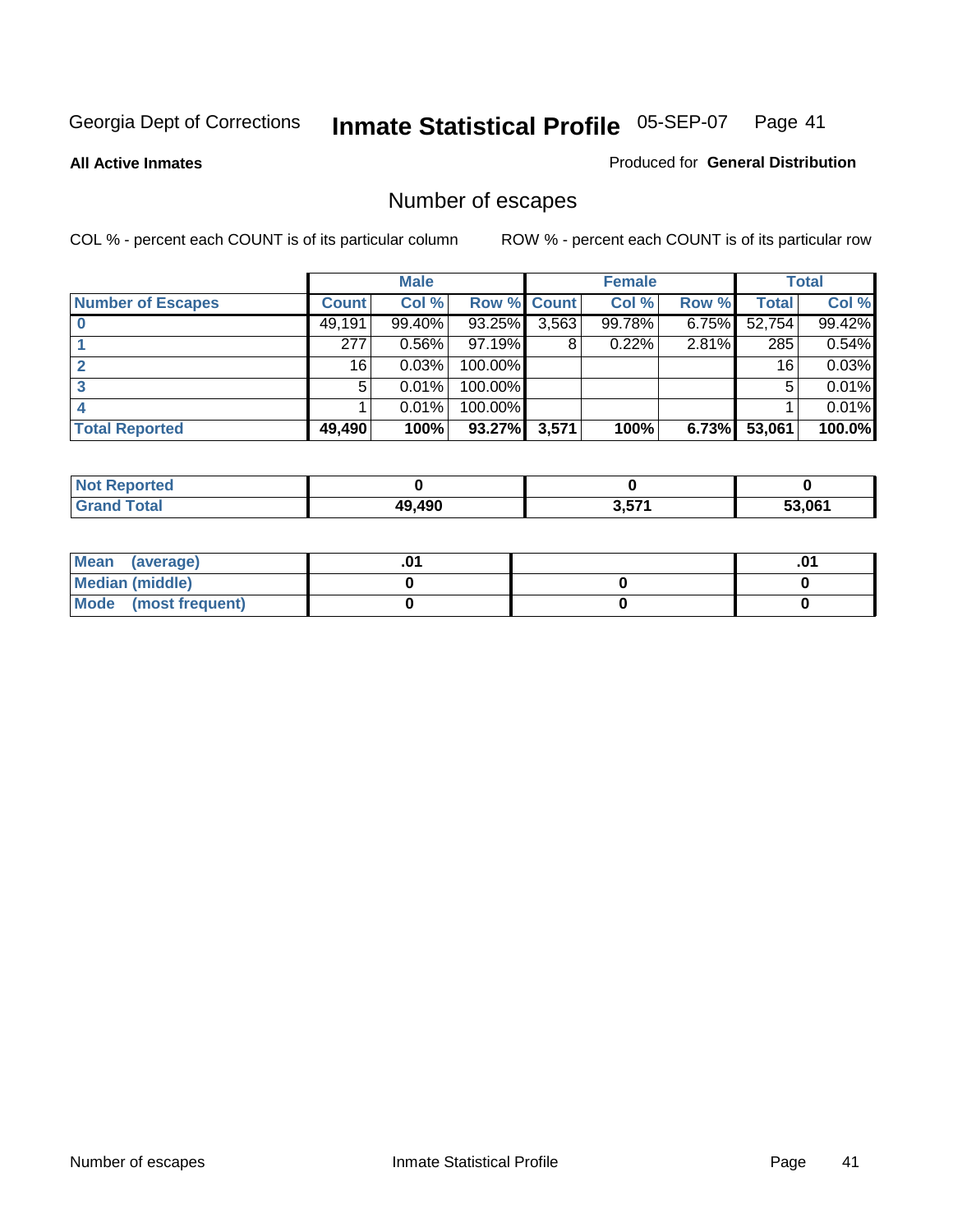**All Active Inmates**

### Produced for **General Distribution**

# Probable future release type

|                                         |        | <b>Male</b> |                    |     | <b>Female</b> |          | <b>Total</b> |        |
|-----------------------------------------|--------|-------------|--------------------|-----|---------------|----------|--------------|--------|
| <b>Probable Future Release Type</b>     | Count  | Col%        | <b>Row % Count</b> |     | Col %         | Row %    | <b>Total</b> | Col %  |
| <b>Paroled with probation to follow</b> | 7,264  | 14.68%      | 92.59%             | 581 | 16.27%        | $7.41\%$ | 7,845        | 14.78% |
| Paroled w/o probation to follow         | 7,715  | 15.59%      | 93.62%             | 526 | 14.73%        | $6.38\%$ | 8,241        | 15.53% |
| <b>Maxout with probation to follow</b>  | 13,042 | 26.35%      | 92.63% 1.037       |     | 29.04%        | $7.37\%$ | 14,079       | 26.53% |
| <b>Maxout w/o probation to follow</b>   | 12,413 | 25.08%      | $92.97\%$          | 939 | 26.30%        | $7.03\%$ | 13,352       | 25.16% |
| Life, LWOP or death sentence            | 9,056  | 18.30%      | 94.89%             | 488 | 13.67%        | $5.11\%$ | 9,544        | 17.99% |
| <b>Total Reported</b>                   | 49,490 | 100%        | 93.27% 3,571       |     | 100%          | 6.73%    | 53,061       | 100%   |

| $^{\dagger}$ Not $\ddagger$ .<br>Reported |        |        |        |
|-------------------------------------------|--------|--------|--------|
| <b>Grand Total</b>                        | 49,490 | 49,490 | 53.061 |

| Mode (most frequent) | Maxout with PROB follow   Maxout with PROB follow   Maxout with PROB |        |
|----------------------|----------------------------------------------------------------------|--------|
|                      |                                                                      | follow |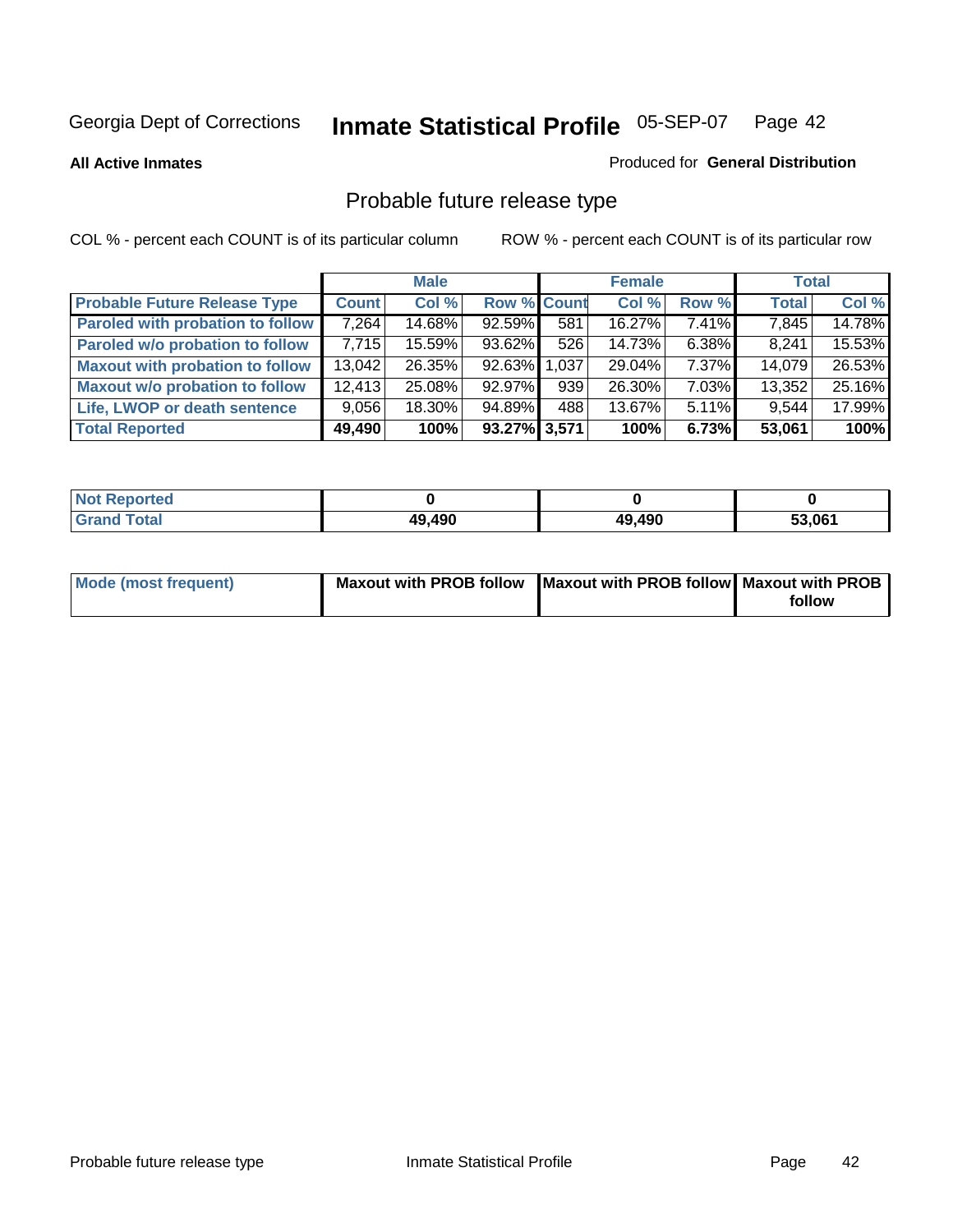**All Active Inmates**

Produced for **General Distribution**

# Actual release type

|                            |              | <b>Male</b> |                    | <b>Female</b> |        |       | Total |
|----------------------------|--------------|-------------|--------------------|---------------|--------|-------|-------|
| <b>Actual Release Type</b> | <b>Count</b> | Col %       | <b>Row % Count</b> | Col %         | Row %I | Total | Col % |
| <b>Total Reported</b>      |              | $\%$        | %                  | %             | %      |       | %     |

| <b>Still Active</b> | 49,490 | 3,571 | 53,061 |
|---------------------|--------|-------|--------|
| <b>Not Reported</b> |        |       |        |
| <b>Grand Total</b>  | 49,490 | 3,571 | 53,061 |

| M<br>____ | Ah d <sup>u</sup><br>,,,,, | <b>Null</b> | <b>IVAII</b> |
|-----------|----------------------------|-------------|--------------|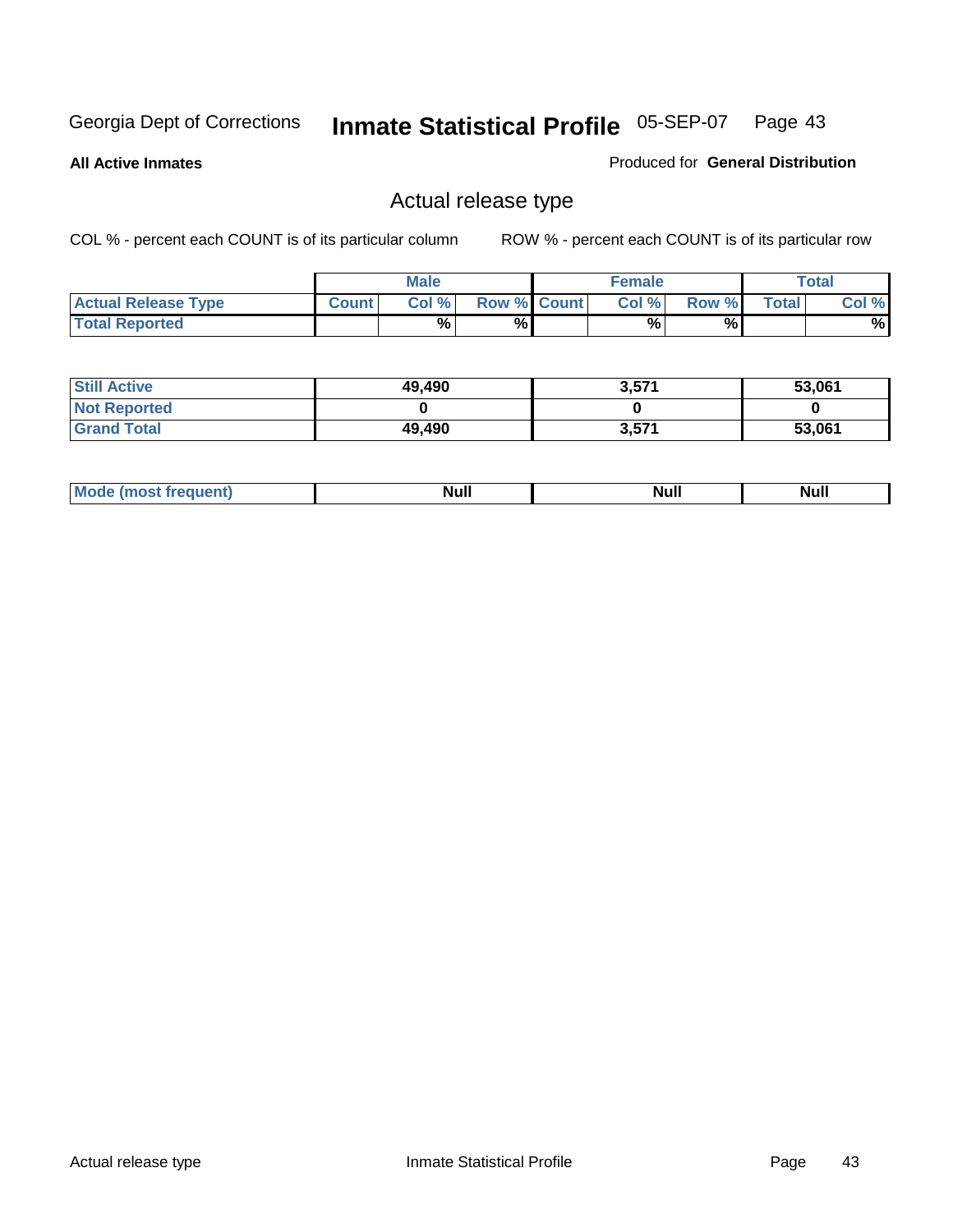## **All Active Inmates**

## Produced for **General Distribution**

# Time served in current (or last) institution

|                            |              | <b>Male</b> |        |              | <b>Female</b> |       |        | <b>Total</b> |
|----------------------------|--------------|-------------|--------|--------------|---------------|-------|--------|--------------|
| <b>Time In Institution</b> | <b>Count</b> | Col %       | Row %  | <b>Count</b> | Col %         | Row % | Total  | Col %        |
| 0 to 3 months              | 12,020       | 24.29%      | 92.83% | 929          | 26.02%        | 7.17% | 12,949 | 24.40%       |
| 3.01 to 6 months           | 7,874        | 15.91%      | 93.46% | 551          | 15.43%        | 6.54% | 8,425  | 15.88%       |
| 6.01 to 9 months           | 5,207        | 10.52%      | 93.10% | 386          | 10.81%        | 6.90% | 5,593  | 10.54%       |
| 9.01 to 12 months          | 3,606        | 7.29%       | 92.51% | 292          | 8.18%         | 7.49% | 3,898  | 7.35%        |
| 12.01 to 18 months         | 6,088        | 12.30%      | 92.41% | 500          | 14.00%        | 7.59% | 6,588  | 12.42%       |
| <b>18.01 to 24 months</b>  | 3,555        | 7.18%       | 93.73% | 238          | 6.66%         | 6.27% | 3,793  | 7.15%        |
| 2.01 to 3 years            | 3,841        | 7.76%       | 90.93% | 383          | 10.73%        | 9.07% | 4,224  | 7.96%        |
| 3.01 to 4 years            | 2,174        | 4.39%       | 96.11% | 88           | 2.46%         | 3.89% | 2,262  | 4.26%        |
| 4.01 to 5 years            | 1,313        | 2.65%       | 97.12% | 39           | 1.09%         | 2.88% | 1,352  | 2.55%        |
| 5.01 to 6 years            | 1,005        | 2.03%       | 96.63% | 35           | 0.98%         | 3.37% | 1,040  | 1.96%        |
| 6.01 to 7 years            | 705          | 1.42%       | 95.01% | 37           | 1.04%         | 4.99% | 742    | 1.40%        |
| 7.01 to 8 years            | 487          | 0.98%       | 95.12% | 25           | 0.70%         | 4.88% | 512    | 0.96%        |
| 8.01 to 9 years            | 518          | 1.05%       | 97.00% | 16           | 0.45%         | 3.00% | 534    | 1.01%        |
| 9.01 to 10 years           | 327          | 0.66%       | 93.43% | 23           | 0.64%         | 6.57% | 350    | 0.66%        |
| Over 10 years              | 770          | 1.56%       | 96.37% | 29           | 0.81%         | 3.63% | 799    | 1.51%        |
| <b>Total Reported</b>      | 49,490       | 100%        | 93.27% | 3,571        | 100%          | 6.73% | 53,061 | 100.0%       |

| orted<br>N |        |     |        |
|------------|--------|-----|--------|
| `ofai      | 49,490 | こフィ | 53.061 |

| <b>Mean</b><br>(average) | 19 months | 15 months | 19 months |
|--------------------------|-----------|-----------|-----------|
| Median (middle)          | 9 months  | 8 months  | 9 months  |
| Mode<br>(most frequent)  | 0 months  | months    | months    |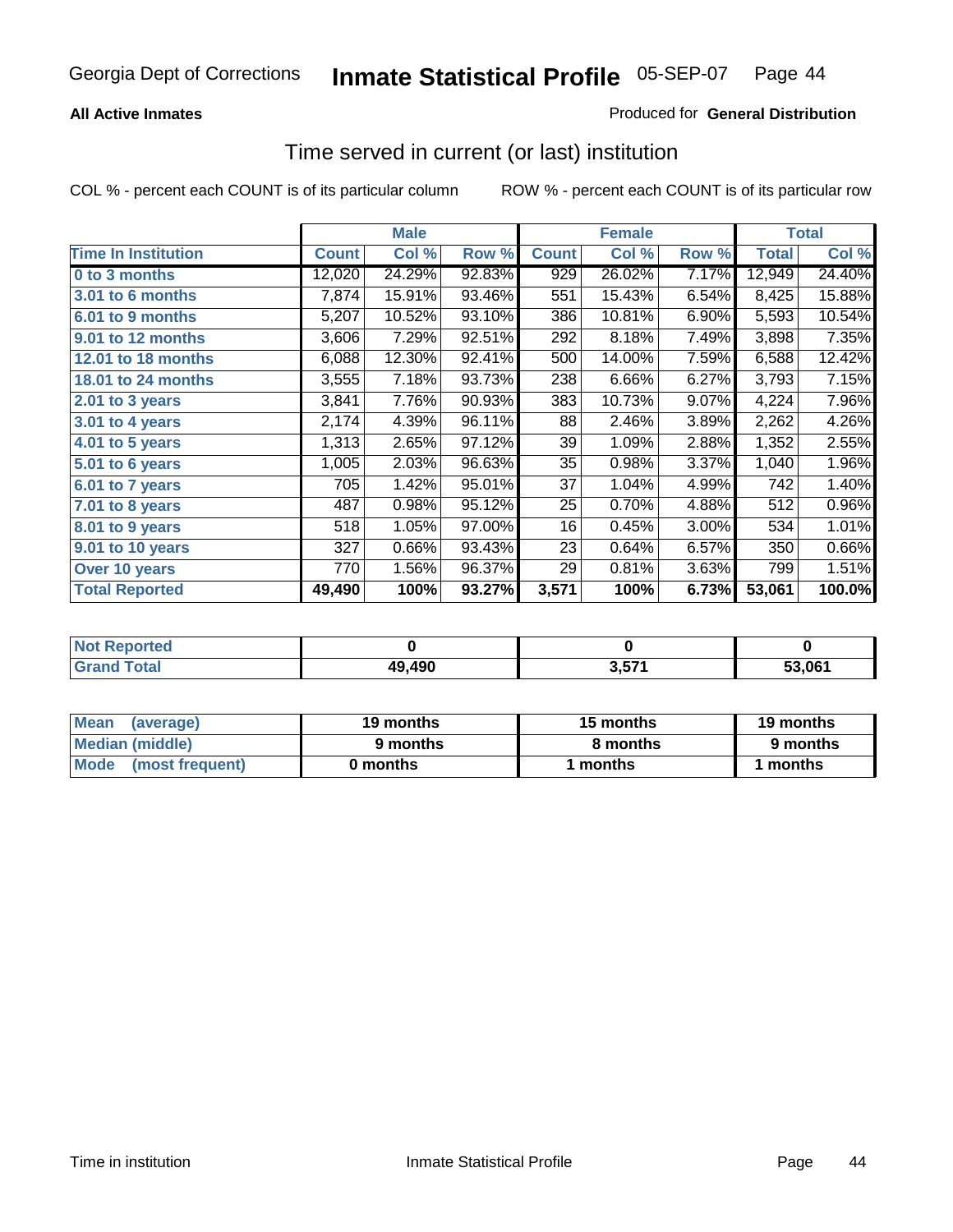**All Active Inmates**

## Produced for **General Distribution**

# Highest grade level attained

|                              |                 | <b>Male</b> |         |                  | <b>Female</b> |        |                  | <b>Total</b> |
|------------------------------|-----------------|-------------|---------|------------------|---------------|--------|------------------|--------------|
| <b>Grade Level</b>           | <b>Count</b>    | Col %       | Row %   | <b>Count</b>     | Col %         | Row %  | <b>Total</b>     | Col %        |
| No school at all             | 46              | 0.10%       | 97.87%  | 1                | 0.03%         | 2.13%  | 47               | 0.09%        |
| Grade 1                      | $\overline{43}$ | 0.09%       | 100.00% |                  |               |        | $\overline{43}$  | 0.08%        |
| <b>Grade 2</b>               | 60              | 0.12%       | 95.24%  | 3                | 0.09%         | 4.76%  | 63               | 0.12%        |
| <b>Grade 3</b>               | 139             | 0.29%       | 96.53%  | 5                | 0.15%         | 3.47%  | 144              | 0.28%        |
| Grade 4                      | 139             | 0.29%       | 97.89%  | $\overline{3}$   | 0.09%         | 2.11%  | $\overline{142}$ | 0.27%        |
| Grade 5                      | 224             | 0.46%       | 95.73%  | 10               | 0.29%         | 4.27%  | 234              | 0.45%        |
| Grade 6                      | 795             | 1.65%       | 95.55%  | $\overline{37}$  | 1.08%         | 4.45%  | 832              | 1.61%        |
| <b>Grade 7</b>               | 1,276           | 2.64%       | 93.62%  | 87               | 2.54%         | 6.38%  | 1,363            | 2.64%        |
| <b>Grade 8</b>               | 4,617           | 9.57%       | 94.13%  | 288              | 8.40%         | 5.87%  | 4,905            | 9.49%        |
| Grade 9                      | 7,517           | 15.58%      | 94.20%  | 463              | 13.51%        | 5.80%  | 7,980            | 15.44%       |
| Grade 10                     | 10,132          | 21.00%      | 94.68%  | 569              | 16.60%        | 5.32%  | 10,701           | 20.71%       |
| Grade 11                     | 8,990           | 18.63%      | 94.87%  | 486              | 14.18%        | 5.13%  | 9,476            | 18.34%       |
| <b>Grade 12 or GED</b>       | 8,770           | 18.18%      | 93.81%  | $\overline{579}$ | 16.90%        | 6.19%  | 9,349            | 18.09%       |
| <b>Some tech school</b>      | 563             | 1.17%       | 79.75%  | 143              | 4.17%         | 20.25% | 706              | 1.37%        |
| <b>Completed tech school</b> | 897             | 1.86%       | 76.47%  | $\overline{276}$ | 8.05%         | 23.53% | 1,173            | 2.27%        |
| College, 1 year              | 1,202           | 2.49%       | 91.06%  | $\overline{118}$ | 3.44%         | 8.94%  | 1,320            | 2.55%        |
| College, 2 year              | 1,604           | 3.32%       | 89.71%  | 184              | 5.37%         | 10.29% | 1,788            | 3.46%        |
| College, 3 year              | 490             | 1.02%       | 87.81%  | 68               | 1.98%         | 12.19% | 558              | 1.08%        |
| <b>Bachelor's degree</b>     | 598             | 1.24%       | 87.43%  | 86               | 2.51%         | 12.57% | 684              | 1.32%        |
| <b>Master's degree</b>       | 94              | 0.19%       | 86.24%  | 15               | 0.44%         | 13.76% | 109              | 0.21%        |
| Ph.D. degree                 | $\overline{26}$ | 0.05%       | 86.67%  | 4                | 0.12%         | 13.33% | 30               | $0.06\%$     |
| Law degree                   | $\overline{17}$ | 0.04%       | 89.47%  | $\overline{2}$   | 0.06%         | 10.53% | 19               | 0.04%        |
| <b>Some medical school</b>   | 4               | 0.01%       | 100.00% |                  |               |        | 4                | 0.01%        |
| <b>Medical degree</b>        | 6               | 0.01%       | 100.00% |                  |               |        | $\overline{6}$   | 0.01%        |
| <b>Total Reported</b>        | 48,249          | 100%        | 93.37%  | 3,427            | 100%          | 6.63%  | 51,676           | 100%         |

| 211       | $\overline{\phantom{a}}$<br>-- | ,385   |
|-----------|--------------------------------|--------|
| $\lambda$ | 2F74                           | 53.061 |

| <b>Mean</b><br>(average)       | 10.44    | 11.08           | 10.48    |
|--------------------------------|----------|-----------------|----------|
| Median (middle)                | Grade 10 | Grade 11        | Grade 10 |
| <b>Mode</b><br>(most frequent) | Grade 10 | Grade 12 or GED | Grade 10 |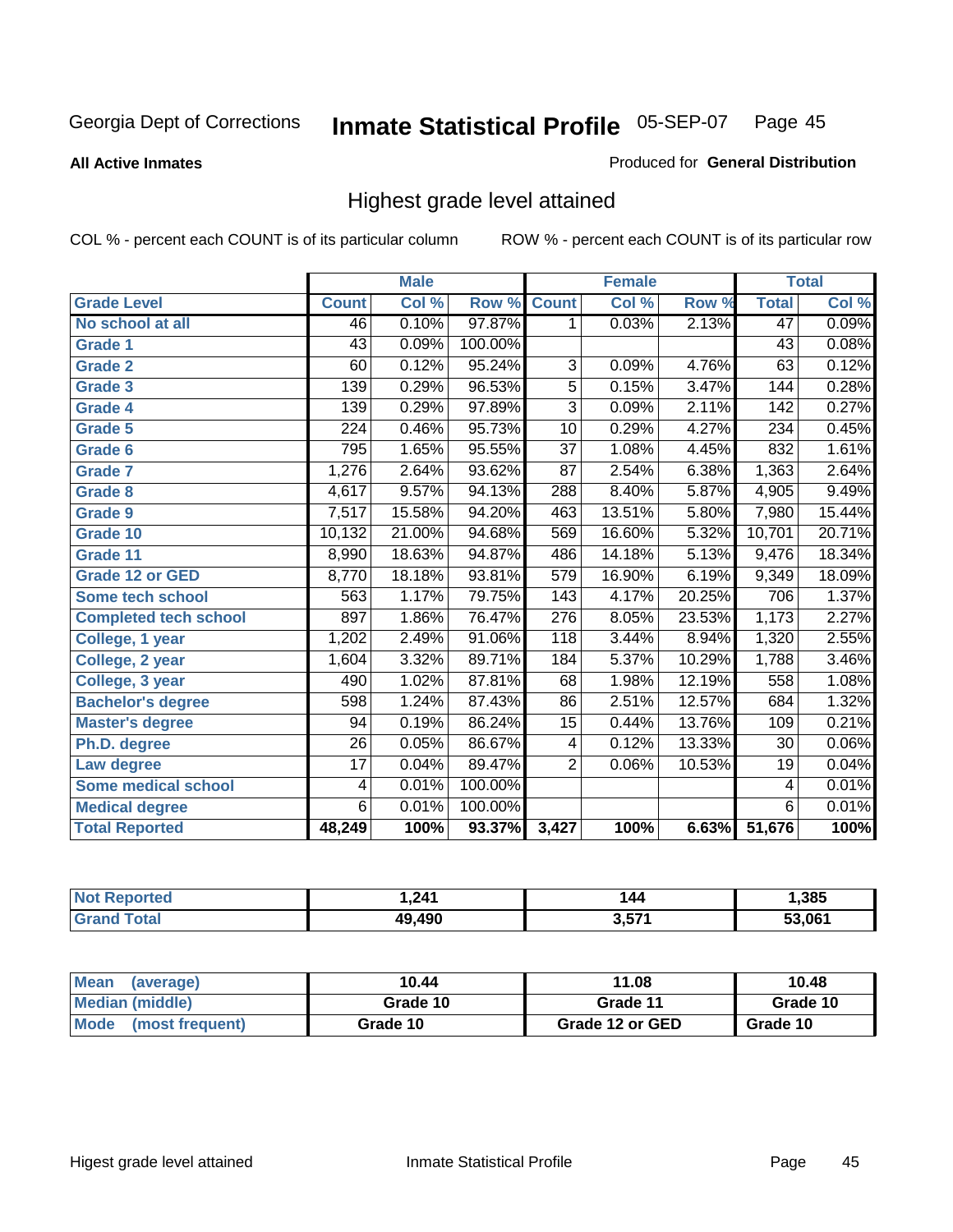### **All Active Inmates**

# Produced for **General Distribution**

# Culture fair IQ scores

|                       |              | <b>Male</b> |         |                 | <b>Female</b> |        |        | <b>Total</b> |
|-----------------------|--------------|-------------|---------|-----------------|---------------|--------|--------|--------------|
| <b>IQ Scores</b>      | <b>Count</b> | Col %       | Row %   | <b>Count</b>    | Col %         | Row %  | Total  | Col %        |
| $60 - 69$             | 1,245        | 2.71%       | 94.68%  | $\overline{70}$ | 2.75%         | 5.32%  | 1,315  | 2.71%        |
| $70 - 79$             | 3,598        | 7.83%       | 94.71%  | 201             | 7.89%         | 5.29%  | 3,799  | 7.83%        |
| $80 - 89$             | 6,661        | 14.50%      | 91.88%  | 589             | 23.13%        | 8.12%  | 7,250  | 14.95%       |
| $90 - 99$             | 11,455       | 24.93%      | 92.71%  | 901             | 35.39%        | 7.29%  | 12,356 | 25.48%       |
| $100 - 109$           | 12,156       | 26.46%      | 96.99%  | 377             | 14.81%        | 3.01%  | 12,533 | 25.84%       |
| $110 - 119$           | 8,526        | 18.56%      | 97.65%  | 205             | 8.05%         | 2.35%  | 8,731  | 18.00%       |
| 120 - 129             | 2,198        | 4.78%       | 95.32%  | 108             | 4.24%         | 4.68%  | 2,306  | 4.76%        |
| 130 - 139             | 89           | 0.19%       | 58.94%  | 62              | 2.44%         | 41.06% | 151    | 0.31%        |
| 140 & Up              | 20           | 0.04%       | 37.74%  | 33              | 1.30%         | 62.26% | 53     | 0.11%        |
|                       |              | 0.01%       | 100.00% |                 |               |        | 1      | 0.01%        |
| <b>Total Reported</b> | 45,949       | 100%        | 94.75%  | 2,546           | 100%          | 5.25%  | 48,495 | 100%         |

| <b>Not Reported</b>  | 2,963  | 783   | 3,746  |
|----------------------|--------|-------|--------|
| Not Valid (under 60) | 578    | 242   | 820    |
| <b>Grand Total</b>   | 49,490 | 3,571 | 53,061 |

| <b>Mean</b><br>(average) | 99  | 96 | 98 |
|--------------------------|-----|----|----|
| <b>Median (middle)</b>   | 100 | 94 | 99 |
| Mode (most frequent)     | 103 | 96 | 99 |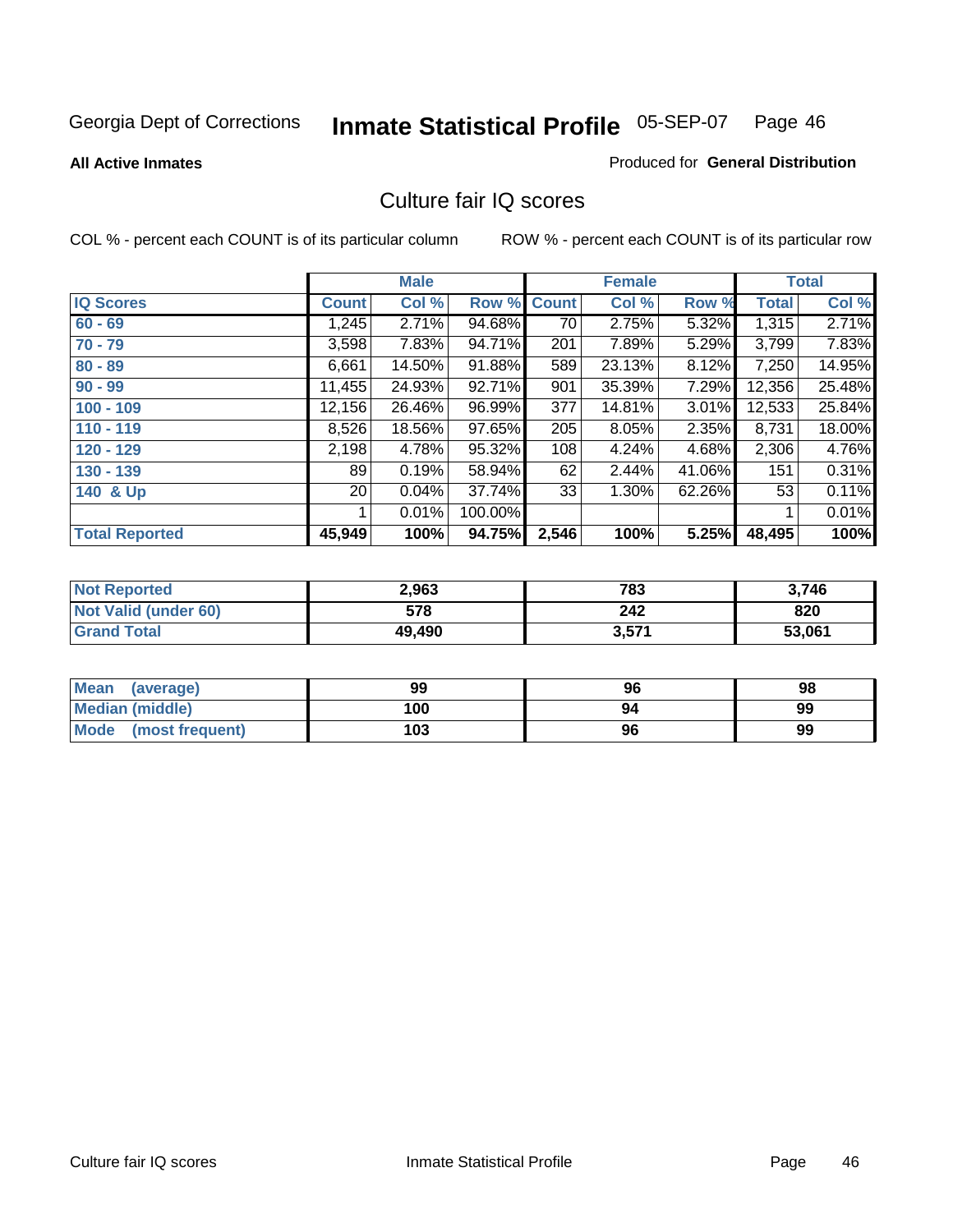### **All Active Inmates**

# Produced for **General Distribution**

# Wide Range Achievement Test (WRAT) reading score

|                           |              | <b>Male</b> |        |              | <b>Female</b> |        |              | <b>Total</b> |
|---------------------------|--------------|-------------|--------|--------------|---------------|--------|--------------|--------------|
| <b>WRAT Reading Score</b> | <b>Count</b> | Col %       | Row %  | <b>Count</b> | Col %         | Row %  | <b>Total</b> | Col %        |
| $0.1$ to $0.9$            | 843          | 1.81%       | 98.94% | 9            | 0.32%         | 1.06%  | 852          | 1.72%        |
| 1.0 to 1.9                | 1,093        | 2.34%       | 96.81% | 36           | 1.29%         | 3.19%  | 1,129        | 2.28%        |
| 2.0 to 2.9                | 2,257        | 4.84%       | 95.60% | 104          | 3.73%         | 4.40%  | 2,361        | 4.77%        |
| 3.0 to 3.9                | 3,383        | 7.25%       | 96.91% | 108          | 3.87%         | 3.09%  | 3,491        | 7.06%        |
| 4.0 to 4.9                | 4,338        | 9.30%       | 95.95% | 183          | 6.56%         | 4.05%  | 4,521        | 9.14%        |
| 5.0 to 5.9                | 3,863        | 8.28%       | 94.54% | 223          | 8.00%         | 5.46%  | 4,086        | 8.26%        |
| 6.0 to 6.9                | 3,805        | 8.15%       | 94.98% | 201          | 7.21%         | 5.02%  | 4,006        | 8.10%        |
| 7.0 to 7.9                | 2,088        | 4.47%       | 94.61% | 119          | 4.27%         | 5.39%  | 2,207        | 4.46%        |
| 8.0 to 8.9                | 4,334        | 9.29%       | 95.04% | 226          | 8.10%         | 4.96%  | 4,560        | 9.22%        |
| 9.0 to 9.9                | 4,144        | 8.88%       | 94.89% | 223          | 8.00%         | 5.11%  | 4,367        | 8.83%        |
| 10.0 to 10.9              | 2,176        | 4.66%       | 94.32% | 131          | 4.70%         | 5.68%  | 2,307        | 4.67%        |
| 11.0 to 11.9              | 2,123        | 4.55%       | 94.23% | 130          | 4.66%         | 5.77%  | 2,253        | 4.56%        |
| 12.0 to 12.9              | 8,180        | 17.53%      | 97.01% | 252          | 9.04%         | 2.99%  | 8,432        | 17.05%       |
| 13                        | 4,037        | 8.65%       | 82.71% | 844          | 30.26%        | 17.29% | 4,881        | 9.87%        |
| <b>Total Reported</b>     | 46,664       | 100%        | 94.36% | 2,789        | 100.0%        | 5.64%  | 49,453       | 100%         |

| <b>orted</b><br>NO. | 2,826  | 782         | 3.608  |
|---------------------|--------|-------------|--------|
| <b>ota</b><br>Gr.   | 49.490 | 571<br>וטוט | 53.061 |

| <b>Mean</b><br>(average) | , 44<br>.     | 9.26 | 0.47 |
|--------------------------|---------------|------|------|
| <b>Median (middle)</b>   | י ה<br>0.Z    | ຩ.   | o.z  |
| Mode<br>(most frequent)  | 19 Q<br>ه.۷ ا | . .  | 12.8 |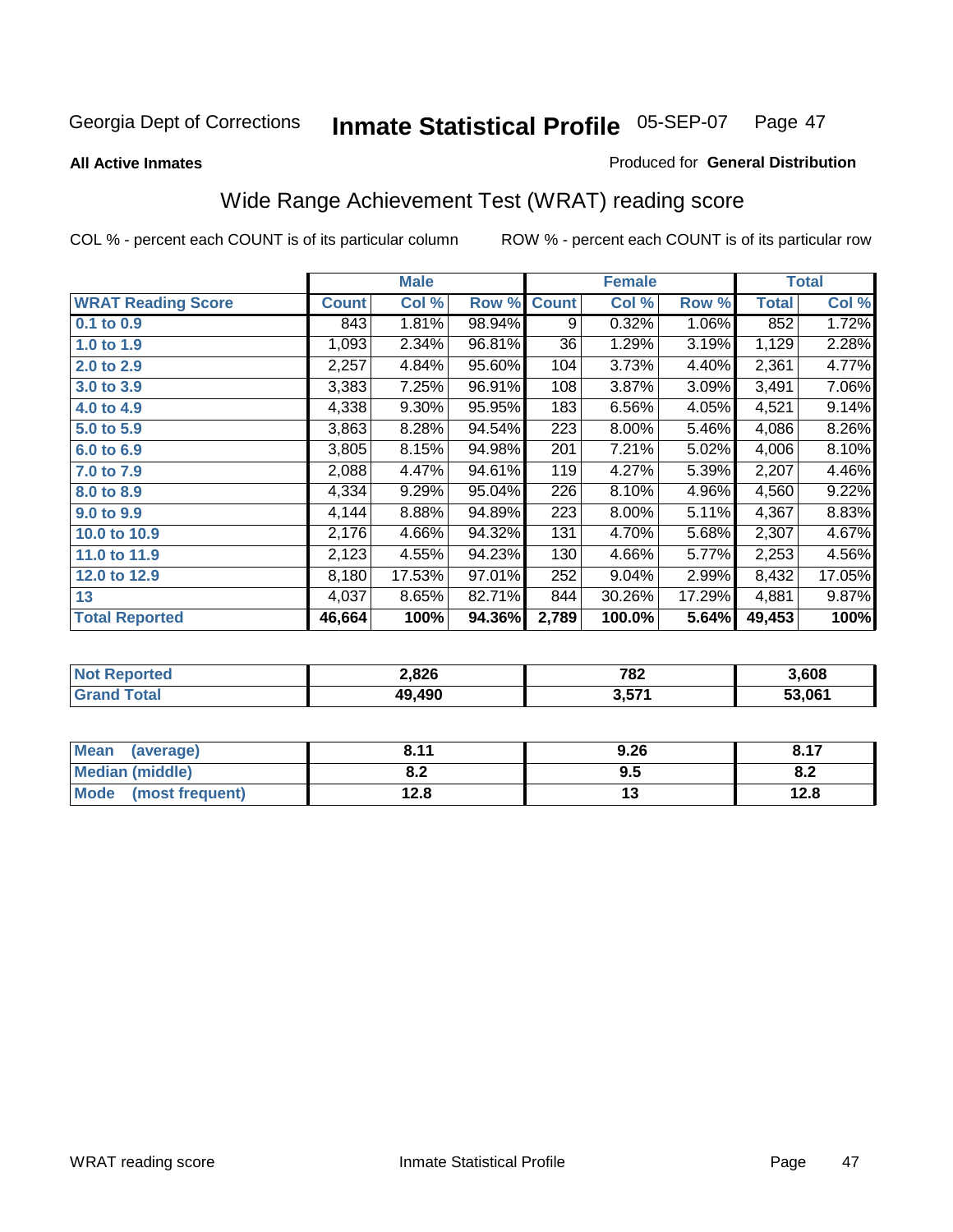**All Active Inmates**

## Produced for **General Distribution**

# Wide Range Achievement Test (WRAT) math score

|                              |              | <b>Male</b> |         |              | <b>Female</b> |        |              | <b>Total</b> |
|------------------------------|--------------|-------------|---------|--------------|---------------|--------|--------------|--------------|
| <b>WRAT Mathematic Score</b> | <b>Count</b> | Col %       | Row %   | <b>Count</b> | Col %         | Row %  | <b>Total</b> | Col %        |
| 0.1 to 0.9                   | 76           | 0.16%       | 100.00% |              |               |        | 76           | 0.15%        |
| 1.0 to 1.9                   | 239          | 0.51%       | 94.84%  | 13           | 0.47%         | 5.16%  | 252          | 0.51%        |
| 2.0 to 2.9                   | 1,151        | 2.47%       | 94.42%  | 68           | 2.44%         | 5.58%  | 1,219        | 2.47%        |
| 3.0 to 3.9                   | 2,911        | 6.24%       | 96.01%  | 121          | 4.34%         | 3.99%  | 3,032        | 6.13%        |
| 4.0 to 4.9                   | 4,757        | 10.19%      | 95.73%  | 212          | 7.61%         | 4.27%  | 4,969        | 10.05%       |
| 5.0 to 5.9                   | 6,071        | 13.01%      | 95.64%  | 277          | 9.94%         | 4.36%  | 6,348        | 12.84%       |
| 6.0 to 6.9                   | 11,206       | 24.01%      | 94.90%  | 602          | 21.61%        | 5.10%  | 11,808       | 23.88%       |
| 7.0 to 7.9                   | 7,125        | 15.27%      | 93.96%  | 458          | 16.44%        | 6.04%  | 7,583        | 15.33%       |
| 8.0 to 8.9                   | 3,065        | 6.57%       | 93.53%  | 212          | 7.61%         | 6.47%  | 3,277        | 6.63%        |
| 9.0 to 9.9                   | 4,252        | 9.11%       | 92.62%  | 339          | 12.17%        | 7.38%  | 4,591        | 9.28%        |
| 10.0 to 10.9                 | 2,686        | 5.76%       | 92.65%  | 213          | 7.65%         | 7.35%  | 2,899        | 5.86%        |
| 11.0 to 11.9                 | 1,585        | 3.40%       | 92.10%  | 136          | 4.88%         | 7.90%  | 1,721        | 3.48%        |
| 12.0 to 12.9                 | 1,102        | 2.36%       | 96.84%  | 36           | 1.29%         | 3.16%  | 1,138        | 2.30%        |
| 13                           | 439          | $0.94\%$    | 81.60%  | 99           | 3.55%         | 18.40% | 538          | 1.09%        |
| <b>Total Reported</b>        | 46,665       | 100%        | 94.37%  | 2,786        | 100%          | 5.63%  | 49,451       | 100%         |

| orted<br>NO       | 2,825  | 785         | 3.610  |
|-------------------|--------|-------------|--------|
| <b>ota</b><br>Gr. | 49.490 | 574<br>וטוט | 53.061 |

| <b>Mean</b><br>(average)       | 7.03 | 7.54 | 7.06 |
|--------------------------------|------|------|------|
| <b>Median (middle)</b>         | 6.9  |      | 6.9  |
| <b>Mode</b><br>(most frequent) | 6.9  | 7.4  | 6.9  |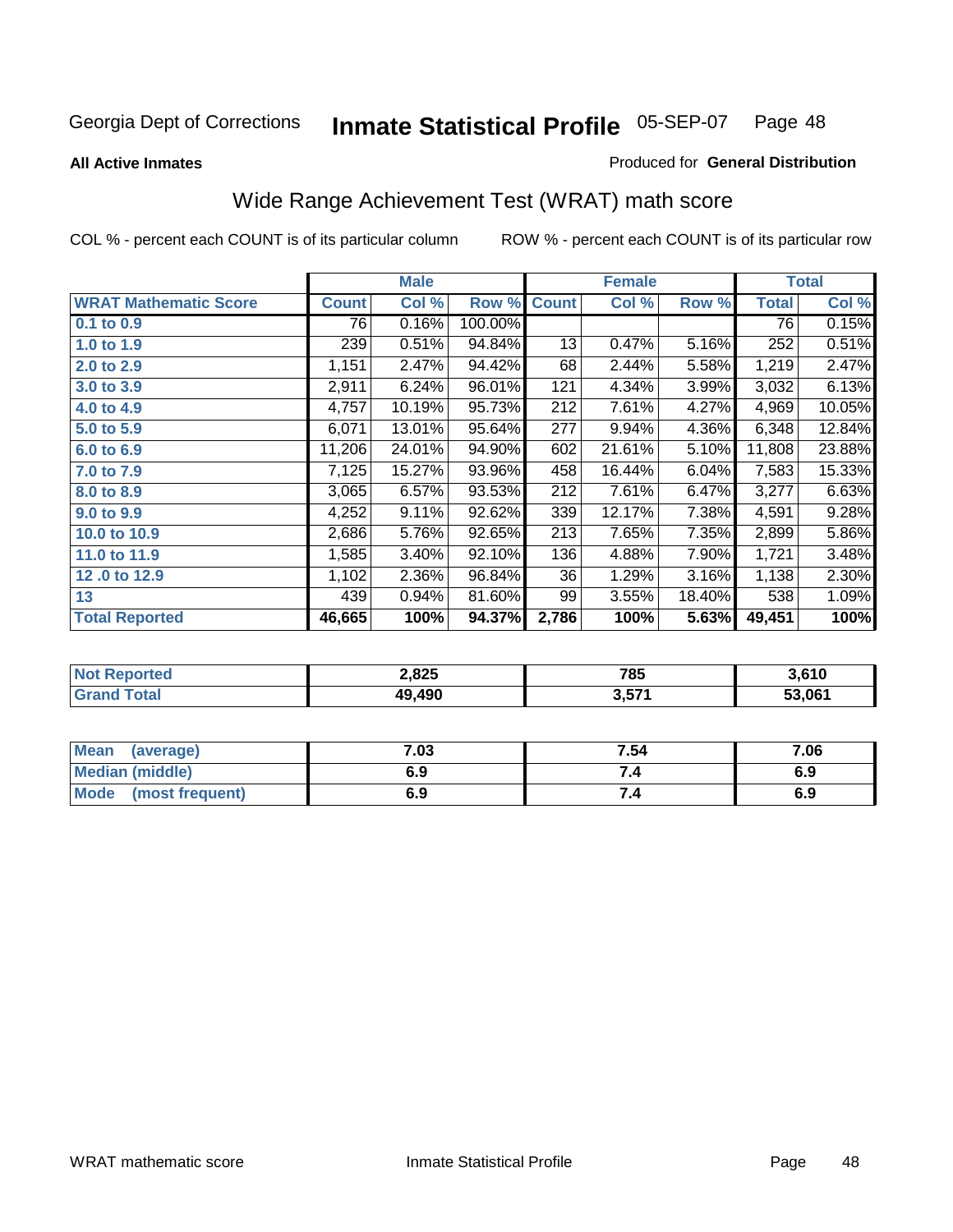### **All Active Inmates**

## Produced for **General Distribution**

# Wide Range Achievement Test (WRAT) spelling score

|                            |              | <b>Male</b> |        |              | <b>Female</b> |        |              | <b>Total</b> |
|----------------------------|--------------|-------------|--------|--------------|---------------|--------|--------------|--------------|
| <b>WRAT Spelling Score</b> | <b>Count</b> | Col %       | Row %  | <b>Count</b> | Col %         | Row %  | <b>Total</b> | Col %        |
| 0.1 to 0.9                 | 769          | 1.65%       | 98.84% | 9            | 0.32%         | 1.16%  | 778          | 1.57%        |
| 1.0 to 1.9                 | 2,116        | 4.53%       | 97.96% | 44           | 1.58%         | 2.04%  | 2,160        | 4.37%        |
| 2.0 to 2.9                 | 3,721        | 7.97%       | 98.13% | 71           | 2.55%         | 1.87%  | 3,792        | 7.67%        |
| 3.0 to 3.9                 | 3,218        | 6.90%       | 97.84% | 71           | 2.55%         | 2.16%  | 3,289        | 6.65%        |
| 4.0 to 4.9                 | 4,542        | 9.73%       | 96.89% | 146          | 5.23%         | 3.11%  | 4,688        | 9.48%        |
| 5.0 to 5.9                 | 5,413        | 11.60%      | 95.69% | 244          | 8.75%         | 4.31%  | 5,657        | 11.44%       |
| 6.0 to 6.9                 | 5,865        | 12.57%      | 94.95% | 312          | 11.19%        | 5.05%  | 6,177        | 12.49%       |
| 7.0 to 7.9                 | 3,844        | 8.24%       | 93.44% | 270          | 9.68%         | 6.56%  | 4,114        | 8.32%        |
| 8.0 to 8.9                 | 3,563        | 7.64%       | 93.54% | 246          | 8.82%         | 6.46%  | 3,809        | 7.70%        |
| 9.0 to 9.9                 | 3,475        | 7.45%       | 92.79% | 270          | 9.68%         | 7.21%  | 3,745        | 7.57%        |
| 10.0 to 10.9               | 3,348        | 7.17%       | 91.33% | 318          | 11.40%        | 8.67%  | 3,666        | 7.41%        |
| 11.0 to 11.9               | 1,684        | 3.61%       | 91.17% | 163          | 5.84%         | 8.83%  | 1,847        | 3.73%        |
| 12.0 to 12.9               | 3,347        | 7.17%       | 95.55% | 156          | 5.59%         | 4.45%  | 3,503        | 7.08%        |
| 13                         | 1,760        | 3.77%       | 78.96% | 469          | 16.82%        | 21.04% | 2,229        | 4.51%        |
| <b>Total Reported</b>      | 46,665       | 100%        | 94.36% | 2,789        | 100%          | 5.64%  | 49,454       | 100%         |

| orted<br>NO1 | 2,825 | 782    | 3,607  |
|--------------|-------|--------|--------|
| <b>ota</b>   | .490  | 3,57'' | 53.061 |

| <b>Mean</b><br>(average)       | 6.92       | 8.73 | 7.02       |
|--------------------------------|------------|------|------------|
| <b>Median (middle)</b>         | v.z        | Ծ. : | o.4        |
| <b>Mode</b><br>(most frequent) | . .<br>v.z | ں ،  | . .<br>0.Z |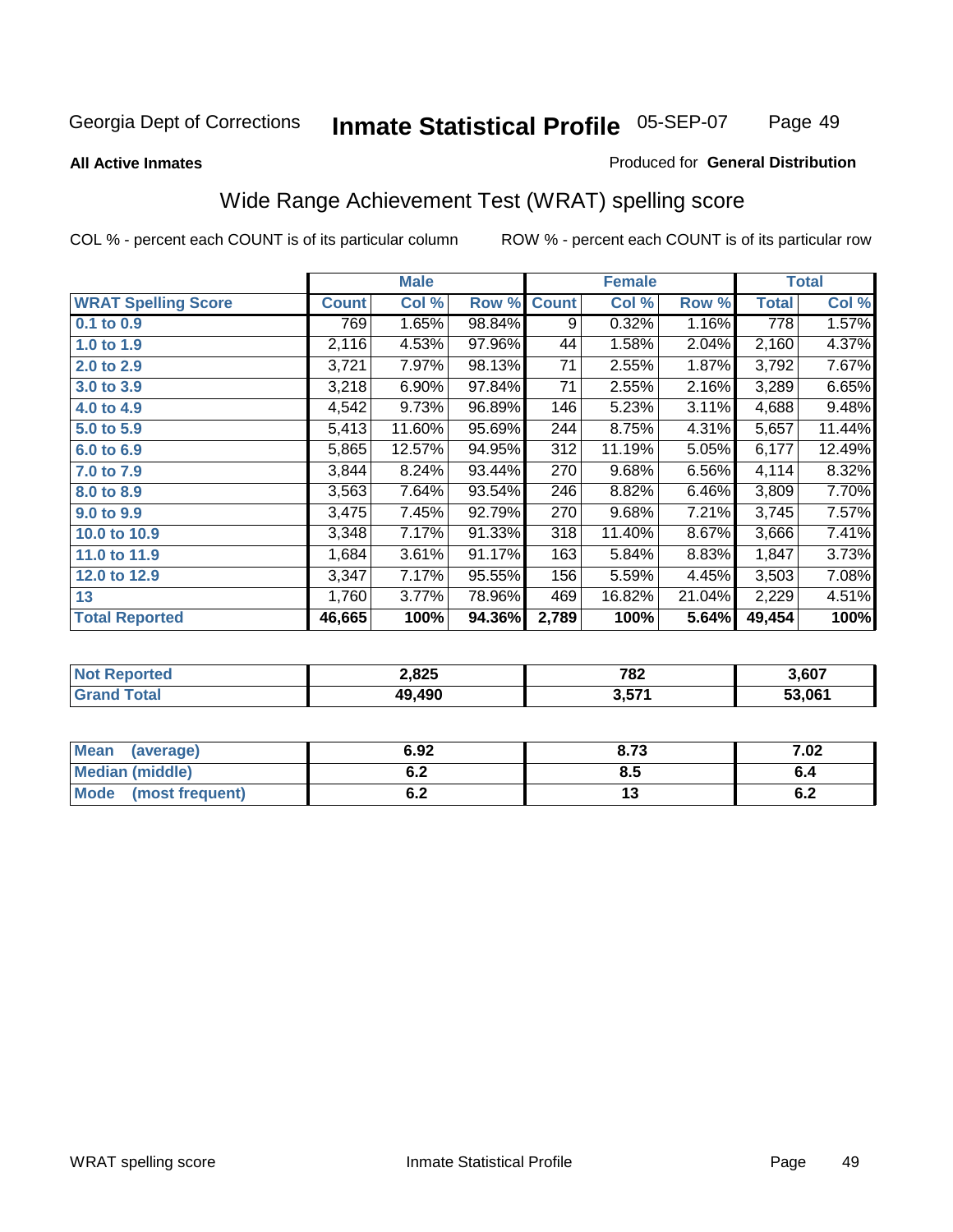## **All Active Inmates**

## Produced for **General Distribution**

## Scope of substance abuse - summary

|                        |        | <b>Male</b> |           |              | <b>Female</b> |          |        | <b>Total</b> |
|------------------------|--------|-------------|-----------|--------------|---------------|----------|--------|--------------|
| <b>Substance Abuse</b> | Count  | Col %       | Row %     | <b>Count</b> | Col %         | Row %    | Total  | Col %        |
| <b>None</b>            | 15,204 | $30.72\%$   | 93.18%    | 1.112        | 31.14%        | $6.82\%$ | 16,316 | 30.75%       |
| <b>Drugs only</b>      | 18,388 | 37.15%      | $90.17\%$ | 2,005        | 56.15%        | $9.83\%$ | 20,393 | 38.43%       |
| <b>Alcohol only</b>    | 3,562  | $7.20\%$    | 97.32%    | 98           | 2.74%         | $2.68\%$ | 3,660  | 6.90%        |
| Drugs and alcohol      | 12,336 | 24.93%      | $97.20\%$ | 356          | $9.97\%$      | $2.80\%$ | 12,692 | 23.92%       |
| <b>Total Reported</b>  | 49,490 | 100%        | 93.27%    | 3,571        | 100%          | 6.73%    | 53,061 | 100%         |

| <b>Not Reported</b>          |        |       |        |
|------------------------------|--------|-------|--------|
| <b>Total</b><br><b>Grand</b> | 40 400 | 3,571 | 53.061 |

|  | Mode<br>(most frequent) | Drugs only | <b>Drugs only</b> | <b>Drugs only</b> |
|--|-------------------------|------------|-------------------|-------------------|
|--|-------------------------|------------|-------------------|-------------------|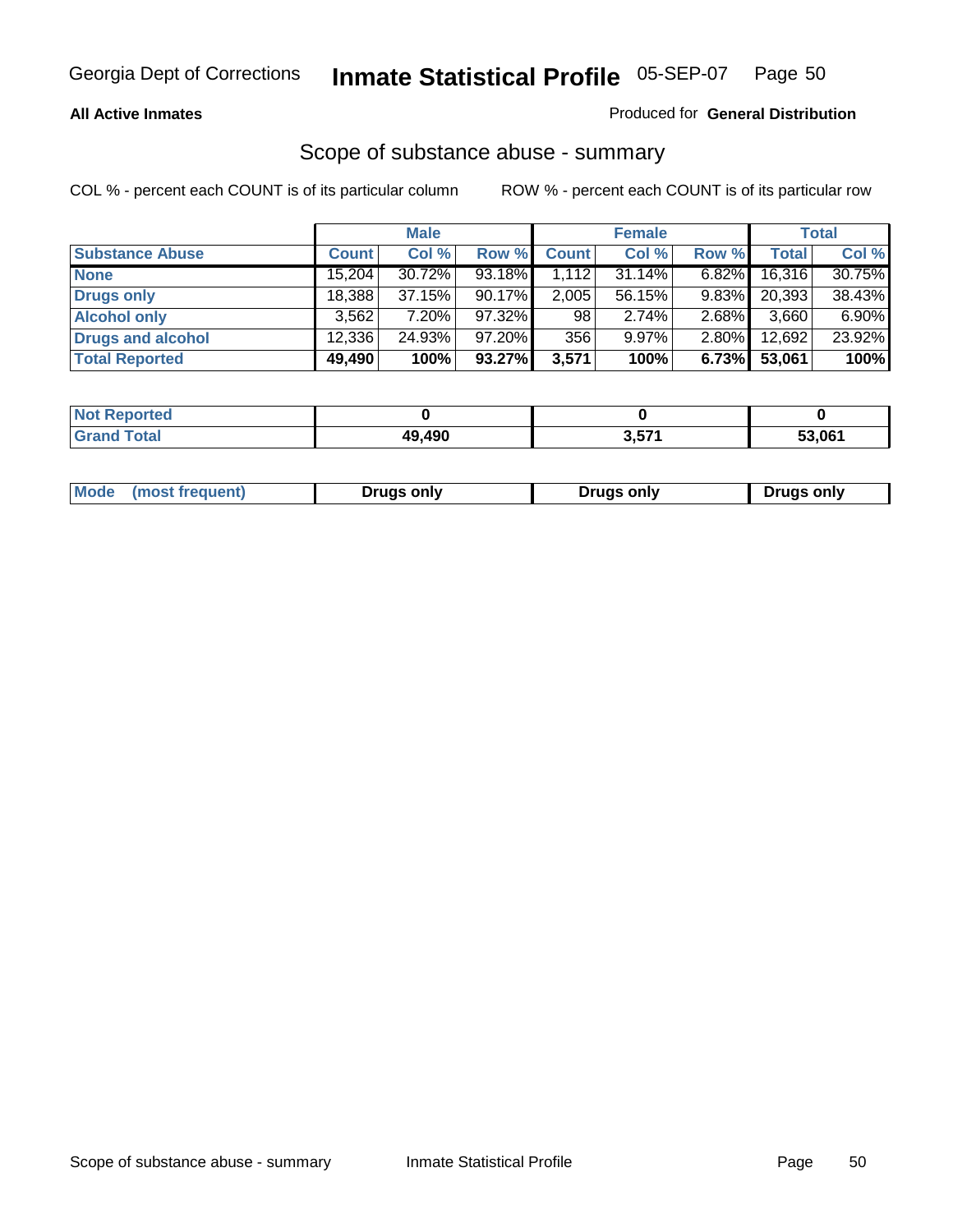## **All Active Inmates**

## Produced for **General Distribution**

# Scope of substance abuse - detail

|                                      |              | <b>Male</b> |        |              | <b>Female</b> |        |              | <b>Total</b> |
|--------------------------------------|--------------|-------------|--------|--------------|---------------|--------|--------------|--------------|
| <b>Substance Abuse</b>               | <b>Count</b> | Col %       | Row %  | <b>Count</b> | Col %         | Row %  | <b>Total</b> | Col %        |
| No drug or alcohol problems          | 15,204       | 30.72%      | 93.18% | 1,112        | 31.14%        | 6.82%  | 16,316       | 30.75%       |
| <b>Drug addiction but no alcohol</b> | 427          | 0.86%       | 86.09% | 69           | 1.93%         | 13.91% | 496          | 0.93%        |
| <b>Drug addiction and alcohol</b>    | 194          | 0.39%       | 99.49% |              | 0.03%         | 0.51%  | 195          | 0.37%        |
| abuse                                |              |             |        |              |               |        |              |              |
| <b>Drug addiction and alcoholism</b> | 78           | 0.16%       | 93.98% | 5            | 0.14%         | 6.02%  | 83           | 0.16%        |
| No drug problem but alcohol          | 2,922        | 5.90%       | 98.45% | 46           | 1.29%         | 1.55%  | 2,968        | 5.59%        |
| abuse                                |              |             |        |              |               |        |              |              |
| No drug problem but alcoholism       | 640          | 1.29%       | 92.49% | 52           | 1.46%         | 7.51%  | 692          | 1.30%        |
| Drug experiment but no alcohol       | 8,337        | 16.85%      | 94.32% | 502          | 14.06%        | 5.68%  | 8,839        | 16.66%       |
| <b>Drug experiment &amp; alcohol</b> | 1,770        | 3.58%       | 98.66% | 24           | 0.67%         | 1.34%  | 1,794        | 3.38%        |
| abuse                                |              |             |        |              |               |        |              |              |
| Drug experiment & alcoholism         | 783          | 1.58%       | 96.19% | 31           | 0.87%         | 3.81%  | 814          | 1.53%        |
| Drug abuse but no alcohol            | 9,624        | 19.45%      | 87.03% | 1,434        | 40.16%        | 12.97% | 11,058       | 20.84%       |
| Drug abuse and alcohol abuse         | 8,059        | 16.28%      | 98.47% | 125          | 3.50%         | 1.53%  | 8,184        | 15.42%       |
| Drug abuse and alcoholism            | 1,452        | 2.93%       | 89.52% | 170          | 4.76%         | 10.48% | 1,622        | 3.06%        |
| <b>Total Reported</b>                | 49,490       | 100%        | 93.27% | 3,571        | 100%          | 6.73%  | 53,061       | 100%         |

| <b>Not Reported</b> |        |       |        |
|---------------------|--------|-------|--------|
| <b>Total</b>        | 49.490 | 3,571 | 53.061 |

| Mode (most frequent) | No drug or alcohol problems Drug abuse but no alcohol No drug or alcohol |          |
|----------------------|--------------------------------------------------------------------------|----------|
|                      |                                                                          | problems |
|                      |                                                                          |          |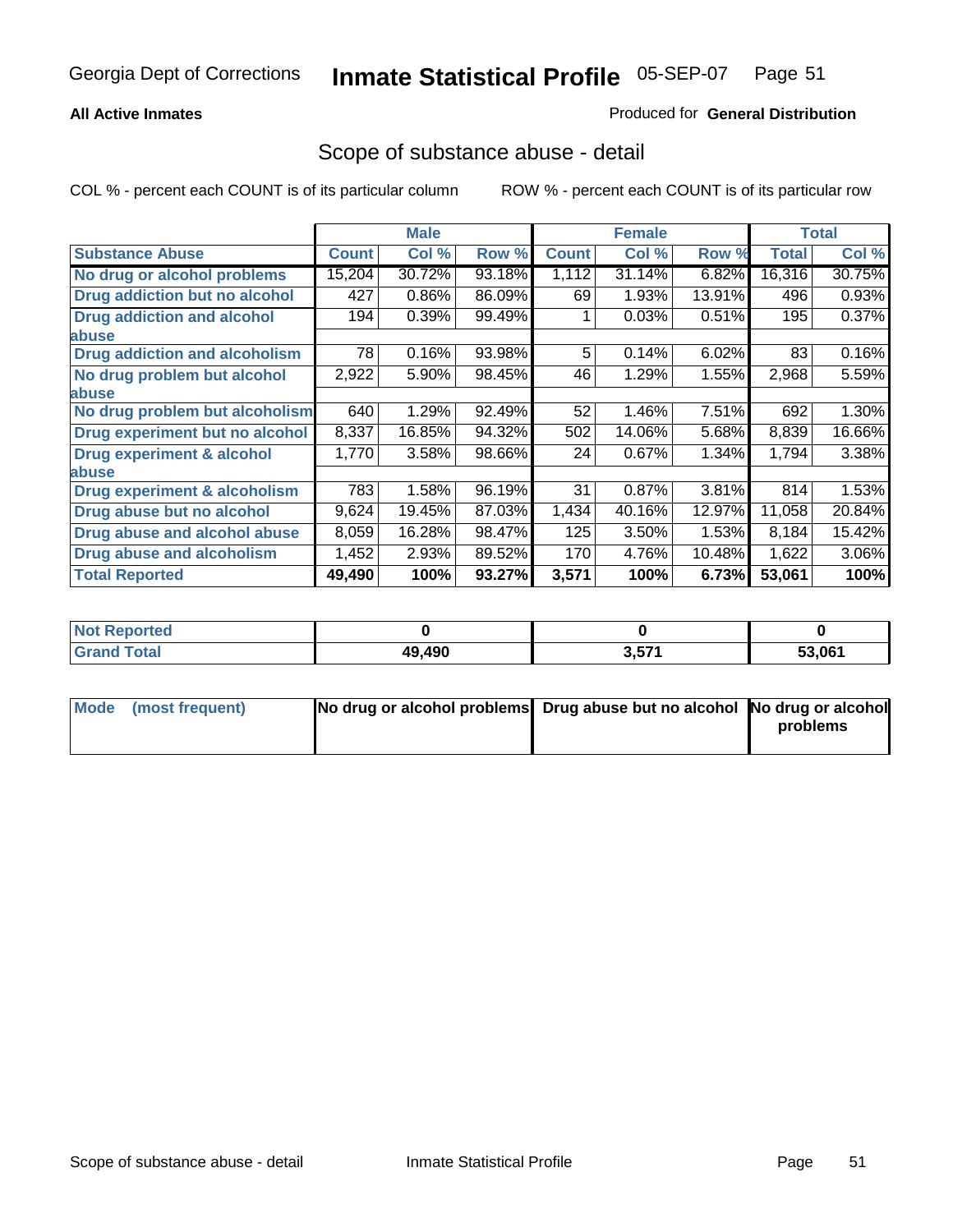**All Active Inmates**

### Produced for **General Distribution**

# Current / last mental health treatment level

|                                    |              | <b>Male</b> |         |              | <b>Female</b> |          |                | <b>Total</b> |
|------------------------------------|--------------|-------------|---------|--------------|---------------|----------|----------------|--------------|
| <b>Mental Health Treatment Lev</b> | <b>Count</b> | Col %       | Row %   | <b>Count</b> | Col%          | Row %    | <b>Total</b>   | Col %        |
| 1 No problem at current time       | 5,238        | 45.85%      | 93.50%  | 364          | 17.52%        | $6.50\%$ | 5,602          | 41.49%       |
| <b>2 Receiving outpatient</b>      | 4,377        | 38.31%      | 72.99%  | 1,620        | 77.96%        | 27.01%   | 5,997          | 44.42%       |
| treatment                          |              |             |         |              |               |          |                |              |
| 3 Inpatient, moderate              | 1,454        | 12.73%      | 95.91%  | 62           | 2.98%         | 4.09%    | 1,516          | 11.23%       |
| treatment                          |              |             |         |              |               |          |                |              |
| 4 Inpatient, intensive             | 345          | 3.02%       | 91.51%  | 32           | 1.54%         | 8.49%    | 377            | 2.79%        |
| treatment                          |              |             |         |              |               |          |                |              |
| <b>5 Undergoing crisis</b>         | 8            | $0.07\%$    | 100.00% |              |               |          | 8              | 0.06%        |
| stabilization                      |              |             |         |              |               |          |                |              |
| <b>6 Hospital for criminally</b>   | 2            | 0.02%       | 100.00% |              |               |          | $\overline{2}$ | 0.01%        |
| insane                             |              |             |         |              |               |          |                |              |
| <b>Total Evaluated</b>             | 11,424       | 100%        | 84.61%  | 2,078        | 100%          | 15.39%   | 13,502         | 100%         |

| Never had MH evaluation | 38,066 | ,493  | 39,559 |
|-------------------------|--------|-------|--------|
| <b>Grand Total</b>      | 49.490 | 3,571 | 53,061 |

| Median (middle)         | <b>Receiving outpatient</b><br>treatment | <b>Receiving outpatient</b><br>treatment | <b>Receiving</b><br>outpatient<br>treatment |
|-------------------------|------------------------------------------|------------------------------------------|---------------------------------------------|
| Mode<br>(most frequent) | No problem at current time               | <b>Receiving outpatient</b><br>treatment | Receiving<br>outpatient<br>treatment        |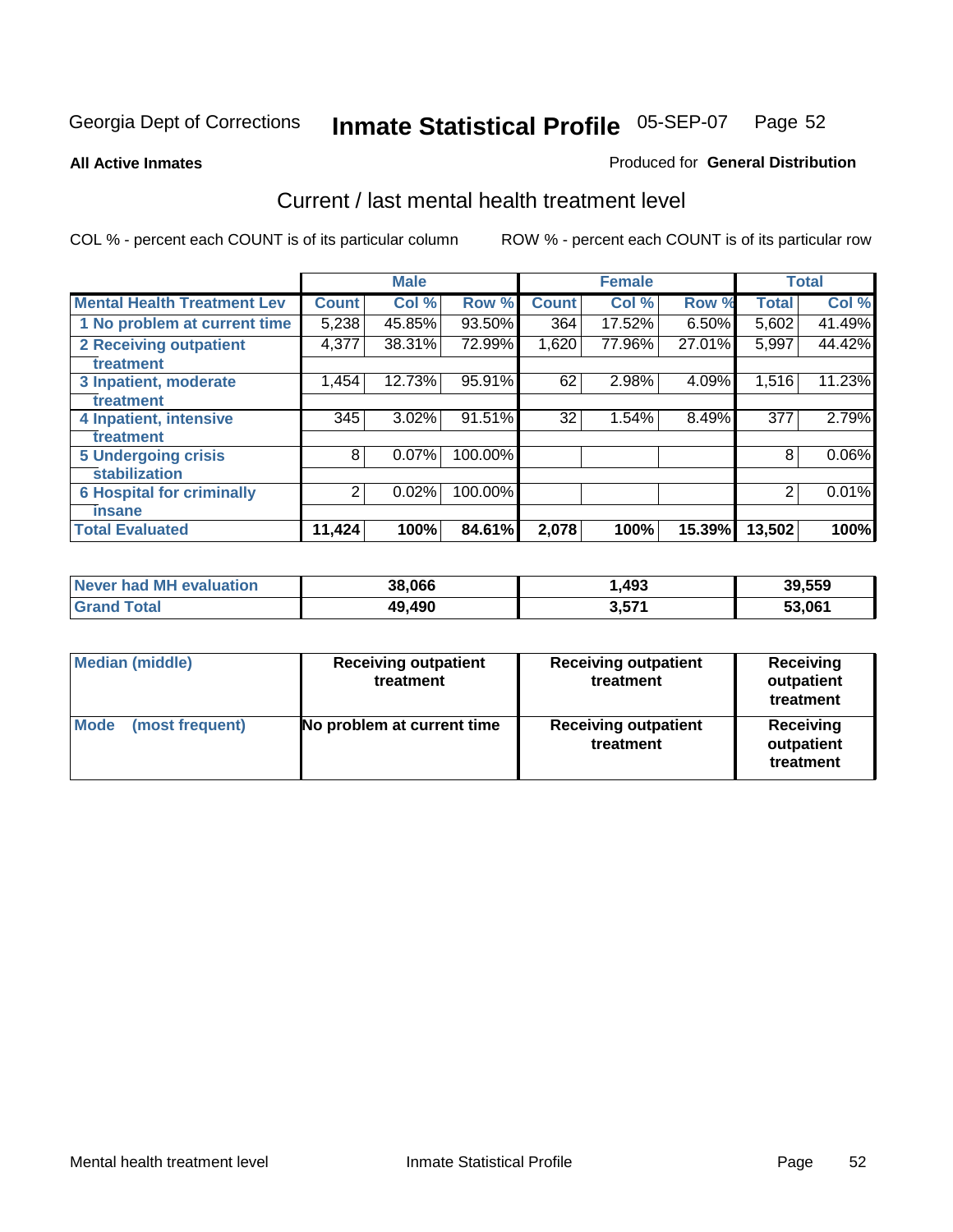## **All Active Inmates**

## Produced for **General Distribution**

# PULHESDWIT medical scale - 'P' overall condition ('P'hysical)

|                                   |              | <b>Male</b> |        |              | <b>Female</b> |         |              | <b>Total</b> |
|-----------------------------------|--------------|-------------|--------|--------------|---------------|---------|--------------|--------------|
| 'P' Overall Condition             | <b>Count</b> | Col %       | Row %  | <b>Count</b> | Col %         | Row %   | <b>Total</b> | Col %        |
| 1 No medical illness              | 36,481       | 75.44%      | 95.09% | ,885         | 55.84%        | 4.91%   | 38,366       | 74.16%       |
| 2 Well-controlled chronic illness | 9,347        | 19.33%      | 88.11% | 1,261        | 37.35%        | 11.89%  | 10,608       | 20.50%       |
| 3 Poorly-controlled chronic       | 2,460        | 5.09%       | 94.98% | 130          | 3.85%         | 5.02%   | 2,590        | 5.01%        |
| <b>illness</b>                    |              |             |        |              |               |         |              |              |
| 4 Significant problems requiring  | 66           | 0.14%       | 83.54% | 13           | 0.39%         | 16.46%  | 79           | 0.15%        |
| special housing                   |              |             |        |              |               |         |              |              |
| 5 Terminal illness, < 6 months    | 5            | 0.01%       | 71.43% | 2            | 0.06%         | 28.57%  |              | 0.01%        |
| to live                           |              |             |        |              |               |         |              |              |
| Inmate is pregnant<br>6           |              |             |        | 85           | 2.52%         | 100.00% | 85           | 0.16%        |
| <b>Total Reported</b>             | 48,359       | 100%        | 93.47% | 3,376        | 100%          | 6.53%   | 51,735       | 100%         |

| <b>Not Reported</b> | ,131   | 195               | 1,326  |
|---------------------|--------|-------------------|--------|
| <b>Grand Total</b>  | 49,490 | 3,57 <sup>4</sup> | 53,061 |

| Mode (most frequent) | 1 No medical illness | 1 No medical illness | 1 No medical |
|----------------------|----------------------|----------------------|--------------|
|                      |                      |                      | illness      |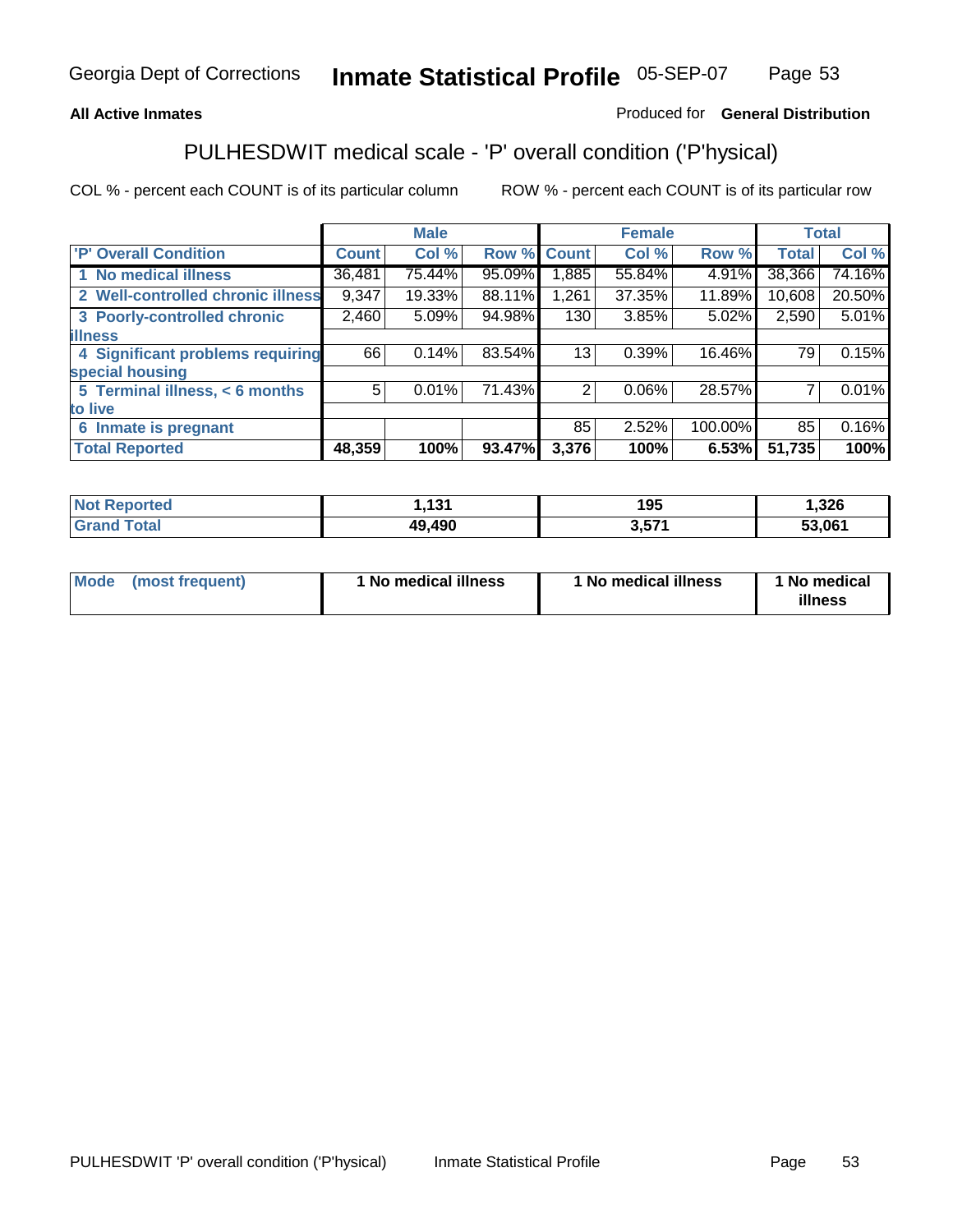## **All Active Inmates**

## Produced for **General Distribution**

# PULHESDWIT medical scale - 'U' upper body

|                              |              | <b>Male</b> |        |              | <b>Female</b> |        |              | <b>Total</b> |
|------------------------------|--------------|-------------|--------|--------------|---------------|--------|--------------|--------------|
| <b>U' Upper Body</b>         | <b>Count</b> | Col %       | Row %  | <b>Count</b> | Col %         | Row %  | <b>Total</b> | Col %        |
| 1 Upper bones, joints,       | 46,764       | 96.70%      | 93.57% | 3,215        | 95.23%        | 6.43%  | 49,979       | 96.61%       |
| muscles all OK               |              |             |        |              |               |        |              |              |
| 2 One or both arms minimally | 1,326        | 2.74%       | 90.20% | 144          | 4.27%         | 9.80%  | 1,470        | 2.84%        |
| limited                      |              |             |        |              |               |        |              |              |
| 3 One or both arms           | 211          | 0.44%       | 94.62% | 12           | 0.36%         | 5.38%  | 223          | 0.43%        |
| moderately limited           |              |             |        |              |               |        |              |              |
| 4 One arm disabled,          | 54           | 0.11%       | 93.10% | 4            | 0.12%         | 6.90%  | 58           | 0.11%        |
| paralyzed, or amputated      |              |             |        |              |               |        |              |              |
| 5 Both arms disabled,        | 4            | 0.01%       | 80.00% |              | 0.03%         | 20.00% | 5            | 0.01%        |
| paralyzed, or amputated      |              |             |        |              |               |        |              |              |
| <b>Total Reported</b>        | 48,359       | 100%        | 93.47% | 3,376        | 100%          | 6.53%  | 51,735       | 100%         |

| <b>Not Reported</b>     | 131.ا  | 195   | 326,،  |
|-------------------------|--------|-------|--------|
| $\tau$ otal<br>'Grand . | 49,490 | 3,571 | 53,061 |

| <b>Mode</b> | (most frequent) | 1 Upper bones, joints,<br>muscles all OK | 1 Upper bones, joints,<br>muscles all OK | 1 Upper bones,<br>joints, muscles all<br>ΟK |
|-------------|-----------------|------------------------------------------|------------------------------------------|---------------------------------------------|
|-------------|-----------------|------------------------------------------|------------------------------------------|---------------------------------------------|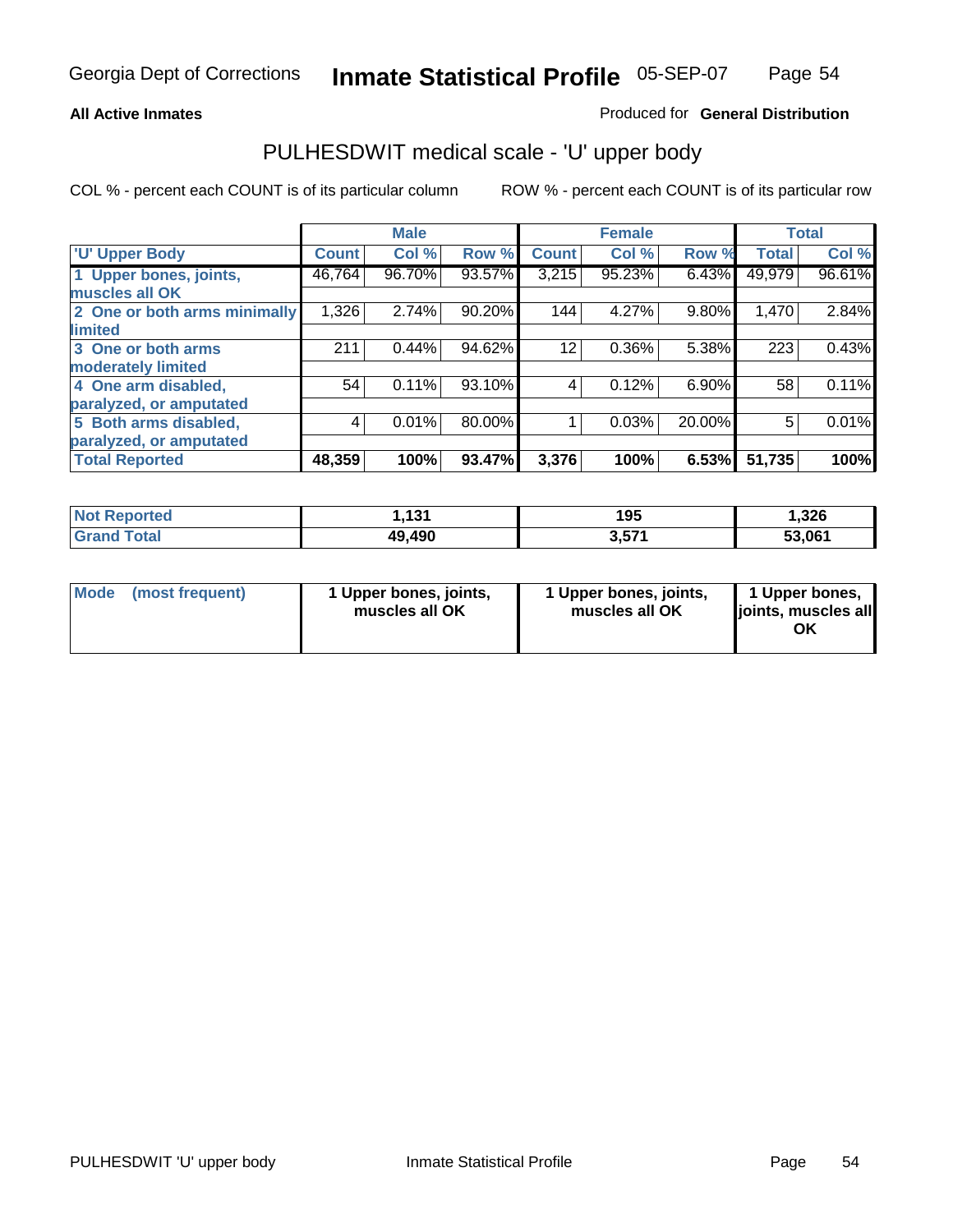## **All Active Inmates**

## Produced for **General Distribution**

# PULHESDWIT medical scale - 'L' lower body

|                                |        | <b>Male</b> |         |              | <b>Female</b> |        |              | <b>Total</b> |
|--------------------------------|--------|-------------|---------|--------------|---------------|--------|--------------|--------------|
| 'L' Lower Body                 | Count  | Col %       | Row %   | <b>Count</b> | Col %         | Row %  | <b>Total</b> | Col %        |
| 1 Lower bones, joints,         | 44,735 | 92.51%      | 93.92%  | 2,897        | 85.81%        | 6.08%  | 47,632       | 92.07%       |
| muscles all OK                 |        |             |         |              |               |        |              |              |
| 2 One or both legs minimally   | 3,004  | 6.21%       | 87.12%  | 444          | 13.15%        | 12.88% | 3,448        | 6.66%        |
| limited                        |        |             |         |              |               |        |              |              |
| 3 One or both legs             | 518    | 1.07%       | 94.87%  | 28           | 0.83%         | 5.13%  | 546          | 1.06%        |
| moderately limited             |        |             |         |              |               |        |              |              |
| 4 One leg disabled, paralyzed, | 86     | 0.18%       | 92.47%  |              | 0.21%         | 7.53%  | 93           | 0.18%        |
| or amputated                   |        |             |         |              |               |        |              |              |
| 5 Both legs disabled,          | 16     | 0.03%       | 100.00% |              |               |        | 16           | 0.03%        |
| paralyzed, or amputated        |        |             |         |              |               |        |              |              |
| <b>Total Reported</b>          | 48,359 | 100%        | 93.47%  | 3,376        | 100%          | 6.53%  | 51,735       | 100%         |

| <b>Not Reported</b> | 1.131  | 195   | 1,326  |
|---------------------|--------|-------|--------|
| Total<br>l Grand    | 49,490 | 3,571 | 53,061 |

|  | Mode (most frequent) | 1 Lower bones, joints,<br>muscles all OK | 1 Lower bones, joints,<br>muscles all OK | 1 Lower bones,<br>joints, muscles all<br>OK |
|--|----------------------|------------------------------------------|------------------------------------------|---------------------------------------------|
|--|----------------------|------------------------------------------|------------------------------------------|---------------------------------------------|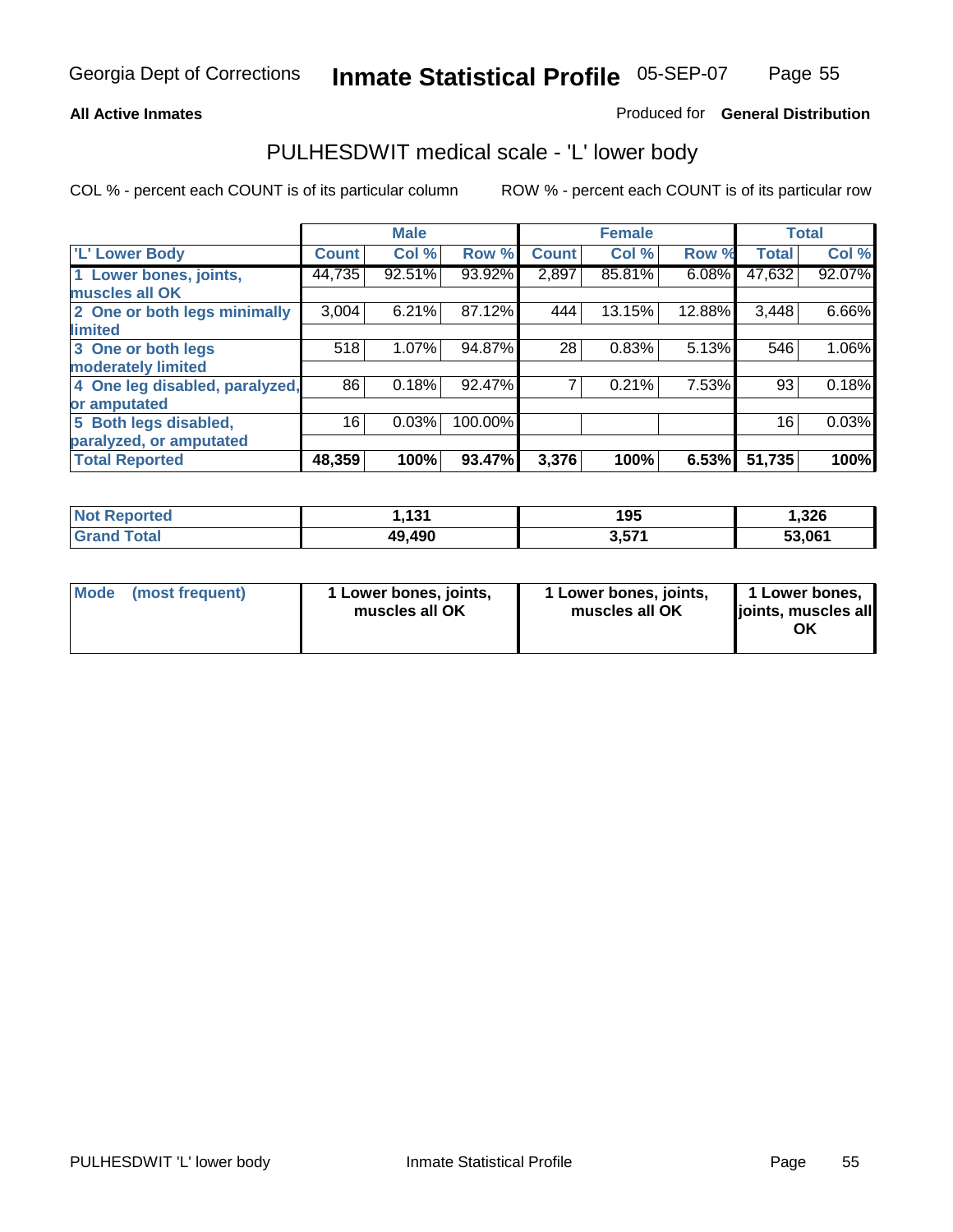## **All Active Inmates**

## Produced for **General Distribution**

# PULHESDWIT medical scale - 'H' hearing

|                                |                 | <b>Male</b> |             |       | <b>Female</b> |        | <b>Total</b>    |        |
|--------------------------------|-----------------|-------------|-------------|-------|---------------|--------|-----------------|--------|
| <b>H'</b> Hearing              | Count           | Col %       | Row % Count |       | Col %         | Row %  | <b>Total</b>    | Col %  |
| 1 Normal hearing both ears     | 47,985          | 99.23%      | 93.52%      | 3,326 | 98.52%        | 6.48%  | 51,311          | 99.18% |
| 2 Some loss in one ear with    | 290             | 0.60%       | 88.69%      | 37    | 1.10%         | 11.31% | 327             | 0.63%  |
| other OK, or mild loss in both |                 |             |             |       |               |        |                 |        |
| 3 Total loss in one ear with   | 55              | 0.11%       | 85.94%      | 9     | $0.27\%$      | 14.06% | 64              | 0.12%  |
| mild loss in other             |                 |             |             |       |               |        |                 |        |
| 4 Severe loss in both ears     | 13              | 0.03%       | 86.67%      | 2     | $0.06\%$      | 13.33% | 15 <sub>1</sub> | 0.03%  |
| 5 Total loss in both ears,     | 16 <sub>1</sub> | 0.03%       | 88.89%      | 2     | $0.06\%$      | 11.11% | 18              | 0.03%  |
| requiring special housing      |                 |             |             |       |               |        |                 |        |
| <b>Total Reported</b>          | 48,359          | 100%        | 93.47%      | 3,376 | 100%          | 6.53%  | 51,735          | 100%   |

| orted | 494<br>       | 195   | .326   |
|-------|---------------|-------|--------|
| ſotal | 49,490<br>10. | 3,571 | 53.061 |

| Mode (most frequent) | 1 Normal hearing both ears 11 Normal hearing both ears | 1 Normal hearing |
|----------------------|--------------------------------------------------------|------------------|
|                      |                                                        | both ears        |
|                      |                                                        |                  |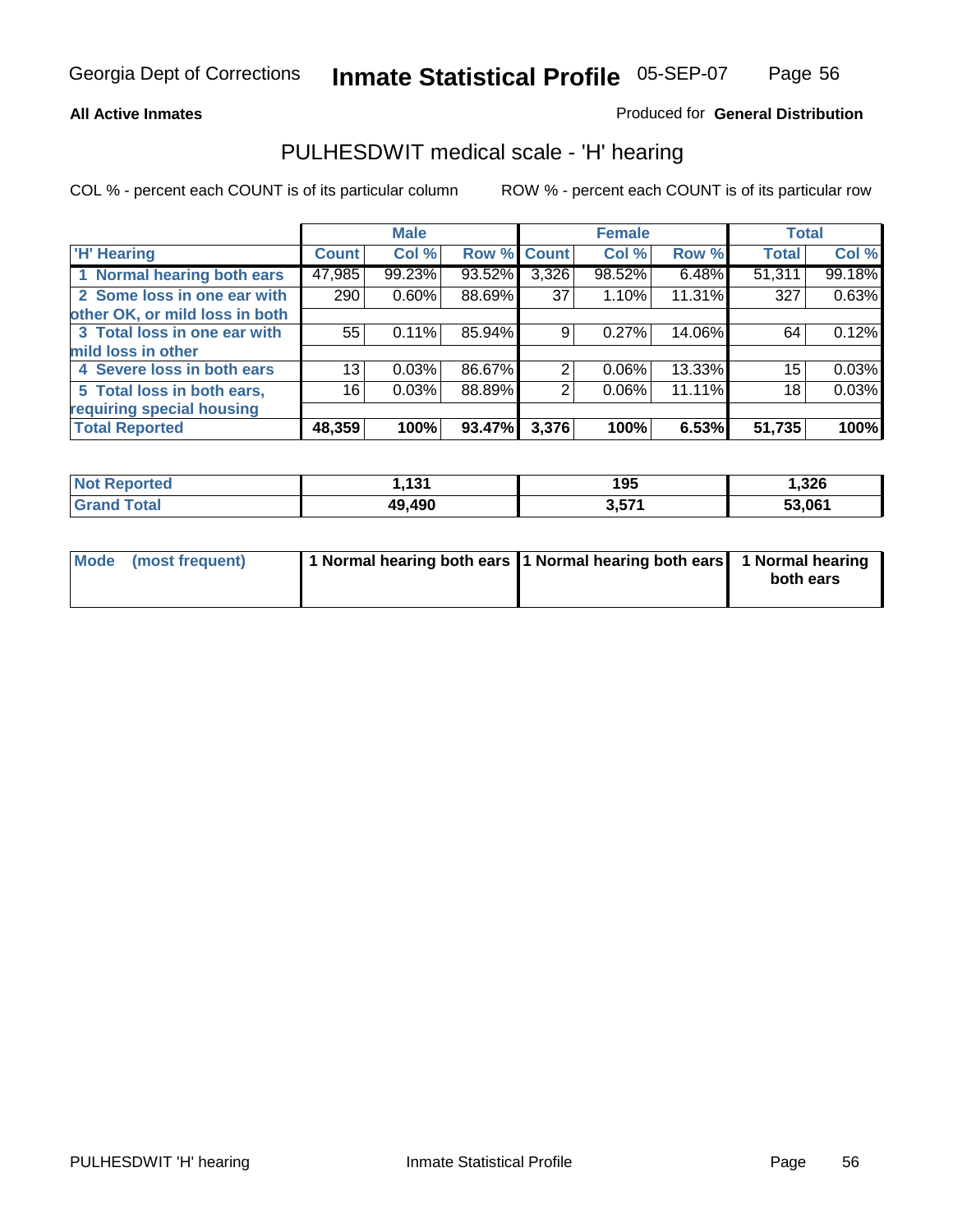## **All Active Inmates**

## Produced for **General Distribution**

# PULHESDWIT medical scale - 'E' vision

|                                 |              | <b>Male</b> |             |       | <b>Female</b> |        |              | <b>Total</b> |
|---------------------------------|--------------|-------------|-------------|-------|---------------|--------|--------------|--------------|
| 'E' Vision                      | <b>Count</b> | Col %       | Row % Count |       | Col%          | Row %  | <b>Total</b> | Col %        |
| 1 Correctable to 20/40 in both  | 43,138       | 89.20%      | 94.99%      | 2,277 | 67.45%        | 5.01%  | 45,415       | 87.78%       |
| eyes                            |              |             |             |       |               |        |              |              |
| 2 Correctable to 20/70 in one   | 4,587        | 9.49%       | 81.71%      | 1,027 | 30.42%        | 18.29% | 5,614        | 10.85%       |
| eye, may be blind in other      |              |             |             |       |               |        |              |              |
| 3 Correctable to 20/200 in one  | 540          | 1.12%       | 89.26%      | 65    | 1.93%         | 10.74% | 605          | 1.17%        |
| eye, may be blind in other      |              |             |             |       |               |        |              |              |
| 4 One eye not correctable to    | 77           | 0.16%       | 91.67%      |       | 0.21%         | 8.33%  | 84           | 0.16%        |
| 20/200, other may be blind      |              |             |             |       |               |        |              |              |
| 5 Blind in both eyes, requiring | 17           | 0.04%       | 100.00%     |       |               |        | 17           | 0.03%        |
| special housing                 |              |             |             |       |               |        |              |              |
| <b>Total Reported</b>           | 48,359       | 100%        | 93.47%      | 3,376 | 100%          | 6.53%  | 51,735       | 100%         |

| <b>Not Reported</b>    | ,131   | 195   | 1,326  |
|------------------------|--------|-------|--------|
| <b>Total</b><br>⊪Grand | 49,490 | 3,571 | 53,061 |

|  | Mode (most frequent) | 1 Correctable to 20/40 in<br>both eves | 1 Correctable to 20/40 in   1 Correctable to<br>both eves | 20/40 in both eyes |
|--|----------------------|----------------------------------------|-----------------------------------------------------------|--------------------|
|--|----------------------|----------------------------------------|-----------------------------------------------------------|--------------------|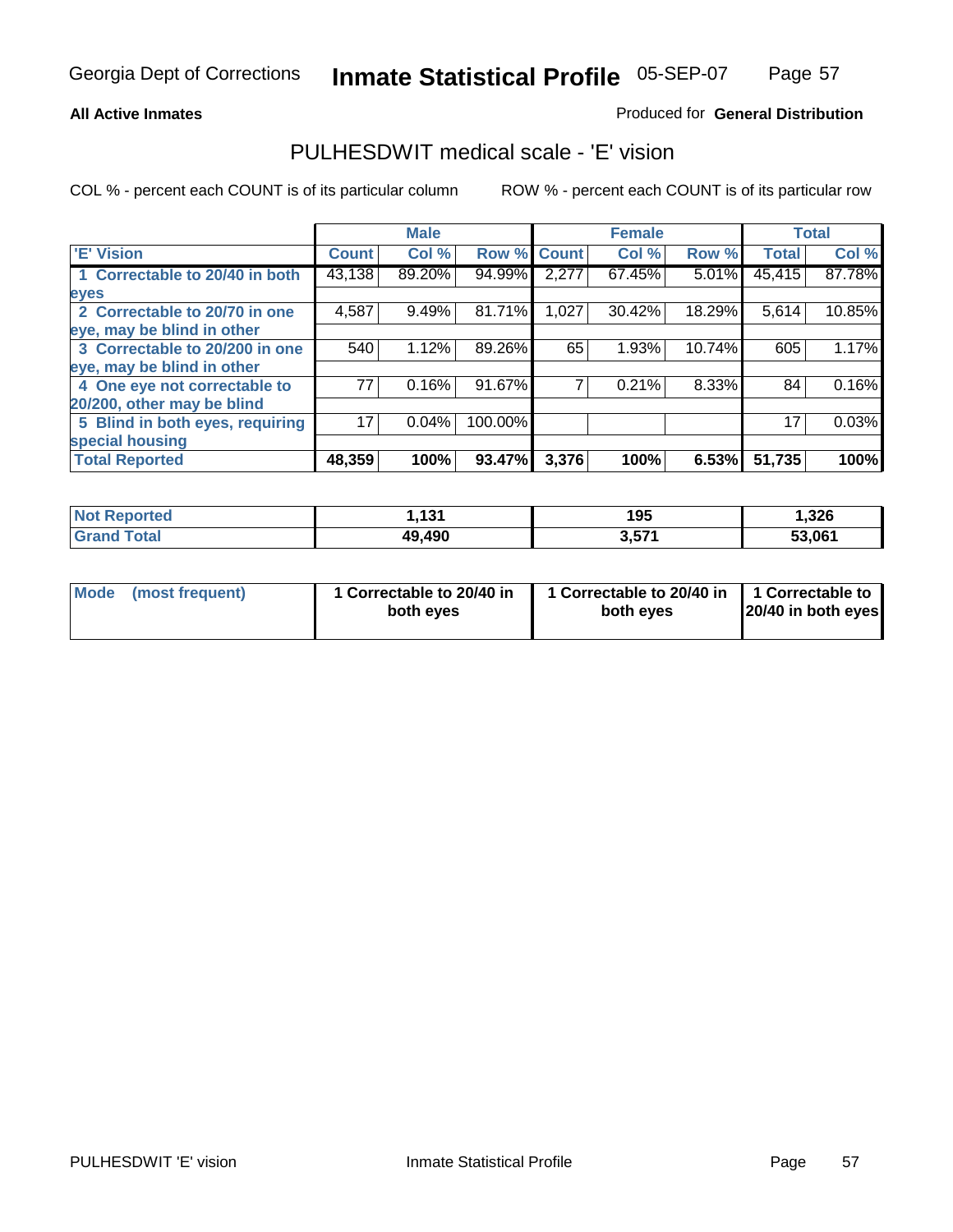## **All Active Inmates**

## Produced for **General Distribution**

# PULHESDWIT medical scale - 'S' pSychiatric

|                                        |              | <b>Male</b> |             |       | <b>Female</b> |        |              | <b>Total</b> |
|----------------------------------------|--------------|-------------|-------------|-------|---------------|--------|--------------|--------------|
| 'S' pSychiatric                        | <b>Count</b> | Col %       | Row % Count |       | Col %         | Row %  | <b>Total</b> | Col %        |
| 1 No impairment or disorders           | 41,979       | 88.00%      | 95.10%      | 2,162 | 64.10%        | 4.90%  | 44,141       | 86.42%       |
| 2 Stable, or in remission, or          | 4,649        | 9.75%       | 80.31%      | 1,140 | 33.80%        | 19.69% | 5,789        | 11.33%       |
| mild impairment or retardation         |              |             |             |       |               |        |              |              |
| 3 Requires moderate inpatient          | 991          | $2.08\%$    | 94.47%      | 58    | 1.72%         | 5.53%  | 1,049        | 2.05%        |
| treatment                              |              |             |             |       |               |        |              |              |
| 4 Requires intensive inpatient         | 73           | 0.15%       | 84.88%      | 13    | 0.39%         | 15.12% | 86           | 0.17%        |
| treatment                              |              |             |             |       |               |        |              |              |
| <b>5 Requires Crisis Stabilization</b> | 11           | 0.02%       | 100.00%     |       |               |        | 11           | 0.02%        |
| Unit (CSU) inpatient care              |              |             |             |       |               |        |              |              |
| <b>Total Reported</b>                  | 47,703       | 100%        | 93.40%      | 3,373 | 100%          | 6.60%  | 51,076       | 100%         |

| <b>Not Reported</b>          | 1,787  | 198   | l.985  |
|------------------------------|--------|-------|--------|
| <b>Total</b><br><b>Grand</b> | 49,490 | 3,571 | 53,061 |

| Mode (most frequent) | <b>1 No impairment or disorders</b> | 1 No impairment or<br>disorders | 1 No impairment or<br>disorders |
|----------------------|-------------------------------------|---------------------------------|---------------------------------|
|----------------------|-------------------------------------|---------------------------------|---------------------------------|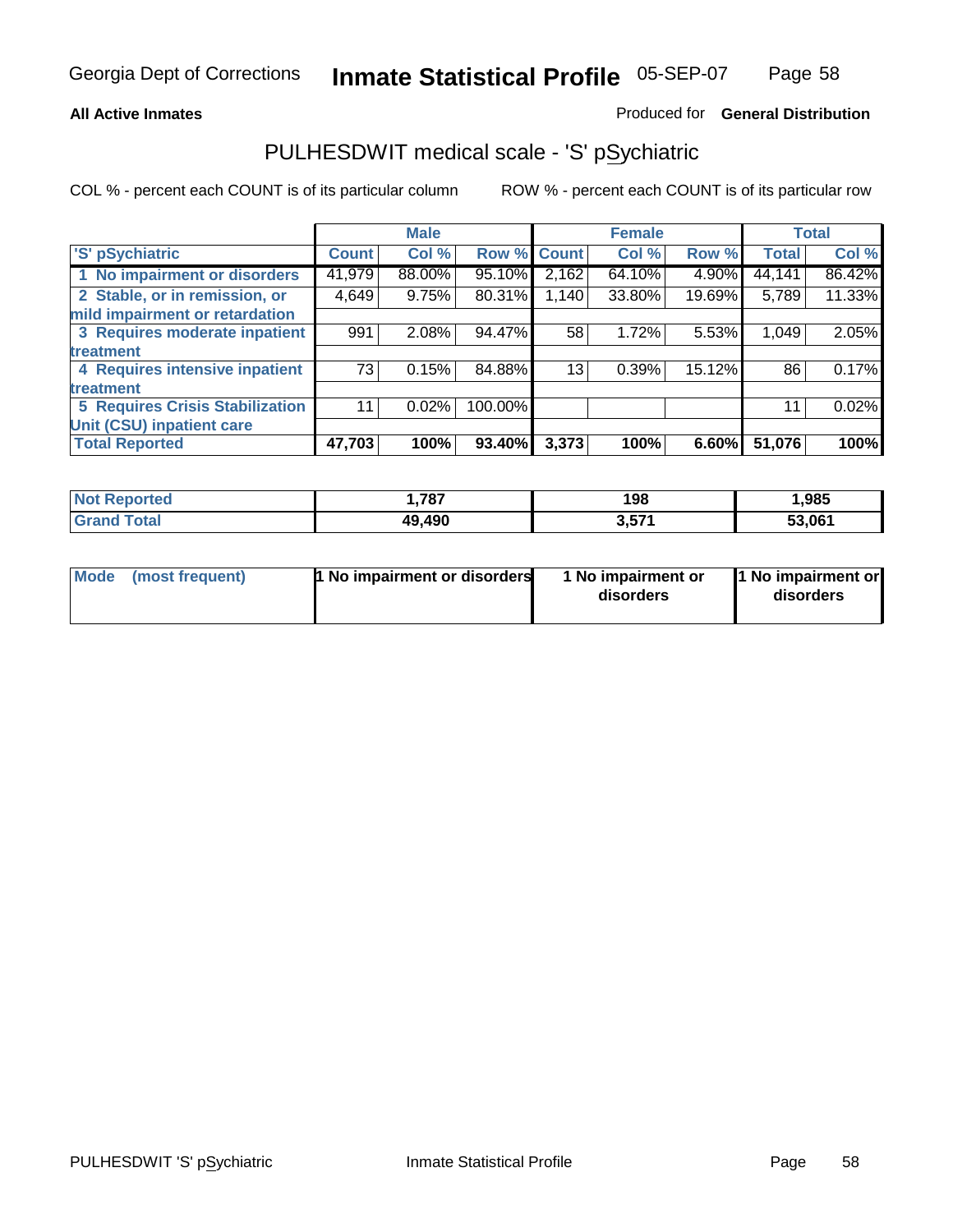## **All Active Inmates**

## Produced for **General Distribution**

# PULHESDWIT medical scale - 'D' dental

|                                 |              | <b>Male</b> |             |       | <b>Female</b> |         |              | <b>Total</b> |
|---------------------------------|--------------|-------------|-------------|-------|---------------|---------|--------------|--------------|
| 'D' Dental                      | <b>Count</b> | Col %       | Row % Count |       | Col %         | Row %   | <b>Total</b> | Col %        |
| 1 Minimal routine dental health | 16,931       | 35.69%      | 88.15%      | 2,275 | 67.45%        | 11.85%  | 19,206       | 37.80%       |
| <b>needs</b>                    |              |             |             |       |               |         |              |              |
| 2 Moderate cavities and/or      | 24,835       | 52.35%      | 97.13%      | 734   | 21.76%        | 2.87%   | 25,569       | 50.32%       |
| gum disease                     |              |             |             |       |               |         |              |              |
| 3 Extensive gum disease         | 5,666        | 11.94%      | 93.98%      | 363   | 10.76%        | 6.02%   | 6,029        | 11.87%       |
| and/or widespread decay         |              |             |             |       |               |         |              |              |
| 4 Urgent need for dental        | 4            | 0.01%       | 100.00%     |       |               |         | 4            | 0.01%        |
| <b>services</b>                 |              |             |             |       |               |         |              |              |
| 5 Life-threatening disease or   |              |             |             |       | 0.03%         | 100.00% |              | 0.01%        |
| extreme pain or infection       |              |             |             |       |               |         |              |              |
| <b>Total Reported</b>           | 47,436       | 100%        | 93.36%      | 3,373 | 100%          | 6.64%   | 50,809       | 100.0%       |

| <b>Not Reported</b> | 2,054  | 198   | 2,252  |
|---------------------|--------|-------|--------|
| Tota<br><b>Gran</b> | 49,490 | 3,571 | 53,061 |

| <b>Mode</b> | (most frequent) | 2 Moderate cavities and/or<br>qum disease | 1 Minimal routine dental<br>health needs | 2 Moderate<br>cavities and/or |
|-------------|-----------------|-------------------------------------------|------------------------------------------|-------------------------------|
|             |                 |                                           |                                          | qum disease                   |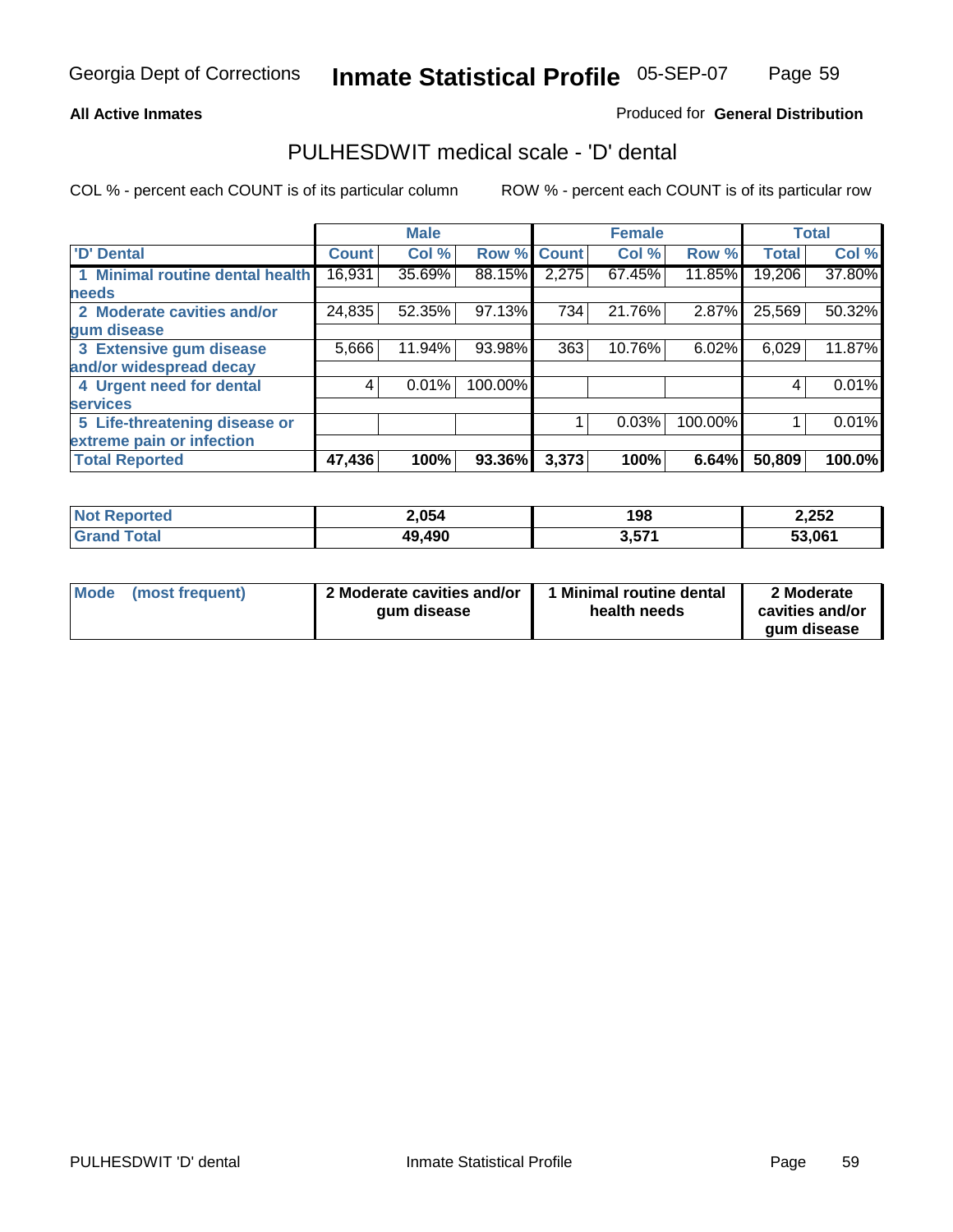## **All Active Inmates**

## Produced for **General Distribution**

# PULHESDWIT medical scale - 'W' work ability

|                                 |              | <b>Male</b> |        |             | <b>Female</b> |        |              | <b>Total</b> |
|---------------------------------|--------------|-------------|--------|-------------|---------------|--------|--------------|--------------|
| W' work ability                 | <b>Count</b> | Col %       |        | Row % Count | Col %         | Row %  | <b>Total</b> | Col %        |
| 1 Unrestricted work or activity | 41,586       | 85.99%      | 93.39% | 2,944       | 87.20%        | 6.61%  | 44,530       | 86.07%       |
| 2 Minor restrictions on type of | 5,285        | 10.93%      | 95.12% | 271         | 8.03%         | 4.88%  | 5,556        | 10.74%       |
| <b>work</b>                     |              |             |        |             |               |        |              |              |
| 3 Moderate restrictions on type | 1,193        | 2.47%       | 96.05% | 49          | 1.45%         | 3.95%  | 1,242        | 2.40%        |
| of work                         |              |             |        |             |               |        |              |              |
| 4 Major restrictions on type of | 244          | 0.50%       | 72.19% | 94          | 2.78%         | 27.81% | 338          | 0.65%        |
| <b>work</b>                     |              |             |        |             |               |        |              |              |
| 5 Cannot work under any         | 51           | $0.11\%$    | 73.91% | 18          | 0.53%         | 26.09% | 69           | 0.13%        |
| <b>circumstances</b>            |              |             |        |             |               |        |              |              |
| <b>Total Reported</b>           | 48,359       | 100%        | 93.47% | 3,376       | 100%          | 6.53%  | 51,735       | 100%         |

| <b>Not Reported</b> | 1،131  | 195   | .326   |
|---------------------|--------|-------|--------|
| <b>Grand Total</b>  | 49,490 | 3,571 | 53,061 |

| Mode (most frequent) | 1 Unrestricted work or | 1 Unrestricted work or | 1 Unrestricted   |
|----------------------|------------------------|------------------------|------------------|
|                      | activity               | activity               | work or activity |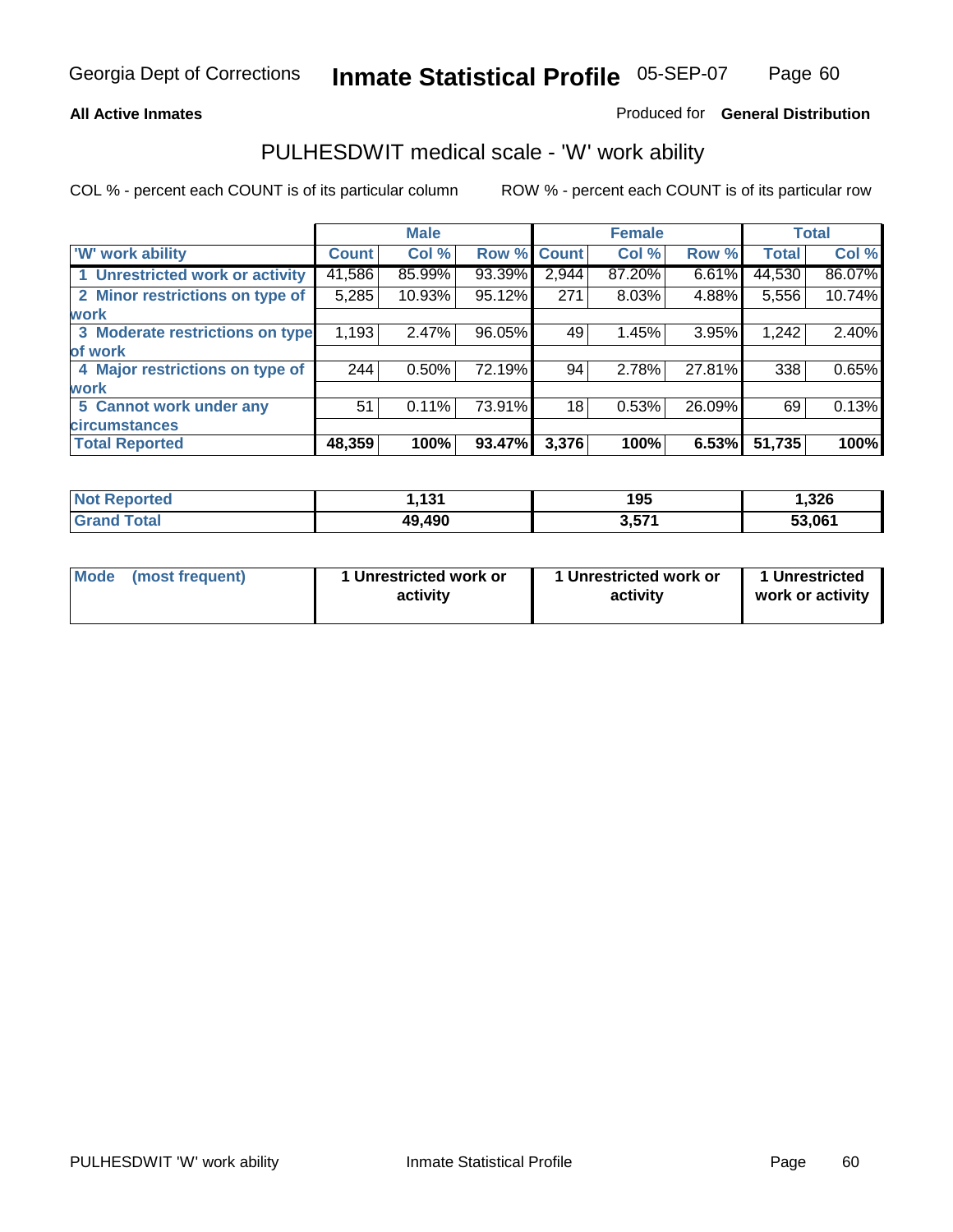## **All Active Inmates**

## Produced for **General Distribution**

# PULHESDWIT medical scale - 'I' impairment

|                                   |              | <b>Male</b> |             |                | <b>Female</b> |        | <b>Total</b> |        |
|-----------------------------------|--------------|-------------|-------------|----------------|---------------|--------|--------------|--------|
| <b>T' Impairment</b>              | <b>Count</b> | Col %       | Row % Count |                | Col %         | Row %  | <b>Total</b> | Col %  |
| 1 No impairments or               | 48,041       | 99.34%      | 93.45%      | 3,369          | 99.79%        | 6.55%  | 51,410       | 99.37% |
| disabilities                      |              |             |             |                |               |        |              |        |
| 2 Wheelchair-bound but            | 60           | 0.12%       | 96.77%      | $\overline{2}$ | 0.06%         | 3.23%  | 62           | 0.12%  |
| otherwise OK                      |              |             |             |                |               |        |              |        |
| <b>3 Needs low-level Assisted</b> | 24           | 0.05%       | 88.89%      | 3              | 0.09%         | 11.11% | 27           | 0.05%  |
| <b>Living (level I)</b>           |              |             |             |                |               |        |              |        |
| 4 Needs moderate Assisted         | 9            | 0.02%       | 100.00%     |                |               |        | 9            | 0.02%  |
| <b>Living (level II)</b>          |              |             |             |                |               |        |              |        |
| <b>5 Needs maximal Assisted</b>   | 225          | 0.47%       | 99.12%      | 2              | 0.06%         | 0.88%  | 227          | 0.44%  |
| <b>Living (level III)</b>         |              |             |             |                |               |        |              |        |
| <b>Total Reported</b>             | 48,359       | 100%        | 93.47%      | 3,376          | 100%          | 6.53%  | 51,735       | 100%   |

| <b>Exercise</b><br>'NO. | 121<br>. I J L | 195        | 1,326  |
|-------------------------|----------------|------------|--------|
| 'otal                   | 49,490         | <b>E74</b> | 53,061 |

| Mode | (most frequent) | 1 No impairments or<br>disabilities | 1 No impairments or<br>disabilities | 1 1 No impairments<br>or disabilities |
|------|-----------------|-------------------------------------|-------------------------------------|---------------------------------------|
|------|-----------------|-------------------------------------|-------------------------------------|---------------------------------------|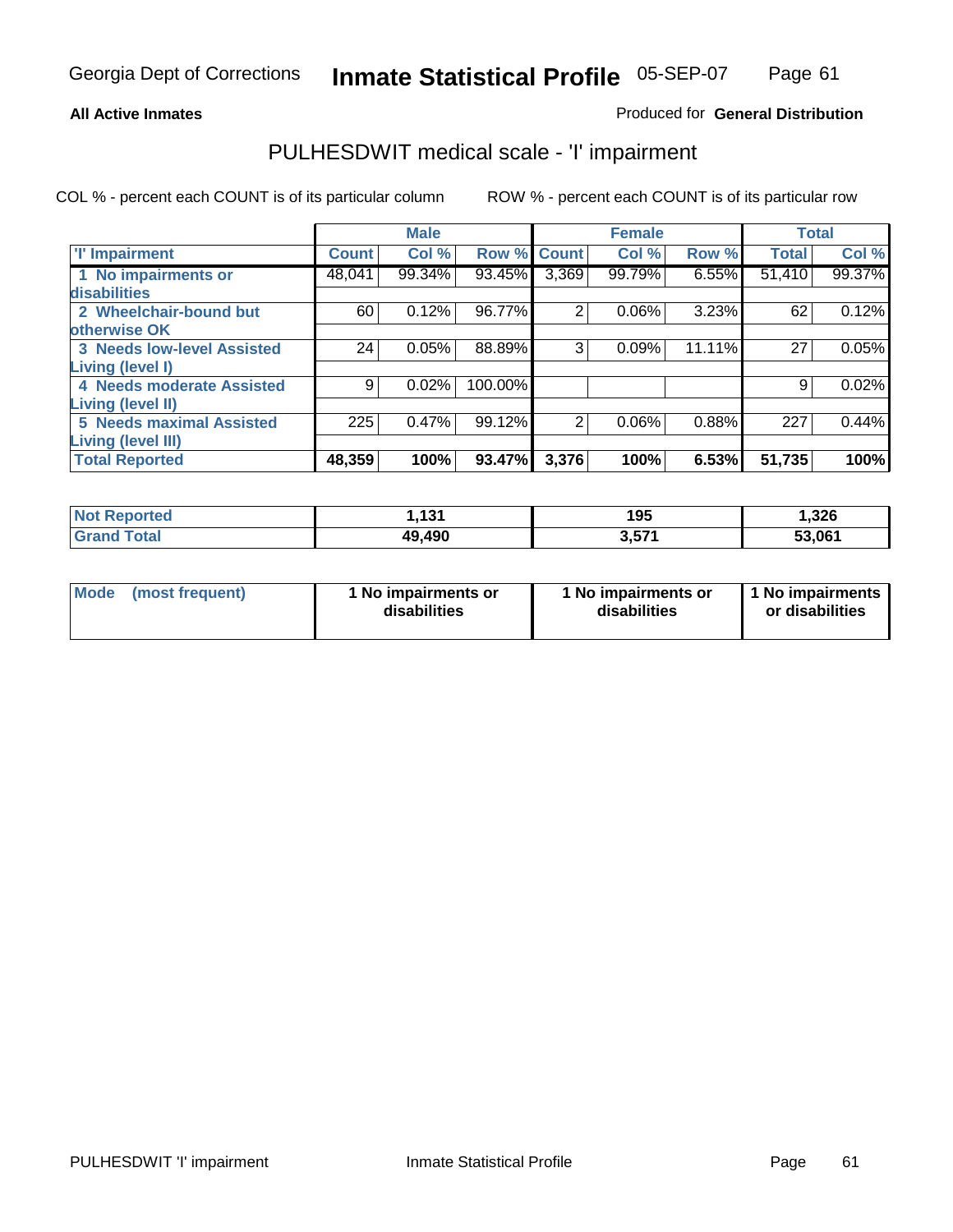#### **Inmate Statistical Profile** 05-SEP-07 Page Page 62

## **All Active Inmates Allowski** Produced fo **General Distribution**

# PULHESDWIT medical scale - 'T' transportability

|                              |              | <b>Male</b> |         |              | <b>Female</b> |       | <b>Total</b> |        |
|------------------------------|--------------|-------------|---------|--------------|---------------|-------|--------------|--------|
| <b>T' Transportability</b>   | <b>Count</b> | Col %       | Row %   | <b>Count</b> | Col %         | Row % | <b>Total</b> | Col %  |
| 1 Can be transported in any  | 48,271       | 99.82%      | 93.47%  | 3,372        | 99.88%        | 6.53% | 51,643       | 99.82% |
| ordinary approved vehicle    |              |             |         |              |               |       |              |        |
| 2 Wheelchair-bound, not      | 38           | 0.08%       | 92.68%  | 3            | 0.09%         | 7.32% | 41           | 0.08%  |
| needing special vehicle      |              |             |         |              |               |       |              |        |
| 3 Wheelchair-bound, requires | 10           | 0.02%       | 100.00% |              |               |       | 10           | 0.02%  |
| special vehicle              |              |             |         |              |               |       |              |        |
| 4 Needs specially-equipped   | 2            | 0.01%       | 100.00% |              |               |       |              | 0.01%  |
| medical vehicle              |              |             |         |              |               |       |              |        |
| 5 Requires ambulance         | 38           | 0.08%       | 97.44%  |              | 0.03%         | 2.56% | 39           | 0.08%  |
| transport                    |              |             |         |              |               |       |              |        |
| <b>Total Reported</b>        | 48,359       | 100%        | 93.47%  | 3,376        | 100%          | 6.53% | 51,735       | 100.0% |

| <b>Not Reported</b> | 4.24<br>. | 195   | 1,326  |
|---------------------|-----------|-------|--------|
| <b>Grand Total</b>  | 49,490    | 3,571 | 53,061 |

| Mode (most frequent) | 1 Can be transported in any 1 Can be transported in any | ordinary approved vehicle   ordinary approved vehicle   transported in any | 1 Can be<br>  ordinary approved  <br>vehicle |
|----------------------|---------------------------------------------------------|----------------------------------------------------------------------------|----------------------------------------------|
|                      |                                                         |                                                                            |                                              |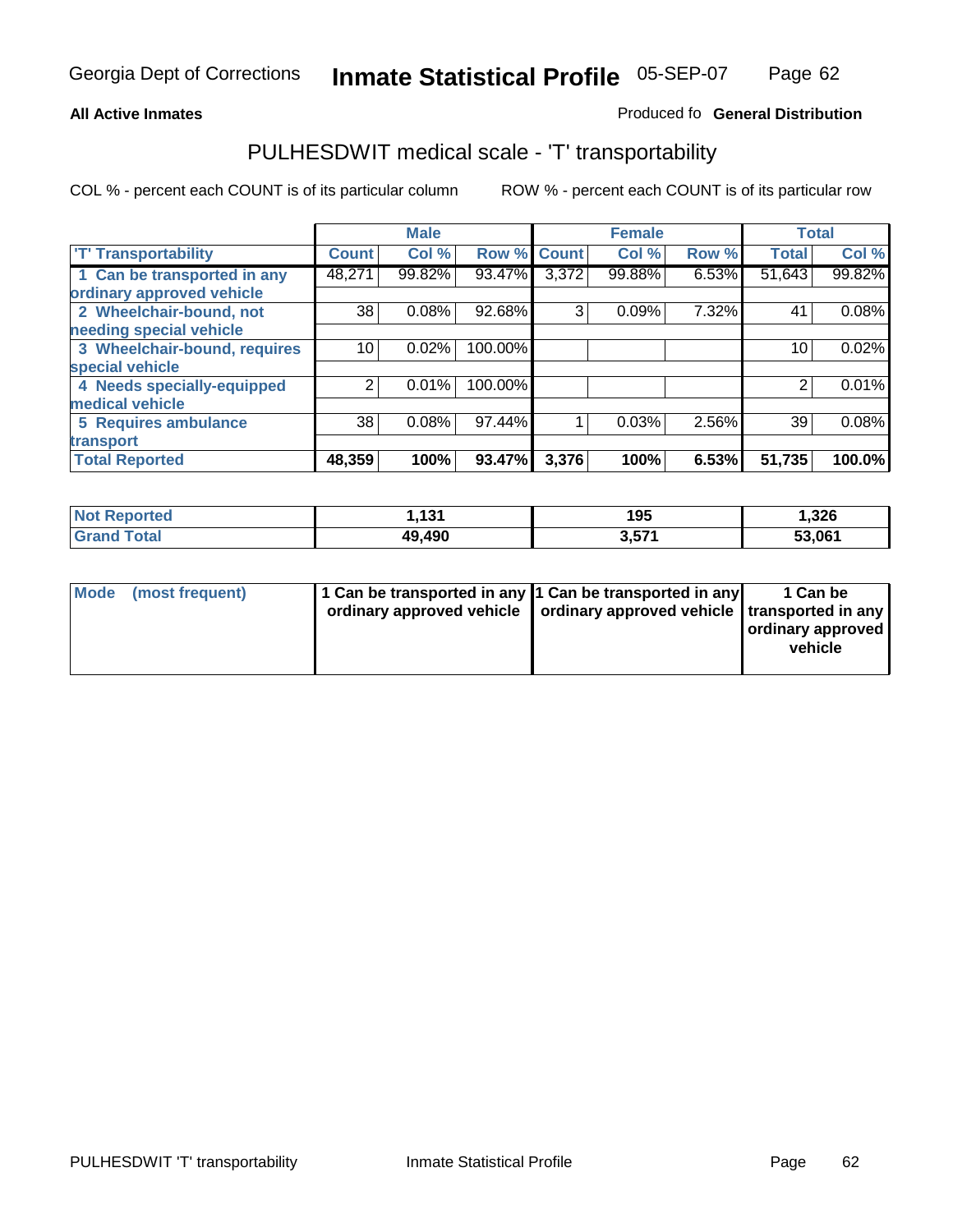## **All Active Inmates**

## Produced for **General Distribution**

# Criminality in family, self-reported

|                              |              | <b>Male</b> |        |              | <b>Female</b> |       |                 | <b>Total</b> |
|------------------------------|--------------|-------------|--------|--------------|---------------|-------|-----------------|--------------|
| <b>Criminality In Family</b> | <b>Count</b> | Col %       | Row %  | <b>Count</b> | Col %         | Row % | <b>Total</b>    | Col %        |
| Yes, criminality in family   | 12.144       | 25.06%      | 90.10% | 1,334        | 37.89%        |       | $9.90\%$ 13,478 | 25.93%       |
| No criminality in family     | 36,319       | 74.94%      | 94.32% | 2,187        | $62.11\%$     |       | 5.68% 38,506    | 74.07%       |
| <b>Total Reported</b>        | 48,463       | 100%        | 93.23% | 3,521        | 100%          |       | 6.77% 51,984    | 100%         |

| <b>Not Reported</b>   | <b>007</b><br>1.VZ7 | 50           | ,077   |
|-----------------------|---------------------|--------------|--------|
| Total<br><b>Grand</b> | 49,490              | ドフィ<br>ו ט.ט | 53,061 |

|  | Mode (most frequent) | No criminality in family | No criminality in family | No criminality in<br>familv |
|--|----------------------|--------------------------|--------------------------|-----------------------------|
|--|----------------------|--------------------------|--------------------------|-----------------------------|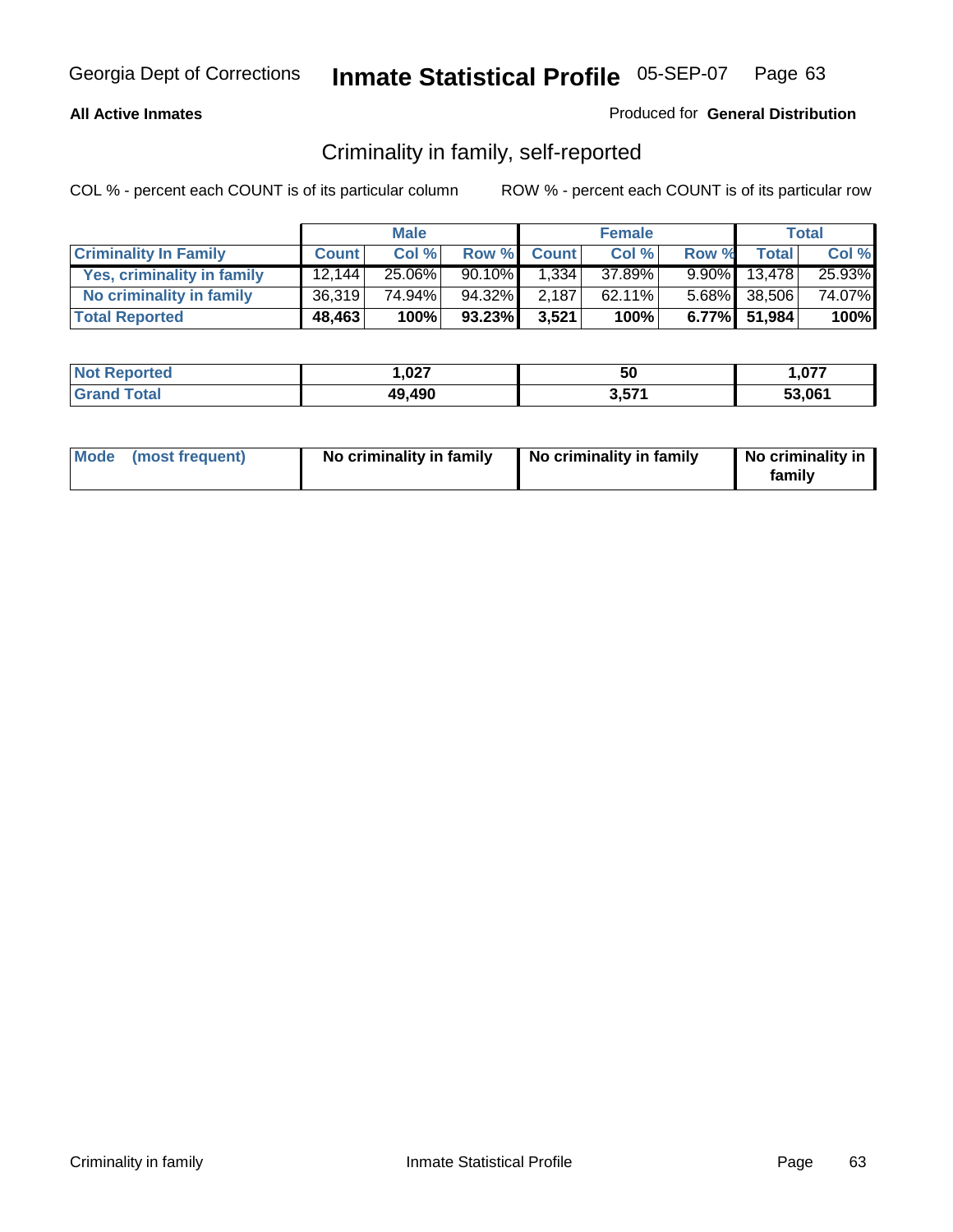## **All Active Inmates**

## Produced for **General Distribution**

# Alcoholism in family, self-reported

|                             |              | <b>Male</b> |           |              | <b>Female</b> |          |                 | <b>Total</b> |
|-----------------------------|--------------|-------------|-----------|--------------|---------------|----------|-----------------|--------------|
| <b>Alcoholism In Family</b> | <b>Count</b> | Col %       | Row %     | <b>Count</b> | Col %         | Row %    | <b>Total</b>    | Col %        |
| Yes, alcoholism in family   | 7.742        | 15.98%      | $90.12\%$ | 849          | 24.11%        | $9.88\%$ | 8,591           | 16.53%       |
| No alcoholism in family     | 40,721       | 84.02%      | 93.84%    | 2,672        | 75.89%        |          | $6.16\%$ 43,393 | 83.47%       |
| <b>Total Reported</b>       | 48,463       | 100%        | 93.23%    | 3,521        | 100%          |          | 6.77% 51,984    | 100%         |

| <b>Not Reported</b>   | <b>007</b><br>1.VZ7 | 50           | ,077   |
|-----------------------|---------------------|--------------|--------|
| Total<br><b>Grand</b> | 49,490              | ドフィ<br>ו ט.ט | 53,061 |

|  | Mode (most frequent) | No alcoholism in family | No alcoholism in family | No alcoholism in<br>family |
|--|----------------------|-------------------------|-------------------------|----------------------------|
|--|----------------------|-------------------------|-------------------------|----------------------------|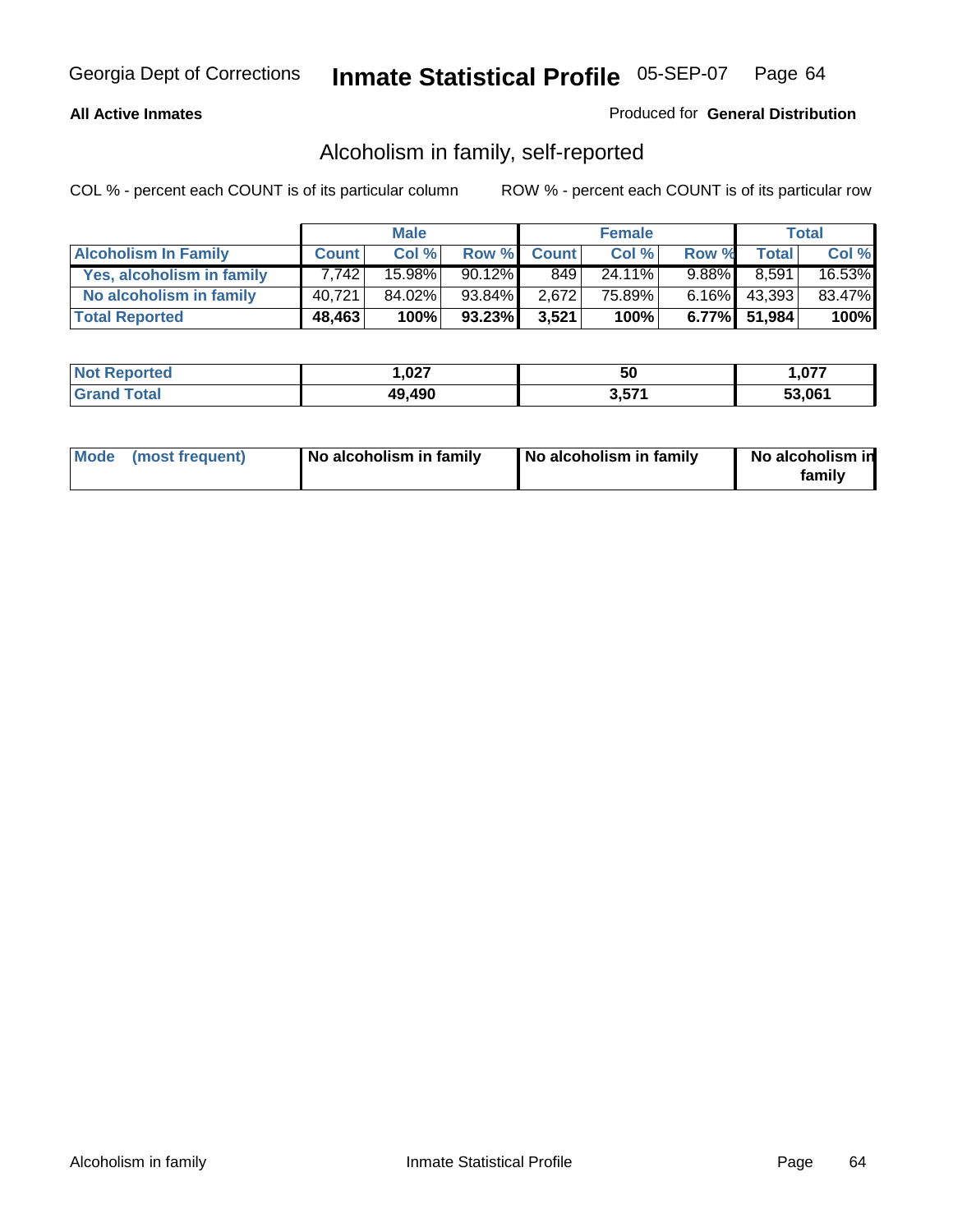## **All Active Inmates**

Produced for **General Distribution**

# Drug abuse in family, self-reported

|                           |              | <b>Male</b> |        |              | <b>Female</b> |          |              | <b>Total</b> |
|---------------------------|--------------|-------------|--------|--------------|---------------|----------|--------------|--------------|
| Drug Abuse In Family      | <b>Count</b> | Col %       | Row %  | <b>Count</b> | Col %         | Row %    | <b>Total</b> | Col %        |
| Yes, drug abuse in family | 4.301        | $8.87\%$    | 84.33% | 7991         | 22.69%        | 15.67%   | 5.100        | $9.81\%$     |
| No drug abuse in family   | 44.162       | 91.13%      | 94.19% | 2.722        | 77.31%        | $5.81\%$ | 46,884       | 90.19%       |
| <b>Total Reported</b>     | 48,463       | 100%        | 93.23% | 3,521        | 100%          |          | 6.77% 51,984 | 100%         |

| <b>Not Reported</b>   | <b>007</b><br>1.VZ7 | 50           | ,077   |
|-----------------------|---------------------|--------------|--------|
| Total<br><b>Grand</b> | 49,490              | ドフィ<br>ו ט.ט | 53,061 |

|  | Mode (most frequent) | No drug abuse in family | No drug abuse in family | No drug abuse in<br>family |
|--|----------------------|-------------------------|-------------------------|----------------------------|
|--|----------------------|-------------------------|-------------------------|----------------------------|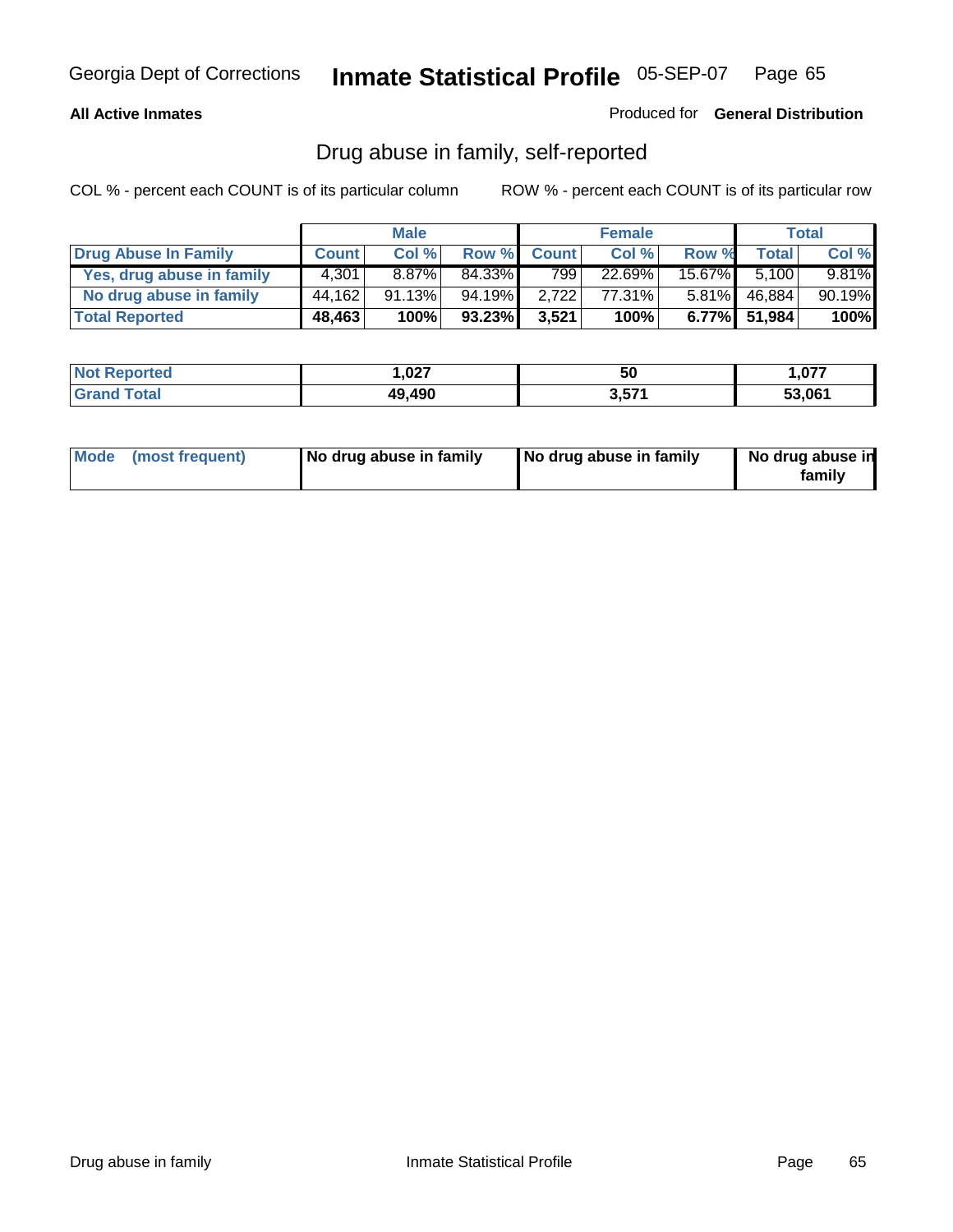## **All Active Inmates**

## Produced for **General Distribution**

# Subjected to frequent beatings, self-reported

|                                   |              | <b>Male</b> |        |              | <b>Female</b> |          |        | Total  |
|-----------------------------------|--------------|-------------|--------|--------------|---------------|----------|--------|--------|
| <b>Frequent beatings</b>          | <b>Count</b> | Col %       | Row %  | <b>Count</b> | Col %         | Row %    | Total  | Col %  |
| <b>Yes, subjected to frequent</b> | .867         | 3.85%       | 78.91% | 499          | 14.17%        | 21.09%   | 2,366  | 4.55%  |
| <b>beatings</b>                   |              |             |        |              |               |          |        |        |
| Not subjected to frequent         | 46,596       | 96.15%      | 93.91% | 3,022        | 85.83%        | $6.09\%$ | 49,618 | 95.45% |
| <b>beatings</b>                   |              |             |        |              |               |          |        |        |
| <b>Total Reported</b>             | 48,463       | 100%        | 93.23% | 3,521        | 100%          | 6.77%    | 51,984 | 100%   |

| rted\<br>NO:    | 1,027  | 50     | 1,077  |
|-----------------|--------|--------|--------|
| $int^{\bullet}$ | 49,490 | 3.57'' | 53,061 |

| <b>Mode</b> | (most frequent) | Not subjected to frequent<br>beatings | Not subjected to frequent<br>beatings | Not subjected to<br>frequent beatings |
|-------------|-----------------|---------------------------------------|---------------------------------------|---------------------------------------|
|             |                 |                                       |                                       |                                       |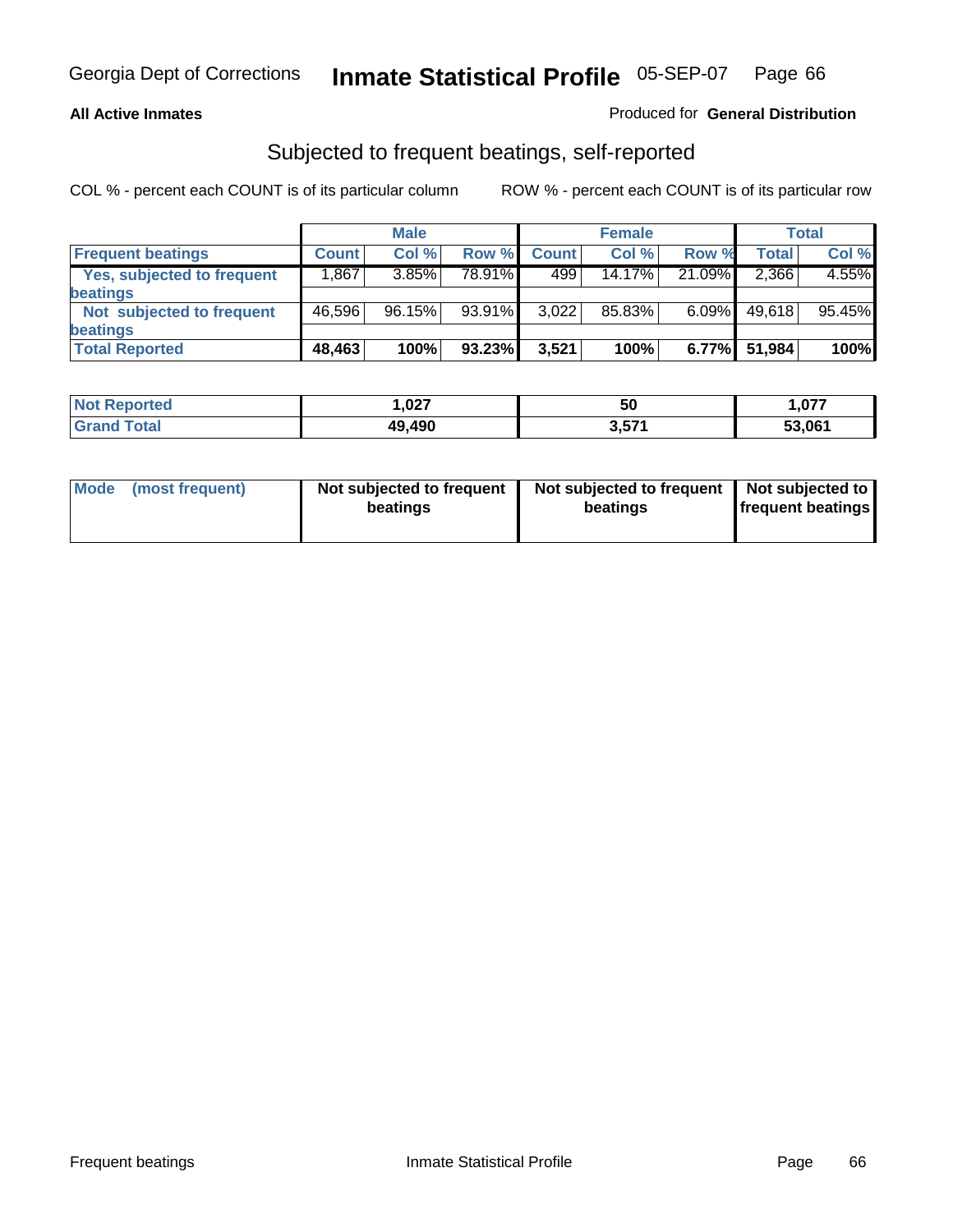## **All Active Inmates**

## Produced for **General Distribution**

# Father absent during inmate's childhood

|                           |              | <b>Male</b> |        |              | <b>Female</b> |       |              | <b>Total</b> |
|---------------------------|--------------|-------------|--------|--------------|---------------|-------|--------------|--------------|
| <b>Father Absent</b>      | <b>Count</b> | Col %       | Row %  | <b>Count</b> | Col %         | Row % | Total        | Col %        |
| Yes, father was absent    | 23,881       | 49.28%      | 94.81% | 1,306        | 37.09%        |       | 5.19% 25,187 | 48.45%       |
| No, father was not absent | 24,582       | 50.72%      | 91.73% | 2,215        | $62.91\%$     |       | 8.27% 26,797 | 51.55%       |
| <b>Total Reported</b>     | 48,463       | 100%        | 93.23% | 3,521        | 100%          |       | 6.77% 51,984 | 100%         |

| <b>Not Reported</b> | 027. ا | .,<br>ას | . 077  |
|---------------------|--------|----------|--------|
| <b>Grand Total</b>  | 49,490 | 3,571    | 53.061 |

| Mode (most frequent) |  | 「No, father was not absent ┃No, father was not absent ┃No, father was not | absent |
|----------------------|--|---------------------------------------------------------------------------|--------|
|----------------------|--|---------------------------------------------------------------------------|--------|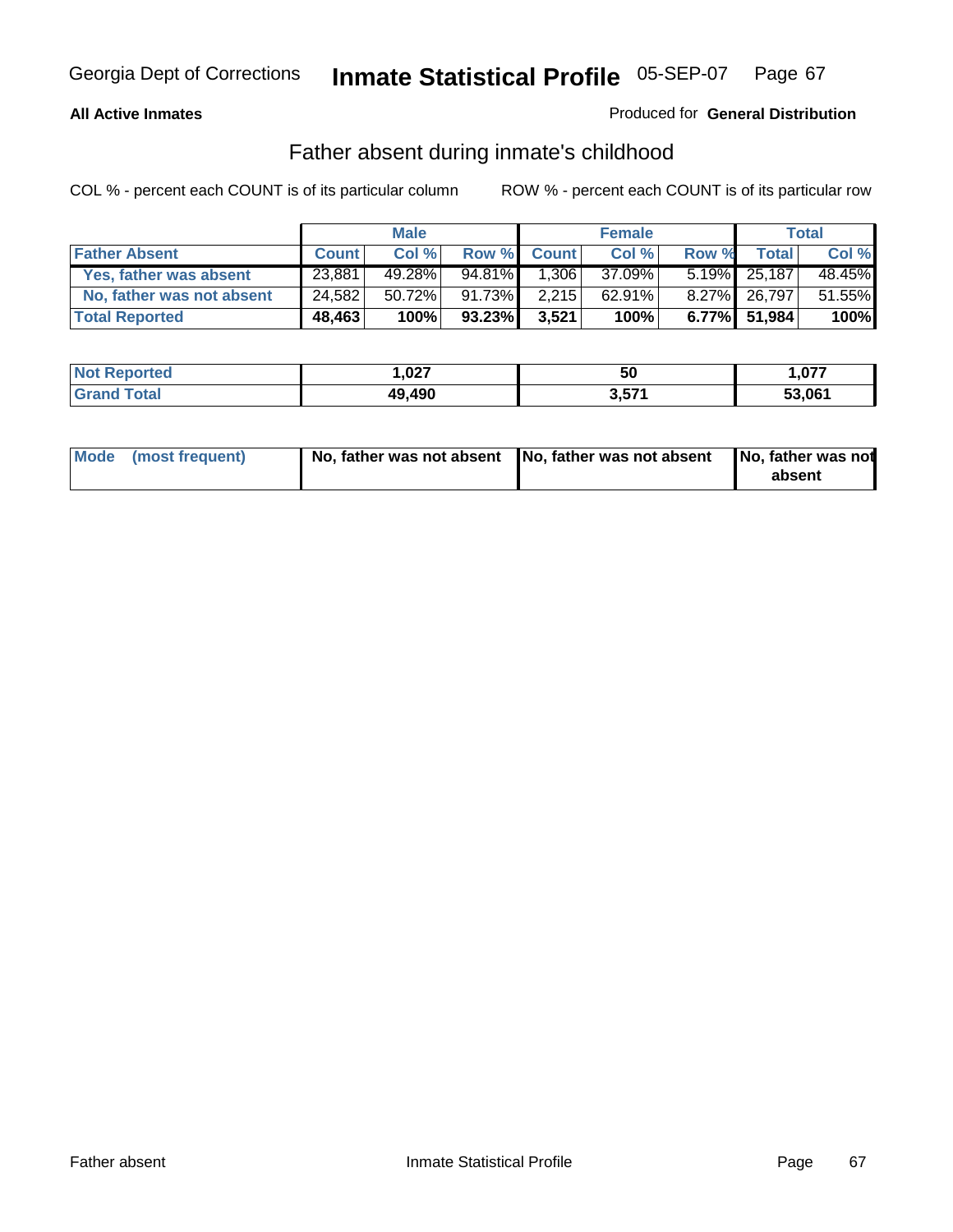## **All Active Inmates**

## Produced for **General Distribution**

# Mother absent during inmate's childhood

|                           |              | <b>Male</b> |        |              | <b>Female</b> |          |              | Total  |
|---------------------------|--------------|-------------|--------|--------------|---------------|----------|--------------|--------|
| <b>Mother Absent</b>      | <b>Count</b> | Col %       | Row %  | <b>Count</b> | Col %         | Row %    | Total        | Col %  |
| Yes, mother was absent    | 6.310        | $13.02\%$   | 93.33% | 451          | 12.81%        | $6.67\%$ | 6.761        | 13.01% |
| No, mother was not absent | 42,153       | 86.98%      | 93.21% | 3.070        | 87.19%        | $6.79\%$ | 45,223       | 86.99% |
| <b>Total Reported</b>     | 48,463       | 100%        | 93.23% | 3,521        | 100%          |          | 6.77% 51,984 | 100%   |

| <b>Not Reported</b>   | <b>007</b><br>1.VZ7 | 50           | ,077   |
|-----------------------|---------------------|--------------|--------|
| Total<br><b>Grand</b> | 49,490              | ドフィ<br>ו ט.ט | 53,061 |

| Mode (most frequent) | No, mother was not absent $\vert$ No, mother was not absent $\vert$ No, mother was | not absent |
|----------------------|------------------------------------------------------------------------------------|------------|
|                      |                                                                                    |            |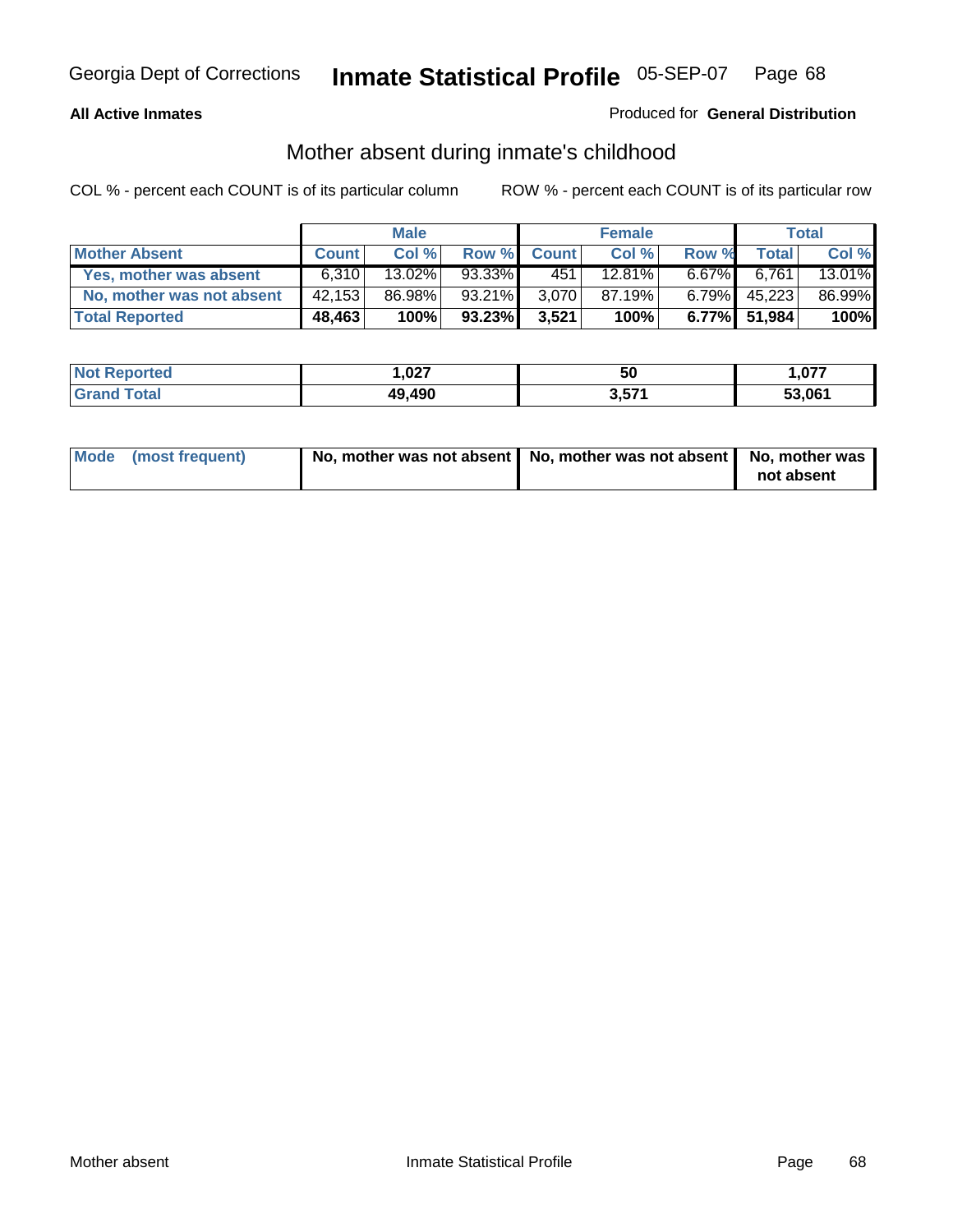**All Active Inmates**

### Produced for **General Distribution**

# Number of prior Georgia incarcerations

|                                       |              | <b>Male</b> |                    |                 | <b>Female</b> |       |        | <b>Total</b> |
|---------------------------------------|--------------|-------------|--------------------|-----------------|---------------|-------|--------|--------------|
| <b>Num of Prior GA Incarcerations</b> | <b>Count</b> | Col %       | <b>Row % Count</b> |                 | Col %         | Row % | Total  | Col %        |
| $\bf{0}$                              | 28,285       | 57.15%      | 92.01%             | 2,455           | 68.75%        | 7.99% | 30,740 | 57.93%       |
|                                       | 8,879        | 17.94%      | 94.37%             | 530             | 14.84%        | 5.63% | 9,409  | 17.73%       |
|                                       | 4,909        | 9.92%       | 95.12%             | 252             | 7.06%         | 4.88% | 5,161  | 9.73%        |
| 3                                     | 3,037        | 6.14%       | 95.59%             | 140             | 3.92%         | 4.41% | 3,177  | 5.99%        |
|                                       | 1,897        | 3.83%       | 95.86%             | 82              | 2.30%         | 4.14% | 1,979  | 3.73%        |
| 5                                     | 1,087        | 2.20%       | 95.60%             | 50 <sub>1</sub> | 1.40%         | 4.40% | 1,137  | 2.14%        |
| <b>More Than 5</b>                    | 1,396        | 2.82%       | 95.75%             | 62              | 1.74%         | 4.25% | 1,458  | 2.75%        |
| <b>Total Reported</b>                 | 49,490       | 100%        | 93.27%             | 3,571           | 100.0%        | 6.73% | 53,061 | 100%         |

| <b><i>College Allen</i></b><br>N<br>rer |             |     |        |
|-----------------------------------------|-------------|-----|--------|
| <b>ota</b><br>- 65<br>______            | .490<br>4Ω. | --- | 53.061 |

| Mean (average)       | l.O2 | .69 |  |
|----------------------|------|-----|--|
| Median (middle)      |      |     |  |
| Mode (most frequent) |      |     |  |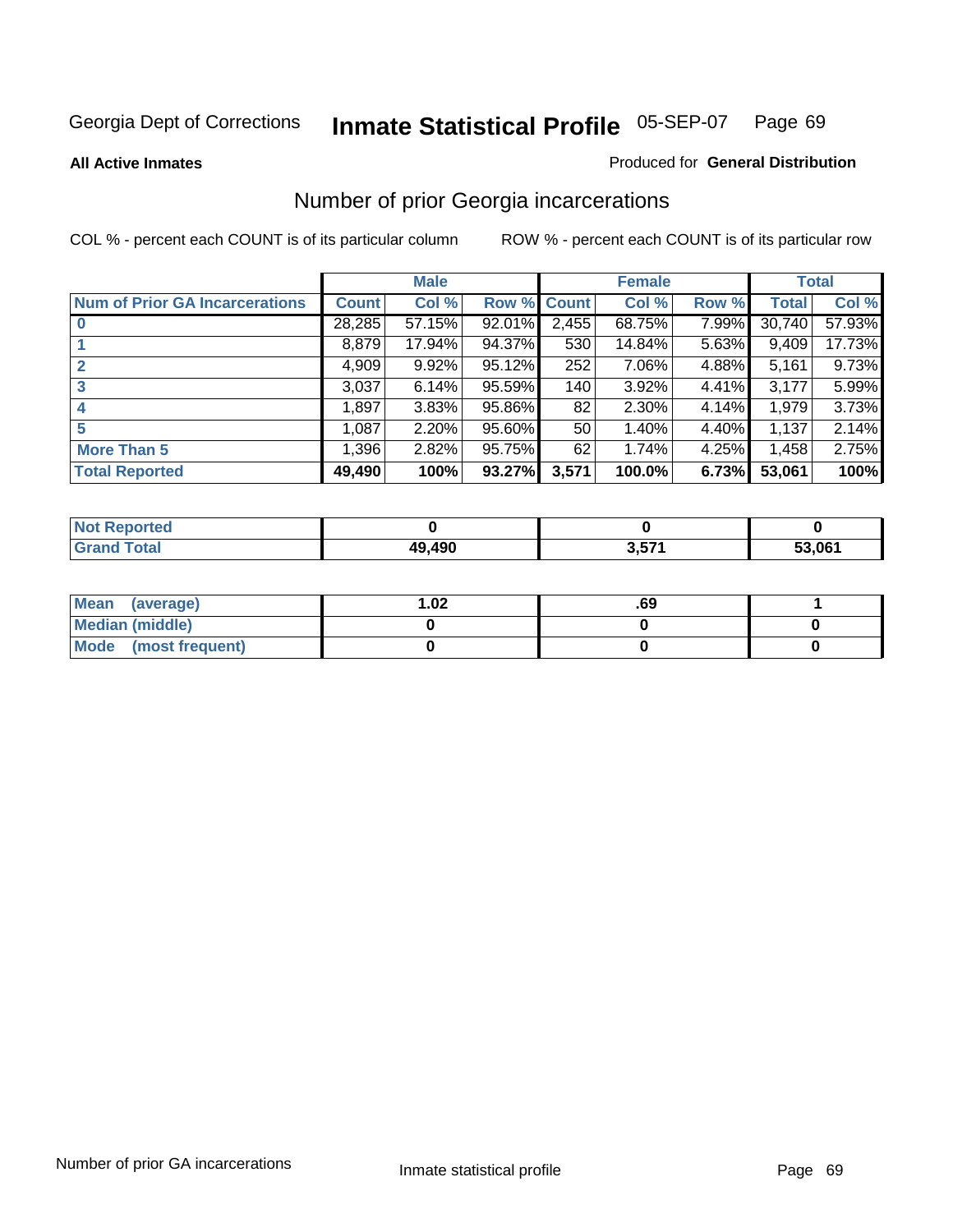## **All Active Inmates**

### Produced for **General Distribution**

## Prison sentence in years

COL % - percent each COUNT is of its particular column ROW % - percent each COUNT is of its particular row

|                                 |              | <b>Male</b> |         |              | <b>Female</b> |        |              | <b>Total</b> |
|---------------------------------|--------------|-------------|---------|--------------|---------------|--------|--------------|--------------|
| <b>Prison Sentence In Years</b> | <b>Count</b> | Col %       | Row %   | <b>Count</b> | Col %         | Row %  | <b>Total</b> | Col %        |
| $0 - 1$                         | 3,469        | 7.01%       | 91.12%  | 338          | 9.47%         | 8.88%  | 3,807        | 7.17%        |
| $1.1 - 2$                       | 3,776        | 7.63%       | 88.04%  | 513          | 14.37%        | 11.96% | 4,289        | 8.08%        |
| $2.1 - 3$                       | 3,766        | 7.61%       | 89.43%  | 445          | 12.46%        | 10.57% | 4,211        | 7.94%        |
| $3.1 - 4$                       | 2,559        | 5.17%       | 90.42%  | 271          | 7.59%         | 9.58%  | 2,830        | 5.33%        |
| $4.1 - 5$                       | 4,860        | 9.82%       | 91.56%  | 448          | 12.55%        | 8.44%  | 5,308        | 10.00%       |
| $5.1 - 6$                       | 1,953        | 3.95%       | 92.91%  | 149          | 4.17%         | 7.09%  | 2,102        | 3.96%        |
| $6.1 - 7$                       | 1,886        | 3.81%       | 93.51%  | 131          | 3.67%         | 6.49%  | 2,017        | 3.80%        |
| $7.1 - 8$                       | 1,801        | 3.64%       | 93.41%  | 127          | 3.56%         | 6.59%  | 1,928        | 3.63%        |
| $8.1 - 9$                       | 694          | 1.40%       | 93.91%  | 45           | 1.26%         | 6.09%  | 739          | 1.39%        |
| $9.1 - 10$                      | 5,995        | 12.11%      | 94.26%  | 365          | 10.22%        | 5.74%  | 6,360        | 11.99%       |
| $10.1 - 12$                     | 2,362        | 4.77%       | 95.74%  | 105          | 2.94%         | 4.26%  | 2,467        | 4.65%        |
| $12.1 - 15$                     | 3,418        | 6.91%       | 95.88%  | 147          | 4.12%         | 4.12%  | 3,565        | 6.72%        |
| $15.1 - 20$                     | 3,482        | 7.04%       | 96.51%  | 126          | 3.53%         | 3.49%  | 3,608        | 6.80%        |
| 20.1 - Over                     | 2,721        | 5.50%       | 97.56%  | 68           | 1.90%         | 2.44%  | 2,789        | 5.26%        |
| <b>Life</b>                     | 6,184        | 12.50%      | 95.58%  | 286          | 8.01%         | 4.42%  | 6,470        | 12.19%       |
| <b>Life Without Parole</b>      | 461          | 0.93%       | 98.72%  | 6            | 0.17%         | 1.28%  | 467          | 0.88%        |
| <b>Death</b>                    | 100          | 0.20%       | 99.01%  |              | 0.03%         | 0.99%  | 101          | 0.19%        |
| <b>Youthful Offenders</b>       | 3            | 0.01%       | 100.00% |              |               |        | 3            | 0.01%        |
| <b>Total Reported</b>           | 49,490       | 100%        | 93.27%  | 3,571        | 100.0%        | 6.73%  | 53,061       | 100%         |

| <b>Not Reported</b>  |      |        |        |
|----------------------|------|--------|--------|
| `otal<br><b>Grot</b> | .490 | 3.57'' | 53,061 |

### **Determinate (numeric) sentences only**

| Mean | апе<br>evc | $\sim$<br>こいし<br>- - - | ιu<br> | 8.83 |
|------|------------|------------------------|--------|------|
|      |            |                        |        |      |

**All sentences (including determinate), with life, life without parole, and death sentences figured at 45 years**

| .<br>ാറ                  |            |       |      |       |
|--------------------------|------------|-------|------|-------|
| -------<br>$\sim$ $\sim$ | <b>Mea</b> | 13.94 | J.ZJ | 13.62 |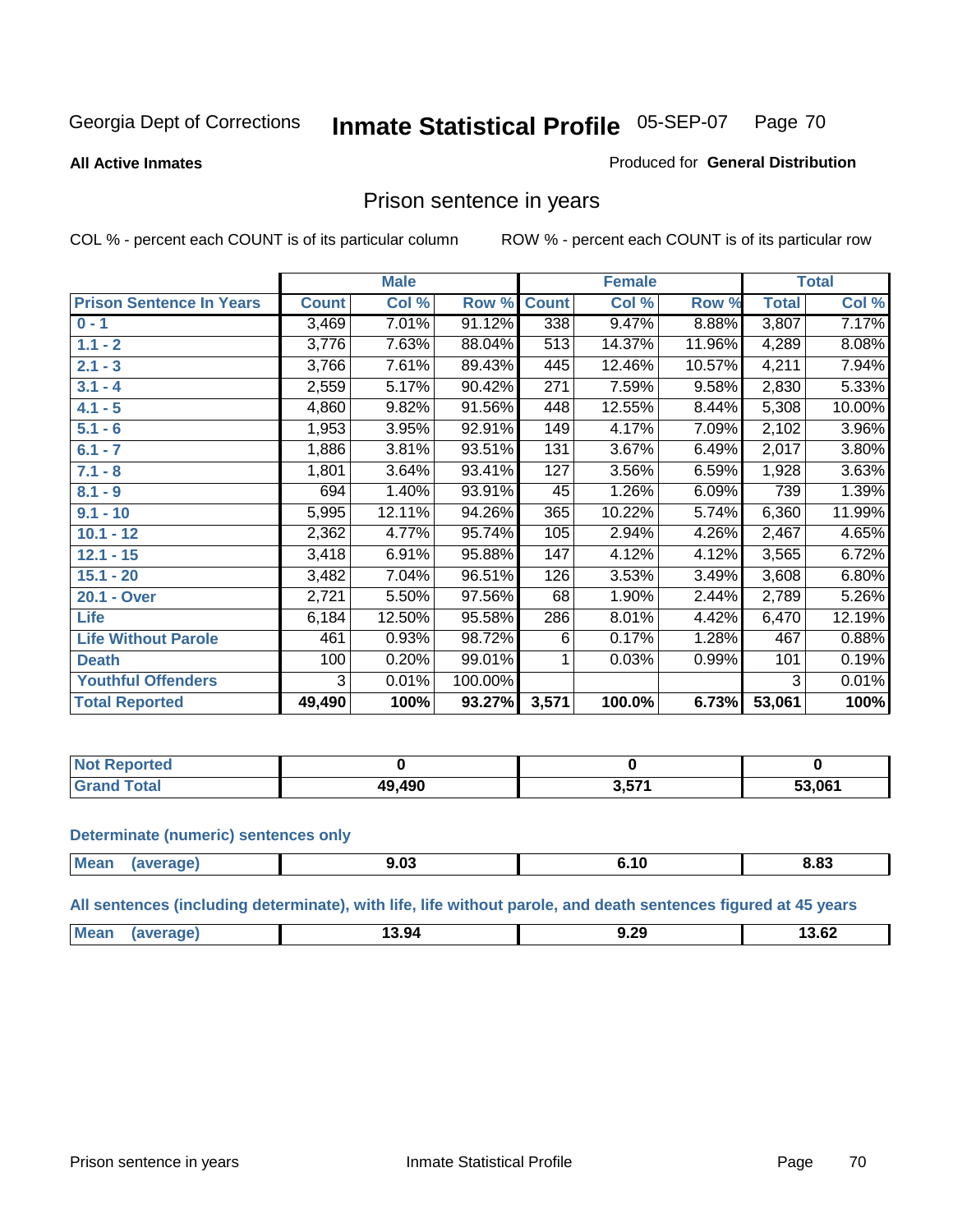## **All Active Inmates**

## Produced for **General Distribution**

# Primary offense, broken out into felonies vs misdemeanors

|                                  |              | <b>Male</b> |                    | <b>Female</b> |          | Total  |           |
|----------------------------------|--------------|-------------|--------------------|---------------|----------|--------|-----------|
| <b>Felonies and Misdemeanors</b> | <b>Count</b> | Col%        | <b>Row % Count</b> | Col%          | Row %    | Total  | Col%      |
| <b>Felonies</b>                  | 47.180       | $99.99\%$   | $93.32\%$ 3,376    | 100.00%       | $6.68\%$ | 50,556 | $99.99\%$ |
| <b>Misdemeanors</b>              |              | $.01\%$     | 100.00%            |               |          |        | $.01\%$   |
| <b>Total Reported</b>            | 47,187       | 100%        | $93.32\%$ 3,376    | 100%          | 6.68%    | 50,563 | 100%      |

| <b>Not</b><br>'ted | 2303 | א ו<br>טט ו | 2498   |
|--------------------|------|-------------|--------|
|                    | 490  | 7,382       | 53.06' |

| Mode (most frequent) | elonies | elonies | onies<br>-е к |
|----------------------|---------|---------|---------------|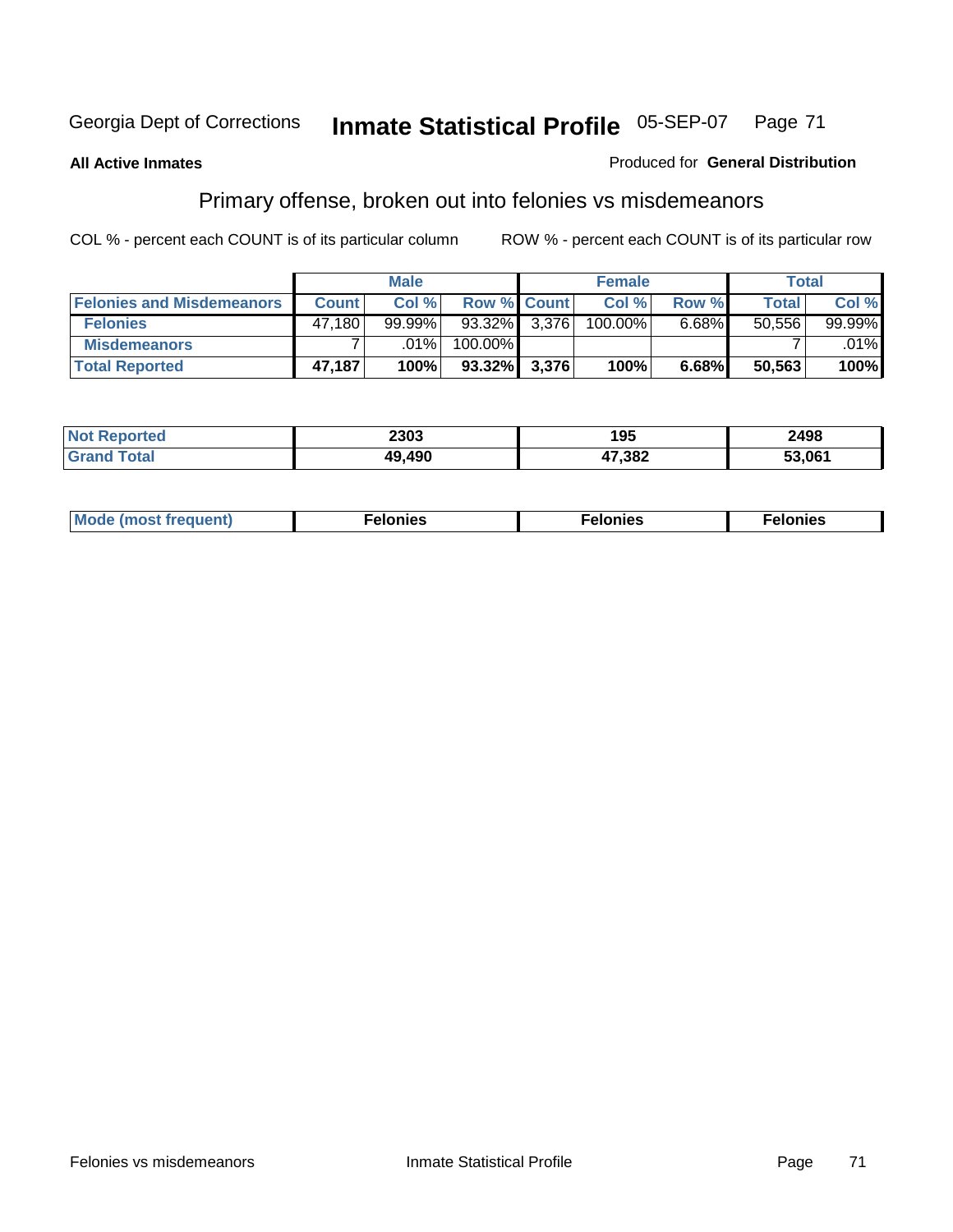## **All Active Inmates**

## Produced for **General Distribution**

# Primary offense, broken out into six broad crime categories

|                         |                       |              | <b>Male</b> |             |       | <b>Female</b> |          |              | <b>Total</b> |
|-------------------------|-----------------------|--------------|-------------|-------------|-------|---------------|----------|--------------|--------------|
| <b>Crime Categories</b> |                       | <b>Count</b> | Col %       | Row % Count |       | Col %         | Row %    | <b>Total</b> | Col %        |
|                         | <b>Violent</b>        | 20,926       | 44.35%      | 94.50%      | 1,219 | 36.11%        | $5.50\%$ | 22,145       | 43.80%       |
| 2                       | <b>Sex Crime</b>      | 7,050        | 14.94%      | 98.67%      | 95    | 2.81%         | 1.33%    | 7,145        | 14.13%       |
| 3                       | <b>Property</b>       | 8,908        | 18.88%      | 89.18%      | 1,081 | 32.02%        | 10.82%   | 9,989        | 19.76%       |
| 4                       | <b>Drug</b>           | 7,947        | 16.84%      | 90.36%      | 848   | 25.12%        | 9.64%    | 8,795        | 17.39%       |
| 5                       | <b>Habit/DUI</b>      | 145          | .31%        | 92.95%      | 11    | $.33\%$       | 7.05%    | 156          | $.31\%$      |
| 6                       | <b>Other</b>          | 2,211        | 4.69%       | 94.77%      | 122   | $3.61\%$      | 5.23%    | 2,333        | 4.61%        |
|                         | <b>Total Reported</b> | 47,187       | 100%        | 93.32%      | 3,376 | 100%          | 6.68%    | 50,563       | 100%         |

| 2303       | 195        | 2498   |
|------------|------------|--------|
| .490<br>49 | <b>E74</b> | 53.061 |

| IМ      | .        | $-$      | -------- |
|---------|----------|----------|----------|
| 1119000 | -------- | -------- |          |
|         |          |          |          |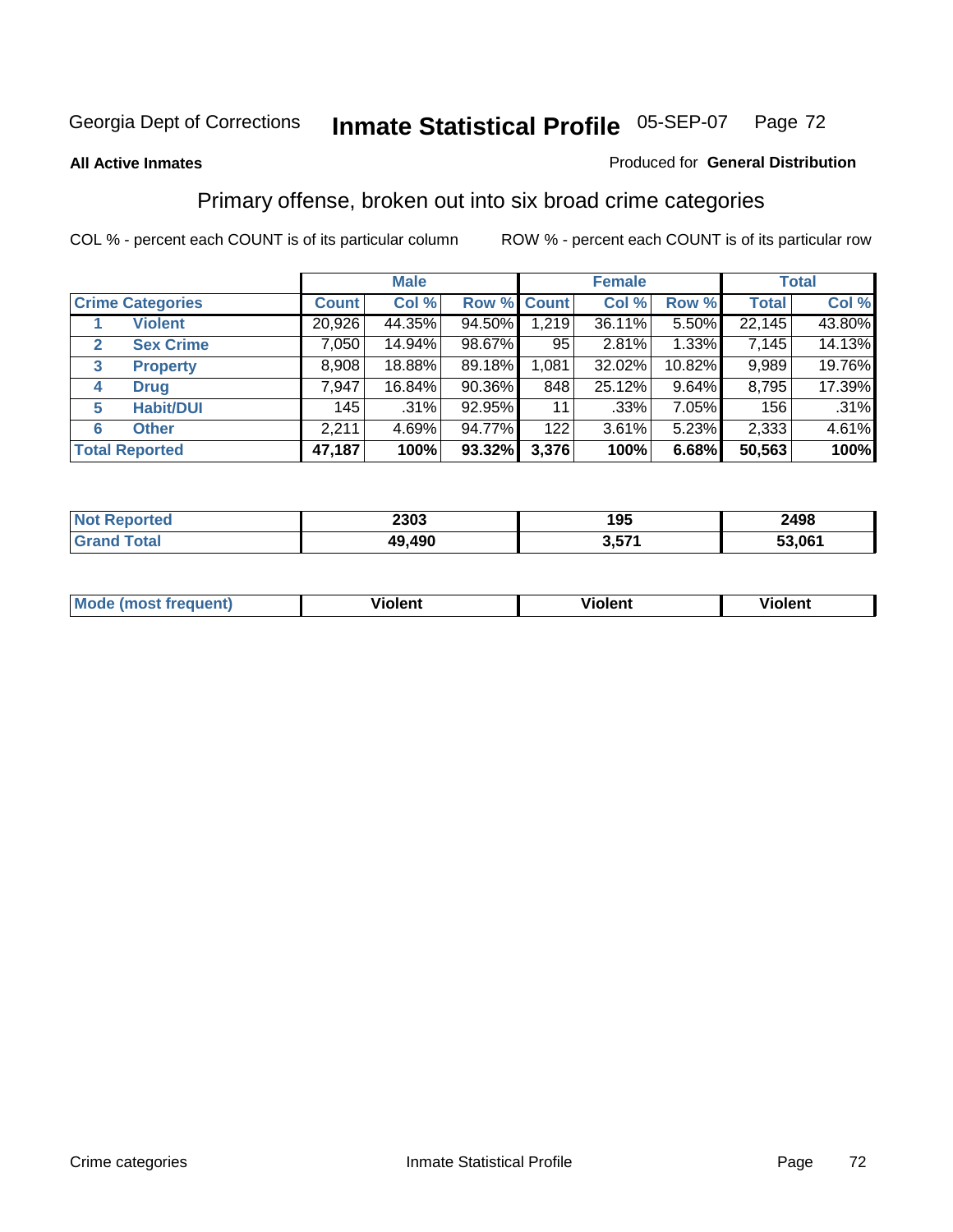**All Active Inmates**

#### Produced for **General Distribution**

# Primary offense, detailed offense code

|      |                                               | <b>Male</b>     |       | <b>Female</b> |                  |       | <b>Total</b> |                 |       |
|------|-----------------------------------------------|-----------------|-------|---------------|------------------|-------|--------------|-----------------|-------|
|      | <b>Primary Offense</b>                        | <b>Count</b>    | Col % | Row %         | <b>Count</b>     | Col % | Row %        | <b>Total</b>    | Col % |
| 71   | <b>Viol Motor Veh Law</b>                     | 1.              | .01%  | 100.00%       |                  |       |              | 1               | .01%  |
| 72   | Dui                                           | 1               | .01%  | 100.00%       |                  |       |              | 1               | .01%  |
| 73   | <b>Obstr Of Law Enf Officer</b>               | 1               | .01%  | 100.00%       |                  |       |              | 1               | .01%  |
| 78   | <b>Terroristic Threats</b>                    | 1               | .01%  | 100.00%       |                  |       |              | 1               | .01%  |
| 127  | <b>Interference With</b>                      | 1               | .01%  | 100.00%       |                  |       |              | 1               | .01%  |
|      | <b>Custody</b>                                |                 |       |               |                  |       |              |                 |       |
| 169  | <b>Methamphetamine</b>                        | $\mathbf{1}$    | .01%  | 100.00%       |                  |       |              | $\mathbf 1$     | .01%  |
|      | <b>Misdemnor</b>                              |                 |       | 100.00%       |                  |       |              |                 | .01%  |
| 341  | <b>Reckless Driving</b>                       | 1               | .01%  |               |                  |       |              | 1               |       |
| 1100 | <b>Misc Homicide Offense</b>                  | $\overline{14}$ | .03%  | 87.50%        | $\overline{2}$   | .06%  | 12.50%       | $\overline{16}$ | .03%  |
| 1101 | <b>Murder</b>                                 | 4,558           | 9.66% | 94.47%        | $\overline{267}$ | 7.91% | 5.53%        | 4,825           | 9.54% |
| 1102 | <b>Voluntary Manslaughter</b>                 | 1,030           | 2.18% | 88.34%        | 136              | 4.03% | 11.66%       | 1,166           | 2.31% |
| 1103 | <b>Involuntary</b>                            | 112             | .24%  | 84.85%        | $\overline{20}$  | .59%  | 15.15%       | 132             | .26%  |
|      | <b>Manslaughter</b>                           |                 |       |               |                  |       |              |                 |       |
| 1120 | <b>Reckless Abandonment</b>                   | 1               | .01%  | 100.00%       |                  |       |              | 1               | .01%  |
| 1121 | <b>Feticide</b>                               | $\overline{3}$  | .01%  | 100.00%       |                  |       |              | $\overline{3}$  | .01%  |
| 1123 | <b>Vehicular Homicide</b>                     | 330             | .70%  | 89.67%        | $\overline{38}$  | 1.13% | 10.33%       | 368             | .73%  |
| 1124 | <b>Homicide By Vessel</b>                     | 1               | .01%  | 100.00%       |                  |       |              | 1               | .01%  |
| 1125 | <b>Conceal Death Of</b>                       | $\overline{12}$ | .03%  | 92.31%        | 1                | .03%  | 7.69%        | $\overline{13}$ | .03%  |
|      | <b>Another</b>                                |                 |       |               |                  |       |              |                 |       |
| 1127 | <b>Mistreatment Of Dead</b>                   | 1               | .01%  | 100.00%       |                  |       |              | 1               | .01%  |
| 1190 | <b>Body</b><br><b>Atmpt Murder</b>            | $\overline{3}$  | .01%  | 75.00%        | $\overline{1}$   | .03%  | 25.00%       | 4               | .01%  |
| 1191 | <b>Murder, Conspire To</b>                    | 4               | .01%  | 80.00%        | $\mathbf{1}$     | .03%  | 20.00%       | $\overline{5}$  | .01%  |
|      | <b>Commit</b>                                 |                 |       |               |                  |       |              |                 |       |
| 1300 | <b>Misc Assault/Battery</b>                   | $\overline{28}$ | .06%  | 96.55%        | 1                | .03%  | 3.45%        | $\overline{29}$ | .06%  |
| 1301 | <b>Family Violence Battery</b>                | $\overline{78}$ | .17%  | 98.73%        | $\mathbf 1$      | .03%  | 1.27%        | 79              | .16%  |
| 1302 | <b>Aggrav Assault</b>                         | 4,221           | 8.95% | 94.75%        | 234              | 6.93% | 5.25%        | 4,455           | 8.81% |
| 1303 | <b>Atmpt Aggrav Assault</b>                   | $\overline{3}$  | .01%  | 75.00%        | 1                | .03%  | 25.00%       | 4               | .01%  |
| 1305 | <b>Aggrav Battery</b>                         | 731             | 1.55% | 93.96%        | 47               | 1.39% | 6.04%        | 778             | 1.54% |
| 1306 | <b>Misc Family Violence</b>                   | $\overline{5}$  | .01%  | 100.00%       |                  |       |              | $\overline{5}$  | .01%  |
| 1307 | <b>Terrorist Threats &amp; Acts</b>           | 315             | .67%  | 95.74%        | 14               | .41%  | 4.26%        | 329             | .65%  |
|      | 1308 False Imprisonment                       | 172             | .36%  | 97.18%        | $\overline{5}$   | .15%  | 2.82%        | 177             | .35%  |
|      |                                               |                 |       | 97.09%        | 42               |       | 2.91%        | $\sqrt{1,445}$  | 2.86% |
| 1311 | Kidnapping                                    | 1,403           | 2.97% |               |                  | 1.24% |              |                 |       |
| 1312 | <b>Interference With</b>                      | $\overline{3}$  | .01%  | 100.00%       |                  |       |              | $\overline{3}$  | .01%  |
| 1314 | <b>Custody</b><br><b>Aggrav Assault Peace</b> | 314             | .67%  | 97.21%        | 9                | .27%  | 2.79%        | 323             | .64%  |
|      | <b>Ofcr</b>                                   |                 |       |               |                  |       |              |                 |       |
| 1315 | <b>Aggrav Battery Peace</b>                   | 14              | .03%  | 93.33%        | 1 <sup>1</sup>   | .03%  | 6.67%        | $\overline{15}$ | .03%  |
|      | <b>Ofcr</b>                                   |                 |       |               |                  |       |              |                 |       |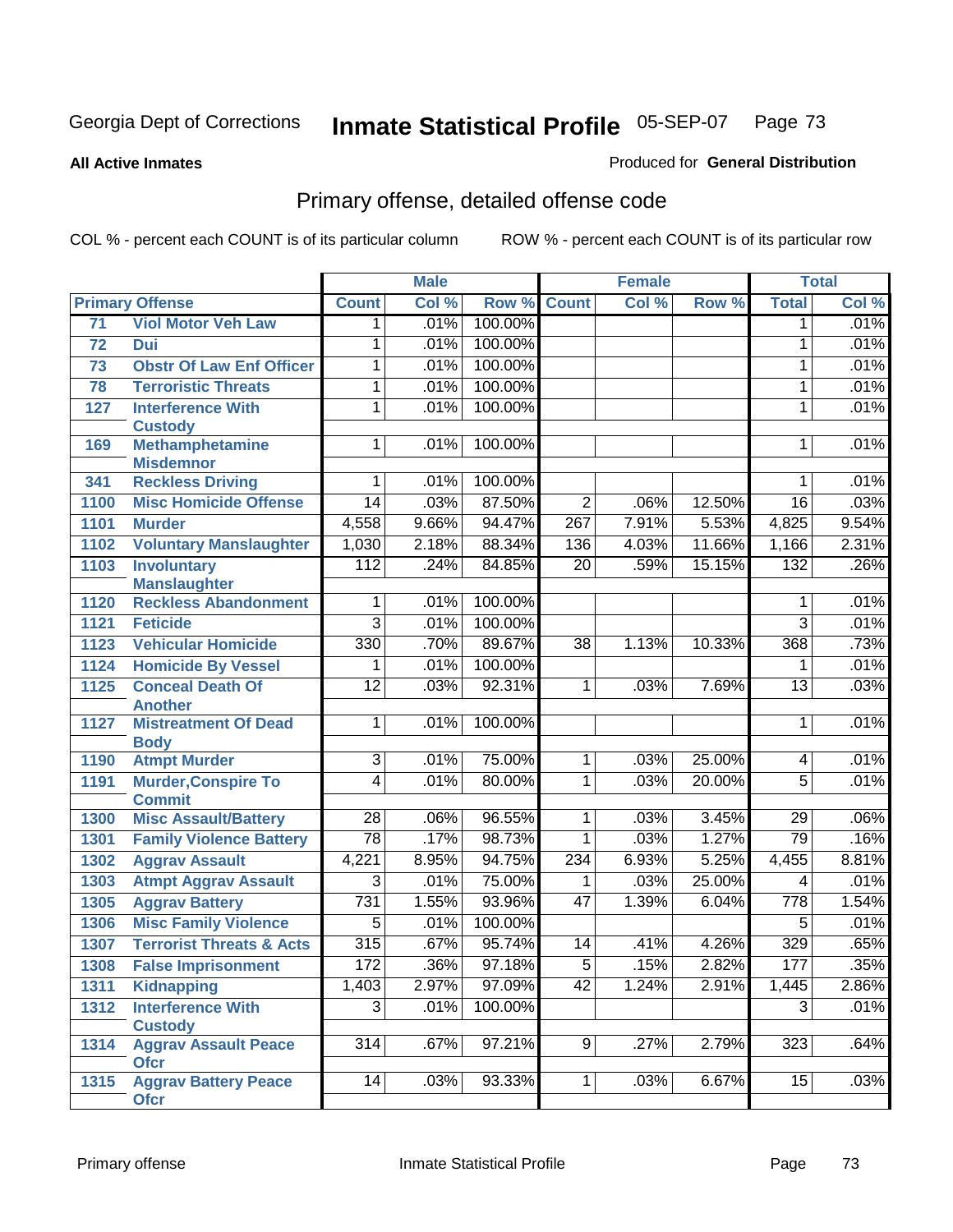**All Active Inmates**

#### Produced for **General Distribution**

# Primary offense, detailed offense code

|      |                                             |                  | <b>Male</b> |         |                 | <b>Female</b> |         |                 | <b>Total</b> |
|------|---------------------------------------------|------------------|-------------|---------|-----------------|---------------|---------|-----------------|--------------|
|      | <b>Primary Offense</b>                      | <b>Count</b>     | Col %       | Row %   | <b>Count</b>    | Col %         | Row %   | <b>Total</b>    | Col %        |
| 1316 | <b>Simple Battery</b>                       | $\overline{3}$   | .01%        | 75.00%  | $\overline{1}$  | .03%          | 25.00%  | $\overline{4}$  | .01%         |
| 1317 | <b>Reck Cond Infected</b><br><b>Person</b>  | $\overline{9}$   | .02%        | 81.82%  | $\overline{2}$  | .06%          | 18.18%  | $\overline{11}$ | .02%         |
| 1318 | <b>Injury By Vehicle</b>                    | 67               | .14%        | 90.54%  | $\overline{7}$  | .21%          | 9.46%   | 74              | .15%         |
| 1320 | <b>Stalking</b>                             | $\overline{3}$   | .01%        | 100.00% |                 |               |         | $\overline{3}$  | .01%         |
| 1321 | <b>Aggrav Stalking</b>                      | $\overline{277}$ | .59%        | 96.18%  | 11              | .33%          | 3.82%   | 288             | .57%         |
| 1390 | <b>Atmpt Kidnap</b>                         | $\overline{2}$   | .01%        | 100.00% |                 |               |         | $\overline{2}$  | .01%         |
| 1400 | <b>Arson Misc</b>                           | $\overline{3}$   | .01%        | 75.00%  | 1               | .03%          | 25.00%  | 4               | .01%         |
| 1401 | <b>Arson 1st Degree</b>                     | $\overline{96}$  | .20%        | 85.71%  | $\overline{16}$ | .47%          | 14.29%  | 112             | .22%         |
| 1402 | <b>Arson 2nd Degree</b>                     | $\overline{12}$  | .03%        | 92.31%  | 1               | .03%          | 7.69%   | $\overline{13}$ | .03%         |
| 1403 | <b>Arson 3rd Degree</b>                     | $\overline{2}$   | .01%        | 100.00% |                 |               |         | $\overline{2}$  | .01%         |
| 1501 | <b>Crmnl Damage 1st</b><br><b>Degree</b>    | $\overline{27}$  | .06%        | 93.10%  | $\overline{2}$  | .06%          | 6.90%   | 29              | .06%         |
| 1502 | <b>Crmnl Damage 2nd</b>                     | 105              | .22%        | 95.45%  | $\overline{5}$  | .15%          | 4.55%   | 110             | .22%         |
|      | <b>Degree</b>                               |                  |             |         |                 |               |         |                 |              |
| 1506 | <b>Alter Id</b>                             | $\overline{5}$   | .01%        | 100.00% |                 |               |         | $\overline{5}$  | .01%         |
| 1601 | <b>Burglary</b>                             | 4,671            | 9.90%       | 95.97%  | 196             | 5.81%         | 4.03%   | 4,867           | 9.63%        |
| 1602 | <b>Poss Burglar Tools</b>                   | $\overline{39}$  | .08%        | 97.50%  | 1               | .03%          | 2.50%   | 40              | .08%         |
| 1690 | <b>Atmpt Burglary</b>                       | $\overline{30}$  | .06%        | 96.77%  | $\overline{1}$  | .03%          | 3.23%   | $\overline{31}$ | .06%         |
| 1700 | <b>Misc Forgery</b>                         | 1                | .01%        | 33.33%  | $\overline{2}$  | .06%          | 66.67%  | $\overline{3}$  | .01%         |
| 1701 | <b>Forgery 1st Degree</b>                   | 1,025            | 2.17%       | 72.59%  | 387             | 11.46%        | 27.41%  | 1,412           | 2.79%        |
| 1702 | <b>Forgery 2nd Degree</b>                   | $\overline{35}$  | .07%        | 83.33%  | 7               | .21%          | 16.67%  | 42              | .08%         |
| 1704 | <b>Bad Checks</b>                           | 11               | .02%        | 68.75%  | $\overline{5}$  | .15%          | 31.25%  | 16              | .03%         |
| 1751 | <b>Theft Credit Card</b>                    | $\overline{25}$  | .05%        | 83.33%  | $\overline{5}$  | .15%          | 16.67%  | $\overline{30}$ | .06%         |
| 1753 | <b>Fraudulent Credit Card</b>               | 60               | .13%        | 68.18%  | $\overline{28}$ | .83%          | 31.82%  | 88              | .17%         |
| 1755 | <b>Recv Gds, Srvs Fraud</b><br><b>Obtnd</b> |                  |             |         | 1               | .03%          | 100.00% | $\mathbf 1$     | .01%         |
| 1756 | <b>Financial Identity Fraud</b>             | 40               | .08%        | 64.52%  | 22              | .65%          | 35.48%  | 62              | .12%         |
| 1759 | <b>Telecommunications</b><br><b>Fraud</b>   | 1                | .01%        | 100.00% |                 |               |         | $\mathbf 1$     | .01%         |
| 1760 | <b>Computer Pornography</b>                 | $\overline{1}$   | .01%        | 100.00% |                 |               |         | 1               | .01%         |
| 1761 | <b>Computer Theft</b>                       | $\overline{4}$   | .01%        | 44.44%  | $\overline{5}$  | .15%          | 55.56%  | $\overline{9}$  | .02%         |
| 1762 | <b>Computer Trespass</b>                    | $\overline{2}$   | .01%        | 100.00% |                 |               |         | $\overline{2}$  | .01%         |
| 1790 | <b>Atmpt Forgery</b>                        | $\overline{2}$   | .01%        | 100.00% |                 |               |         | $\overline{2}$  | .01%         |
| 1796 | <b>Fraudulent Access</b>                    |                  |             |         | $\overline{1}$  | .03%          | 100.00% | $\overline{1}$  | .01%         |
|      | <b>Compute</b>                              |                  |             |         |                 |               |         |                 |              |
| 1799 | <b>Misc Fraud</b>                           | $\overline{13}$  | .03%        | 72.22%  | $\overline{5}$  | .15%          | 27.78%  | 18              | .04%         |
| 1802 | <b>Theft By Taking</b>                      | 885              | 1.88%       | 86.59%  | 137             | 4.06%         | 13.41%  | 1,022           | 2.02%        |
| 1803 | <b>Theft By Deception</b>                   | 47               | .10%        | 81.03%  | 11              | .33%          | 18.97%  | 58              | .11%         |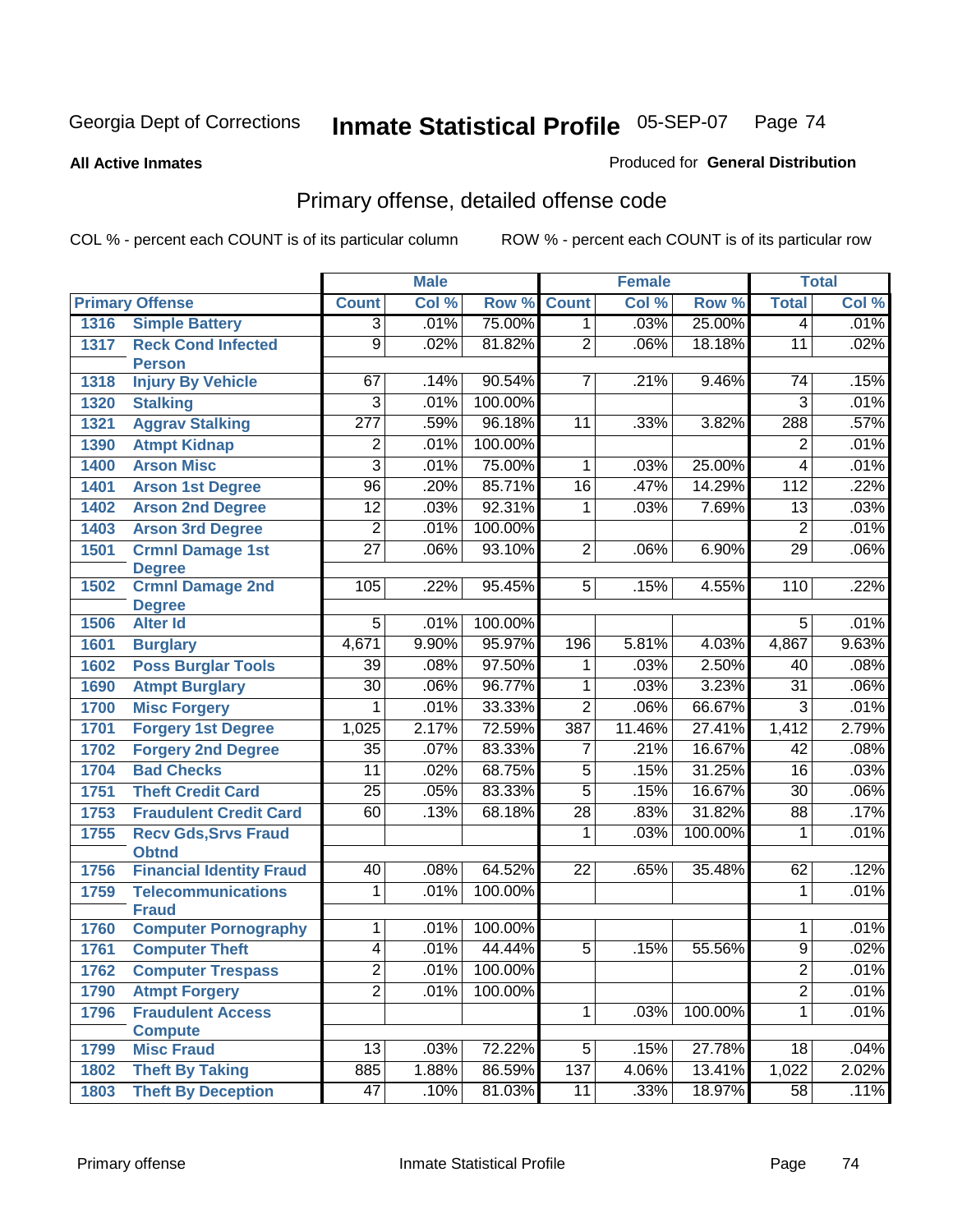**All Active Inmates**

#### Produced for **General Distribution**

# Primary offense, detailed offense code

|      |                                          |                  | <b>Male</b> |         |                 | <b>Female</b>              |        |                  | <b>Total</b> |
|------|------------------------------------------|------------------|-------------|---------|-----------------|----------------------------|--------|------------------|--------------|
|      | <b>Primary Offense</b>                   | <b>Count</b>     | Col %       | Row %   | <b>Count</b>    | $\overline{\text{Col }^9}$ | Row %  | <b>Total</b>     | Col %        |
| 1805 | <b>Theft Of Lost Property</b>            | $\overline{2}$   | .01%        | 100.00% |                 |                            |        | $\overline{2}$   | .01%         |
| 1806 | <b>Theft By Rec Stolen Prop</b>          | $\overline{905}$ | 1.92%       | 94.67%  | 51              | 1.51%                      | 5.33%  | 956              | 1.89%        |
| 1807 | <b>Theft Of Services</b>                 | $\overline{3}$   | .01%        | 100.00% |                 |                            |        | $\overline{3}$   | .01%         |
| 1808 | <b>Theft By Conversion</b>               | $\overline{34}$  | .07%        | 87.18%  | $\overline{5}$  | .15%                       | 12.82% | 39               | .08%         |
| 1811 | <b>Convsn Paymnts Real</b>               | 1                | .01%        | 50.00%  | $\overline{1}$  | .03%                       | 50.00% | $\overline{2}$   | .01%         |
|      | <b>Propy</b>                             |                  |             |         |                 |                            |        |                  |              |
| 1812 | <b>Atmpt Theft By Taking</b>             | $\overline{13}$  | .03%        | 100.00% |                 |                            |        | $\overline{13}$  | .03%         |
| 1813 | <b>Theft Motorveh Or Part</b>            | 157              | .33%        | 94.58%  | $\overline{9}$  | .27%                       | 5.42%  | 166              | .33%         |
| 1815 | <b>Theft Bring Prop In State</b>         | 14               | .03%        | 100.00% |                 |                            |        | $\overline{14}$  | .03%         |
| 1816 | <b>Theft Recv Prop Out</b>               | 4                | .01%        | 100.00% |                 |                            |        | 4                | .01%         |
|      | <b>State</b>                             |                  |             |         |                 |                            |        |                  |              |
| 1821 | <b>Theft By Shoplifting</b>              | 419              | .89%        | 73.64%  | 150             | 4.44%                      | 26.36% | 569              | 1.13%        |
| 1880 | <b>Entering Vehicle</b>                  | 143              | .30%        | 95.97%  | $\overline{6}$  | .18%                       | 4.03%  | 149              | .29%         |
| 1901 | <b>Robbery</b>                           | 1,749            | 3.71%       | 94.29%  | 106             | 3.14%                      | 5.71%  | 1,855            | 3.67%        |
| 1902 | <b>Armed Robbery</b>                     | 4,605            | 9.76%       | 97.13%  | 136             | 4.03%                      | 2.87%  | 4,741            | 9.38%        |
| 1903 | <b>Robbery By Force</b>                  | 149              | .32%        | 90.30%  | 16              | .47%                       | 9.70%  | 165              | .33%         |
| 1904 | <b>Robbery By Intimidation</b>           | 233              | .49%        | 93.57%  | $\overline{16}$ | .47%                       | 6.43%  | 249              | .49%         |
| 1905 | <b>Robbery By Sudden</b>                 | 112              | .24%        | 91.80%  | 10              | .30%                       | 8.20%  | 122              | .24%         |
|      | <b>Snatch</b>                            |                  |             |         |                 |                            |        |                  |              |
| 1911 | <b>Hijacking Motor Vehicle</b>           | $\overline{37}$  | .08%        | 94.87%  | $\overline{2}$  | .06%                       | 5.13%  | $\overline{39}$  | .08%         |
| 1991 | <b>Atmpt Robbery</b>                     | $\overline{30}$  | .06%        | 90.91%  | $\overline{3}$  | .09%                       | 9.09%  | $\overline{33}$  | .07%         |
| 1992 | <b>Atmpt Armed Robbery</b>               | $\overline{51}$  | .11%        | 85.00%  | $\overline{9}$  | .27%                       | 15.00% | 60               | .12%         |
| 2000 | <b>Misc Sexual Offense</b>               | $\overline{56}$  | .12%        | 100.00% |                 |                            |        | $\overline{56}$  | .11%         |
| 2001 | Rape                                     | 1,811            | 3.84%       | 99.72%  | $\overline{5}$  | .15%                       | .28%   | 1,816            | 3.59%        |
| 2002 | <b>Sodomy</b>                            | 14               | .03%        | 100.00% |                 |                            |        | $\overline{14}$  | .03%         |
| 2003 | <b>Aggrav Sodomy</b>                     | $\overline{225}$ | .48%        | 99.56%  | 1               | .03%                       | .44%   | $\overline{226}$ | .45%         |
| 2006 | <b>Incest</b>                            | 146              | .31%        | 96.05%  | $\overline{6}$  | .18%                       | 3.95%  | 152              | .30%         |
| 2007 | <b>Bigamy</b>                            | 1                | .01%        | 100.00% |                 |                            |        | 1                | .01%         |
| 2009 | <b>Aggrav Sexual Battery</b>             | 146              | .31%        | 99.32%  | 1               | .03%                       | .68%   | 147              | .29%         |
| 2011 | <b>Sexual Battery</b>                    | 16               | .03%        | 100.00% |                 |                            |        | 16               | .03%         |
| 2016 | <b>Pimping A Minor Under</b><br>18       | $\overline{3}$   | .01%        | 75.00%  | 1               | .03%                       | 25.00% | $\overline{4}$   | .01%         |
| 2017 | <b>Pandering By</b><br><b>Compulsion</b> | $\overline{1}$   | .01%        | 100.00% |                 |                            |        | 1                | .01%         |
| 2018 | <b>Statutory Rape</b>                    | 769              | 1.63%       | 98.97%  | $\infty$        | .24%                       | 1.03%  | 777              | 1.54%        |
| 2019 | <b>Child Molestation</b>                 | 2,197            | 4.66%       | 98.04%  | 44              | 1.30%                      | 1.96%  | 2,241            | 4.43%        |
| 2020 | <b>Enticing Child-Indec</b>              | $\overline{95}$  | .20%        | 96.94%  | $\overline{3}$  | .09%                       | 3.06%  | 98               | .19%         |
|      | <b>Purp</b>                              |                  |             |         |                 |                            |        |                  |              |
| 2021 | <b>Aggrav Child Molestation</b>          | 1,308            | 2.77%       | 98.42%  | 21              | .62%                       | 1.58%  | 1,329            | 2.63%        |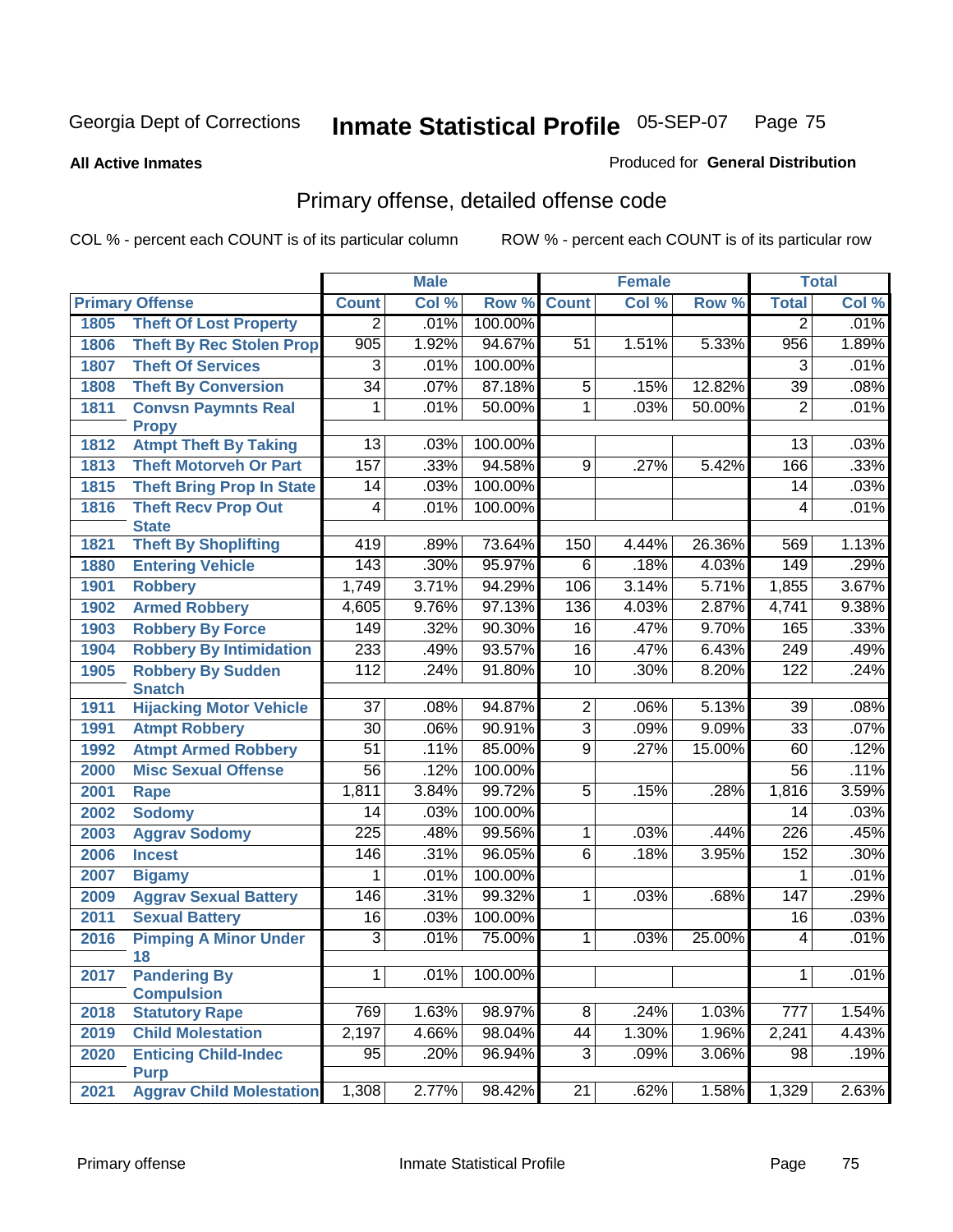**All Active Inmates**

#### Produced for **General Distribution**

# Primary offense, detailed offense code

|      |                                            |                 | <b>Male</b> |         |                 | <b>Female</b> |        |                  | <b>Total</b> |
|------|--------------------------------------------|-----------------|-------------|---------|-----------------|---------------|--------|------------------|--------------|
|      | <b>Primary Offense</b>                     | <b>Count</b>    | Col %       | Row %   | <b>Count</b>    | Col %         | Row %  | <b>Total</b>     | Col %        |
| 2022 | <b>Necrophilia</b>                         | 1               | .01%        | 100.00% |                 |               |        | 1                | .01%         |
| 2023 | Sexl/Asslt/Agn/Pers/Cstd                   | 4               | .01%        | 80.00%  | $\mathbf{1}$    | .03%          | 20.00% | $\overline{5}$   | .01%         |
| 2025 | <b>Solicit Sodomy From</b><br><b>Minor</b> | $\overline{2}$  | .01%        | 100.00% |                 |               |        | 2                | .01%         |
| 2026 | <b>Sex Offender Fail Registr</b>           | 86              | .18%        | 97.73%  | $\overline{2}$  | .06%          | 2.27%  | 88               | .17%         |
| 2028 | <b>Sex Offender Fail To</b>                | 1               | .01%        | 100.00% |                 |               |        | 1                | .01%         |
|      | <b>Move</b>                                |                 |             |         |                 |               |        |                  |              |
| 2091 | <b>Atmpt Rape</b>                          | $\overline{18}$ | .04%        | 94.74%  | $\mathbf 1$     | .03%          | 5.26%  | 19               | .04%         |
| 2092 | <b>Atmpt Sodomy</b>                        | 1               | .01%        | 100.00% |                 |               |        | 1                | .01%         |
| 2093 | <b>Atmpt Aggrav Sodomy</b>                 | $\overline{3}$  | .01%        | 100.00% |                 |               |        | $\overline{3}$   | .01%         |
| 2094 | <b>Atmpt Child Molestation</b>             | 19              | .04%        | 100.00% |                 |               |        | $\overline{19}$  | .04%         |
| 2095 | <b>Agg Aslt W Intnt To Rape</b>            | $\overline{57}$ | .12%        | 100.00% |                 |               |        | $\overline{57}$  | .11%         |
| 2097 | <b>Statutory Rape, Atmpt</b>               | 1               | .01%        | 100.00% |                 |               |        | 1                | .01%         |
| 2099 | <b>Agg Sex Battery Atmpt</b>               | $\overline{2}$  | .01%        | 100.00% |                 |               |        | $\overline{2}$   | .01%         |
| 2100 | <b>Misc Obscenity</b>                      | $\overline{3}$  | .01%        | 100.00% |                 |               |        | $\overline{3}$   | .01%         |
| 2205 | <b>False Swearng Writtn</b>                | $\overline{8}$  | .02%        | 57.14%  | $\overline{6}$  | .18%          | 42.86% | $\overline{14}$  | .03%         |
|      | <b>Stmt</b>                                |                 |             |         |                 |               |        |                  |              |
| 2300 | <b>Abuse Of Govt Office</b>                | $\overline{2}$  | .01%        | 100.00% |                 |               |        | $\overline{2}$   | .01%         |
| 2301 | <b>Bribery Govt Officer</b>                | $\overline{6}$  | .01%        | 100.00% |                 |               |        | $\overline{6}$   | .01%         |
| 2302 | <b>Viol Oath Public Offcr</b>              | 1               | .01%        | 100.00% |                 |               |        | $\mathbf{1}$     | .01%         |
| 2313 | <b>Influencing Witness</b>                 | $\overline{3}$  | .01%        | 100.00% |                 |               |        | $\overline{3}$   | .01%         |
| 2314 | <b>Obstr Of Law Enf Officer</b>            | 614             | 1.30%       | 94.17%  | $\overline{38}$ | 1.13%         | 5.83%  | 652              | 1.29%        |
| 2315 | <b>Tampering With</b><br><b>Evidence</b>   | $\overline{6}$  | .01%        | 66.67%  | $\overline{3}$  | .09%          | 33.33% | $\overline{9}$   | .02%         |
| 2316 | <b>Fleeing/Eluding Police</b>              | 113             | .24%        | 95.76%  | $\overline{5}$  | .15%          | 4.24%  | $\overline{118}$ | .23%         |
| 2401 | <b>Perjury</b>                             | $\overline{5}$  | .01%        | 83.33%  | $\overline{1}$  | .03%          | 16.67% | $\overline{6}$   | .01%         |
| 2402 | <b>False Swearing</b>                      | 1               | .01%        | 100.00% |                 |               |        | 1                | .01%         |
| 2405 | <b>Impersonating Officer</b>               | $\overline{3}$  | .01%        | 100.00% |                 |               |        | $\overline{3}$   | .01%         |
| 2407 | <b>Embracery</b>                           | 1               | .01%        | 100.00% |                 |               |        | 1                | .01%         |
| 2408 | <b>False Statements Govt</b>               | $\overline{29}$ | .06%        | 85.29%  | $\overline{5}$  | .15%          | 14.71% | $\overline{34}$  | .07%         |
| 2411 | <b>Impersntng In Legal</b>                 | 1               | .01%        | 100.00% |                 |               |        | 1                | .01%         |
|      | <b>Procd</b>                               |                 |             |         |                 |               |        |                  |              |
| 2501 | <b>Escape</b>                              | $\overline{94}$ | .20%        | 90.38%  | 10              | $.30\%$       | 9.62%  | 104              | .21%         |
| 2502 | <b>Aiding Escape</b>                       | 1               | .01%        | 50.00%  | $\mathbf{1}$    | .03%          | 50.00% | $\overline{2}$   | .01%         |
| 2503 | <b>Hindering Appreh Or Pun</b>             | 4               | .01%        | 50.00%  | 4               | .12%          | 50.00% | $\overline{8}$   | .02%         |
| 2507 | <b>Mutiny In Penal Inst</b>                | $\overline{3}$  | .01%        | 100.00% |                 |               |        | $\overline{3}$   | .01%         |
| 2511 | <b>Bail Jumping</b>                        | $\overline{7}$  | .01%        | 100.00% |                 |               |        | $\overline{7}$   | .01%         |
| 2590 | <b>Atmpt Escape</b>                        | 1               | .01%        | 100.00% |                 |               |        | 1                | .01%         |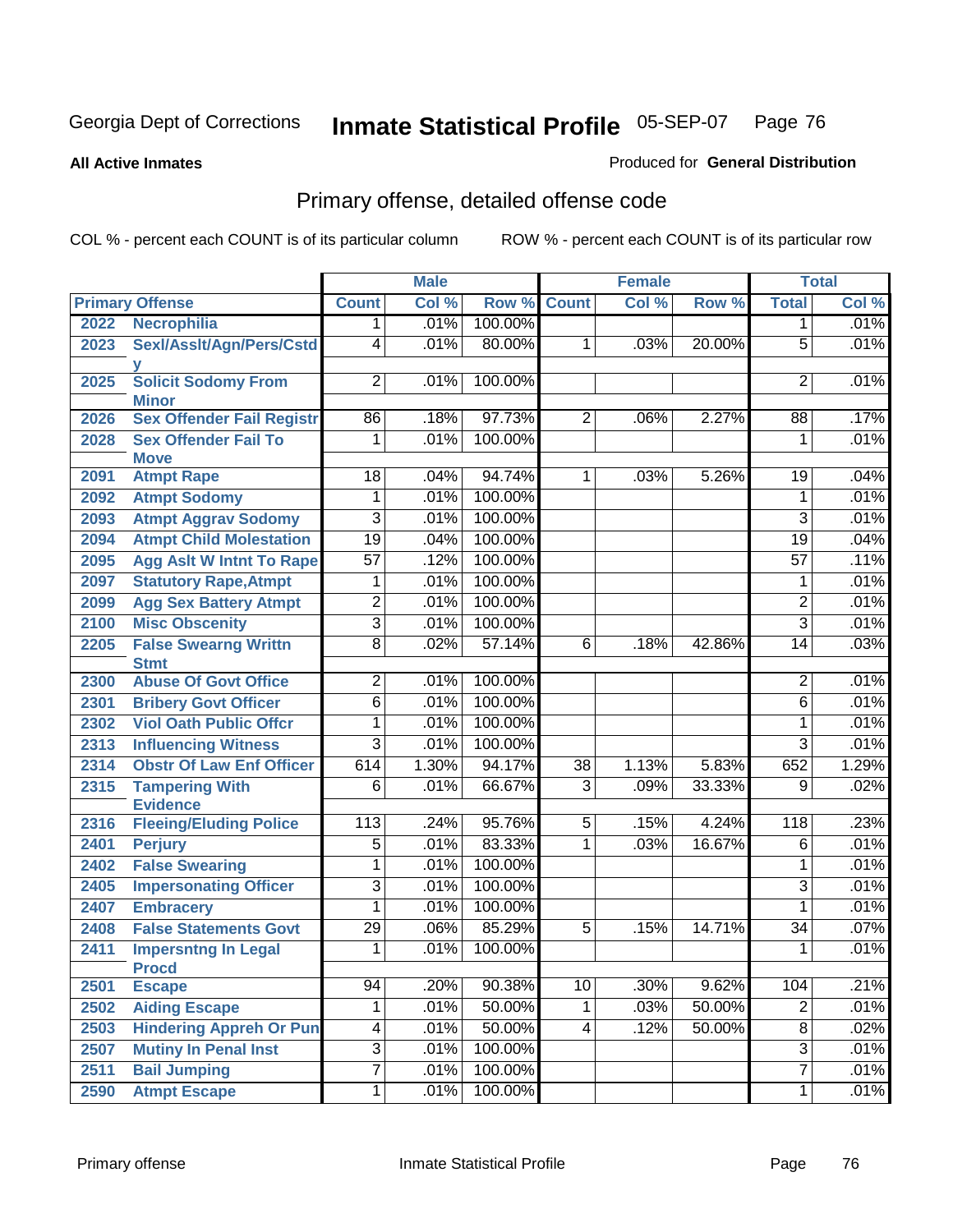**All Active Inmates**

#### Produced for **General Distribution**

# Primary offense, detailed offense code

|      |                                            |                  | <b>Male</b> |         |                 | <b>Female</b> |         |                 | <b>Total</b> |
|------|--------------------------------------------|------------------|-------------|---------|-----------------|---------------|---------|-----------------|--------------|
|      | <b>Primary Offense</b>                     | <b>Count</b>     | Col %       | Row %   | <b>Count</b>    | Col %         | Row %   | <b>Total</b>    | Col %        |
| 2609 | <b>False Public Alarm</b>                  | $\overline{3}$   | .01%        | 100.00% |                 |               |         | $\overline{3}$  | .01%         |
| 2613 | <b>Crmnl Interfere Govt</b><br><b>Prop</b> | 40               | .08%        | 100.00% |                 |               |         | $\overline{40}$ | .08%         |
| 2703 | <b>Commerical Gambling</b>                 | 1                | .01%        | 100.00% |                 |               |         | 1               | .01%         |
| 2730 | <b>Lottery Violation</b>                   | $\overline{2}$   | .01%        | 100.00% |                 |               |         | $\overline{2}$  | .01%         |
| 2761 | Removal Baggage, Cargo<br><b>Etc</b>       | $\overline{4}$   | .01%        | 100.00% |                 |               |         | 4               | .01%         |
| 2801 | <b>Cruelty To Children</b>                 | $\overline{225}$ | .48%        | 74.75%  | 76              | 2.25%         | 25.25%  | 301             | .60%         |
| 2802 | <b>Atmpt Cruelty To</b><br><b>Children</b> | $\overline{1}$   | .01%        | 50.00%  | $\overline{1}$  | .03%          | 50.00%  | $\overline{2}$  | .01%         |
| 2803 | <b>Manufact Meth Near</b><br><b>Child</b>  | $\overline{7}$   | .01%        | 58.33%  | $\overline{5}$  | .15%          | 41.67%  | $\overline{12}$ | .02%         |
| 2811 | <b>Cruelty To Elder Person</b>             | $\overline{7}$   | .01%        | 77.78%  | $\overline{2}$  | .06%          | 22.22%  | $\overline{9}$  | .02%         |
| 2843 | <b>Sex Exploitation Child</b>              | $\overline{36}$  | .08%        | 97.30%  | 1               | .03%          | 2.70%   | $\overline{37}$ | .07%         |
| 2852 | <b>Abandonment Of Child</b>                | 1                | .01%        | 50.00%  | 1               | .03%          | 50.00%  | $\overline{2}$  | .01%         |
| 2854 | <b>Cntrbtng Delingency</b>                 |                  |             |         | 1               | .03%          | 100.00% | 1               | .01%         |
|      | <b>Minor</b>                               |                  |             |         |                 |               |         |                 |              |
| 2900 | <b>Misc Weapon/Explosive</b><br><b>Off</b> | 3                | .01%        | 100.00% |                 |               |         | $\overline{3}$  | .01%         |
| 2901 | <b>Carry Concealed Weapon</b>              | $\overline{2}$   | .01%        | 100.00% |                 |               |         | $\overline{2}$  | .01%         |
| 2910 | <b>Poss Of Firearm Dur</b><br><b>Crime</b> | 257              | .54%        | 97.35%  | $\overline{7}$  | .21%          | 2.65%   | 264             | .52%         |
| 2911 | <b>Poss Knife During Crime</b>             | $\overline{2}$   | .01%        | 100.00% |                 |               |         | $\overline{2}$  | .01%         |
| 2912 | <b>Poss Of Certain</b><br><b>Weapons</b>   | 46               | .10%        | 97.87%  | $\overline{1}$  | .03%          | 2.13%   | $\overline{47}$ | .09%         |
| 2913 | <b>Poss Firearm 1st</b><br><b>Offender</b> | $\overline{48}$  | .10%        | 94.12%  | $\overline{3}$  | .09%          | 5.88%   | $\overline{51}$ | .10%         |
| 2914 | <b>Poss Firearm Convct</b><br><b>Felon</b> | 794              | 1.68%       | 97.07%  | 24              | .71%          | 2.93%   | 818             | 1.62%        |
| 2915 | <b>Carry Weapon At School</b>              | $\overline{7}$   | .01%        | 87.50%  | $\mathbf{1}$    | .03%          | 12.50%  | 8               | .02%         |
| 2963 | <b>Guard Line</b><br><b>W/Weapon/Drugs</b> | $\overline{1}$   | .01%        | 100.00% |                 |               |         | 1               | .01%         |
| 2965 | <b>Poss Wpn, Drugs By</b><br><b>Prisnr</b> | $\overline{5}$   | .01%        | 100.00% |                 |               |         | 5               | .01%         |
| 2967 | <b>Destroy/Injur Police Dog</b>            | $\mathbf{1}$     | .01%        | 100.00% |                 |               |         | 1               | .01%         |
| 2971 | <b>Cruelty To Animals</b>                  | $\overline{5}$   | .01%        | 100.00% |                 |               |         | $\overline{5}$  | .01%         |
| 2972 | <b>Aggrav Cruelty To</b><br><b>Animals</b> | $\overline{2}$   | .01%        | 100.00% |                 |               |         | $\overline{2}$  | .01%         |
| 3000 | <b>Misc Invasion Of Privacy</b>            | $\overline{1}$   | .01%        | 100.00% |                 |               |         | 1               | .01%         |
| 3002 | <b>Peeping Tom</b>                         | $\overline{28}$  | .06%        | 100.00% |                 |               |         | $\overline{28}$ | $.06\%$      |
| 3404 | <b>Racketeering</b>                        | 62               | .13%        | 75.61%  | $\overline{20}$ | .59%          | 24.39%  | $\overline{82}$ | .16%         |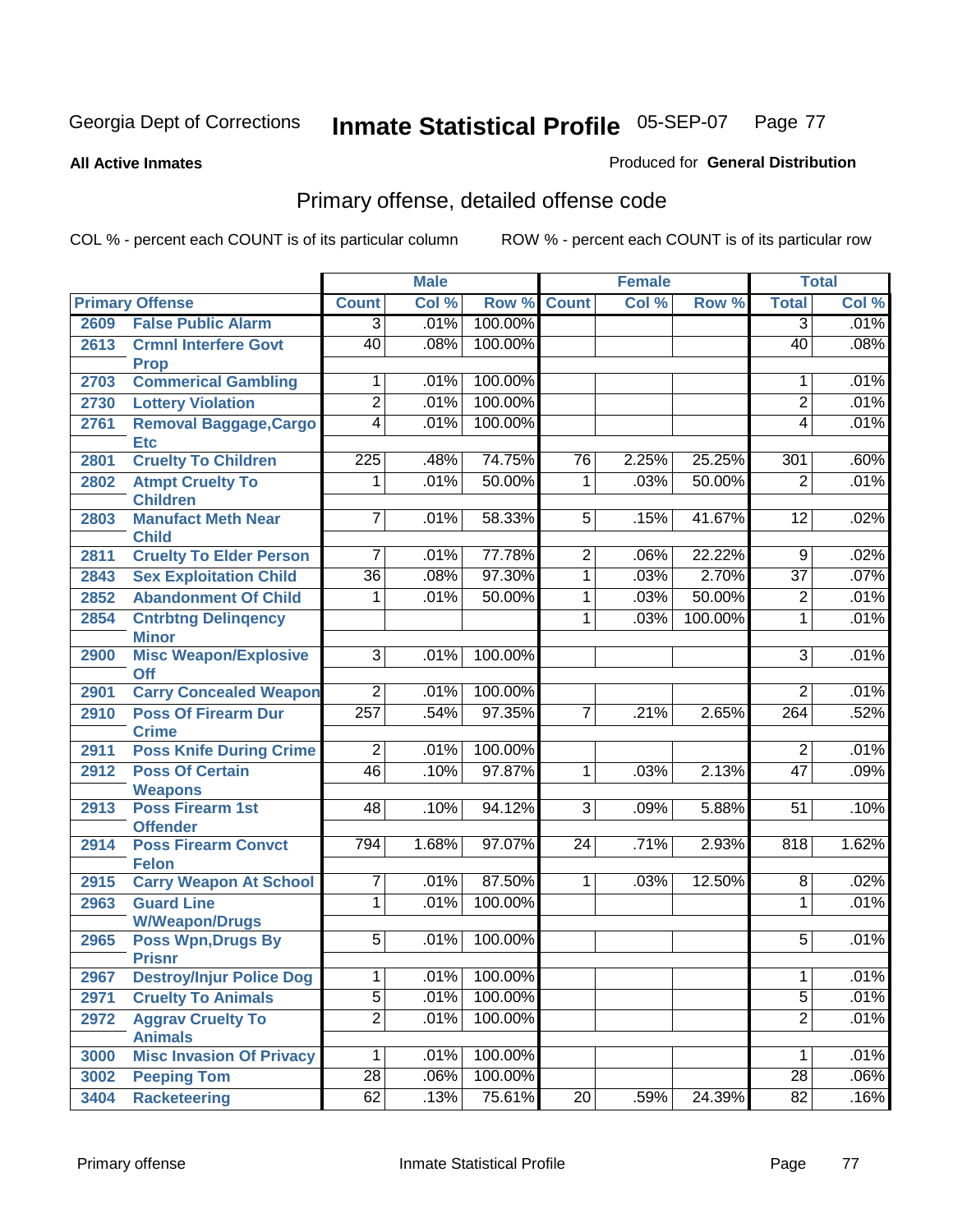**All Active Inmates**

#### Produced for **General Distribution**

# Primary offense, detailed offense code

|      |                                  |                  | <b>Male</b> |         |                 | <b>Female</b> |         |                 | <b>Total</b> |
|------|----------------------------------|------------------|-------------|---------|-----------------|---------------|---------|-----------------|--------------|
|      | <b>Primary Offense</b>           | <b>Count</b>     | Col %       | Row %   | <b>Count</b>    | Col %         | Row %   | <b>Total</b>    | Col %        |
| 4001 | <b>S/D Narcotics Opiates</b>     | 41               | .09%        | 93.18%  | $\overline{3}$  | .09%          | 6.82%   | 44              | .09%         |
| 4002 | <b>S/D Dep Stim Cntrf Drugs</b>  | 44               | .09%        | 77.19%  | $\overline{13}$ | .39%          | 22.81%  | 57              | .11%         |
| 4004 | <b>S/D Of Marijuana</b>          | 294              | .62%        | 96.08%  | $\overline{12}$ | .36%          | 3.92%   | 306             | .61%         |
| 4006 | <b>Poss Narcotics Opiates</b>    | 64               | .14%        | 87.67%  | $\overline{9}$  | .27%          | 12.33%  | $\overline{73}$ | .14%         |
| 4007 | <b>Poss Dep Stim Cntrf</b>       | $\overline{73}$  | .15%        | 79.35%  | $\overline{19}$ | .56%          | 20.65%  | $\overline{92}$ | .18%         |
|      | <b>Drugs</b>                     |                  |             |         |                 |               |         |                 |              |
| 4008 | <b>Poss Of Lsd</b>               | $\overline{2}$   | .01%        | 100.00% |                 |               |         | $\overline{2}$  | .01%         |
| 4009 | <b>Poss Of Marijuana</b>         | $\overline{348}$ | .74%        | 95.08%  | $\overline{18}$ | .53%          | 4.92%   | 366             | .72%         |
| 4011 | <b>Illegal Attm To Obt Drugs</b> | $\overline{11}$  | .02%        | 50.00%  | $\overline{11}$ | .33%          | 50.00%  | 22              | .04%         |
| 4012 | <b>Viol Ga Cntrl Sbst Act</b>    | $\overline{24}$  | .05%        | 96.00%  | $\mathbf{1}$    | .03%          | 4.00%   | 25              | .05%         |
| 4013 | <b>Viol Dngrous Drgs Act</b>     | 1                | .01%        | 100.00% |                 |               |         | 1               | .01%         |
| 4014 | <b>Uniwfl Mfg/Del/Dist N-C S</b> | $\overline{21}$  | .04%        | 95.45%  | $\mathbf{1}$    | .03%          | 4.55%   | $\overline{22}$ | .04%         |
| 4016 | <b>Poss Drug Related Matri</b>   | $\overline{24}$  | .05%        | 96.00%  | $\overline{1}$  | .03%          | 4.00%   | 25              | .05%         |
| 4017 | <b>S/D Cont Sub Public</b>       | 96               | .20%        | 93.20%  | $\overline{7}$  | .21%          | 6.80%   | 103             | .20%         |
| 4018 | <b>S/D Cont Sub School</b>       | $\overline{52}$  | .11%        | 96.30%  | $\overline{2}$  | .06%          | 3.70%   | $\overline{54}$ | .11%         |
| 4021 | <b>S/D Cocaine</b>               | 1,602            | 3.40%       | 93.14%  | 118             | 3.50%         | 6.86%   | 1,720           | 3.40%        |
| 4022 | <b>Poss Of Cocaine</b>           | 2,366            | 5.01%       | 89.38%  | 281             | 8.32%         | 10.62%  | 2,647           | 5.24%        |
| 4030 | <b>Poss Ephedrine</b>            | $\overline{15}$  | .03%        | 93.75%  | 1               | .03%          | 6.25%   | $\overline{16}$ | .03%         |
| 4031 | <b>Poss Methamphetamine</b>      | 848              | 1.80%       | 82.65%  | 178             | 5.27%         | 17.35%  | 1,026           | 2.03%        |
| 4032 | <b>Sale Methamphetamine</b>      | 143              | .30%        | 86.67%  | 22              | .65%          | 13.33%  | 165             | .33%         |
| 4033 | <b>Poss Mda/Extsy</b>            | 2                | .01%        | 66.67%  | 1               | .03%          | 33.33%  | 3               | .01%         |
| 4034 | <b>Sale Mda/Extsy</b>            |                  |             |         | 1               | .03%          | 100.00% | 1               | .01%         |
| 4090 | <b>Atmpt Viol Substance Act</b>  | $\overline{19}$  | .04%        | 82.61%  | $\overline{4}$  | .12%          | 17.39%  | $\overline{23}$ | .05%         |
| 4100 | <b>Misc Drugs Trafficking</b>    | 110              | .23%        | 94.02%  | $\overline{7}$  | .21%          | 5.98%   | 117             | .23%         |
| 4101 | <b>Traf Cocaine Less 200</b>     | $\overline{521}$ | 1.10%       | 95.77%  | $\overline{23}$ | .68%          | 4.23%   | 544             | 1.08%        |
|      | Gm                               |                  |             |         |                 |               |         |                 |              |
| 4102 | <b>Traf Cocaine 201-400 Gm</b>   | 91               | .19%        | 92.86%  | 7               | .21%          | 7.14%   | 98              | .19%         |
| 4103 | <b>Traf Cocaine 401+ Gm</b>      | 145              | .31%        | 95.39%  | $\overline{7}$  | .21%          | 4.61%   | 152             | .30%         |
| 4111 | <b>Traf Narcotic Less 14 Gm</b>  | $\overline{8}$   | .02%        | 100.00% |                 |               |         | $\overline{8}$  | .02%         |
| 4112 | <b>Traf Narcotic 15-28 Gm</b>    | 4                | .01%        | 100.00% |                 |               |         | 4               | .01%         |
| 4113 | <b>Traf Narcotic 29+ Gm</b>      | 5                | .01%        | 100.00% |                 |               |         | 5               | .01%         |
| 4121 | Traf Marijna 10-2000 Lb          | 48               | .10%        | 90.57%  | $\overline{5}$  | 15%           | 9.43%   | $\overline{53}$ | .10%         |
| 4122 | Traf Marijna 2001-10k Lb         | $\overline{5}$   | .01%        | 100.00% |                 |               |         | $\overline{5}$  | .01%         |
| 4126 | <b>Traf Amphtmine 28-199</b>     | $\overline{4}$   | .01%        | 100.00% |                 |               |         | $\overline{4}$  | .01%         |
|      | Gm                               |                  |             |         |                 |               |         |                 |              |
| 4127 | <b>Traf Amphtmine 200-399</b>    |                  |             |         | 1               | .03%          | 100.00% | 1               | .01%         |
|      | Gm                               |                  |             |         |                 |               |         |                 |              |
| 4128 | <b>Traf Amphtmine 400+ Gm</b>    | 4                | .01%        | 100.00% |                 |               |         | 4               | .01%         |
| 4130 | <b>Cnspire Traffic Cntrl Sub</b> | $\infty$         | .02%        | 100.00% |                 |               |         | $\overline{8}$  | .02%         |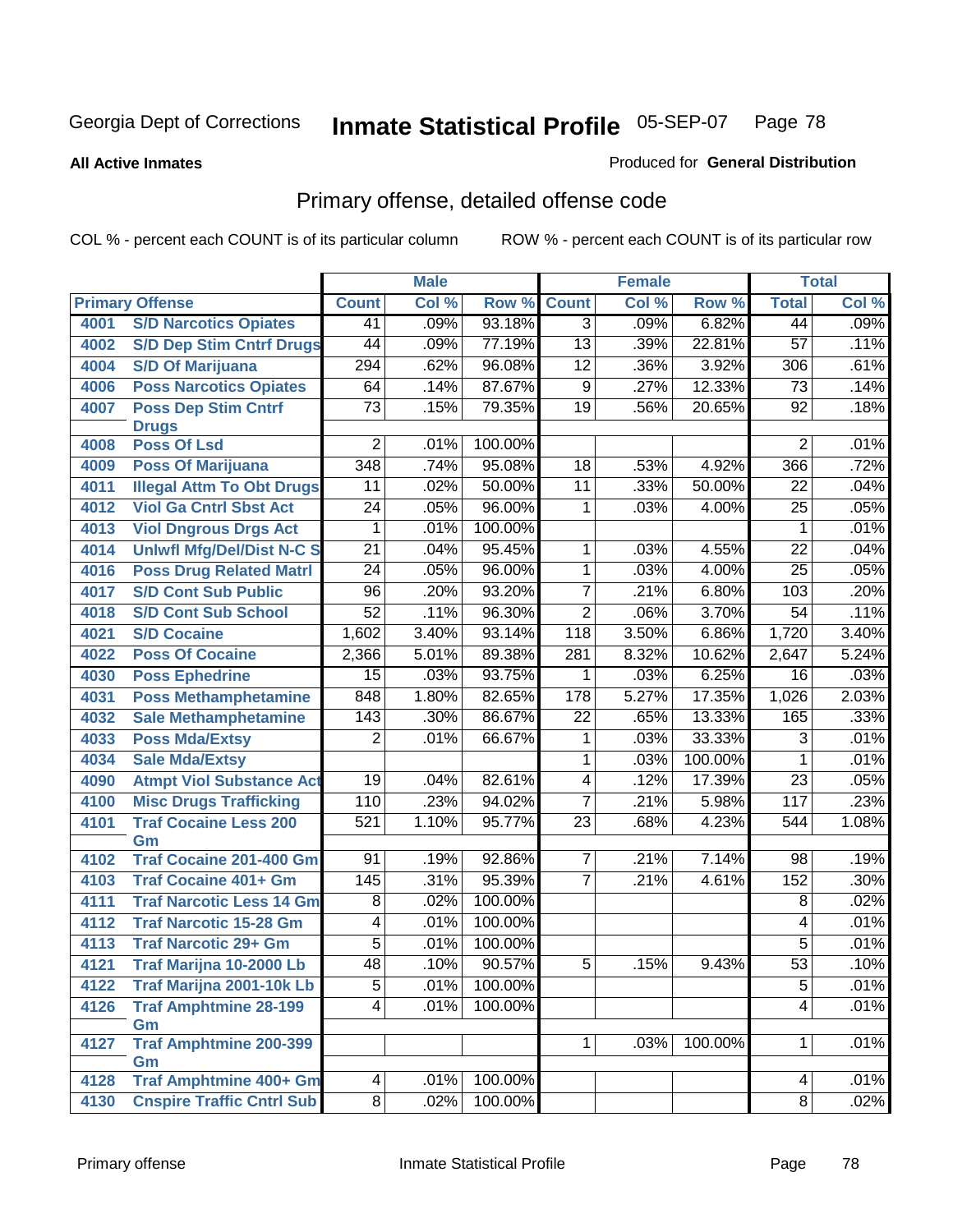**All Active Inmates**

#### Produced for **General Distribution**

# Primary offense, detailed offense code

|                      |                                     |                 | <b>Male</b> |         | <b>Female</b>   |       |        | <b>Total</b>     |       |
|----------------------|-------------------------------------|-----------------|-------------|---------|-----------------|-------|--------|------------------|-------|
|                      | <b>Primary Offense</b>              | <b>Count</b>    | Col %       | Row %   | <b>Count</b>    | Col % | Row %  | <b>Total</b>     | Col % |
| 4131                 | <b>Transactions Drug</b>            | 1               | .01%        | 100.00% |                 |       |        | 1                | .01%  |
|                      | <b>Objects</b>                      |                 |             |         |                 |       |        |                  |       |
| 4133                 | <b>Use Comm Facity Vio C</b>        | 3               | .01%        | 100.00% |                 |       |        | 3                | .01%  |
|                      | <b>Sub</b>                          | $\overline{36}$ |             | 85.71%  | $\overline{6}$  |       |        |                  | .08%  |
| 4134                 | <b>Att/Consprcy Commt</b><br>C/S/Of |                 | .08%        |         |                 | .18%  | 14.29% | 42               |       |
| 4140                 | <b>Traf Methamph 28-199</b>         | 301             | .64%        | 89.32%  | $\overline{36}$ | 1.07% | 10.68% | $\overline{337}$ | .67%  |
|                      | Gm                                  |                 |             |         |                 |       |        |                  |       |
| 4141                 | <b>Traf Methamph 200-399</b>        | $\overline{57}$ | .12%        | 91.94%  | $\overline{5}$  | .15%  | 8.06%  | 62               | .12%  |
|                      | Gm                                  |                 |             |         |                 |       |        |                  |       |
| 4142                 | Traf Methamph 400+ Gm               | 83              | .18%        | 97.65%  | $\overline{2}$  | .06%  | 2.35%  | 85               | .17%  |
| 4143                 | <b>Manf Methamph 28-199</b>         | $\overline{30}$ | .06%        | 83.33%  | $\overline{6}$  | .18%  | 16.67% | $\overline{36}$  | .07%  |
|                      | Gm                                  |                 |             |         |                 |       |        |                  |       |
| 4144                 | <b>Manf Methamph 200-399</b>        | $\overline{2}$  | .01%        | 100.00% |                 |       |        | 2                | .01%  |
|                      | Gm                                  |                 |             |         |                 |       |        |                  |       |
| 4146                 | <b>Traf Methamph Unspec</b><br>Amt  | 181             | .38%        | 90.05%  | $\overline{20}$ | .59%  | 9.95%  | 201              | .40%  |
| 4147                 | <b>Manf Methamph Unspec</b>         | 199             | .42%        | 93.43%  | 14              | .41%  | 6.57%  | $\overline{213}$ | .42%  |
|                      | Amt                                 |                 |             |         |                 |       |        |                  |       |
| 4150                 | <b>Traf Mda/Extsy 28-199gm</b>      | 3               | .01%        | 75.00%  | $\mathbf{1}$    | .03%  | 25.00% | 4                | .01%  |
| 5001                 | <b>Viol Motor Vehicle Laws</b>      | $\overline{31}$ | .07%        | 86.11%  | $\overline{5}$  | .15%  | 13.89% | $\overline{36}$  | .07%  |
| 5003                 | <b>Chop Shop Violation</b>          | $\overline{3}$  | .01%        | 100.00% |                 |       |        | $\overline{3}$   | .01%  |
| 5004                 | <b>Drvng Habtl Violator</b>         | 104             | .22%        | 95.41%  | $\overline{5}$  | .15%  | 4.59%  | 109              | .22%  |
| 5005                 | <b>Habit Traf Viol/Impaired</b>     | 6               | .01%        | 100.00% |                 |       |        | $\overline{6}$   | .01%  |
| 5006                 | <b>Habit Traf Viol/Other</b>        | $\overline{2}$  | .01%        | 66.67%  | 1               | .03%  | 33.33% | $\overline{3}$   | .01%  |
| 6000                 | <b>Misc Mrals/Pblic H/Safty</b>     | $\overline{19}$ | .04%        | 95.00%  | $\mathbf 1$     | .03%  | 5.00%  | $\overline{20}$  | .04%  |
| 6200                 | <b>Misc CorrectionI Inst Off</b>    | $\overline{12}$ | .03%        | 100.00% |                 |       |        | $\overline{12}$  | .02%  |
| 9901                 | <b>Conspiracy</b>                   | $\overline{37}$ | .08%        | 82.22%  | $\overline{8}$  | .24%  | 17.78% | 45               | .09%  |
| 9905                 | <b>Crmnl Atmpt</b>                  | $\overline{21}$ | .04%        | 91.30%  | $\overline{2}$  | .06%  | 8.70%  | $\overline{23}$  | .05%  |
| 9910                 | <b>Crmnl Solicitation</b>           | $\overline{3}$  | .01%        | 100.00% |                 |       |        | $\overline{3}$   | .01%  |
| 9911                 | <b>Party To A Crime</b>             | $\overline{2}$  | .01%        | 100.00% |                 |       |        | $\overline{2}$   | .01%  |
| 9914                 | <b>Gang Participation</b>           | 1               | .01%        | 100.00% |                 |       |        | $\mathbf 1$      | .01%  |
| <b>Total Rported</b> |                                     | 47,187          | 100%        | 93.32%  | 3,376           | 100%  | 6.68%  | 50,563           | 101%  |

| <b>Not Reported</b> | 2,303  | 195   | 2,498  |
|---------------------|--------|-------|--------|
| <b>Cotal</b>        | 49,490 | 3,571 | 53,061 |

| Mode (most frequent) | 1601 Burglary | 1701 Forgery 1st Degree | 1601 Burglary |
|----------------------|---------------|-------------------------|---------------|
|----------------------|---------------|-------------------------|---------------|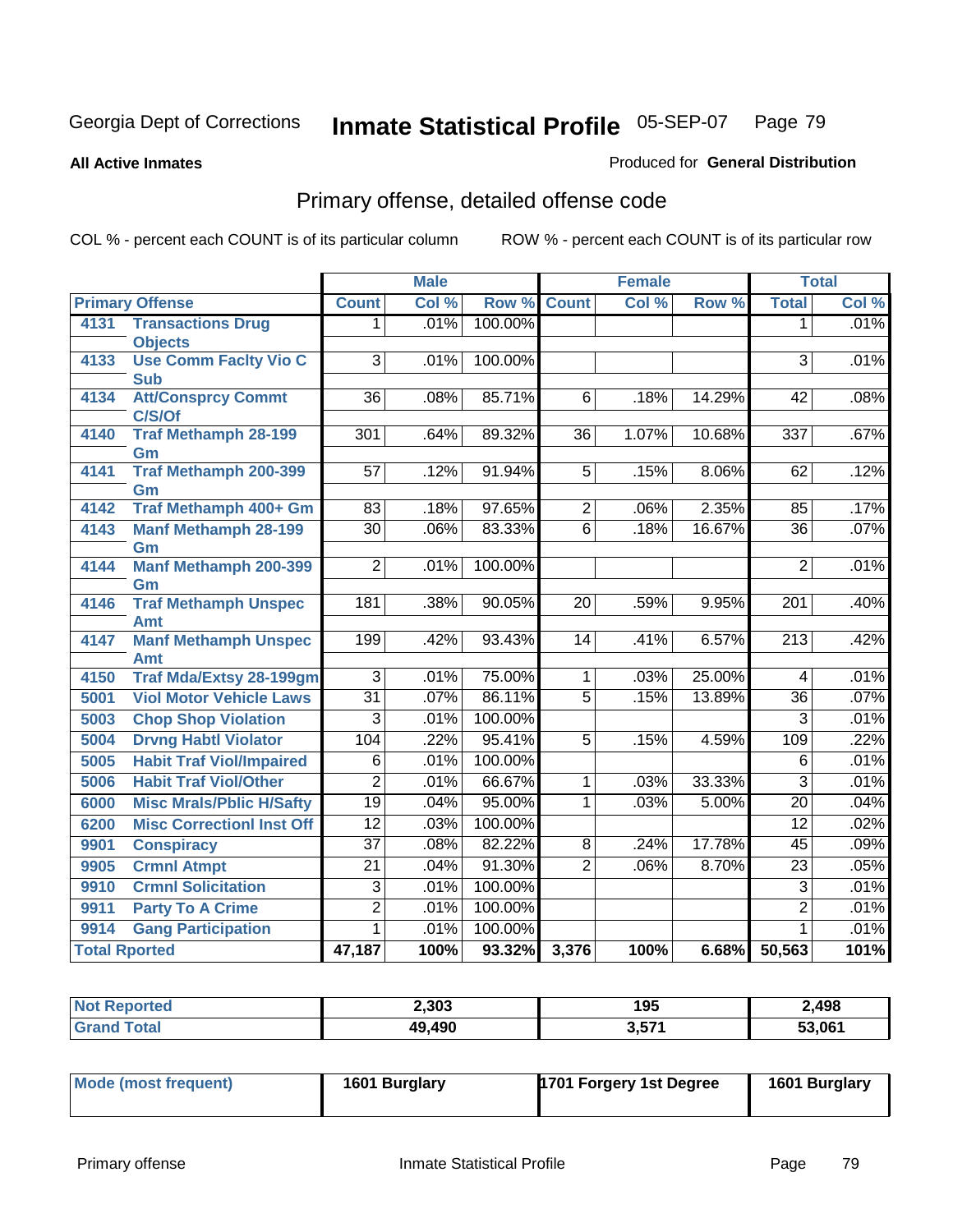**All Active Inmates**

#### Produced for **General Distribution**

# County of conviction of primary offense

|                         |                             |                  | <b>Male</b> |         |                 | <b>Female</b> |        |                  | <b>Total</b> |
|-------------------------|-----------------------------|------------------|-------------|---------|-----------------|---------------|--------|------------------|--------------|
|                         | <b>County of Conviction</b> | <b>Count</b>     | Col %       | Row %   | <b>Count</b>    | Col %         | Row %  | <b>Total</b>     | Col %        |
| 1                       | <b>Appling</b>              | $\overline{83}$  | .18%        | 94.32%  | $\overline{5}$  | .15%          | 5.68%  | 88               | .17%         |
| $\overline{2}$          | <b>Atkinson</b>             | $\overline{39}$  | .08%        | 95.12%  | $\overline{2}$  | .06%          | 4.88%  | 41               | .08%         |
| $\overline{\mathbf{3}}$ | <b>Bacon</b>                | $\overline{59}$  | .13%        | 98.33%  | 1               | .03%          | 1.67%  | 60               | .12%         |
| 4                       | <b>Baker</b>                | $\overline{13}$  | .03%        | 100.00% |                 |               |        | $\overline{13}$  | .03%         |
| 5                       | <b>Baldwin</b>              | $\overline{341}$ | .72%        | 94.46%  | $\overline{20}$ | .59%          | 5.54%  | 361              | .71%         |
| 6                       | <b>Banks</b>                | 80               | .17%        | 90.91%  | $\overline{8}$  | .24%          | 9.09%  | $\overline{88}$  | .17%         |
| 7                       | <b>Barrow</b>               | 258              | .55%        | 94.51%  | $\overline{15}$ | .44%          | 5.49%  | $\overline{273}$ | .54%         |
| 8                       | <b>Bartow</b>               | $\overline{549}$ | 1.16%       | 89.12%  | 67              | 1.98%         | 10.88% | 616              | 1.22%        |
| 9                       | <b>Ben Hill</b>             | $\overline{247}$ | .52%        | 93.21%  | $\overline{18}$ | .53%          | 6.79%  | 265              | .52%         |
| 10                      | <b>Berrien</b>              | 90               | .19%        | 90.00%  | 10              | .30%          | 10.00% | 100              | .20%         |
| 11                      | <b>Bibb</b>                 | 994              | 2.11%       | 94.85%  | $\overline{54}$ | 1.60%         | 5.15%  | 1,048            | 2.07%        |
| 12                      | <b>Bleckley</b>             | $\overline{93}$  | .20%        | 88.57%  | $\overline{12}$ | .36%          | 11.43% | 105              | .21%         |
| $\overline{13}$         | <b>Brantley</b>             | $\overline{48}$  | .10%        | 90.57%  | $\overline{5}$  | .15%          | 9.43%  | $\overline{53}$  | .10%         |
| 14                      | <b>Brooks</b>               | $\overline{67}$  | .14%        | 100.00% |                 |               |        | 67               | .13%         |
| 15                      | <b>Bryan</b>                | $\overline{95}$  | .20%        | 95.00%  | $\overline{5}$  | .15%          | 5.00%  | 100              | .20%         |
| 16                      | <b>Bulloch</b>              | 465              | .99%        | 94.13%  | 29              | .86%          | 5.87%  | 494              | .98%         |
| 17                      | <b>Burke</b>                | $\overline{201}$ | .43%        | 95.71%  | $\overline{9}$  | .27%          | 4.29%  | $\overline{210}$ | .42%         |
| 18                      | <b>Butts</b>                | 149              | .32%        | 95.51%  | $\overline{7}$  | .21%          | 4.49%  | 156              | .31%         |
| 19                      | <b>Calhoun</b>              | $\overline{43}$  | .09%        | 91.49%  | 4               | .12%          | 8.51%  | $\overline{47}$  | .09%         |
| 20                      | <b>Camden</b>               | 140              | .30%        | 93.96%  | $\overline{9}$  | .27%          | 6.04%  | $\overline{149}$ | .29%         |
| 21                      | <b>Candler</b>              | 89               | .19%        | 95.70%  | $\overline{4}$  | .12%          | 4.30%  | $\overline{93}$  | .18%         |
| 22                      | <b>Carroll</b>              | 540              | 1.14%       | 90.60%  | $\overline{56}$ | 1.66%         | 9.40%  | 596              | 1.18%        |
| 23                      | <b>Catoosa</b>              | 256              | .54%        | 91.10%  | $\overline{25}$ | .74%          | 8.90%  | 281              | .56%         |
| 24                      | <b>Charlton</b>             | $\overline{59}$  | .13%        | 96.72%  | $\overline{2}$  | .06%          | 3.28%  | 61               | .12%         |
| 25                      | <b>Chatham</b>              | 2,305            | 4.88%       | 94.90%  | 124             | 3.67%         | 5.10%  | 2,429            | 4.80%        |
| 26                      | <b>Chattahoochee</b>        | 20               | .04%        | 90.91%  | $\overline{2}$  | .06%          | 9.09%  | $\overline{22}$  | .04%         |
| 27                      | <b>Chattooga</b>            | $\overline{227}$ | .48%        | 90.80%  | $\overline{23}$ | .68%          | 9.20%  | 250              | .49%         |
| 28                      | <b>Cherokee</b>             | 540              | 1.14%       | 90.30%  | $\overline{58}$ | 1.72%         | 9.70%  | 598              | 1.18%        |
| 29                      | <b>Clarke</b>               | 463              | .98%        | 94.49%  | $\overline{27}$ | .80%          | 5.51%  | 490              | .97%         |
| 30                      | <b>Clay</b>                 | $\overline{23}$  | .05%        | 92.00%  | $\overline{2}$  | .06%          | 8.00%  | $\overline{25}$  | .05%         |
| 31                      | <b>Clayton</b>              | 1,548            | 3.28%       | 93.03%  | 116             | 3.44%         | 6.97%  | 1,664            | 3.29%        |
| 32                      | <b>Clinch</b>               | 46               | .10%        | 95.83%  | 2               | .06%          | 4.17%  | 48               | $.09\%$      |
| 33                      | <b>Cobb</b>                 | 2,562            | 5.43%       | 91.08%  | 251             | 7.43%         | 8.92%  | 2,813            | 5.56%        |
| 34                      | <b>Coffee</b>               | $\overline{2}15$ | .46%        | 91.88%  | 19              | .56%          | 8.12%  | 234              | .46%         |
| 35                      | <b>Colquitt</b>             | 304              | .64%        | 95.00%  | 16              | .47%          | 5.00%  | 320              | .63%         |
| 36                      | <b>Columbia</b>             | 293              | .62%        | 92.43%  | 24              | .71%          | 7.57%  | 317              | .63%         |
| 37                      | <b>Cook</b>                 | 128              | .27%        | 92.09%  | 11              | .33%          | 7.91%  | 139              | .27%         |
| 38                      | <b>Coweta</b>               | 535              | 1.13%       | 91.45%  | 50              | 1.48%         | 8.55%  | 585              | 1.16%        |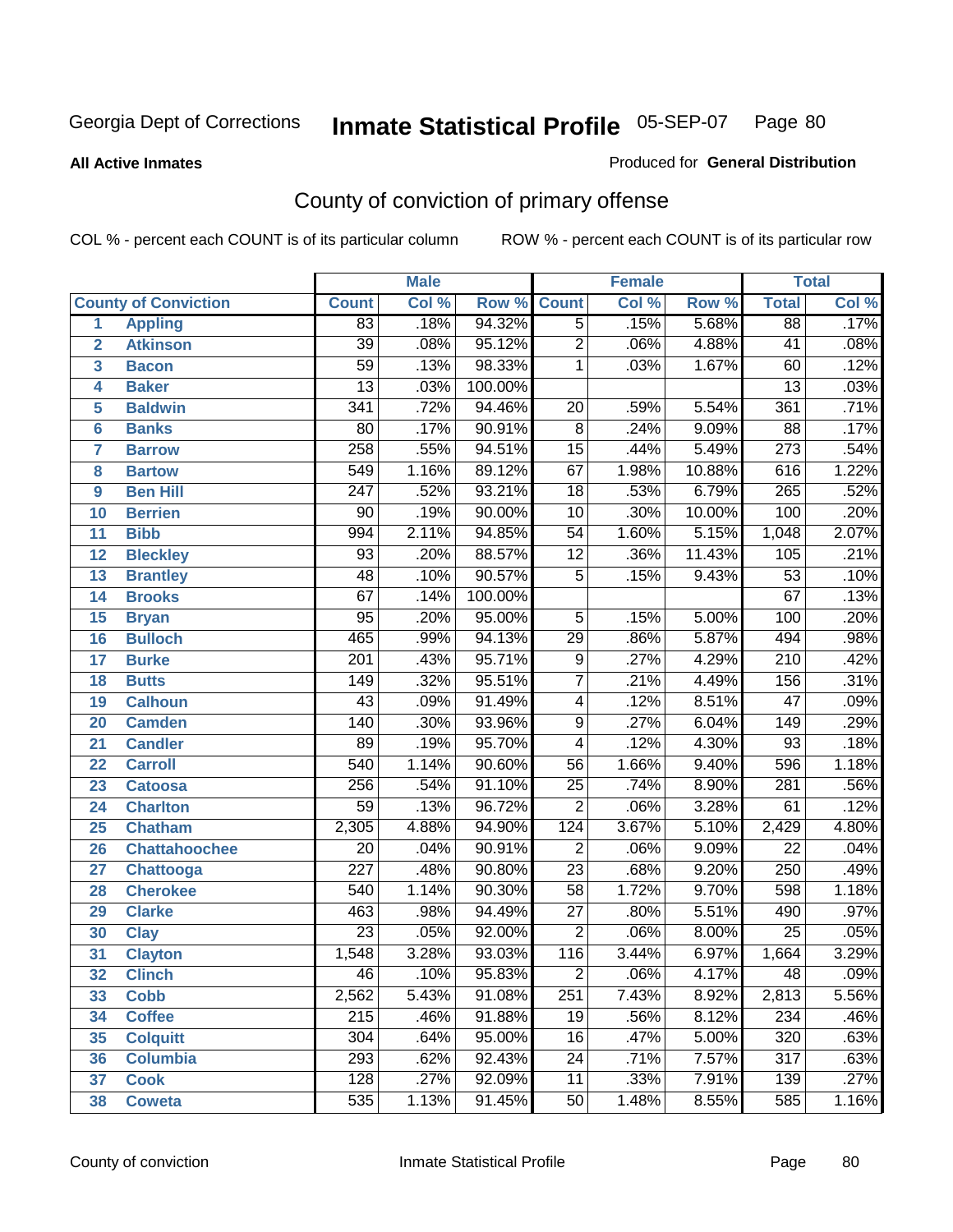Produced for **General Distribution**

#### **All Active Inmates**

# County of conviction of primary offense

|    |                             |                  | <b>Male</b> |         |                 | <b>Female</b> |        |                  | <b>Total</b> |
|----|-----------------------------|------------------|-------------|---------|-----------------|---------------|--------|------------------|--------------|
|    | <b>County of Conviction</b> | <b>Count</b>     | Col %       | Row %   | <b>Count</b>    | Col %         | Row %  | <b>Total</b>     | Col %        |
| 39 | <b>Crawford</b>             | $\overline{22}$  | .05%        | 84.62%  | $\overline{4}$  | .12%          | 15.38% | $\overline{26}$  | .05%         |
| 40 | <b>Crisp</b>                | $\overline{271}$ | .57%        | 92.81%  | $\overline{21}$ | .62%          | 7.19%  | 292              | .58%         |
| 41 | <b>Dade</b>                 | 138              | .29%        | 92.62%  | 11              | .33%          | 7.38%  | $\overline{149}$ | .29%         |
| 42 | <b>Dawson</b>               | 85               | .18%        | 89.47%  | 10              | .30%          | 10.53% | 95               | .19%         |
| 43 | <b>Decatur</b>              | 282              | .60%        | 92.46%  | $\overline{23}$ | .68%          | 7.54%  | $\overline{305}$ | .60%         |
| 44 | <b>Dekalb</b>               | 2,898            | 6.14%       | 94.86%  | 157             | 4.65%         | 5.14%  | 3,055            | 6.04%        |
| 45 | <b>Dodge</b>                | 170              | .36%        | 93.92%  | 11              | .33%          | 6.08%  | 181              | .36%         |
| 46 | <b>Dooly</b>                | 99               | .21%        | 96.12%  | 4               | .12%          | 3.88%  | 103              | .20%         |
| 47 | <b>Dougherty</b>            | 960              | 2.03%       | 93.93%  | 62              | 1.84%         | 6.07%  | 1,022            | 2.02%        |
| 48 | <b>Douglas</b>              | 1,071            | 2.27%       | 90.76%  | 109             | 3.23%         | 9.24%  | 1,180            | 2.33%        |
| 49 | <b>Early</b>                | $\overline{74}$  | .16%        | 100.00% |                 |               |        | $\overline{74}$  | .15%         |
| 50 | <b>Echols</b>               | 11               | .02%        | 100.00% |                 |               |        | 11               | .02%         |
| 51 | <b>Effingham</b>            | 165              | .35%        | 92.18%  | 14              | .41%          | 7.82%  | $\overline{179}$ | .35%         |
| 52 | <b>Elbert</b>               | 145              | .31%        | 92.36%  | $\overline{12}$ | .36%          | 7.64%  | 157              | .31%         |
| 53 | <b>Emanuel</b>              | 148              | .31%        | 95.48%  | $\overline{7}$  | .21%          | 4.52%  | 155              | .31%         |
| 54 | <b>Evans</b>                | 85               | .18%        | 97.70%  | $\overline{2}$  | .06%          | 2.30%  | $\overline{87}$  | .17%         |
| 55 | <b>Fannin</b>               | $\overline{96}$  | .20%        | 93.20%  | $\overline{7}$  | .21%          | 6.80%  | 103              | .20%         |
| 56 | <b>Fayette</b>              | 266              | .56%        | 91.72%  | $\overline{24}$ | .71%          | 8.28%  | 290              | .57%         |
| 57 | <b>Floyd</b>                | 785              | 1.66%       | 89.82%  | 89              | 2.64%         | 10.18% | 874              | 1.73%        |
| 58 | <b>Forsyth</b>              | $\overline{261}$ | .55%        | 89.69%  | 30              | .89%          | 10.31% | 291              | .58%         |
| 59 | <b>Franklin</b>             | 130              | .28%        | 92.20%  | $\overline{11}$ | .33%          | 7.80%  | 141              | .28%         |
| 60 | <b>Fulton</b>               | 4,168            | 8.83%       | 96.44%  | 154             | 4.56%         | 3.56%  | 4,322            | 8.55%        |
| 61 | Gilmer                      | 110              | .23%        | 89.43%  | $\overline{13}$ | .39%          | 10.57% | 123              | .24%         |
| 62 | <b>Glascock</b>             | $\overline{3}$   | .01%        | 75.00%  | 1               | .03%          | 25.00% | 4                | .01%         |
| 63 | <b>Glynn</b>                | 436              | .92%        | 96.25%  | $\overline{17}$ | .50%          | 3.75%  | 453              | .90%         |
| 64 | <b>Gordon</b>               | 280              | .59%        | 89.46%  | $\overline{33}$ | .98%          | 10.54% | $\overline{313}$ | .62%         |
| 65 | <b>Grady</b>                | $\overline{225}$ | .48%        | 94.54%  | $\overline{13}$ | .39%          | 5.46%  | 238              | .47%         |
| 66 | <b>Greene</b>               | 103              | .22%        | 93.64%  | 7               | .21%          | 6.36%  | 110              | .22%         |
| 67 | <b>Gwinnett</b>             | 1,630            | 3.45%       | 91.88%  | 144             | 4.27%         | 8.12%  | 1,774            | 3.51%        |
| 68 | <b>Habersham</b>            | 118              | .25%        | 91.47%  | 11              | .33%          | 8.53%  | 129              | .26%         |
| 69 | <b>Hall</b>                 | 739              | 1.57%       | 92.38%  | 61              | 1.81%         | 7.63%  | 800              | 1.58%        |
| 70 | <b>Hancock</b>              | 32               | .07%        | 94.12%  | 2               | .06%          | 5.88%  | 34               | $.07\%$      |
| 71 | <b>Haralson</b>             | $\overline{80}$  | .17%        | 93.02%  | $\overline{6}$  | .18%          | 6.98%  | 86               | .17%         |
| 72 | <b>Harris</b>               | $\overline{113}$ | .24%        | 98.26%  | $\overline{2}$  | .06%          | 1.74%  | 115              | .23%         |
| 73 | <b>Hart</b>                 | 103              | .22%        | 95.37%  | $\overline{5}$  | .15%          | 4.63%  | 108              | .21%         |
| 74 | <b>Heard</b>                | 60               | .13%        | 90.91%  | 6               | .18%          | 9.09%  | 66               | .13%         |
| 75 | <b>Henry</b>                | 520              | 1.10%       | 90.91%  | 52              | 1.54%         | 9.09%  | $\overline{572}$ | 1.13%        |
| 76 | <b>Houston</b>              | 571              | 1.21%       | 92.39%  | 47              | 1.39%         | 7.61%  | 618              | 1.22%        |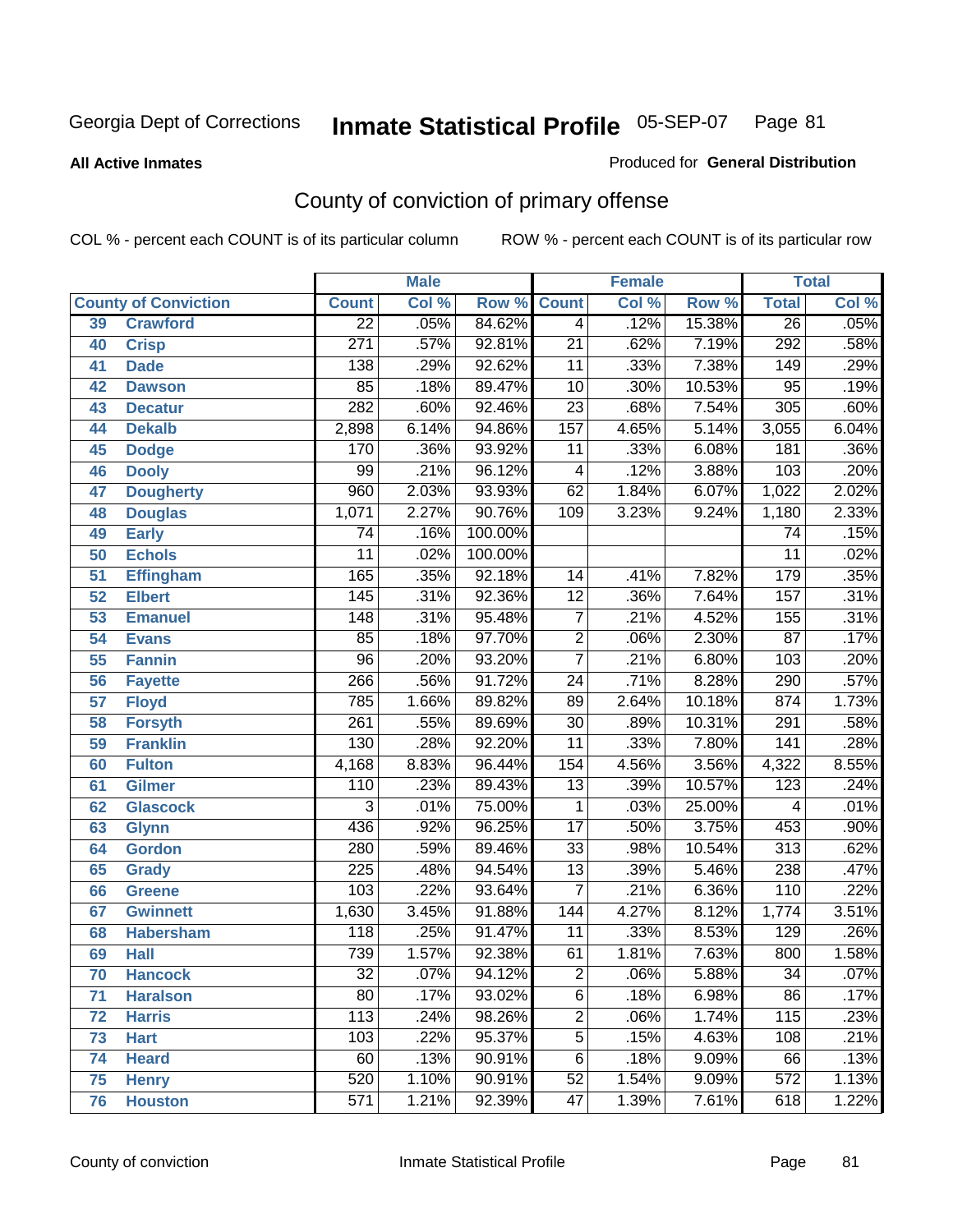#### **All Active Inmates**

#### Produced for **General Distribution**

# County of conviction of primary offense

|                 |                             |                  | <b>Male</b> |         |                  | <b>Female</b> |       |                  | <b>Total</b> |
|-----------------|-----------------------------|------------------|-------------|---------|------------------|---------------|-------|------------------|--------------|
|                 | <b>County of Conviction</b> | <b>Count</b>     | Col %       | Row %   | <b>Count</b>     | Col %         | Row % | <b>Total</b>     | Col %        |
| $\overline{77}$ | <b>Irwin</b>                | 65               | .14%        | 97.01%  | $\overline{2}$   | .06%          | 2.99% | 67               | .13%         |
| 78              | <b>Jackson</b>              | $\overline{202}$ | .43%        | 92.66%  | $\overline{16}$  | .47%          | 7.34% | $\overline{218}$ | .43%         |
| 79              | <b>Jasper</b>               | $\overline{58}$  | .12%        | 93.55%  | 4                | .12%          | 6.45% | 62               | .12%         |
| 80              | <b>Jeff Davis</b>           | $\overline{75}$  | .16%        | 93.75%  | $\overline{5}$   | .15%          | 6.25% | 80               | .16%         |
| 81              | <b>Jefferson</b>            | $\overline{105}$ | .22%        | 96.33%  | $\overline{4}$   | .12%          | 3.67% | 109              | .22%         |
| 82              | <b>Jenkins</b>              | 64               | .14%        | 91.43%  | $\overline{6}$   | .18%          | 8.57% | $\overline{70}$  | .14%         |
| 83              | <b>Johnson</b>              | $\overline{57}$  | .12%        | 95.00%  | $\overline{3}$   | .09%          | 5.00% | 60               | .12%         |
| 84              | <b>Jones</b>                | 138              | .29%        | 93.88%  | $\overline{9}$   | .27%          | 6.12% | $\overline{147}$ | .29%         |
| 85              | <b>Lamar</b>                | 83               | .18%        | 91.21%  | 8                | .24%          | 8.79% | $\overline{91}$  | .18%         |
| 86              | <b>Lanier</b>               | $\overline{39}$  | .08%        | 90.70%  | 4                | .12%          | 9.30% | $\overline{43}$  | .09%         |
| 87              | <b>Laurens</b>              | 304              | .64%        | 92.40%  | $\overline{25}$  | .74%          | 7.60% | 329              | .65%         |
| 88              | Lee                         | 67               | .14%        | 97.10%  | $\overline{2}$   | .06%          | 2.90% | 69               | .14%         |
| 89              | <b>Liberty</b>              | 257              | .54%        | 94.49%  | $\overline{15}$  | .44%          | 5.51% | $\overline{272}$ | .54%         |
| 90              | <b>Lincoln</b>              | $\overline{42}$  | .09%        | 100.00% |                  |               |       | 42               | .08%         |
| 91              | Long                        | $\overline{85}$  | .18%        | 96.59%  | $\overline{3}$   | .09%          | 3.41% | $\overline{88}$  | .17%         |
| 92              | <b>Lowndes</b>              | 607              | 1.29%       | 95.14%  | $\overline{31}$  | .92%          | 4.86% | 638              | 1.26%        |
| 93              | <b>Lumpkin</b>              | $\overline{87}$  | .18%        | 91.58%  | $\overline{8}$   | .24%          | 8.42% | $\overline{95}$  | .19%         |
| 94              | <b>Macon</b>                | $\overline{70}$  | .15%        | 95.89%  | $\overline{3}$   | .09%          | 4.11% | $\overline{73}$  | .14%         |
| 95              | <b>Madison</b>              | 146              | .31%        | 94.81%  | $\overline{8}$   | .24%          | 5.19% | 154              | .30%         |
| 96              | <b>Marion</b>               | $\overline{54}$  | .11%        | 93.10%  | 4                | .12%          | 6.90% | $\overline{58}$  | .11%         |
| 97              | <b>Mcduffie</b>             | 190              | .40%        | 95.00%  | $\overline{10}$  | .30%          | 5.00% | $\overline{200}$ | .40%         |
| 98              | <b>Mcintosh</b>             | 62               | .13%        | 93.94%  | 4                | .12%          | 6.06% | 66               | .13%         |
| 99              | <b>Meriwether</b>           | 195              | .41%        | 94.20%  | $\overline{12}$  | .36%          | 5.80% | $\overline{207}$ | .41%         |
| 100             | <b>Miller</b>               | $\overline{32}$  | .07%        | 96.97%  | $\mathbf{1}$     | .03%          | 3.03% | $\overline{33}$  | .07%         |
| 101             | <b>Mitchell</b>             | 176              | .37%        | 91.67%  | $\overline{16}$  | .47%          | 8.33% | $\overline{192}$ | .38%         |
| 102             | <b>Monroe</b>               | 179              | .38%        | 92.75%  | 14               | .41%          | 7.25% | 193              | .38%         |
| 103             | <b>Montgomery</b>           | $\overline{43}$  | .09%        | 97.73%  | 1                | .03%          | 2.27% | 44               | .09%         |
| 104             | <b>Morgan</b>               | $\overline{86}$  | .18%        | 92.47%  | $\overline{7}$   | .21%          | 7.53% | $\overline{93}$  | .18%         |
| 105             | <b>Murray</b>               | $\overline{248}$ | .53%        | 92.19%  | $\overline{21}$  | .62%          | 7.81% | 269              | .53%         |
| 106             | <b>Muscogee</b>             | 1,750            | 3.71%       | 93.98%  | $\overline{112}$ | 3.32%         | 6.02% | 1,862            | 3.68%        |
| 107             | <b>Newton</b>               | $\overline{514}$ | 1.09%       | 92.11%  | 44               | 1.30%         | 7.89% | 558              | 1.10%        |
| 108             | <b>Oconee</b>               | 52               | .11%        | 94.55%  | 3                | .09%          | 5.45% | 55               | .11%         |
| 109             | <b>Oglethorpe</b>           | $\overline{48}$  | .10%        | 94.12%  | $\overline{3}$   | .09%          | 5.88% | $\overline{51}$  | .10%         |
| 110             | <b>Paulding</b>             | 208              | .44%        | 94.12%  | $\overline{13}$  | .39%          | 5.88% | $\overline{221}$ | .44%         |
| 111             | <b>Peach</b>                | 85               | .18%        | 98.84%  | 1                | .03%          | 1.16% | 86               | .17%         |
| 112             | <b>Pickens</b>              | 80               | .17%        | 93.02%  | 6                | .18%          | 6.98% | 86               | .17%         |
| 113             | <b>Pierce</b>               | $\overline{52}$  | .11%        | 98.11%  | 1                | .03%          | 1.89% | $\overline{53}$  | .10%         |
| 114             | <b>Pike</b>                 | 39               | .08%        | 92.86%  | $\overline{3}$   | .09%          | 7.14% | 42               | .08%         |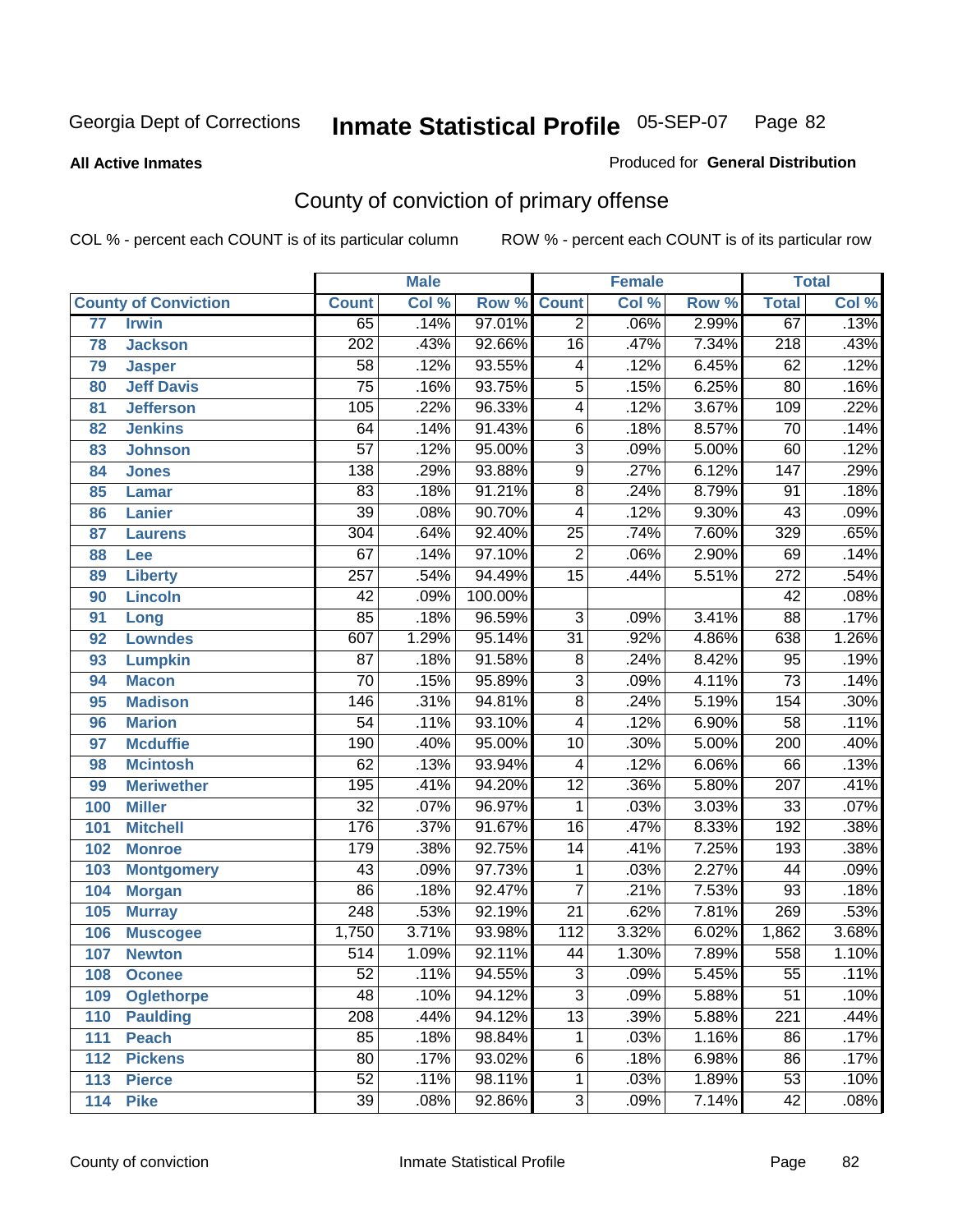**All Active Inmates**

### Produced for **General Distribution**

# County of conviction of primary offense

|                             |                  | <b>Male</b> |                    |                 | <b>Female</b> |        |                  | <b>Total</b> |
|-----------------------------|------------------|-------------|--------------------|-----------------|---------------|--------|------------------|--------------|
| <b>County of Conviction</b> | <b>Count</b>     | Col %       | <b>Row % Count</b> |                 | Col %         | Row %  | <b>Total</b>     | Col %        |
| 115<br><b>Polk</b>          | 124              | .26%        | 94.66%             | $\overline{7}$  | .21%          | 5.34%  | 131              | .26%         |
| 116<br><b>Pulaski</b>       | $\overline{72}$  | .15%        | 87.80%             | 10              | .30%          | 12.20% | $\overline{82}$  | .16%         |
| 117<br><b>Putnam</b>        | 125              | .26%        | 97.66%             | $\overline{3}$  | .09%          | 2.34%  | $\overline{128}$ | .25%         |
| 118<br>Quitman              | $\overline{15}$  | .03%        | 100.00%            |                 |               |        | $\overline{15}$  | .03%         |
| 119<br><b>Rabun</b>         | 68               | .14%        | 93.15%             | $\overline{5}$  | .15%          | 6.85%  | $\overline{73}$  | .14%         |
| 120<br><b>Randolph</b>      | $\overline{43}$  | .09%        | 97.73%             | 1               | .03%          | 2.27%  | 44               | .09%         |
| <b>Richmond</b><br>121      | 1,774            | 3.76%       | 94.31%             | 107             | 3.17%         | 5.69%  | 1,881            | 3.72%        |
| 122<br><b>Rockdale</b>      | 389              | .82%        | 91.96%             | 34              | 1.01%         | 8.04%  | 423              | .84%         |
| 123<br><b>Schley</b>        | $\overline{25}$  | .05%        | 100.00%            |                 |               |        | $\overline{25}$  | .05%         |
| 124<br><b>Screven</b>       | $\overline{127}$ | .27%        | 95.49%             | $\overline{6}$  | .18%          | 4.51%  | 133              | .26%         |
| 125<br><b>Seminole</b>      | $\overline{72}$  | .15%        | 91.14%             | $\overline{7}$  | .21%          | 8.86%  | 79               | .16%         |
| 126<br><b>Spalding</b>      | 570              | 1.21%       | 91.64%             | $\overline{52}$ | 1.54%         | 8.36%  | 622              | 1.23%        |
| 127<br><b>Stephens</b>      | 179              | .38%        | 88.61%             | $\overline{23}$ | .68%          | 11.39% | 202              | .40%         |
| 128<br><b>Stewart</b>       | $\overline{34}$  | .07%        | 94.44%             | $\overline{2}$  | .06%          | 5.56%  | $\overline{36}$  | .07%         |
| 129<br><b>Sumter</b>        | 235              | .50%        | 94.76%             | $\overline{13}$ | .39%          | 5.24%  | $\overline{248}$ | .49%         |
| <b>Talbot</b><br>130        | $\overline{37}$  | .08%        | 92.50%             | $\overline{3}$  | .09%          | 7.50%  | 40               | .08%         |
| 131<br><b>Taliaferro</b>    | $\overline{13}$  | .03%        | 86.67%             | $\overline{2}$  | .06%          | 13.33% | $\overline{15}$  | .03%         |
| <b>Tattnall</b><br>132      | 153              | .32%        | 95.63%             | $\overline{7}$  | .21%          | 4.38%  | 160              | .32%         |
| 133<br><b>Taylor</b>        | $\overline{77}$  | .16%        | 95.06%             | $\overline{4}$  | .12%          | 4.94%  | $\overline{81}$  | .16%         |
| <b>Telfair</b><br>134       | $\overline{129}$ | .27%        | 90.21%             | 14              | .41%          | 9.79%  | $\overline{143}$ | .28%         |
| 135<br><b>Terrell</b>       | $\overline{73}$  | .15%        | 98.65%             | $\mathbf{1}$    | .03%          | 1.35%  | $\overline{74}$  | .15%         |
| 136<br><b>Thomas</b>        | 290              | .61%        | 93.85%             | $\overline{19}$ | .56%          | 6.15%  | 309              | .61%         |
| 137<br><b>Tift</b>          | 316              | .67%        | 96.05%             | $\overline{13}$ | .39%          | 3.95%  | 329              | .65%         |
| <b>Toombs</b><br>138        | 246              | .52%        | 92.48%             | 20              | .59%          | 7.52%  | 266              | .53%         |
| 139<br><b>Towns</b>         | $\overline{30}$  | .06%        | 88.24%             | $\overline{4}$  | .12%          | 11.76% | $\overline{34}$  | .07%         |
| <b>Treutlen</b><br>140      | $\overline{70}$  | .15%        | 97.22%             | $\overline{2}$  | .06%          | 2.78%  | $\overline{72}$  | .14%         |
| 141<br><b>Troup</b>         | 688              | 1.46%       | 91.98%             | 60              | 1.78%         | 8.02%  | 748              | 1.48%        |
| 142<br><b>Turner</b>        | 68               | .14%        | 95.77%             | $\overline{3}$  | .09%          | 4.23%  | 71               | .14%         |
| 143<br><b>Twiggs</b>        | $\overline{43}$  | .09%        | 89.58%             | $\overline{5}$  | .15%          | 10.42% | 48               | .09%         |
| 144<br><b>Union</b>         | 63               | .13%        | 95.45%             | $\overline{3}$  | .09%          | 4.55%  | 66               | .13%         |
| 145<br><b>Upson</b>         | 235              | .50%        | 90.73%             | $\overline{24}$ | .71%          | 9.27%  | 259              | .51%         |
| 146<br><b>Walker</b>        | 389              | .82%        | 89.43%             | 46              | 1.36%         | 10.57% | 435              | $.86\%$      |
| 147<br><b>Walton</b>        | $\overline{313}$ | .66%        | 94.56%             | $\overline{18}$ | .53%          | 5.44%  | 331              | .65%         |
| 148<br><b>Ware</b>          | 331              | .70%        | 94.84%             | 18              | .53%          | 5.16%  | 349              | .69%         |
| 149<br><b>Warren</b>        | 41               | .09%        | 93.18%             | 3               | .09%          | 6.82%  | 44               | .09%         |
| <b>Washington</b><br>150    | 115              | .24%        | 95.04%             | 6               | .18%          | 4.96%  | 121              | .24%         |
| 151<br><b>Wayne</b>         | 153              | .32%        | 91.07%             | 15              | .44%          | 8.93%  | 168              | .33%         |
| 152<br><b>Webster</b>       | $\overline{12}$  | .03%        | 92.31%             | $\mathbf{1}$    | .03%          | 7.69%  | 13               | .03%         |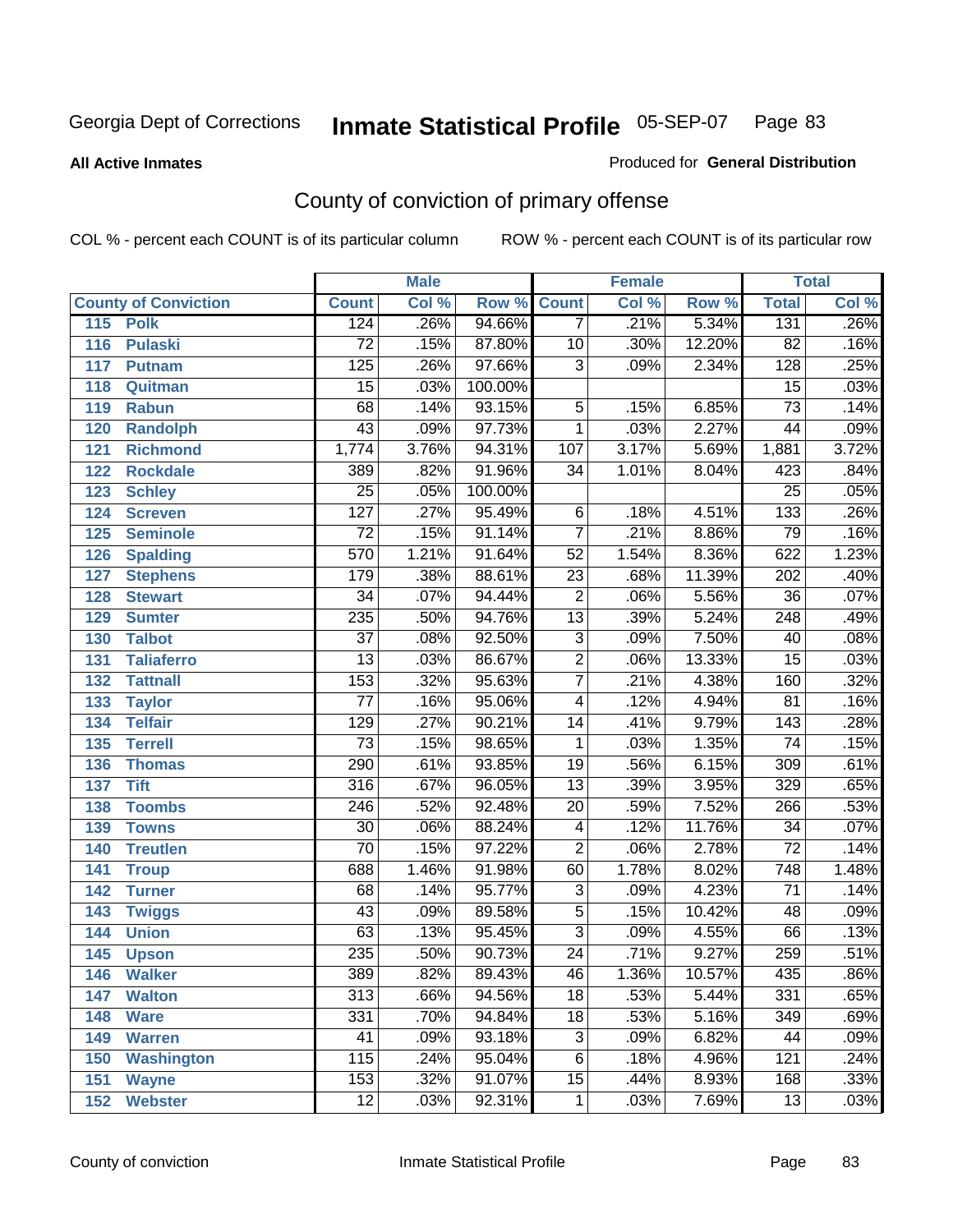**All Active Inmates**

#### Produced for **General Distribution**

# County of conviction of primary offense

|                             |                 | <b>Male</b> |                    |       | <b>Female</b> |        |                 | <b>Total</b> |
|-----------------------------|-----------------|-------------|--------------------|-------|---------------|--------|-----------------|--------------|
| <b>County of Conviction</b> | <b>Count</b>    | Col %       | <b>Row % Count</b> |       | Col %         | Row %  | <b>Total</b>    | Col %        |
| <b>Wheeler</b><br>153       | 25              | $.05\%$     | 92.59%             | 2     | .06%          | 7.41%  | $\overline{27}$ | .05%         |
| <b>White</b><br>154         | 82              | .17%        | 87.23%             | 12    | .36%          | 12.77% | 94              | .19%         |
| <b>Whitfield</b><br>155     | 708             | 1.50%       | 90.31%             | 76    | 2.25%         | 9.69%  | 784             | 1.55%        |
| <b>Wilcox</b><br>156        | 56              | .12%        | 93.33%             | 4     | .12%          | 6.67%  | 60              | .12%         |
| <b>Wilkes</b><br>157        | 75 <sub>1</sub> | .16%        | 93.75%             | 5     | .15%          | 6.25%  | 80              | .16%         |
| <b>Wilkinson</b><br>158     | 66              | .14%        | 97.06%             | 2     | .06%          | 2.94%  | 68              | $.13\%$      |
| <b>Worth</b><br>159         | 134             | .28%        | 94.37%             | 8     | .24%          | 5.63%  | 142             | .28%         |
| <b>Total Rported</b>        | 47,187          | 100%        | 93.32%             | 3,376 | 100%          | 6.68%  | 50,563          | 100%         |

| тео<br>NI. | 2,303      | 195         | 2,498  |
|------------|------------|-------------|--------|
|            | .490<br>49 | 2571<br>J,J | 53.061 |

| <b>Mo</b><br>uent) | ™ulton<br>____ | obb∶ |  |
|--------------------|----------------|------|--|
|                    |                |      |  |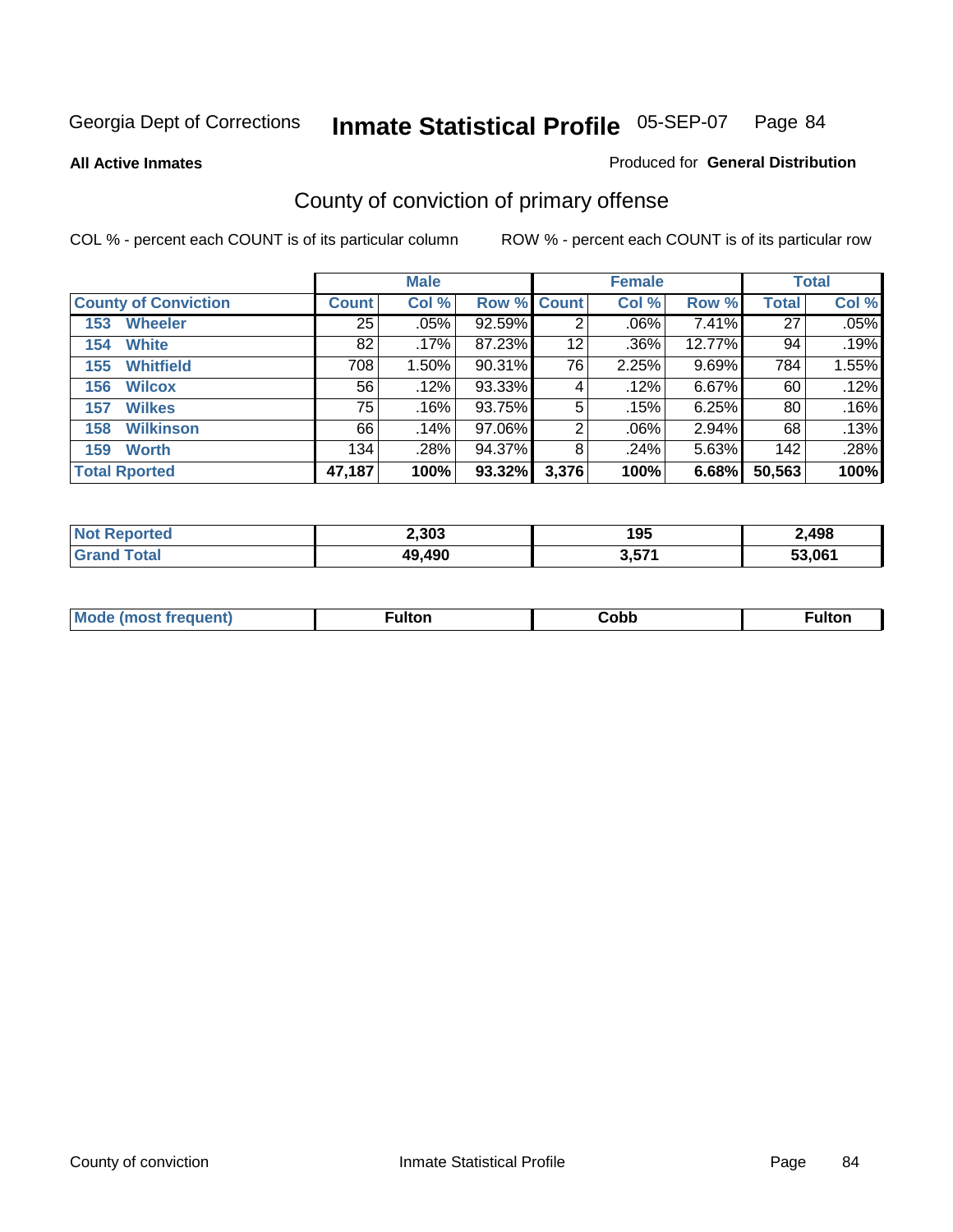**All Active Inmates**

#### Produced for **General Distribution**

# Circuit of conviction of primary offense

|                         |                                 |                  | <b>Male</b> |        |                  | <b>Female</b> |        |                  | <b>Total</b> |
|-------------------------|---------------------------------|------------------|-------------|--------|------------------|---------------|--------|------------------|--------------|
|                         | <b>Circuit of Conviction</b>    | <b>Count</b>     | Col %       | Row %  | <b>Count</b>     | Col %         | Row %  | <b>Total</b>     | Col %        |
| 1                       | <b>Alapaha Circuit</b>          | 342              | .72%        | 92.18% | $\overline{29}$  | .86%          | 7.82%  | 371              | .73%         |
| $\overline{2}$          | <b>Alcovy Circuit</b>           | $\overline{827}$ | 1.75%       | 93.03% | 62               | 1.84%         | 6.97%  | 889              | 1.76%        |
| $\overline{\mathbf{3}}$ | <b>Atlanta Circuit</b>          | 4,168            | 8.83%       | 96.44% | 154              | 4.56%         | 3.56%  | 4,322            | 8.55%        |
| 4                       | <b>Atlantic Circuit</b>         | $\overline{737}$ | 1.56%       | 95.34% | $\overline{36}$  | 1.07%         | 4.66%  | $\overline{773}$ | 1.53%        |
| 5                       | <b>Augusta Circuit</b>          | 2,268            | 4.81%       | 94.19% | $\overline{140}$ | 4.15%         | 5.81%  | 2,408            | 4.76%        |
| $6\phantom{a}$          | <b>Blue Ridge Circuit</b>       | $\overline{540}$ | 1.14%       | 90.30% | $\overline{58}$  | 1.72%         | 9.70%  | 598              | 1.18%        |
| $\overline{7}$          | <b>Brunswick Circuit</b>        | 887              | 1.88%       | 94.56% | $\overline{51}$  | 1.51%         | 5.44%  | 938              | 1.86%        |
| 8                       | <b>Chattahoochee Circuit</b>    | 2,051            | 4.35%       | 94.17% | $\overline{127}$ | 3.76%         | 5.83%  | 2,178            | 4.31%        |
| 9                       | <b>Cherokee Circuit</b>         | 829              | 1.76%       | 89.24% | 100              | 2.96%         | 10.76% | $\overline{929}$ | 1.84%        |
| 10                      | <b>Clayton Circuit</b>          | 1,548            | 3.28%       | 93.03% | 116              | 3.44%         | 6.97%  | 1,664            | 3.29%        |
| 11                      | <b>Cobb Circuit</b>             | 2,562            | 5.43%       | 91.08% | $\overline{251}$ | 7.43%         | 8.92%  | 2,813            | 5.56%        |
| 12                      | <b>Conasauga Circuit</b>        | 956              | 2.03%       | 90.79% | $\overline{97}$  | 2.87%         | 9.21%  | 1,053            | 2.08%        |
| 13                      | <b>Cordele Circuit</b>          | 673              | 1.43%       | 93.47% | $\overline{47}$  | 1.39%         | 6.53%  | 720              | 1.42%        |
| 14                      | <b>Coweta Circuit</b>           | 2,018            | 4.28%       | 91.64% | 184              | 5.45%         | 8.36%  | 2,202            | 4.35%        |
| 15                      | <b>Dougherty Circuit</b>        | 960              | 2.03%       | 93.93% | 62               | 1.84%         | 6.07%  | 1,022            | 2.02%        |
| 16                      | <b>Dublin Circuit</b>           | 474              | 1.00%       | 93.12% | $\overline{35}$  | 1.04%         | 6.88%  | 509              | 1.01%        |
| 17                      | <b>Eastern Circuit</b>          | 2,305            | 4.88%       | 94.90% | 124              | 3.67%         | 5.10%  | 2,429            | 4.80%        |
| 18                      | <b>Flint Circuit</b>            | 520              | 1.10%       | 90.91% | $\overline{52}$  | 1.54%         | 9.09%  | $\overline{572}$ | 1.13%        |
| 19                      | <b>Griffin Circuit</b>          | 1,110            | 2.35%       | 91.51% | 103              | 3.05%         | 8.49%  | 1,213            | 2.40%        |
| 20                      | <b>Gwinnett Circuit</b>         | 1,630            | 3.45%       | 91.88% | 144              | 4.27%         | 8.12%  | 1,774            | 3.51%        |
| 21                      | <b>Houston Circuit</b>          | $\overline{571}$ | 1.21%       | 92.39% | $\overline{47}$  | 1.39%         | 7.61%  | 618              | 1.22%        |
| $\overline{22}$         | <b>Lookout Mountain Circuit</b> | 1,010            | 2.14%       | 90.58% | 105              | 3.11%         | 9.42%  | 1,115            | 2.21%        |
| 23                      | <b>Macon Circuit</b>            | 1,101            | 2.33%       | 94.91% | 59               | 1.75%         | 5.09%  | 1,160            | 2.29%        |
| 24                      | <b>Middle Circuit</b>           | $\overline{703}$ | 1.49%       | 94.49% | $\overline{41}$  | 1.21%         | 5.51%  | $\overline{744}$ | 1.47%        |
| 25                      | <b>Mountain Circuit</b>         | 365              | .77%        | 90.35% | $\overline{39}$  | 1.16%         | 9.65%  | 404              | .80%         |
| 26                      | <b>Northeastern Circuit</b>     | 824              | 1.75%       | 92.07% | $\overline{71}$  | 2.10%         | 7.93%  | 895              | 1.77%        |
| 27                      | <b>Northern Circuit</b>         | 572              | 1.21%       | 93.62% | $\overline{39}$  | 1.16%         | 6.38%  | 611              | 1.21%        |
| 28                      | <b>Ocmulgee Circuit</b>         | 949              | 2.01%       | 94.62% | $\overline{54}$  | 1.60%         | 5.38%  | 1,003            | 1.98%        |
| 29                      | <b>Oconee Circuit</b>           | 532              | 1.13%       | 91.41% | $\overline{50}$  | 1.48%         | 8.59%  | 582              | 1.15%        |
| 30                      | <b>Ogeechee Circuit</b>         | $\overline{821}$ | 1.74%       | 93.72% | $\overline{55}$  | 1.63%         | 6.28%  | 876              | 1.73%        |
| $\overline{31}$         | <b>Pataula Circuit</b>          | $\overline{332}$ | .70%        | 96.51% | $\overline{12}$  | .36%          | 3.49%  | 344              | .68%         |
| 32                      | <b>Piedmont Circuit</b>         | 540              | 1.14%       | 93.26% | 39               | 1.16%         | 6.74%  | 579              | 1.15%        |
| 33                      | <b>Rome Circuit</b>             | 785              | 1.66%       | 89.82% | 89               | 2.64%         | 10.18% | 874              | 1.73%        |
| 34                      | <b>South Georgia Circuit</b>    | 739              | 1.57%       | 92.96% | $\overline{56}$  | 1.66%         | 7.04%  | 795              | 1.57%        |
| 35                      | <b>Southern Circuit</b>         | 1,279            | 2.71%       | 95.09% | 66               | 1.95%         | 4.91%  | 1,345            | 2.66%        |
| 36                      | <b>Southwestern Circuit</b>     | 443              | .94%        | 95.47% | 21               | .62%          | 4.53%  | 464              | .92%         |
| 37                      | <b>Stone Mountain Circuit</b>   | 2,898            | 6.14%       | 94.86% | 157              | 4.65%         | 5.14%  | 3,055            | 6.04%        |
| 38                      | <b>Tallapoosa Circuit</b>       | 204              | .43%        | 94.01% | 13               | .39%          | 5.99%  | $\overline{217}$ | .43%         |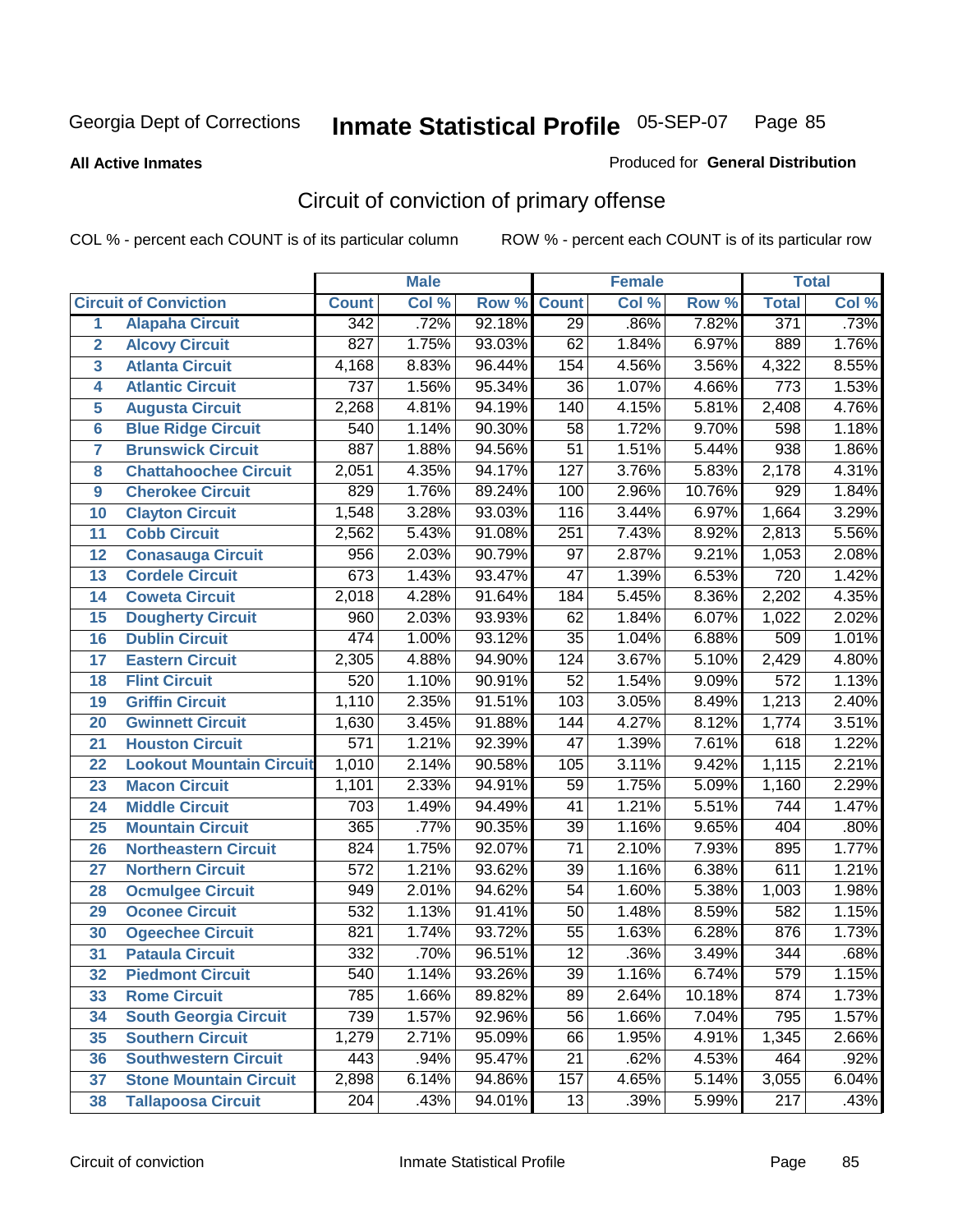**All Active Inmates**

#### Produced for **General Distribution**

# Circuit of conviction of primary offense

|    |                              |              | <b>Male</b> |        |                 | <b>Female</b> |        |              | <b>Total</b> |
|----|------------------------------|--------------|-------------|--------|-----------------|---------------|--------|--------------|--------------|
|    | <b>Circuit of Conviction</b> | <b>Count</b> | Col %       | Row %  | <b>Count</b>    | Col %         | Row %  | <b>Total</b> | Col %        |
| 39 | <b>Tifton Circuit</b>        | 583          | 1.24%       | 95.73% | $\overline{26}$ | $.77\%$       | 4.27%  | 609          | 1.20%        |
| 40 | <b>Toombs Circuit</b>        | 364          | .77%        | 94.55% | 21              | .62%          | 5.45%  | 385          | .76%         |
| 41 | <b>Waycross Circuit</b>      | 764          | 1.62%       | 94.32% | 46              | 1.36%         | 5.68%  | 810          | 1.60%        |
| 42 | <b>Western Circuit</b>       | 515          | 1.09%       | 94.50% | 30              | .89%          | 5.50%  | 545          | 1.08%        |
| 43 | <b>Rockdale Circuit</b>      | 389          | .82%        | 91.96% | 34              | 1.01%         | 8.04%  | 423          | .84%         |
| 44 | <b>Douglas Circuit</b>       | 1,071        | 2.27%       | 90.76% | 109             | 3.23%         | 9.24%  | 1,180        | 2.33%        |
| 45 | <b>Appalachian Circuit</b>   | 286          | .61%        | 91.67% | 26              | .77%          | 8.33%  | 312          | .62%         |
| 46 | <b>Enotah Circuit</b>        | 262          | .56%        | 90.66% | 27              | $.80\%$       | 9.34%  | 289          | .57%         |
| 47 | <b>Bell-Forsyth Circuit</b>  | 261          | .55%        | 89.69% | 30              | .89%          | 10.31% | 291          | .58%         |
| 48 | <b>Towaliga Circuit</b>      | 411          | $.87\%$     | 93.41% | 29              | .86%          | 6.59%  | 440          | .87%         |
| 49 | <b>Paulding Circuit</b>      | 208          | .44%        | 94.12% | 13              | .39%          | 5.88%  | 221          | .44%         |
|    | <b>Total Rported</b>         | 47,187       | 100%        | 93.32% | 3,376           | 100%          | 6.68%  | 50,563       | 100%         |

| тес | 2,303  | 195               | 2,498  |
|-----|--------|-------------------|--------|
|     | 49,490 | 2 571<br>. ו שועי | 53.061 |

| <b>M</b> ດ<br>.<br>. | $+1$ ant $\cdot$<br>ιαπιω<br>. <i>. .</i> | ∶obb<br>- - - - - | 'anta |
|----------------------|-------------------------------------------|-------------------|-------|
|----------------------|-------------------------------------------|-------------------|-------|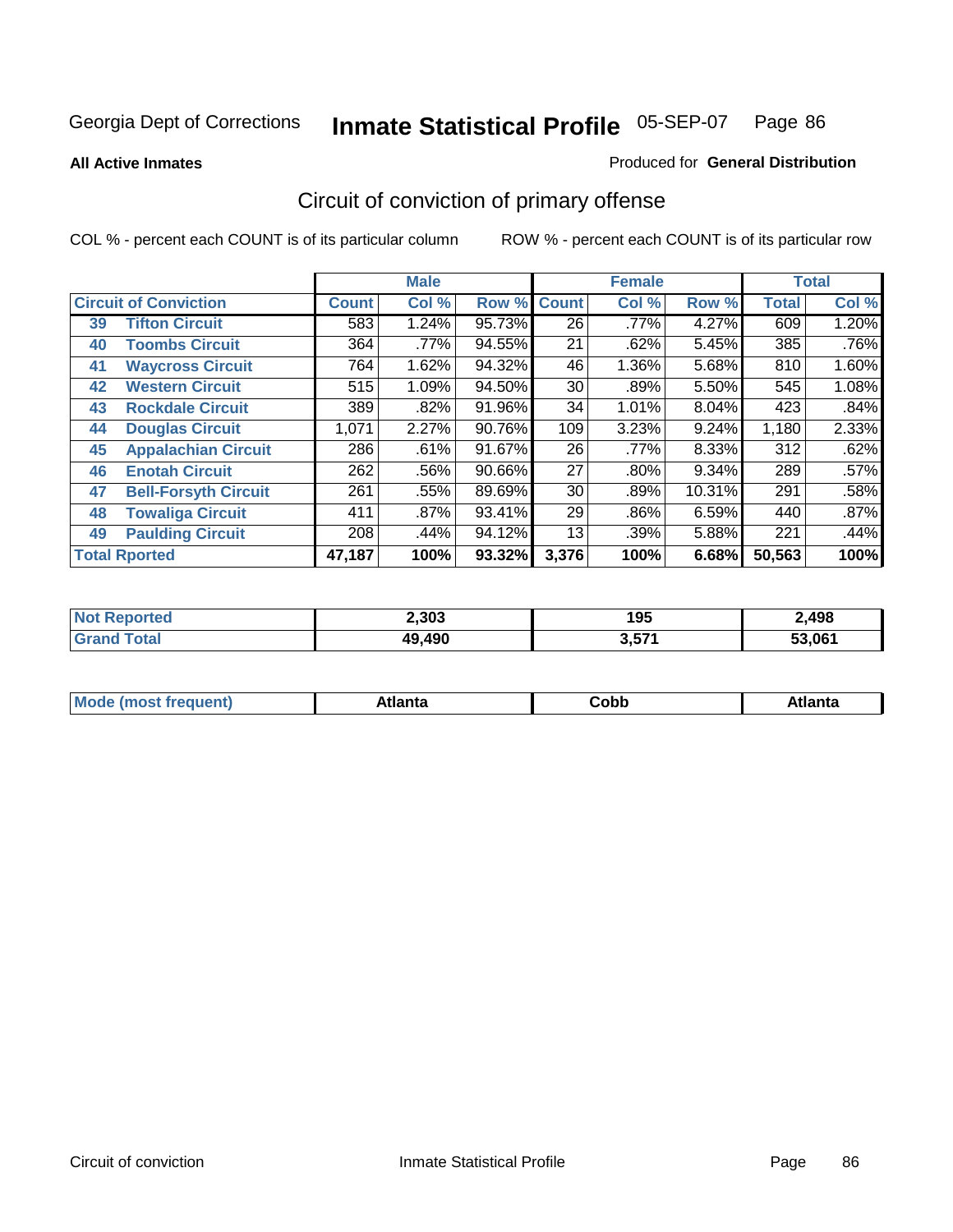### **All Active Inmates**

### Produced for **General Distribution**

### Years served (jail + prison) in this incarceration

|                              |                  | <b>Male</b> |         |                  | <b>Female</b> |        |                  | <b>Total</b> |
|------------------------------|------------------|-------------|---------|------------------|---------------|--------|------------------|--------------|
| <b>Years Served</b>          | <b>Count</b>     | Col %       | Row %   | <b>Count</b>     | Col %         | Row %  | <b>Total</b>     | Col%         |
| Less than one year           | 7,044            | 15.13%      | 88.31%  | 932              | 27.88%        | 11.69% | 7,976            | 15.98%       |
| 1 to 1.99 years              | 10,095           | 21.68%      | 90.96%  | 1,003            | 30.00%        | 9.04%  | 11,098           | 22.24%       |
| 2 to 2.99 years              | 6,455            | 13.87%      | 93.60%  | 441              | 13.19%        | 6.40%  | 6,896            | 13.82%       |
| 3 to 3.99 years              | 3,913            | 8.41%       | 94.95%  | $\overline{208}$ | 6.22%         | 5.05%  | 4,121            | 8.26%        |
| 4 to 4.99 years              | 2,984            | 6.41%       | 95.49%  | 141              | 4.22%         | 4.51%  | 3,125            | 6.26%        |
| 5 to 5.99 years              | 2,201            | 4.73%       | 95.12%  | 113              | 3.38%         | 4.88%  | 2,314            | 4.64%        |
| 6 to 6.99 years              | 1,999            | 4.29%       | 96.01%  | 83               | 2.48%         | 3.99%  | 2,082            | 4.17%        |
| $\overline{7}$ to 7.99 years | 1,665            | 3.58%       | 95.80%  | $\overline{73}$  | 2.18%         | 4.20%  | 1,738            | 3.48%        |
| 8 to 8.99 years              | 1,579            | 3.39%       | 95.87%  | 68               | 2.03%         | 4.13%  | 1,647            | 3.30%        |
| 9 to 9.99 years              | 1,554            | 3.34%       | 96.16%  | 62               | 1.85%         | 3.84%  | 1,616            | 3.24%        |
| 10 to 10.99 years            | 1,143            | 2.46%       | 96.70%  | $\overline{39}$  | 1.17%         | 3.30%  | 1,182            | 2.37%        |
| 11 to 11.99 years            | 890              | 1.91%       | 97.16%  | $\overline{26}$  | 0.78%         | 2.84%  | $\overline{916}$ | 1.84%        |
| 12 to 12.99 years            | 780              | 1.68%       | 96.65%  | $\overline{27}$  | 0.81%         | 3.35%  | 807              | 1.62%        |
| 13 to 13.99 years            | $\overline{703}$ | 1.51%       | 95.39%  | $\overline{34}$  | 1.02%         | 4.61%  | $\overline{737}$ | 1.48%        |
| 14 to 14.99 years            | 631              | 1.36%       | 97.38%  | $\overline{17}$  | 0.51%         | 2.62%  | 648              | 1.30%        |
| 15 to 15.99 years            | 479              | 1.03%       | 96.77%  | 16               | 0.48%         | 3.23%  | 495              | 0.99%        |
| 16 to 16.99 years            | 441              | 0.95%       | 97.35%  | $\overline{12}$  | 0.36%         | 2.65%  | 453              | 0.91%        |
| 17 to 17.99 years            | 346              | 0.74%       | 95.84%  | $\overline{15}$  | 0.45%         | 4.16%  | 361              | 0.72%        |
| 18 to 18.99 years            | 286              | 0.61%       | 98.28%  | $\overline{5}$   | 0.15%         | 1.72%  | 291              | 0.58%        |
| 19 to 19.99 years            | 265              | 0.57%       | 96.01%  | $\overline{11}$  | 0.33%         | 3.99%  | $\overline{276}$ | 0.55%        |
| 20 to 20.99 years            | 192              | 0.41%       | 98.46%  | $\overline{3}$   | 0.09%         | 1.54%  | 195              | 0.39%        |
| 21 to 21.99 years            | 162              | 0.35%       | 98.78%  | $\overline{2}$   | 0.06%         | 1.22%  | 164              | 0.33%        |
| 22 to 22.99 years            | 138              | 0.30%       | 98.57%  | $\overline{2}$   | 0.06%         | 1.43%  | 140              | 0.28%        |
| 23 to 23.99 years            | 109              | 0.23%       | 96.46%  | $\overline{4}$   | 0.12%         | 3.54%  | $\overline{113}$ | 0.23%        |
| 24 to 24.99 years            | 85               | 0.18%       | 98.84%  | 1                | 0.03%         | 1.16%  | 86               | 0.17%        |
| 25 to 25.99 years            | $\overline{81}$  | 0.17%       | 97.59%  | $\overline{2}$   | 0.06%         | 2.41%  | 83               | 0.17%        |
| 26 to 26.99 years            | 64               | 0.14%       | 100.00% |                  |               |        | 64               | 0.13%        |
| 27 to 27.99 years            | 58               | 0.12%       | 98.31%  | $\mathbf{1}$     | 0.03%         | 1.69%  | 59               | 0.12%        |
| 28 to 28.99 years            | $\overline{39}$  | 0.08%       | 97.50%  | 1                | 0.03%         | 2.50%  | $\overline{40}$  | 0.08%        |
| 29 to 29.99 years            | 40               | 0.09%       | 100.00% |                  |               |        | 40               | 0.08%        |
| Thirty + years               | 133              | 0.29%       | 99.25%  | $\mathbf{1}$     | 0.03%         | 0.75%  | 134              | 0.27%        |
| <b>Total Reported</b>        | 46,554           | 100%        | 93.30%  | 3,343            | 100%          | 6.70%  | 49,897           | 100%         |

| <b>Not Reported</b>            | 2.936           | 228                | 3,164           |
|--------------------------------|-----------------|--------------------|-----------------|
| <b>Grand Total</b>             | 49,490          | 3,571              | 53,061          |
|                                |                 |                    |                 |
| <b>Mean</b><br>(average)       | 5.08            | 3.14               | 4.95            |
| <b>Median (middle)</b>         | 2.93            | 1.66               | 2.81            |
| <b>Mode</b><br>(most frequent) | 1 to 1.99 years | Less than one year | 1 to 1.99 years |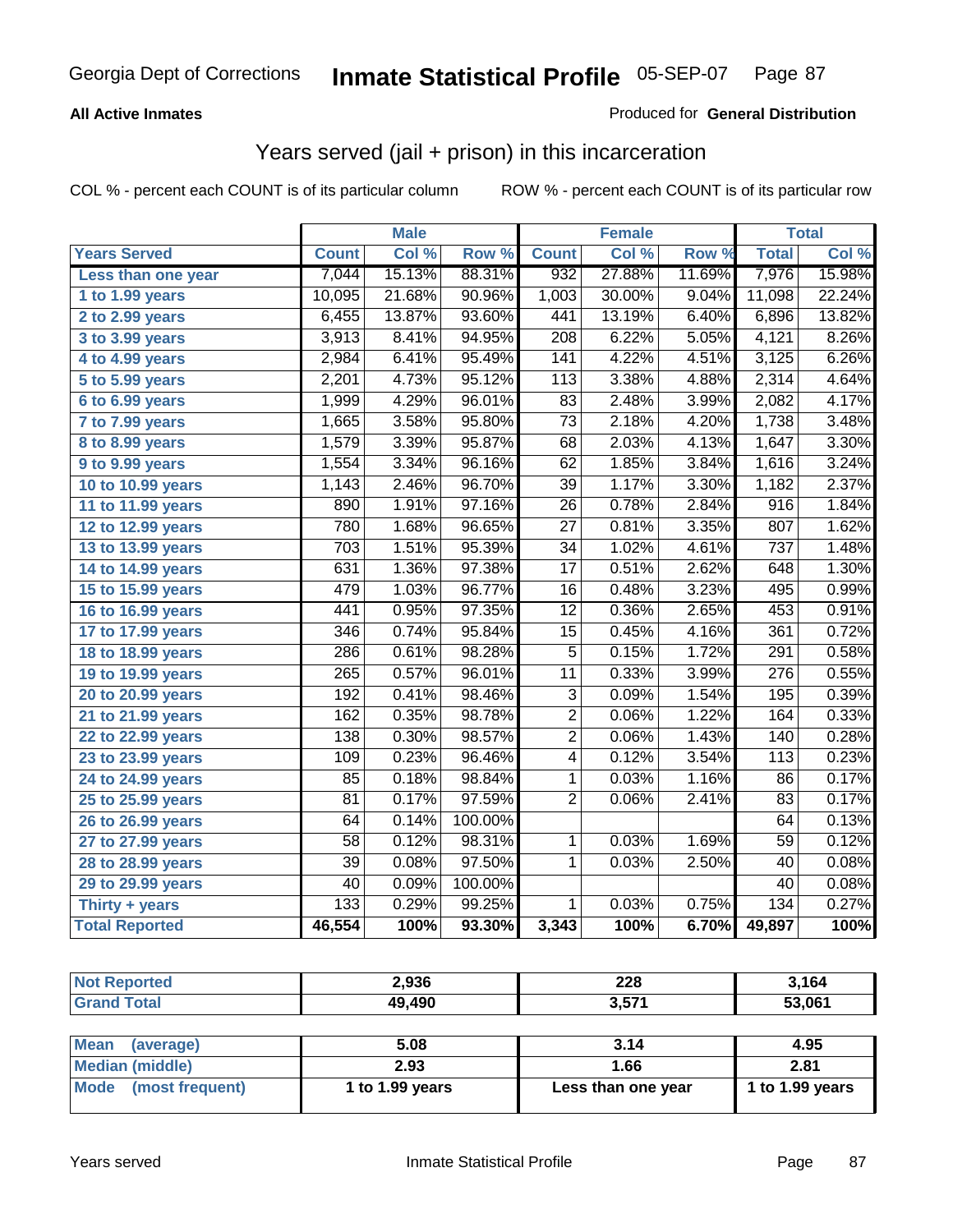#### **All Active Inmates**

Produced for **General Distribution**

### Results of most recent HIV tests

|                         |              | <b>Male</b> |         |              | <b>Female</b> |          |              | Total  |
|-------------------------|--------------|-------------|---------|--------------|---------------|----------|--------------|--------|
| <b>HIV Test Results</b> | <b>Count</b> | Col %       | Row %   | <b>Count</b> | Col %         | Row %    | <b>Total</b> | Col %  |
| <b>Positive</b>         | 879          | $1.82\%$    | 91.37%  | 83           | 2.45%         | $8.63\%$ | 962          | 1.86%  |
| <b>Negative</b>         | 47,490       | 98.16%      | 93.50%  | 3,300        | 97.55%        | $6.50\%$ | 50,790       | 98.12% |
| <b>Indeterminate</b>    | 9            | 0.02%       | 100.00% |              |               |          |              | 0.02%  |
| <b>Refused</b>          |              | 0.01%       | 100.00% |              |               |          |              | 0.01%  |
| <b>Total Reported</b>   | 48,379       | 100%        | 93.46%  | 3,383        | 100%          | 6.54%    | 51,762       | 100.0% |

| <b>Not Reported</b>   | 444    | 188   | 299, ا |
|-----------------------|--------|-------|--------|
| <b>Grand</b><br>Total | 49.490 | 3,571 | 53,061 |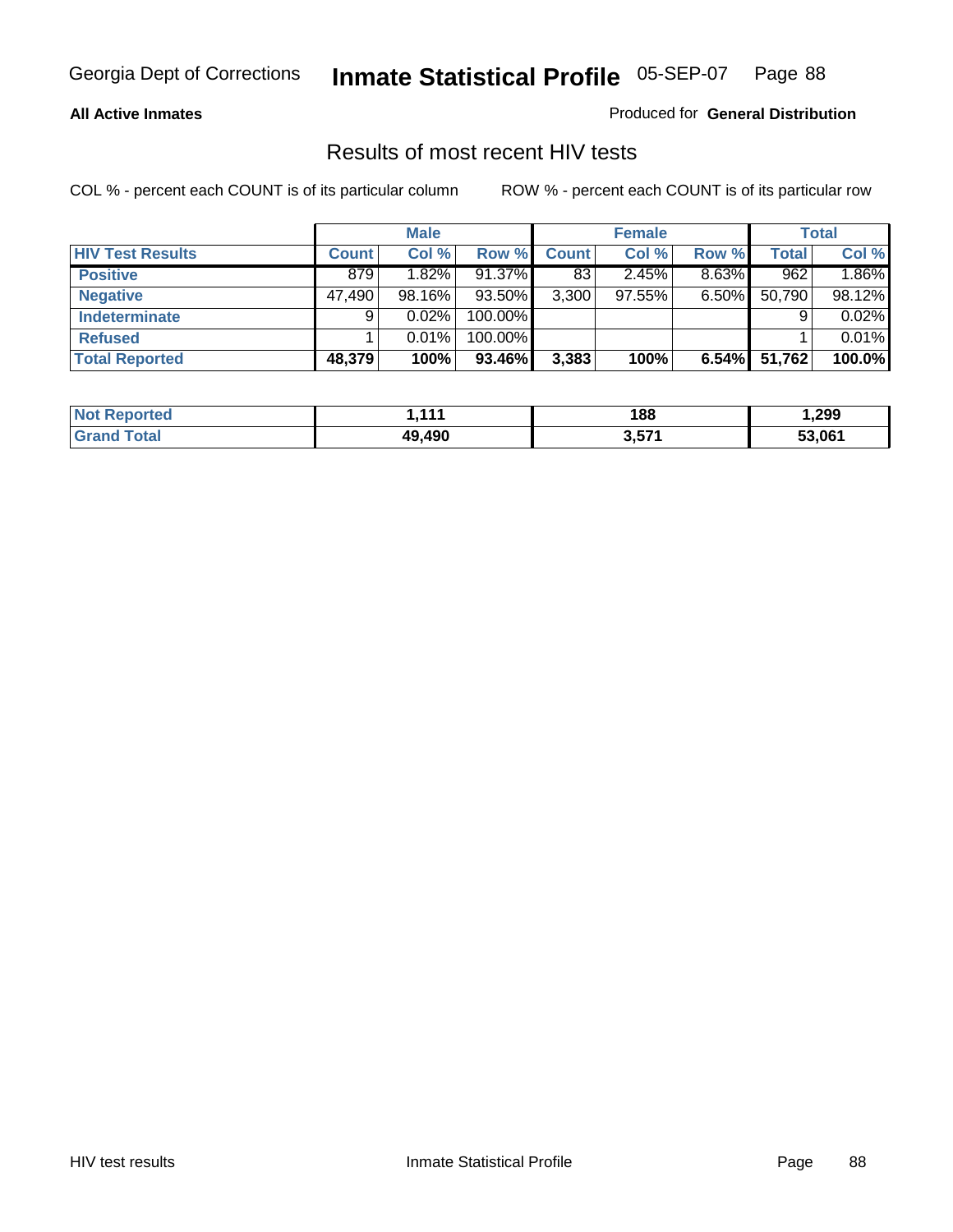#### **All Active Inmates**

Produced for **General Distribution**

### Results of most recent syphilis test

|                                 |              | <b>Male</b> |        |                  | <b>Female</b> |          |              | Total  |
|---------------------------------|--------------|-------------|--------|------------------|---------------|----------|--------------|--------|
| <b>Syphilis Test Results</b>    | <b>Count</b> | Col %       | Row %  | <b>Count</b>     | Col %         | Row %    | $\tau$ otal  | Col %  |
| <b>Positive on current test</b> | 875          | 1.83%       | 86.04% | 142 <sub>1</sub> | 4.20%         | 13.96%   | 1.017        | 1.99%  |
| <b>Negative</b>                 | 46,813       | $98.17\%$   | 93.53% | 3,238            | $95.80\%$     | $6.47\%$ | 50,051       | 98.01% |
| <b>Total Reported</b>           | 47,688       | 100%        | 93.38% | 3,380            | 100%          |          | 6.62% 51,068 | 100%   |

| <b>Not Reported</b> | .802   | 191   | 993. ا |
|---------------------|--------|-------|--------|
| <b>Grand Total</b>  | 49.490 | 3,571 | 53,061 |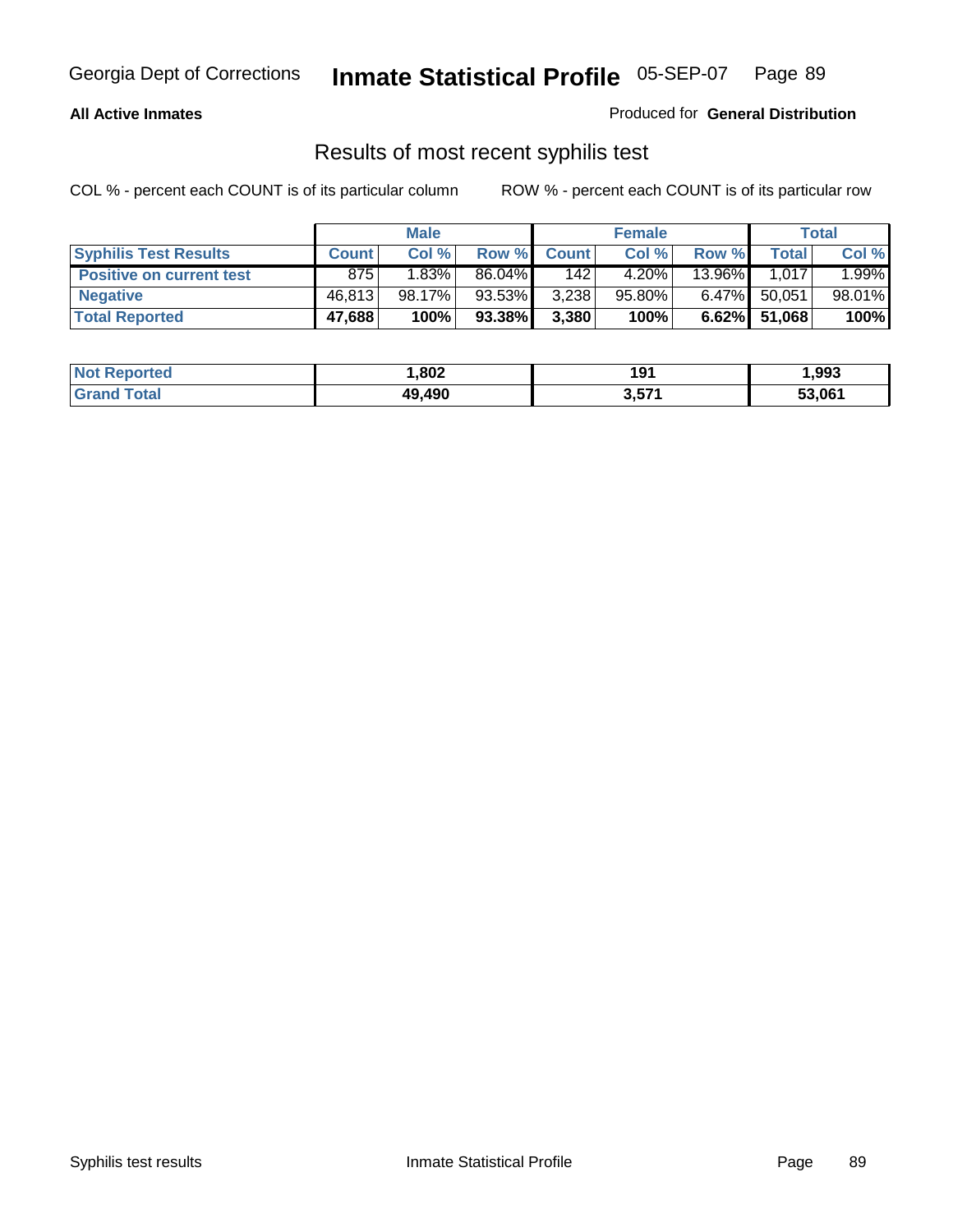#### **All Active Inmates**

Produced for **General Distribution**

### Results of most recent Hepatitis-C test

|                                 |              | <b>Male</b> |         |              | <b>Female</b> |          |             | Total  |
|---------------------------------|--------------|-------------|---------|--------------|---------------|----------|-------------|--------|
| <b>Hepatitis-C Test Results</b> | <b>Count</b> | Col %       | Row %I  | <b>Count</b> | Col %         | Row %    | $\tau$ otal | Col %  |
| <b>Positive on current test</b> | 170          | 53.13%      | 97.70%I |              | $57.14\%$     | $2.30\%$ | 174         | 53.21% |
| <b>Negative</b>                 | 150          | 46.88%      | 98.04%  |              | 42.86%        | $1.96\%$ | 153         | 46.79% |
| <b>Total Reported</b>           | 320          | 100%        | 97.86%  |              | 100%          | 2.14%    | 327         | 100%   |

| <b>Not Reported</b> | 49,170 | 3,564 | 52,734 |
|---------------------|--------|-------|--------|
| <b>Grand Total</b>  | 49.490 | 3,571 | 53,061 |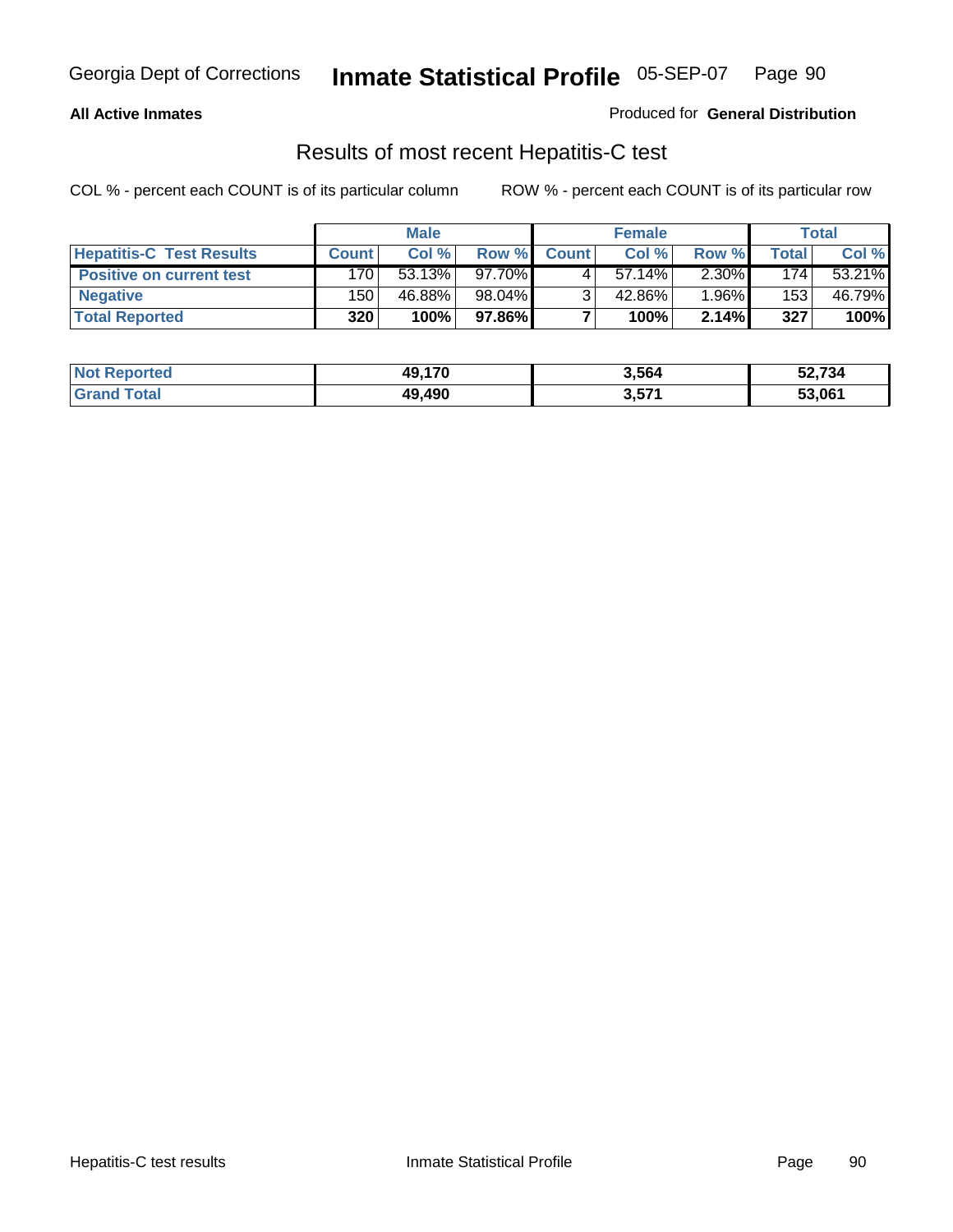#### **All Active Inmates**

#### Produced for **General Distribution**

### Results of most recent pregnancy test

|                                 |              | <b>Male</b> |          |              | <b>Female</b> |         |       | Total  |
|---------------------------------|--------------|-------------|----------|--------------|---------------|---------|-------|--------|
| <b>Pregnancy Test Results</b>   | <b>Count</b> | Col %       | Row %    | <b>Count</b> | Col %         | Row %   | Total | Col %  |
| <b>Positive on current test</b> |              |             |          | 64           | $1.96\%$      | 100.00% | 64    | 1.96%  |
| <b>Negative</b>                 |              |             |          | 3.202        | 98.04%        | 100.00% | 3,202 | 98.04% |
| <b>Total Reported</b>           |              | $\%$        | $0.00\%$ | 3,266        | 100%          | 100.00% | 3,266 | 100%   |

| <b>Not Reported</b> | 49.490 | 305   | 49,795 |
|---------------------|--------|-------|--------|
| <b>Grand Total</b>  | 49.490 | 3,571 | 53,061 |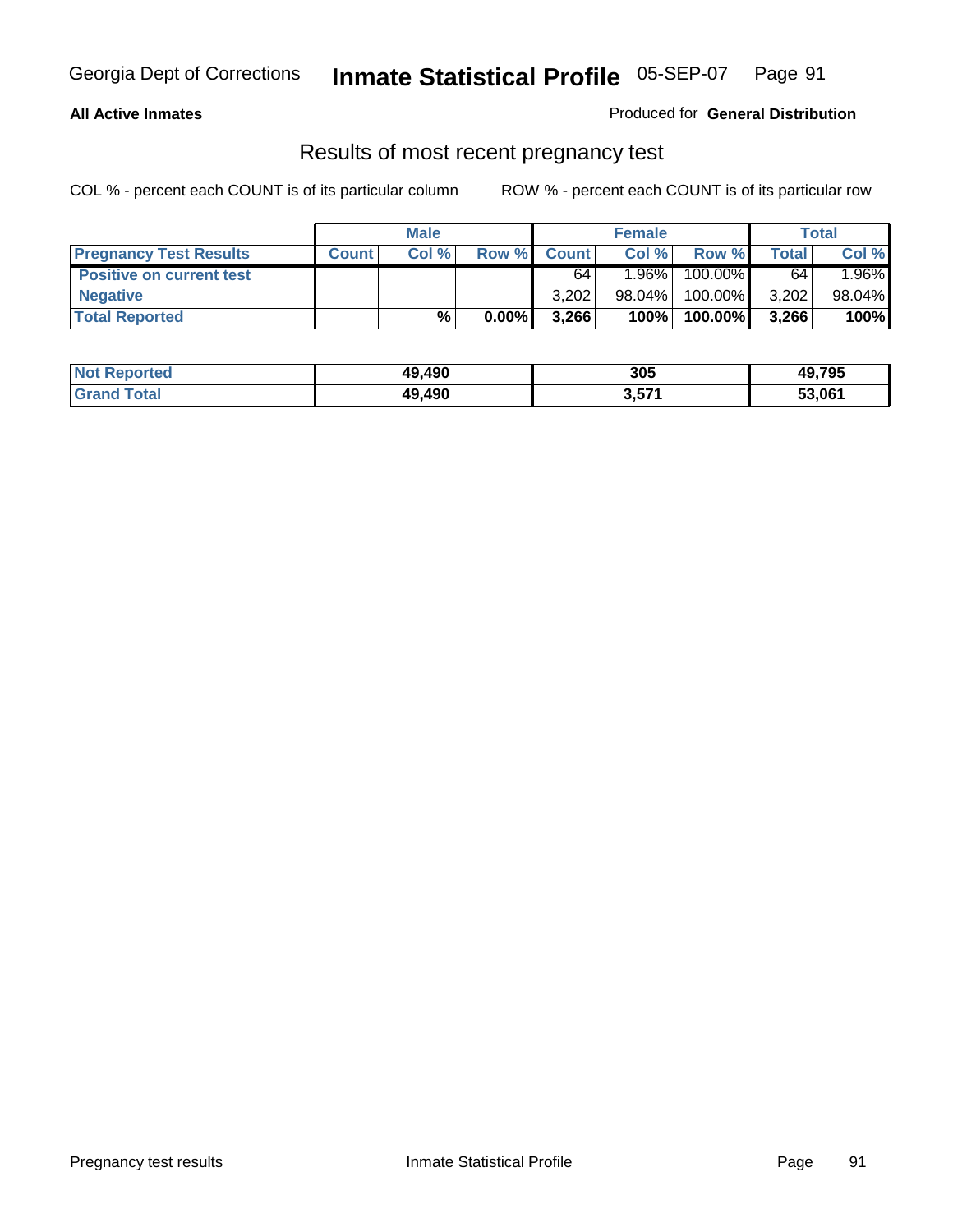#### **All Active Inmates**

#### Produced for **General Distribution**

### Results of most recent diabetes test

|                                 | <b>Male</b>     |         |        | <b>Female</b> |            |          | Total |         |
|---------------------------------|-----------------|---------|--------|---------------|------------|----------|-------|---------|
| <b>Diabetes Test Results</b>    | Count           | Col %   | Row %  | <b>Count</b>  | Col %      | Row %I   | Total | Col %   |
| <b>Positive on current test</b> | 75 <sub>1</sub> | 100.00% | 98.68% |               | $100.00\%$ | $1.32\%$ | 761   | 100.00% |
| <b>Total Reported</b>           | 75              | 100%    | 98.68% |               | 100%       | 1.32%    | 76    | 100%    |

| Not R<br>: Reported   | 49.415 | 3,570 | 52,985 |
|-----------------------|--------|-------|--------|
| Total<br><b>Grand</b> | 49.490 | 3,57' | 53,061 |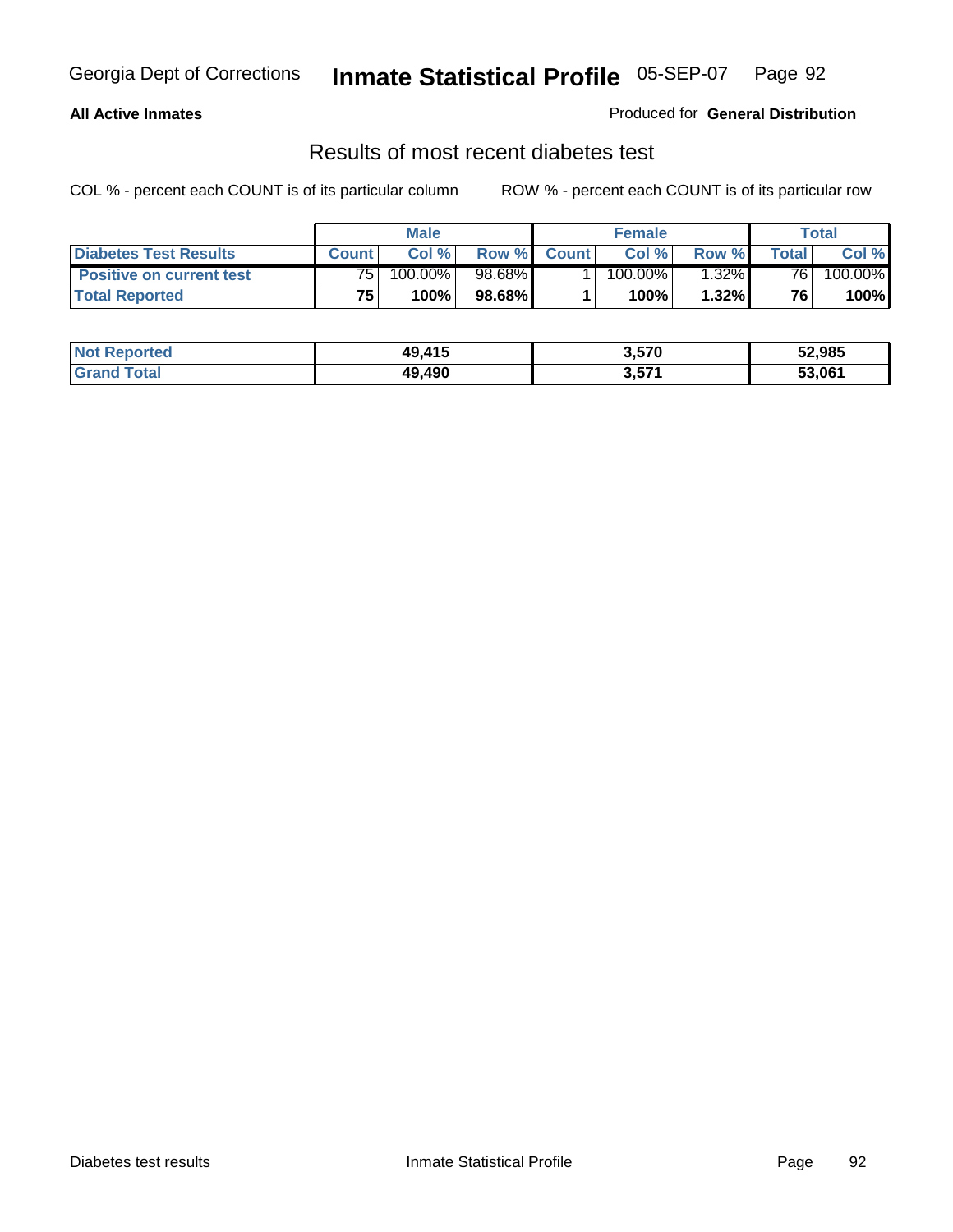#### **All Active Inmates**

#### Produced for **General Distribution**

### Results of most recent hypertension test

|                                  |              | <b>Male</b> |           |              | <b>Female</b> |          |       | <b>Total</b> |
|----------------------------------|--------------|-------------|-----------|--------------|---------------|----------|-------|--------------|
| <b>Hypertension Test Results</b> | <b>Count</b> | Col %       | Row %     | <b>Count</b> | Col%          | Row %    | Total | Col %        |
| <b>Positive on current test</b>  | 355          | $98.07\%$   | 99.16%    |              | 100.00%       | $0.84\%$ | 358   | 98.08%       |
| <b>Negative</b>                  |              | 1.93%       | 100.00%   |              |               |          |       | $.92\%$      |
| <b>Total Reported</b>            | 362          | 100%        | $99.18\%$ |              | 100%          | $0.82\%$ | 365   | 100%         |

| <b>Not Reported</b> | 49,128 | 3,568 | 52,696 |
|---------------------|--------|-------|--------|
| <b>Grand Total</b>  | 49,490 | 3,571 | 53,061 |